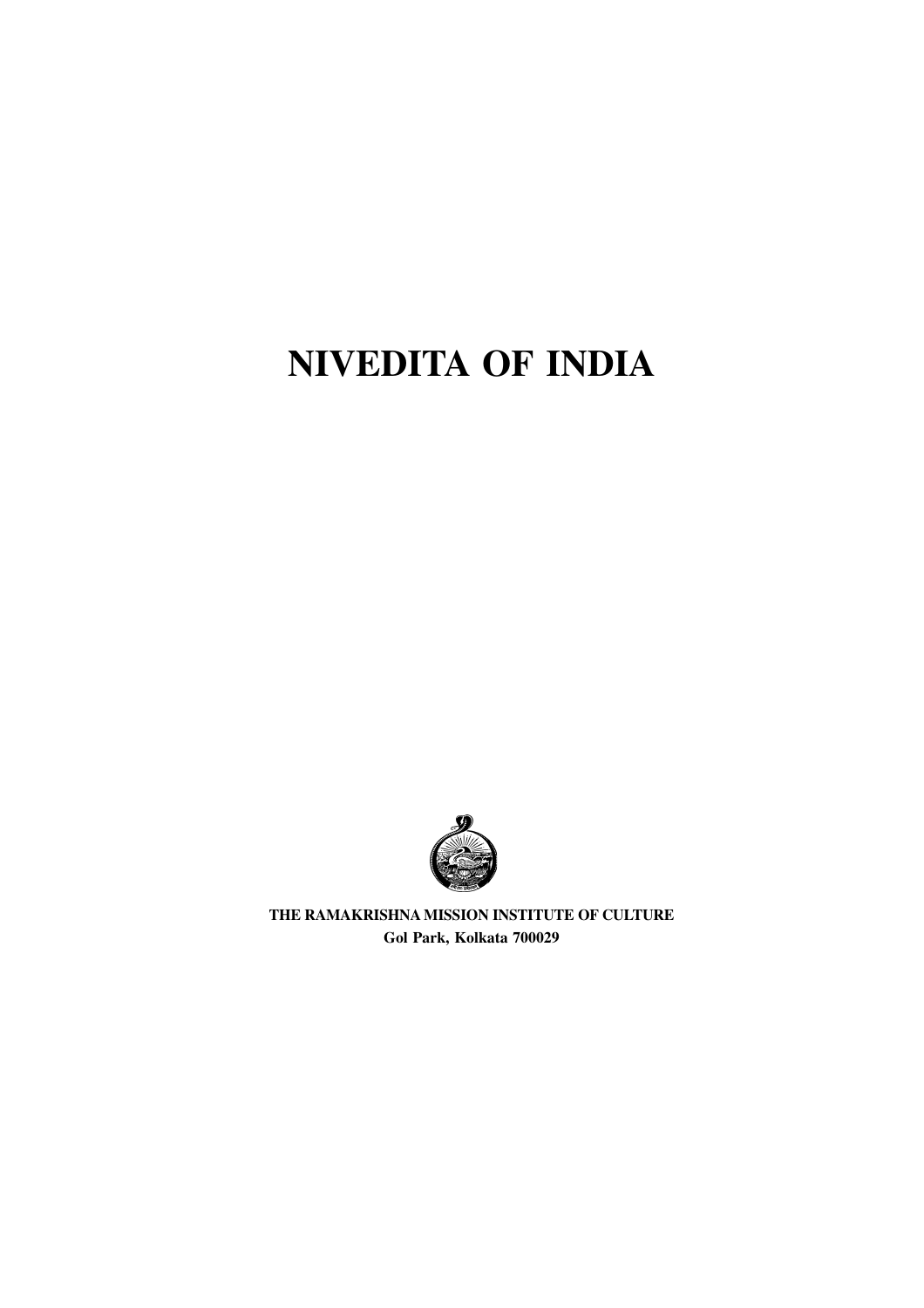*Published by*

Swami Sarvabhutananda Secretary The Ramakrishna Mission Institute of Culture Kolkata-700 029, India

> First Edition : March 2002 : 20,000 Fourth Reprint : May 2007 : 25,000 Total print : 95,000

> > All rights reserved

ISBN 81-87332-20-4

Price : Rupees Five only

*Printed in India*

at The Ramakrishna Mission Institute of Culture Gol Park, Kolkata-700 029 *Website* :www.sriramakrishna.org *E-mail* : rmic@vsnl.com

¦ *A Value Orientation Publication*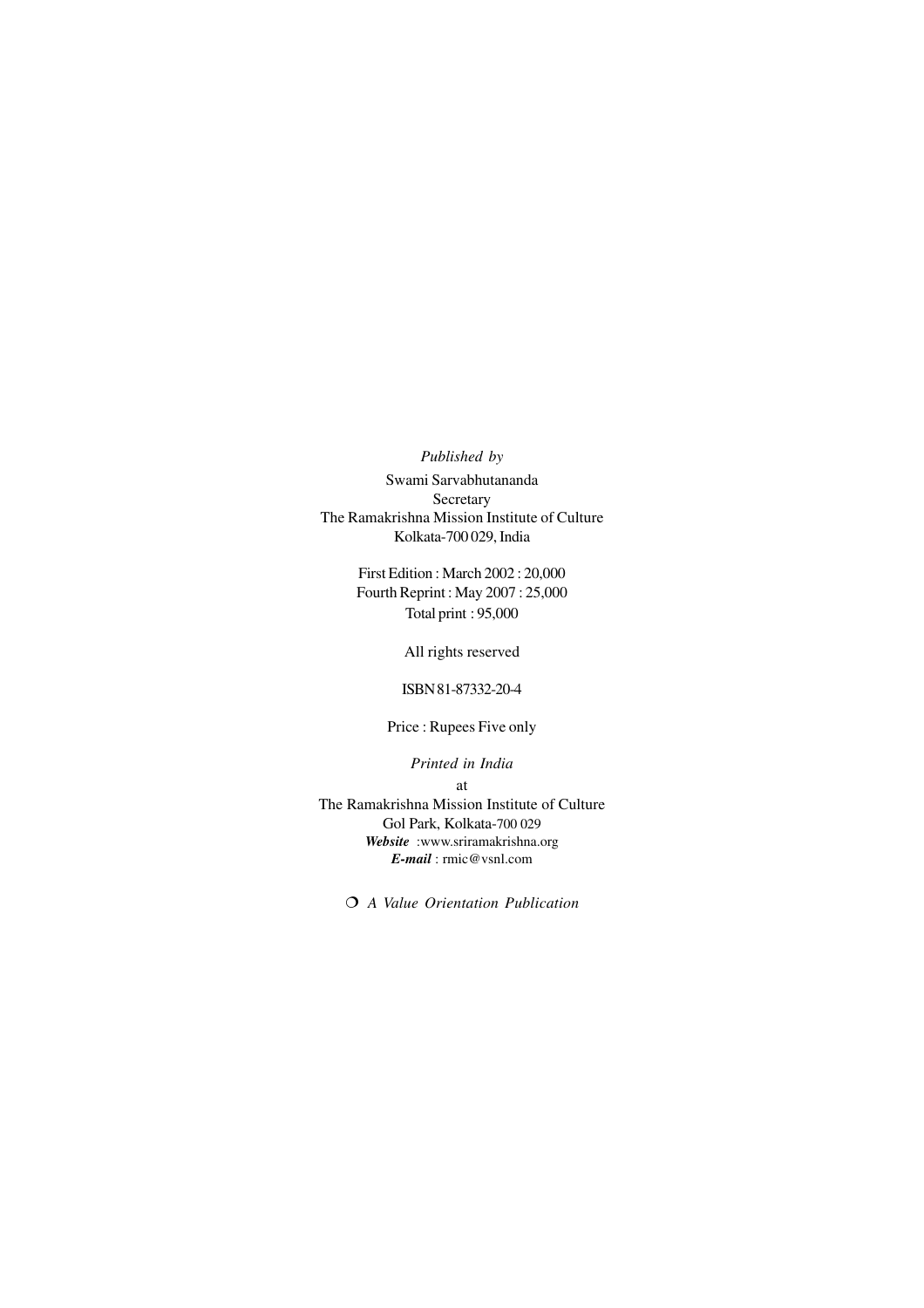## **FOREWORD**

Sister Nivedita loved India as her own land and served Indians as her own people, but we are yet to comprehend the magnitude of her contribution to this country. If ever we are able to do so, we would certainly wonder whether such a person really existed. In response to Swami Vivekananda's call, she came to India in 1898 and began to work for the education of girls following the lines of India's national ideals. To commemorate the centenary of this historic event we published in 1998 a booklet in Bengali entitled *Bh*à*rater Nivedita*. The present booklet is the English translation of the same. Several persons have contributed to the translation of this volume. We acknowledge our indebtedness to them and also to those who helped bring out the Bengali original.

We hope the story of Nivedita's dedication and self-sacrifice will instil a spirit of patriotism and a sense of dedication in the hearts of our people especially in the youth.

Kolkata

March 2002 **Swami Prabhananda**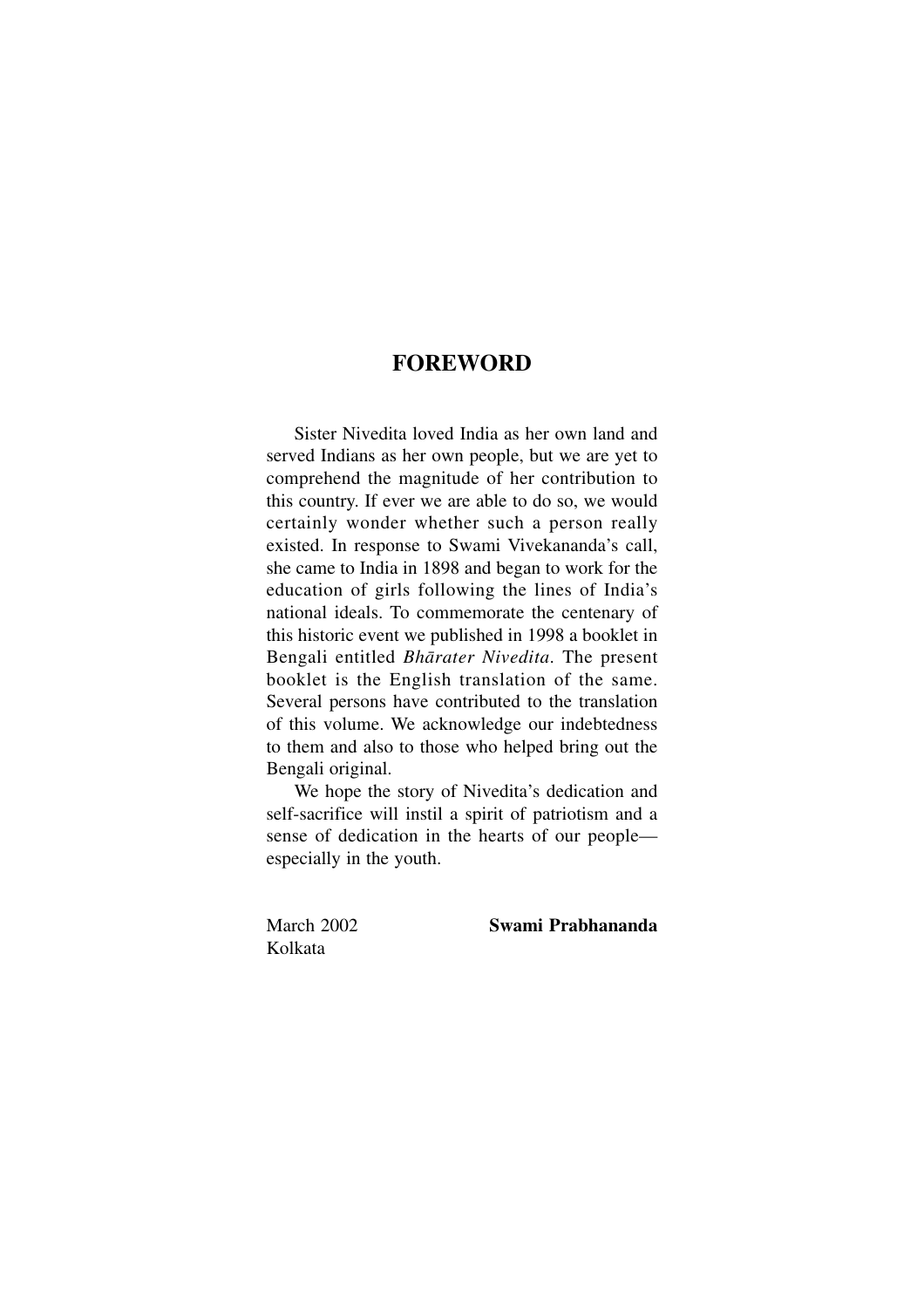# **CONTENTS**

| A Brief Life Story          |   |    |
|-----------------------------|---|----|
| Incidents from the          |   |    |
| Life of Sister Nivedita     | . | 15 |
| Sayings of Sister Nivedita  |   | 82 |
| Tributes to Sister Nivedita | . | 87 |
| Chronology                  |   | 90 |
| Appendix                    | . | 92 |
| <b>Two Letters</b>          |   | 95 |
| References                  |   | 99 |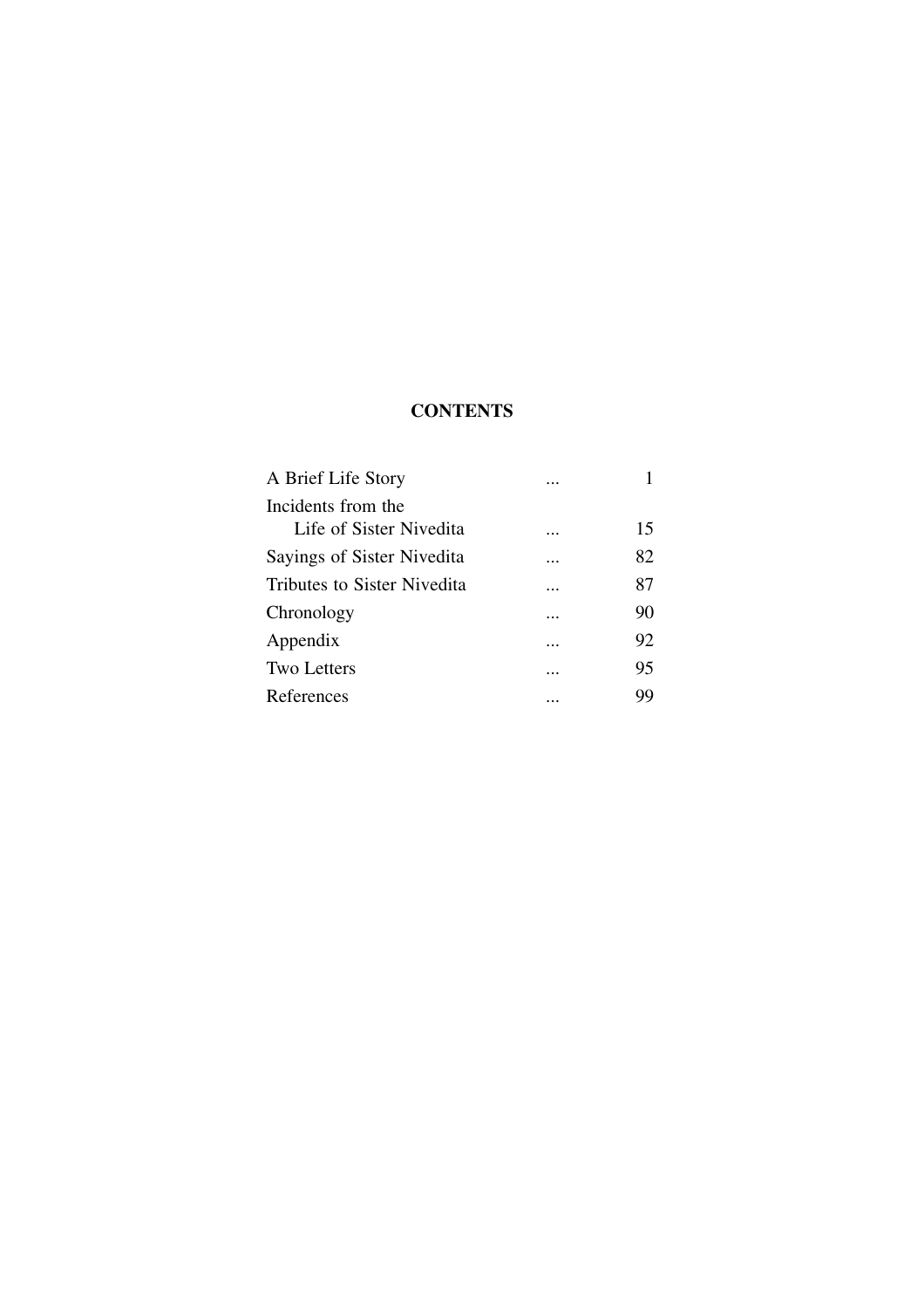### **A BRIEF LIFE STORY**

Nivedita was born Margaret Elizabeth Noble on 28th October 1867 in the small town of Dungannon in North Ireland. Her father, Samuel Richmond Noble, was a priest, and her mother was Mary Esabel Noble. Margaret lost her father at the tender age of ten, and was brought up by her maternal grandfather Hamilton. Hamilton was one of the first-ranking leaders of the freedom movement of Ireland.

Inspired by the influence of her father and forefathers on the one hand and the ideals of her maternal grandfather on the other, she developed in her character truthfulness, religious zeal, patriotism and also an attraction for politics.

Margaret spent her early student life in a Church boarding school in London, which was marked by rigorous discipline. A sharply intelligent student, Margaret used to study extensively beyond the school syllabus. She studied with equal eagerness literature, music, arts, physics and botany.

Margaret became a teacher when she was only seventeen. Before that she had successfully completed her formal education. Within a short while she opened a school at Wimbledon and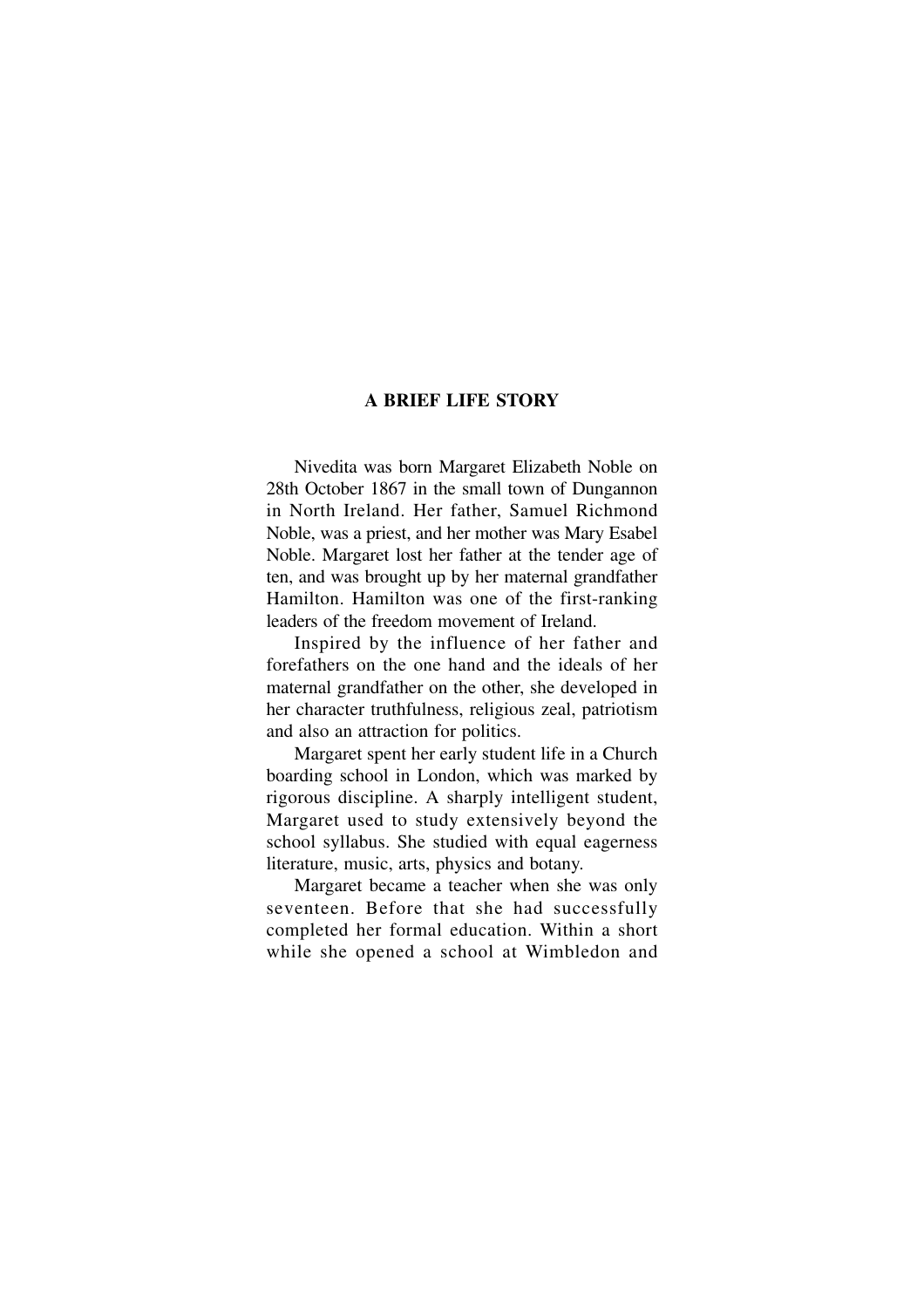started to teach students following her own methods. Shortly her name as a good teacher spread far and wide. Side by side she started to contribute articles in various papers and periodicals. In no time she established herself as a powerful writer in the then intellectual circle of London. Besides, she regularly participated in Church-sponsored service work. She had developed an attraction for religion from her very childhood.

 In spite of fair success in her external life, the formal Church-regulated religious life could not give her the peace she had been longing for. She tried to understand the truth about religion by studying books. But the desired peace ever eluded her and she was feeling dejected.

 This restlessness in her heart was not set to rest until she met the Indian *sanny*à*sin* Swami Vivekananda. On a cold afternoon in November 1895, Swami Vivekananda was explaining Vedanta philosophy in the drawing room of an aristocratic family in London. Margaret met Swamiji here for the first time. She was charmed by the philosophical exposition and the personality of the sannyàsin. Thereafter she attended several other lectures and question-answer classes of Swamiji in London. She listened to all the lectures with rapt attention, raised questions one after another to resolve her doubts and constantly meditated on them. At last she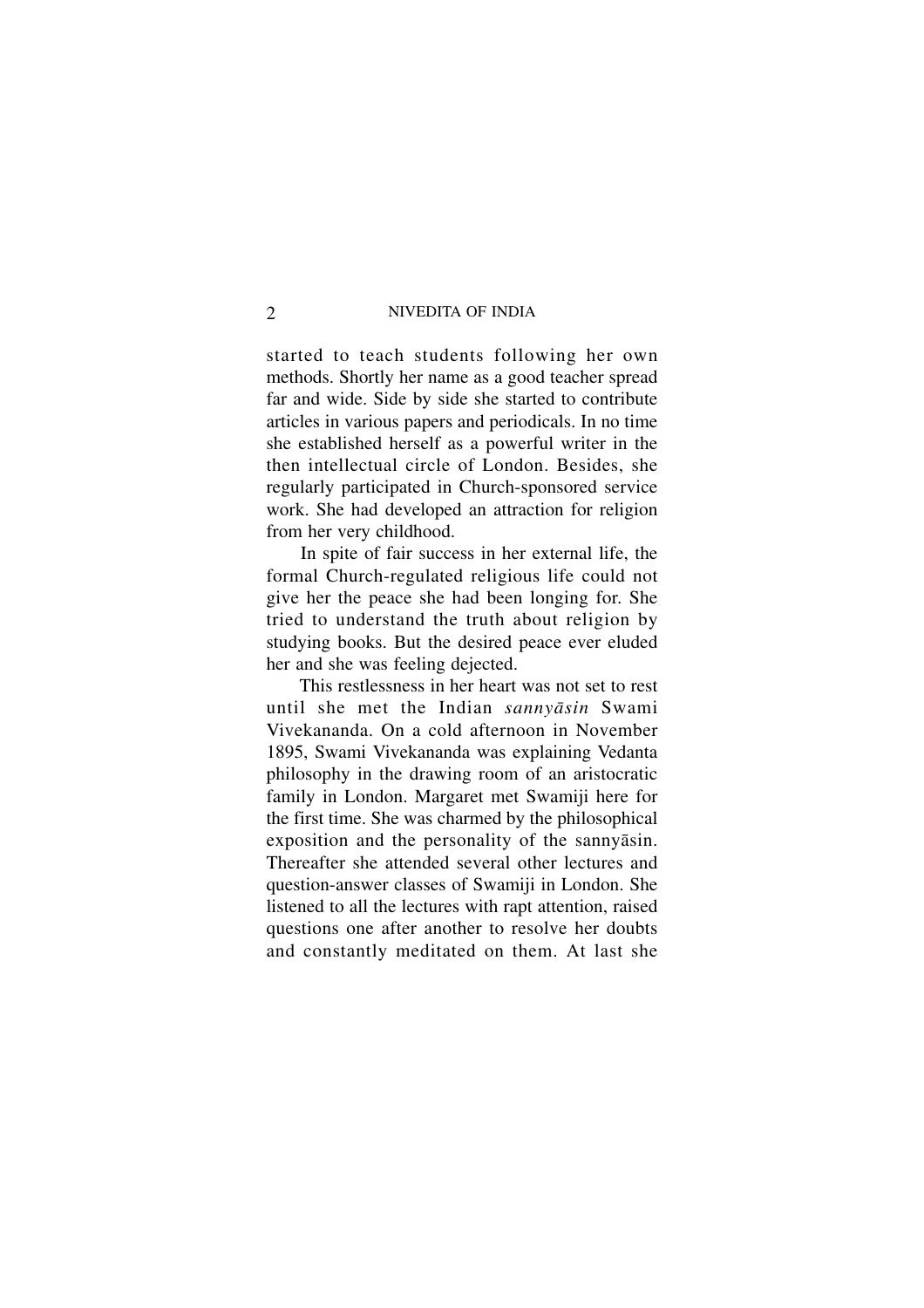realized that this Indian sannyàsin would be able to lead her to the truth she had been searching for. Margaret accepted him as her Guru. And during this period, Swamiji also became convinced of Margaret's truthfulness, determination and above all, her heart full of kindness.

Swamiji used to feel unbearable pain at the sorrows and sufferings of the common people of a subjugated India. He felt that in order to raise India it was necessary to improve the condition of the common mass and that of women. The only way to improve the condition of women was to give them education. With the spread of education, they would become self-confident and would be able to solve their own problems. Swamiji thought Margaret would be eminently suitable for this task. He invited her for the task of spreading education among the common mass of India, women especially. He wrote to her : 'Let me tell you frankly that I am now convinced that you have a great future in the work for India. What was wanted was not a man, but a woman—a real lioness—to work for Indians, women especially. India cannot yet produce great women, she must borrow them from other nations. Your education, sincerity, purity, immense love, determination and above all, the Celtic blood make you just the woman wanted.'

Margaret left behind her motherland, friends and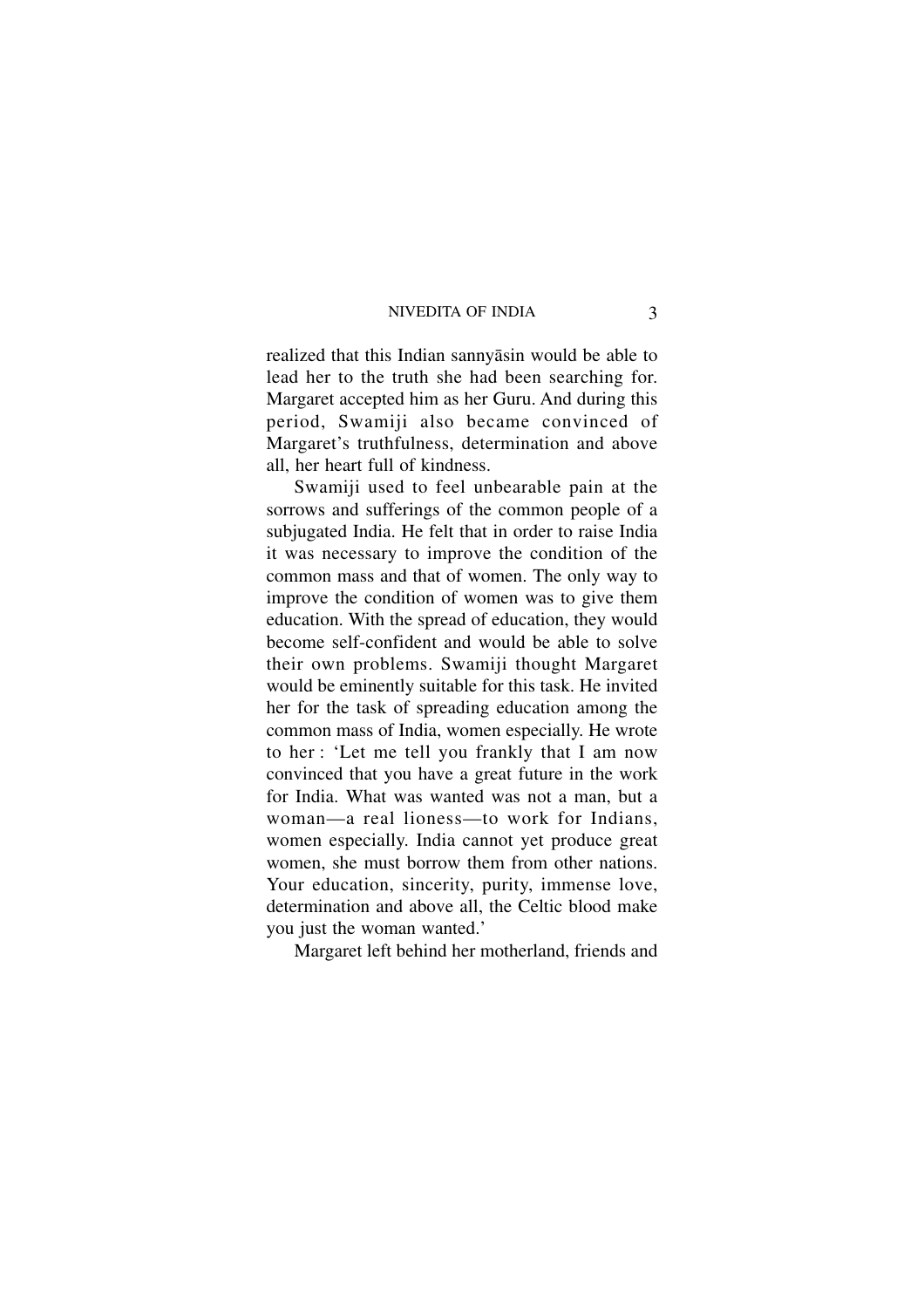relations, an established life and everything, and reached India on 28th January 1898 to join Swamiji's task of nation-building. But first of all it was necessary to know India. So day after day, patiently and with delicate care, Swamiji explained to her India's history, philosophy, literature, life of the common mass, social traditions, and also the lives of great personalities, both ancient and modern. Swamiji held before Margaret the matchless image of the eternal India, rich in her spiritual heritage, great in renunciation and *tapasy*à—the eternal India that lay behind the poverty-stricken, superstition-riddled, subjugated India. She began to love India and developed an irresistible urge to accept the Indian life. Gradually India and she were merged together, as it were, to become one.

Within a few days of her arrival she got the audience of Sri Sri Ma Sarada Devi. The Holy Mother accepted Margaret spontaneously as her daughter. Margaret realized : Sri Sri Ma was an incomparable personality of love, purity, sweetness, simplicity and knowledge, a marvellous creation of Providence. Margaret felt sanctified by being the loving *Khooki* (baby) of the Mother.

After a short while Swamiji formally initiated Margaret in the vow of *Brahmacharya* and gave her the name 'Nivedita'. He advised her to maintain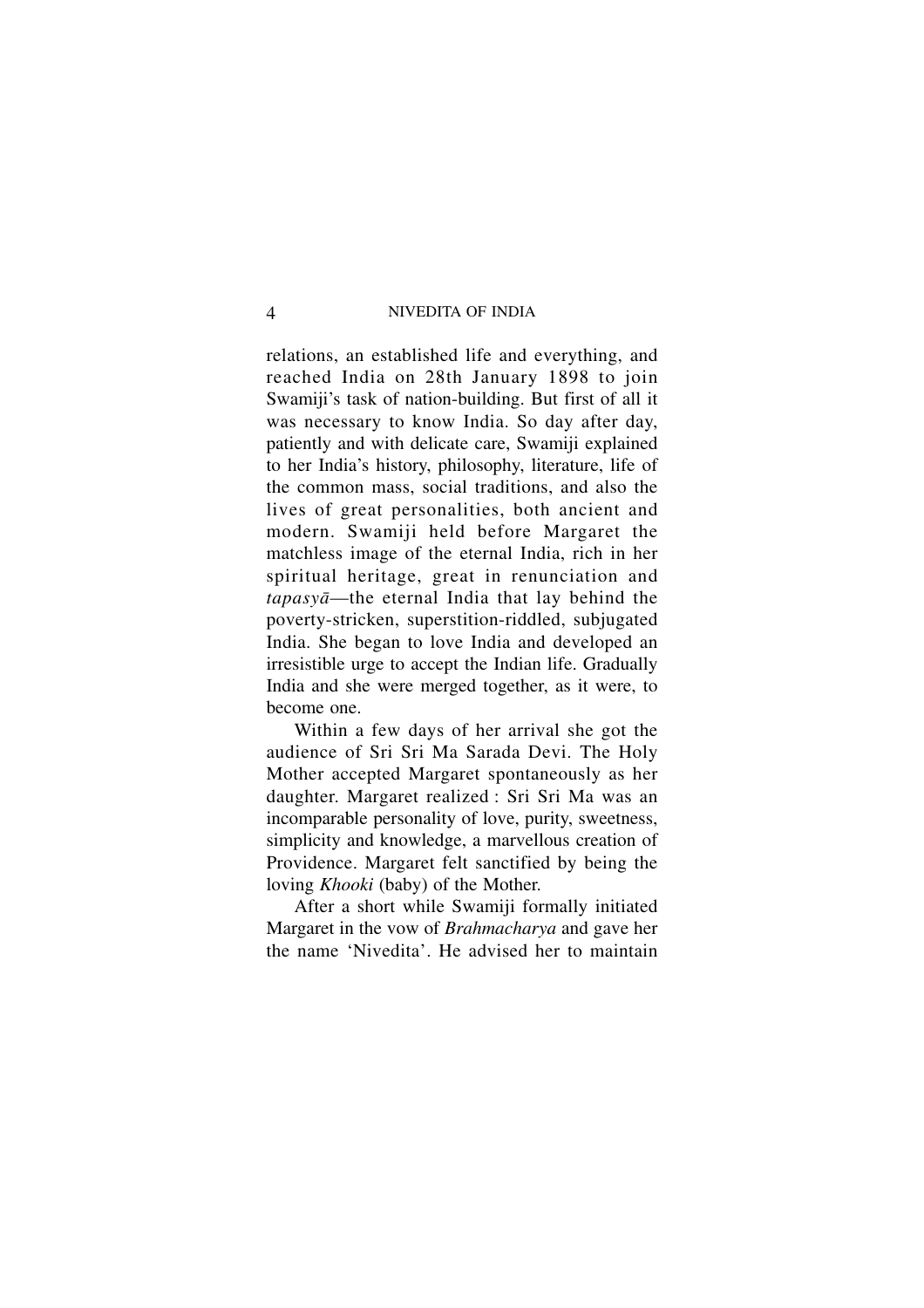strict continence and to dedicate her life for the good of others, like Buddha.

Henceforth, the sole purpose of her life was to serve India. She realized the truth of Swamiji's words that the world's good was dependent on the good of India and that India's spirituality would show the path of beneficence to the entire world. So she deemed her service to India to be the service to the entire mankind indeed.

As desired by Swamiji she set up a Girls' school at Bosepara Lane and started the work of women's education following the national ideal of India.

 In 1902 Swamiji left the mortal plane. But Nivedita did not take the time even to mourn. Many unfinished tasks of Swamiji remained to be attended to. India, the ever-adored deity of her Guru, was to be awakened in all directions. Since her arrival in India, Nivedita had personally witnessed the nature of British torture in the name of administration. She was sad and angry to see Indians suffering indignities and oppression in the hands of the British. It appeared to her that the main obstacle of India's development lay in her dependence. She realised in the core of her heart that foreign rule was responsible for the moral degradation and weakness of the Indians. In her forceful desire to free India from the British rule she actively associated herself with politics. Swamiji's direction is unequivocal—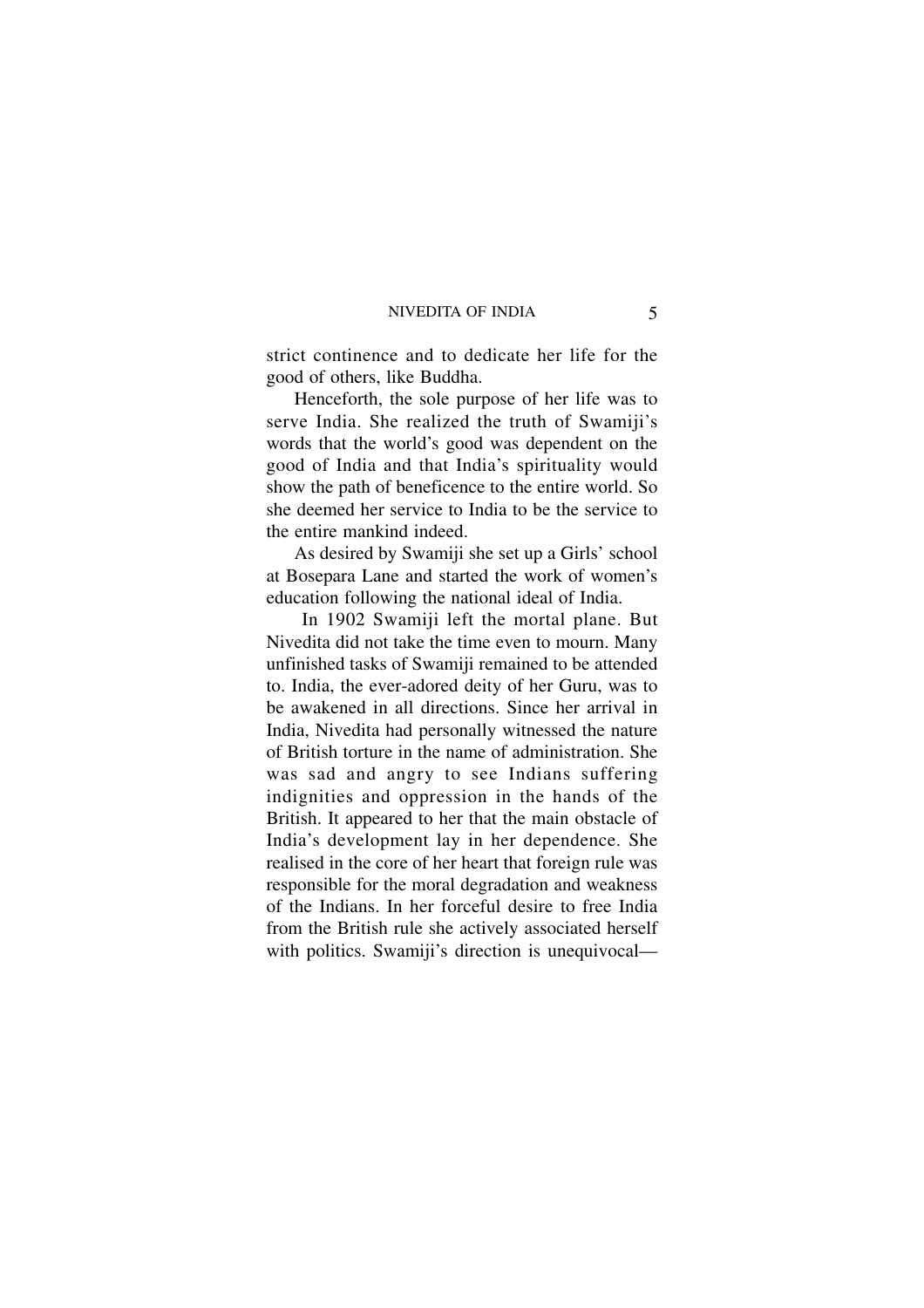the Ramakrishna Math and Mission cannot have any relation with politics. But in Nivedita's perception the topmost priority for India was to gain national freedom, so she could not disassociate herself from politics. Therefore the only way left was to sever her formal relationship with the Ramakrishna Mission. It was the most painful of all decisions, but she had to take it. However, her inner relationship was never cut off. She always maintained a respectful and loving relationship with Sri Sri Ma, the spiritual Mother of the Order, the Math's president, Swami Brahmananda, and other brother disciples. And she always identified herself as 'Nivedita of Ramakrishna-Vivekananda'.

From now on Nivedita became restless to give concrete shape to the great India that Swamiji had dreamed of. She tried her utmost to enthuse the entire India with the nationalist ideas. Nivedita's conception of nationalism was to awaken a nationalistic consciousness in all the areas of national life—education, literature, science, history, arts and folk culture.

Carrying afloat the banner of Swamiji's ideals, Nivedita now set out on lecture tours throughout India. She appealed to the countrymen to forget all differences of caste, creed and culture and come forward united to serve the motherland. Herself the image of selflessness, renunciation and austerity,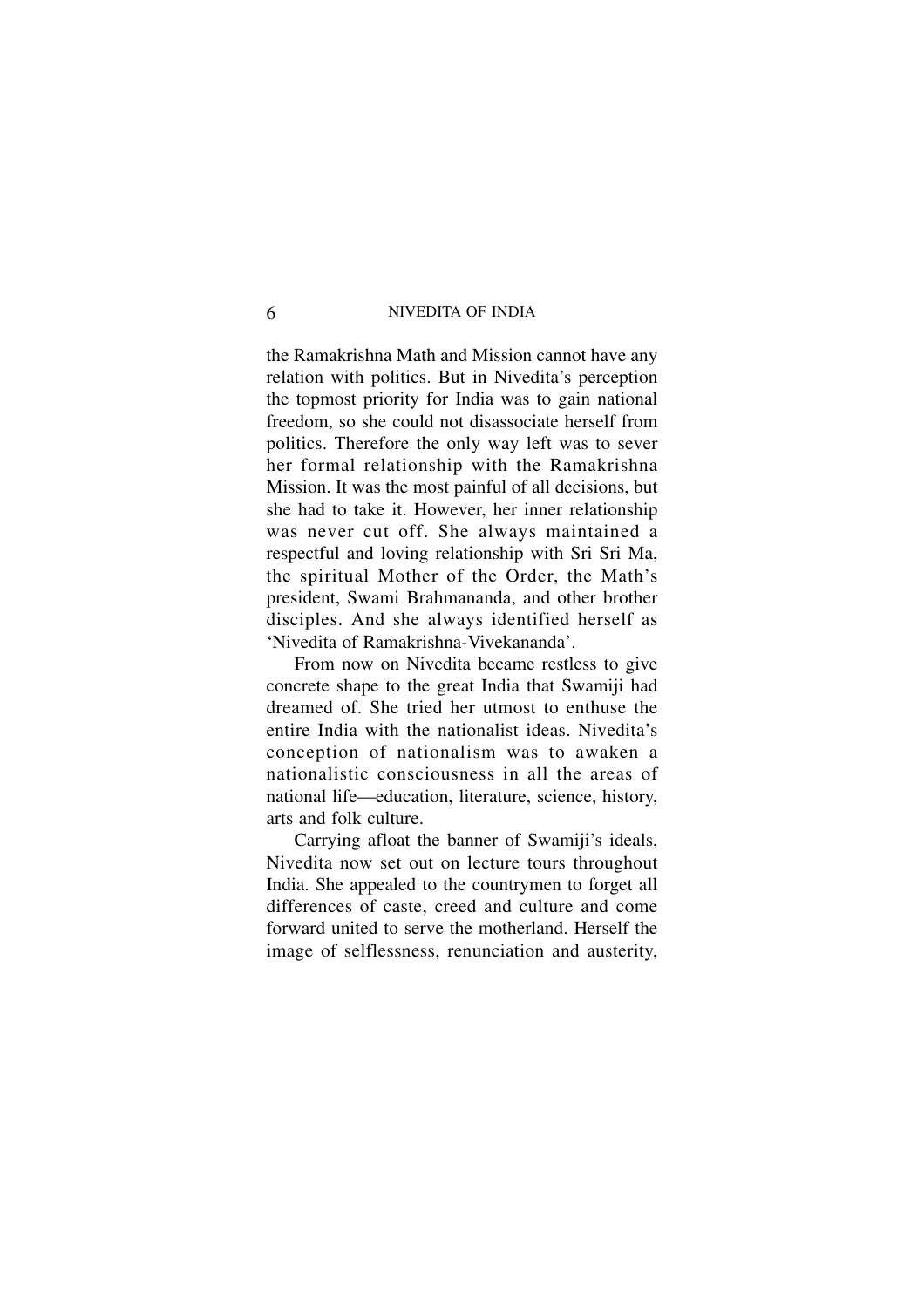Nivedita's sincere appeal touched the hearts of the people and enkindled patriotism in many a heart. She especially associated herself with the youths and student community. She urged them to become honest, hard-working and brave. Being born in the land of the heroic sannyàsin Vivekananda, they should never be cowards. And, above all, they should love and adore their motherland and hold her cause over everything else.

The Bengal Partition Act 1905 of Curzon triggered the Swadeshi Movement in India, more specifically in Bengal. For the first time the people started to oppose the British rule in India. Nivedita helped the leaders and the workers of the movement through all possible means. The British tried to crush the movement ruthlessly by resorting to police torture, repression, arrest, deportation and stringent censures against the newspapers holding nationalist ideals. When the British repression crossed all limits, people's wrath took to secret revolutionary paths. Many patriotic Indian youths were involved in secret murders and terrorist activities. Nivedita maintained very close relations with Sri Aurobindo, the chief of the then revolutionary movement and other revolutionary leaders and workers. She was ever alert to save these selfless people, dedicated to the cause of the motherland, from the royal wrath. She would secure secret news from the Government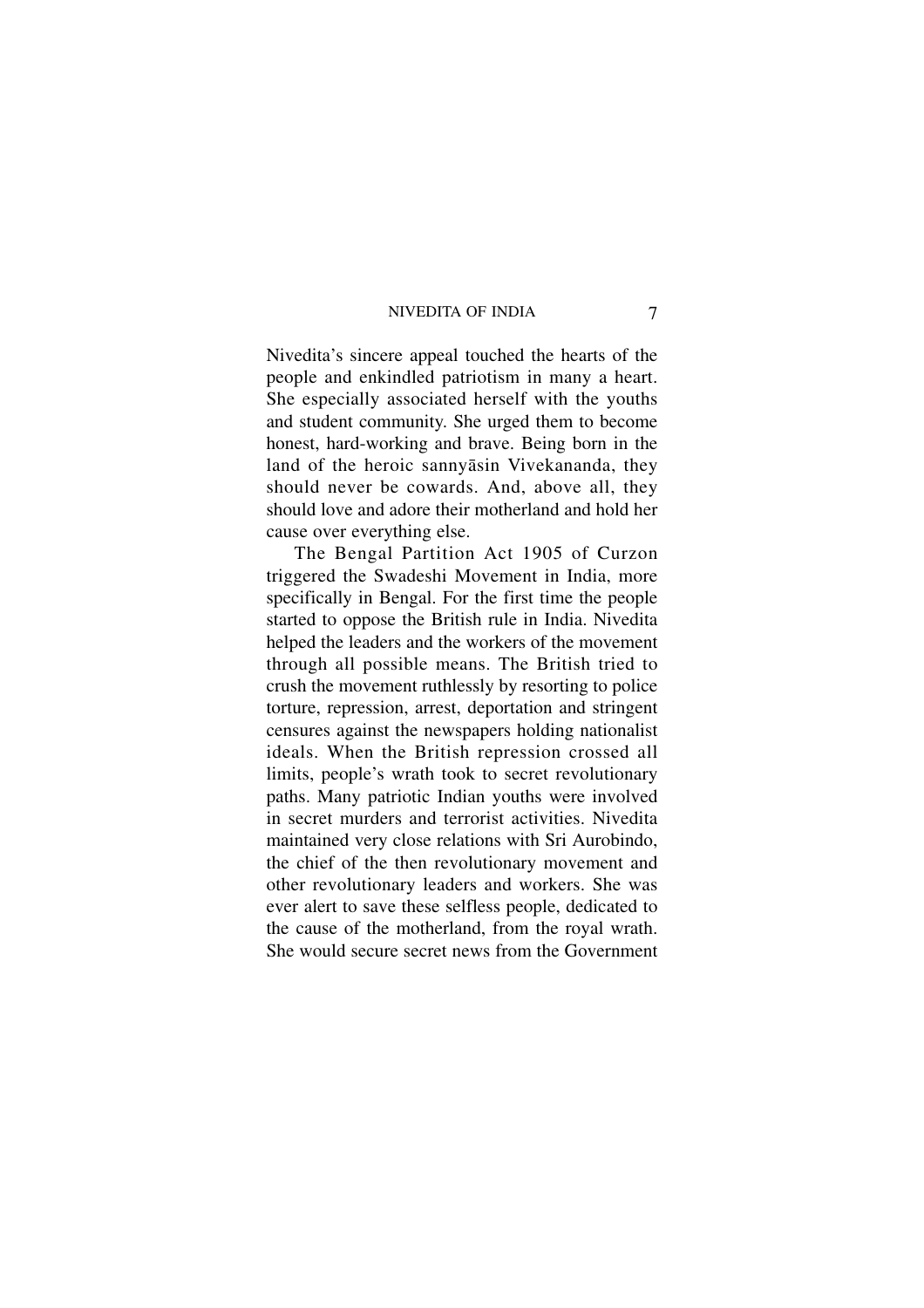sources through her friends, and cautioned the revolutionaries well in advance. She also helped them through her counselling and made sure that the anti-people activities of the British Government were publicised in England, and that a strong public opinion was built against such activities.

She was in touch with most of the front-ranking political leaders throughout India. Her foremost effort was that the Indians should unitedly fight against the foreign rule without creating divisions amongst themselves. But she never had the least intention of assuming the leader's role in political movement; rather she thought, as Vivekananda felt, that such a role was reserved for those who were Indians by birth and tradition. Nivedita's active role in politics evoked suspicion of the British and to elude the eyes of the police she sometimes had to move about in disguise.

Nivedita accepted India, the motherland of Ramakrishna and Swami Vivekananda, as her own country. She served the people of India in their days of sufferings and distress, caring even the least for her own life. In 1899, when plague broke out in Calcutta she plunged into relief work with the band of sannyàsins of the Ramakrisha Mission according to Swamiji's desire. Under her leadership, nursing of the ailing patients began, and side by side as remedial measure to fight the disease, the cleaning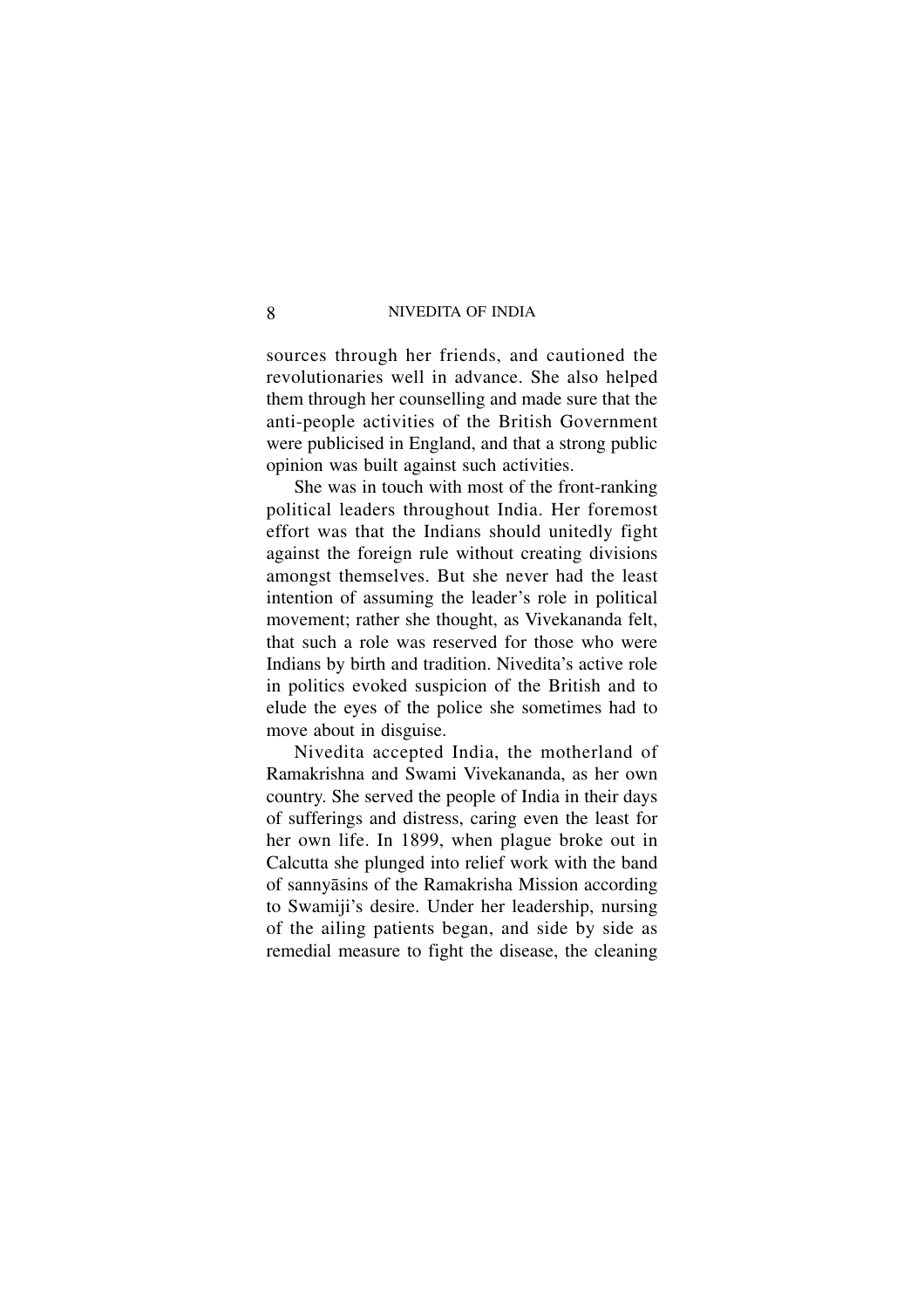operation of rubbish and refuse of the localities continued. Nivedita herself took in her hand broomstick and basket to clean the rubbish and also nursed the patients. The thought never occurred to her that she herself might contract plague for such personal involvement, and that plague was as good as death. Following her example many local youths joined the relief work.

While living at Bosepara Lane Nivedita always stood by the side of her ordinary neighbours in their hours of pleasures and pain. Her sincerity made the neighbours feel that she was one of them. Still she never crossed the social barriers regarding touch and food.

Gopaler Ma holds a unique position among the women devotees of Sri Ramakrishna. Hailing from a Brahmin family, she was a widow with very orthodox habits. Throughout her life she worshipped *B*à*lagop*à*la* (baby Krishna) very sincerely; and she had Bàlagopàla's vision in Sri Ramakrishna and therefore, used to address him as *Gop*à*la.* Both Sri Ramakrishna and Sri Sri Ma respectfully treated her as their mother. When in her old age she became ill and infirm, Nivedita brought Gopaler Ma to her own residence and nursed her. Gopaler Ma who was so strict in her orthodox habits, did not hesitate to accept Nivedita's nursing. Nivedita's love for Indian masses was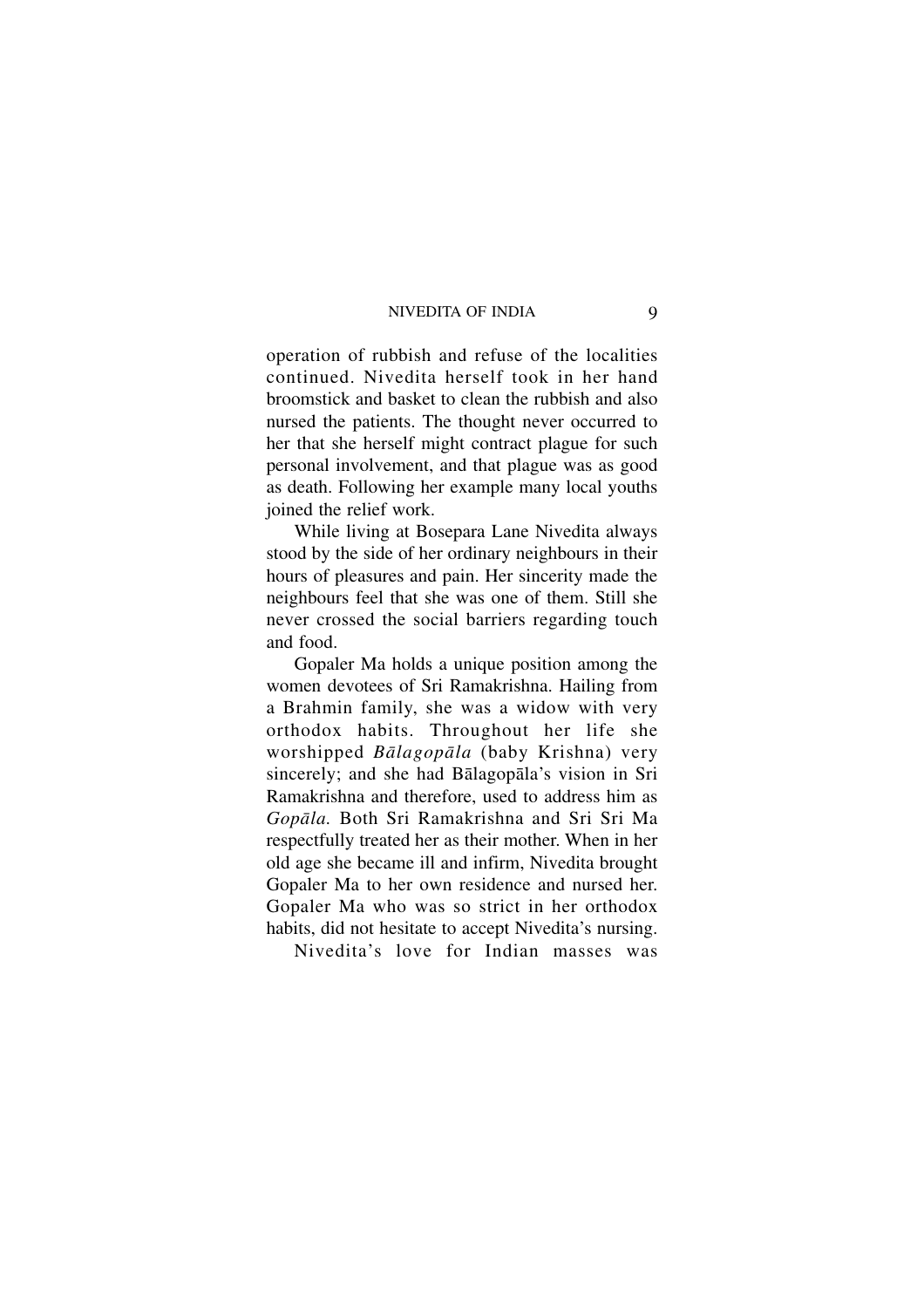matchless. When East Bengal was ravaged by a terrible flood, followed by a famine, she rushed there with her people for relief work. Wading through water and mud she reached the doorsteps of the common people and began to serve the distressed mass of people. Those distressed people also regarded Nivedita as their own and accepted her service without any reservation.

According to Swamiji, cultivation of science was very important for India. He used to feel that the ideal India would grow with proper synthesis of Vedanta and scientific knowledge. Vedanta would purify man's inmost beings while science would beautify man's external life. At the time of Swamiji, the Indian scientist Jagadish Chandra Bose created a sensation in the world by his original scientific work. Swamiji used to feel very proud about Jagadish Chandra Bose. But in a dependent India, Bose had to carry on his work under extremely unfavourable conditions. The contemporary scientists of the world were unwilling to offer him the honour he richly deserved. He had to carry on his work amidst scores of anxieties, depressing conditions and financial stringency. The foreign government was in no mood to help him. Nivedita knew Bose's worth. With a mother's heart she came forward to help him. By exerting her influence, she secured for him many facilities and assistance from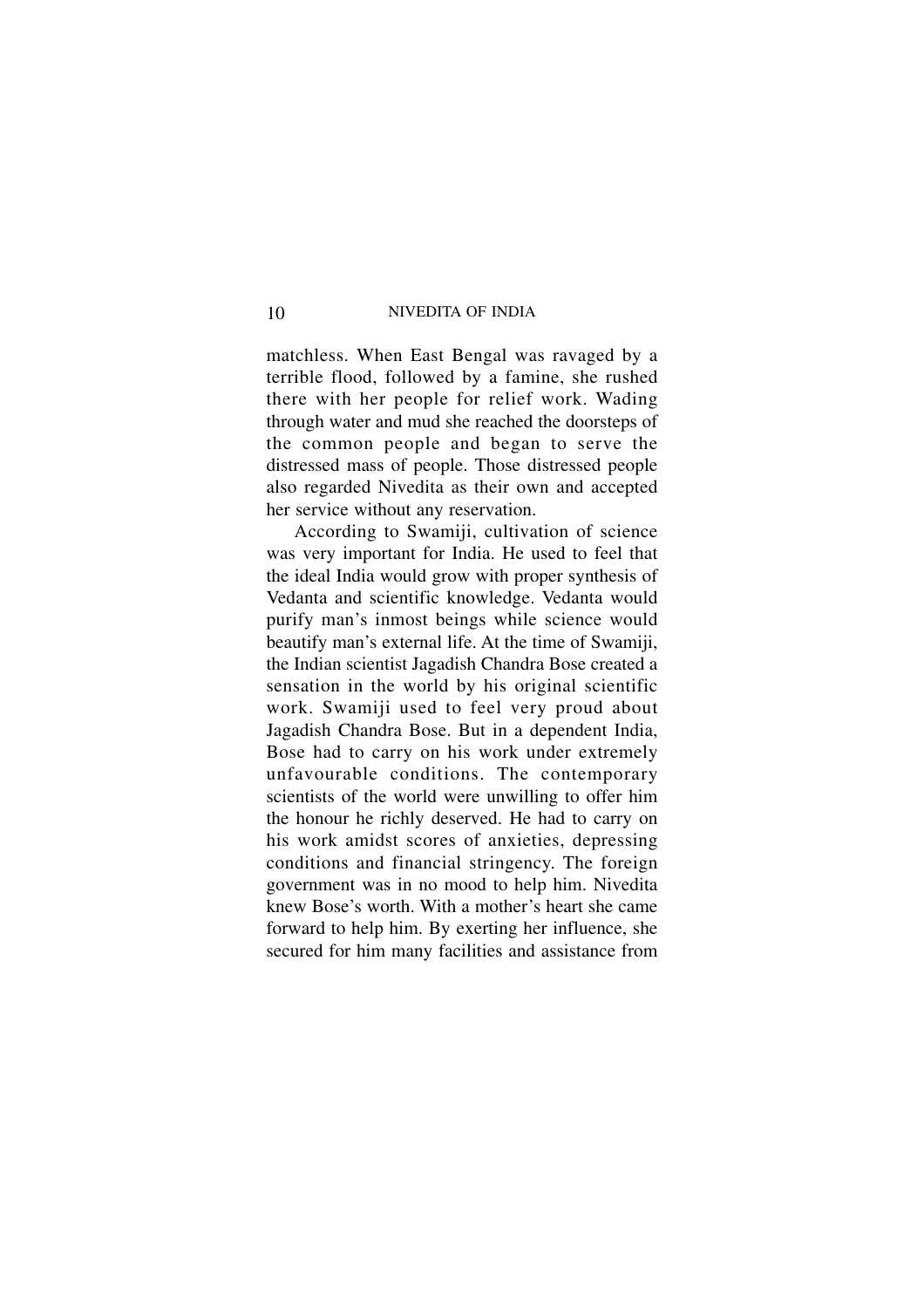the Government. On the other hand, she relentlessly carried on propagation work through newspapers and periodicals so that his scientific inventions were credited with due honour. As his research work entailed substantial expenses, Nivedita helped him financially also, and when Jagadish Chandra Bose fell ill in a foreign land, she even nursed him. Nivedita regarded Jagadish Chandra as a national asset and loved him as her child and called him 'Khoka'. In fact she became a member of the Bose family. Without Nivedita's inspiration and active help, Jagadish Chandra could hardly have continued his scientific research.

Not only in the field of scientific research, but she made a unique contribution in developing an art movement in the national lines. This movement, that grew with Havell and Abanindranath and culminated in Nandalal Bose, owes much to Nivedita. In the same way she greatly encouraged eminent personalities like Romesh Chandra Dutt and Jadunath Sarkar in writing history conforming to the nationalist ideals.

Nivedita was an extraordinary orator and a powerful writer. Even before she came to India at the age of thirty, she had established herself as a writer in the English intellectual circle. When she arrived in India and dedicated herself to the awakening of India's nationalist consciousness, she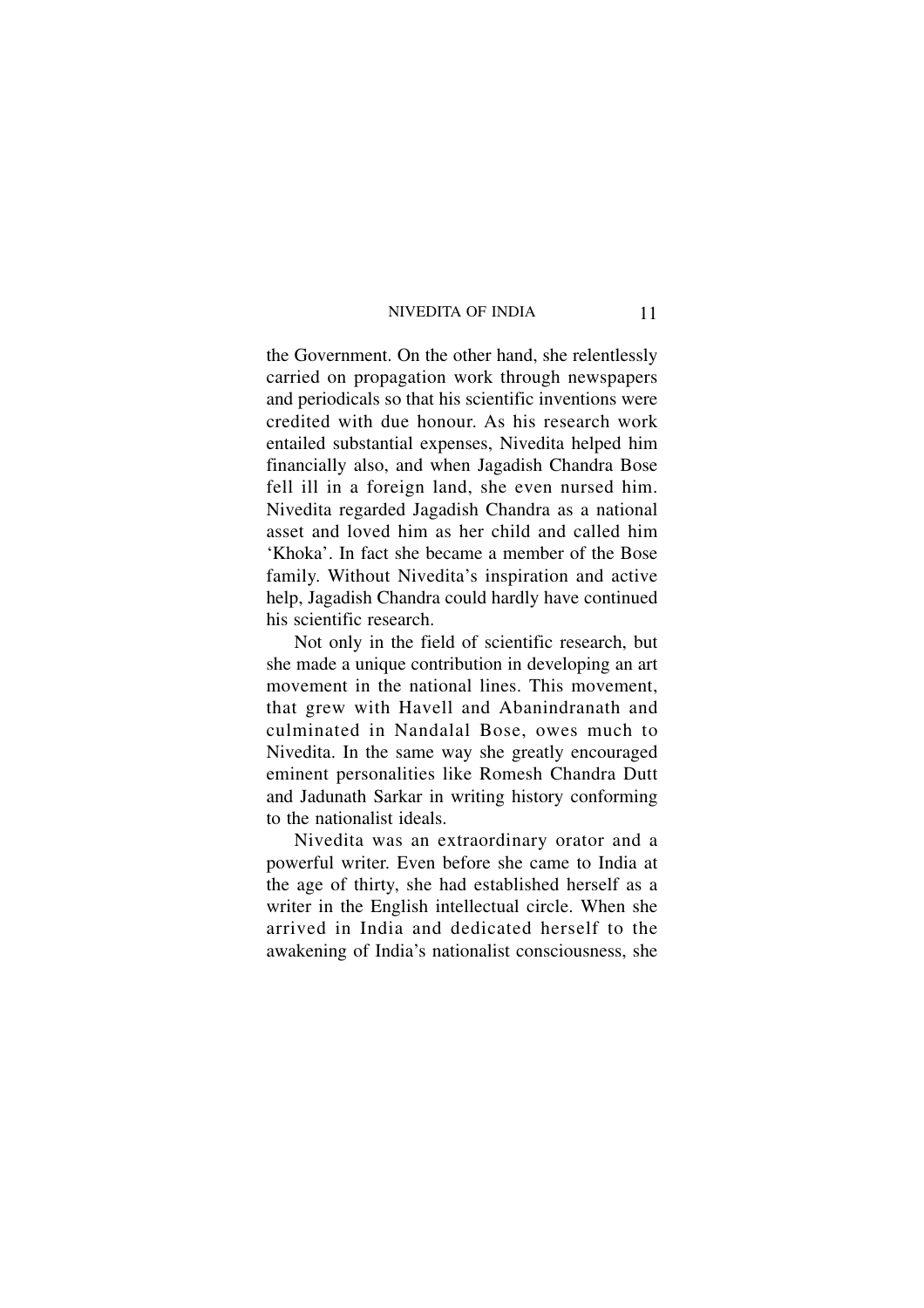came to realize that her pen would be her main source of power. She started contributing articles on religion, literature, sociology, arts and various relevant issues in both Indian and foreign journals, The Statesman, Amrita Bazar Patrika, Dawn, Prabuddha Bharata and Bal-Bharati being some of them among the Indian newspapers and periodicals. She also wrote several books, the most remarkable of which are: Kali the Mother, The Web of Indian Life, Cradle Tales of Hinduism, The Master As I Saw Him. Many distinguished personalities of the day used to visit her Bosepara Lane residence regularly. Her versatile genius and knowledge in various subjects would charm everybody.

About her small school that was founded according to Swamiji's ideals and consecrated by the Holy Mother, she had the conviction that their blessings were ever with it. She believed that in future Maitreyãs and Gàrgãs would emerge from amongst the students of this school.

During those days Nivedita had to work in an extremely conservative society. The parents were not all agreeable to educate their daughters. So Nivedita had to walk from door to door to enlist her students. She used to teach the girl students history, geography, natural sciences and a little bit of English. She would also teach them sewing, drawing and handicrafts. She also encouraged them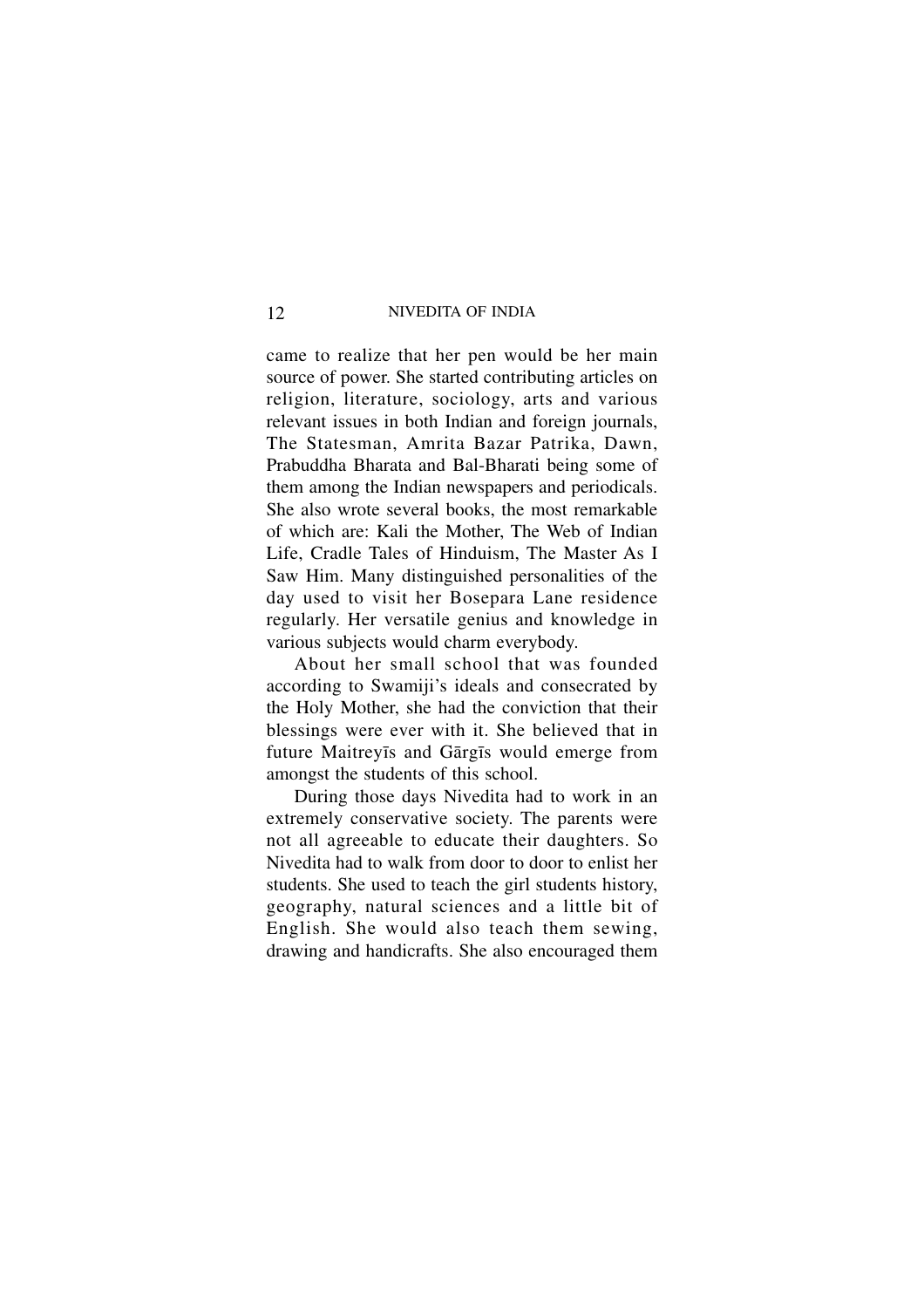to take up physical exercises. Above all, she helped them increase their innate sense of religion and introduced them to the Indian culture

She also made arrangements so that elderly married ladies and widows might have a little learning and know the art of sewing and other handicrafts. She gave special instructions to a few educated ladies in order to make them good teachers.

Occasionally, in the evening hours she would invite the ladies of the locality and hold meetings. In the open courtyard Swami Saradananda would sit on a cot and recite from the *Chandī*. He would also sing the name of the Divine Mother and did *kathakat*à (reciting with a set tune various tales and episodes from the Purānas). Nivedita and Sister Christine would sit in one side of the courtyard with the small girls. Women would sit behind the mat-screen.

She often took the students to Dakshineshwar, Belur Math and Holy Mother's house at Udbodhan. She also took them to the Zoological Gardens and the Museum. She was very fond of feeding her girl students and when she would do that, she would herself serve them. She would give them fruits and sweets in small packets made of *sh*à*l*-leaves and afterwards, personally collect the used packets in a basket and throw them away. Thus she served her dear students.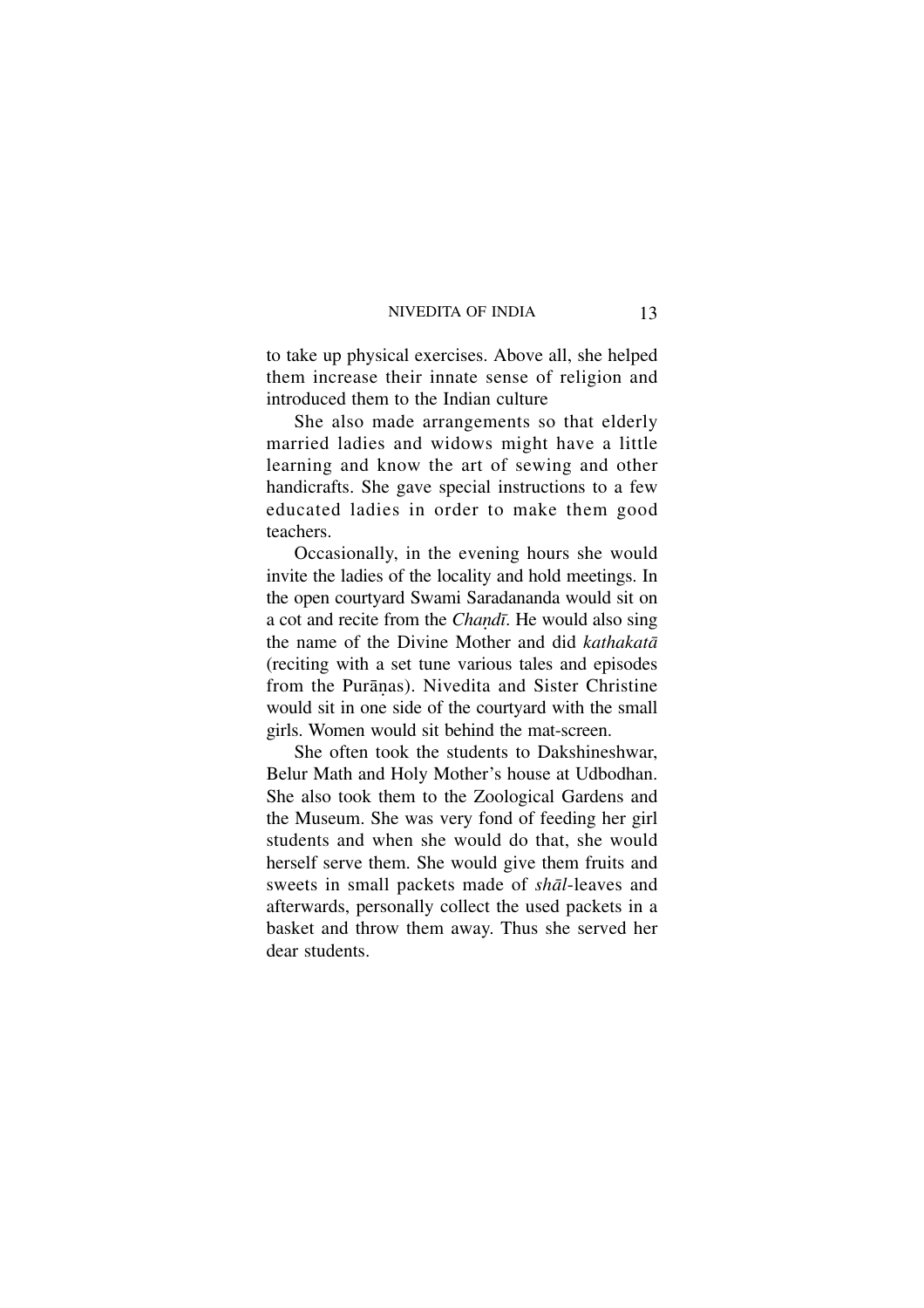She had to earn money from her writings and giving lectures. But she spent all to meet the expenses of the school. She was ever unmindful of keeping even the barest for herself. Many a day she had to go without food.

All this hardship and the tremendous heat of the summer told heavily upon her health. She began to fall ill repeatedly.

With a view to recuperating her health, she was persuaded to go to Darjeeling in 1911 along with the Bose family. But she became further ill there and finally she passed away on 13 October. Nivedita of Ramakrishna-Vivekananda left the mortal plane after furnishing her mission here. She was then only forty-four.

Never did any foreigner love India so much as did Nivedita. Never have we came across any foreigner who felt so proud about India's religion and culture as she did or so committed to India's national awakening as she was. By totally dedicating herself to the service of India, Nivedita proved true the name that was gifted to her by her Guru.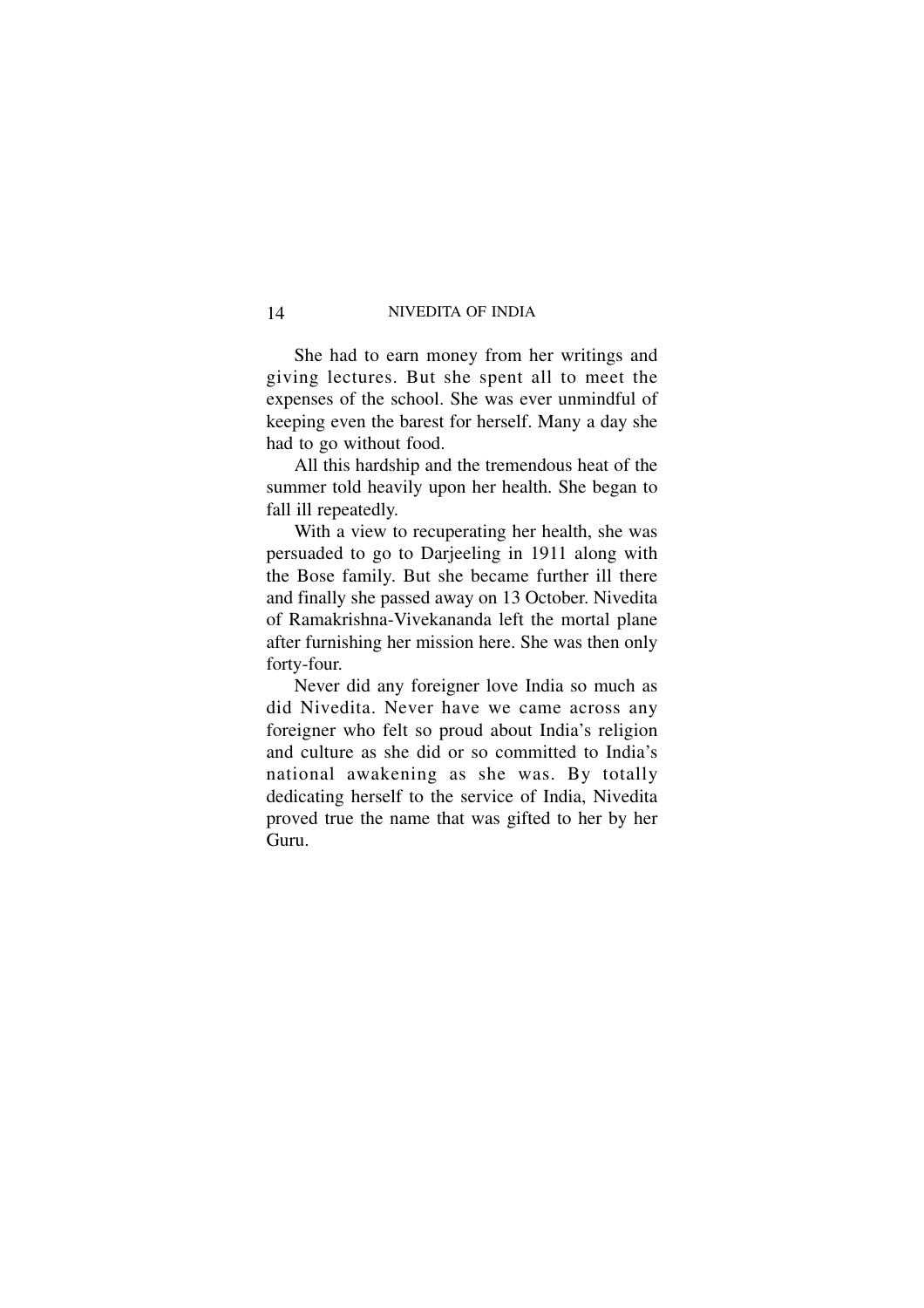### **INCIDENTS FROM THE LIFE OF SISTER NIVEDITA**

In a small town in far off Ireland the devout wife of a priest became very tense at the time of giving birth to her first child—would the child be born safely? She vowed to God that she would offer the child to his work if it was born safely. The child who was thus consecrated at the feet of God while still in her mother's womb, later became Sister Nivedita—the spiritual daughter of the world renowned *sanny*à*sin*, Swami Vivekananda.

\* \* \* \*

Margaret was brave even as a child and had tremendous confidence in herself. She had lost her father very early and had to shoulder many responsibilities of the family since her young age. We are describing one incident of this period here. Margaret was then only thirteen years old living with her mother, brother and sister. In order to economize the family expenses it was decided that her three-year-old brother would be supported by her maternal grandfather in Ireland. But who would escort him there? Nivedita's mother could not do that as she had other family obligations. Ultimately, the responsibility fell upon the shoulders of young Margaret. To escort a simple child, negotiating land and sea voyages, is not an easy task even for any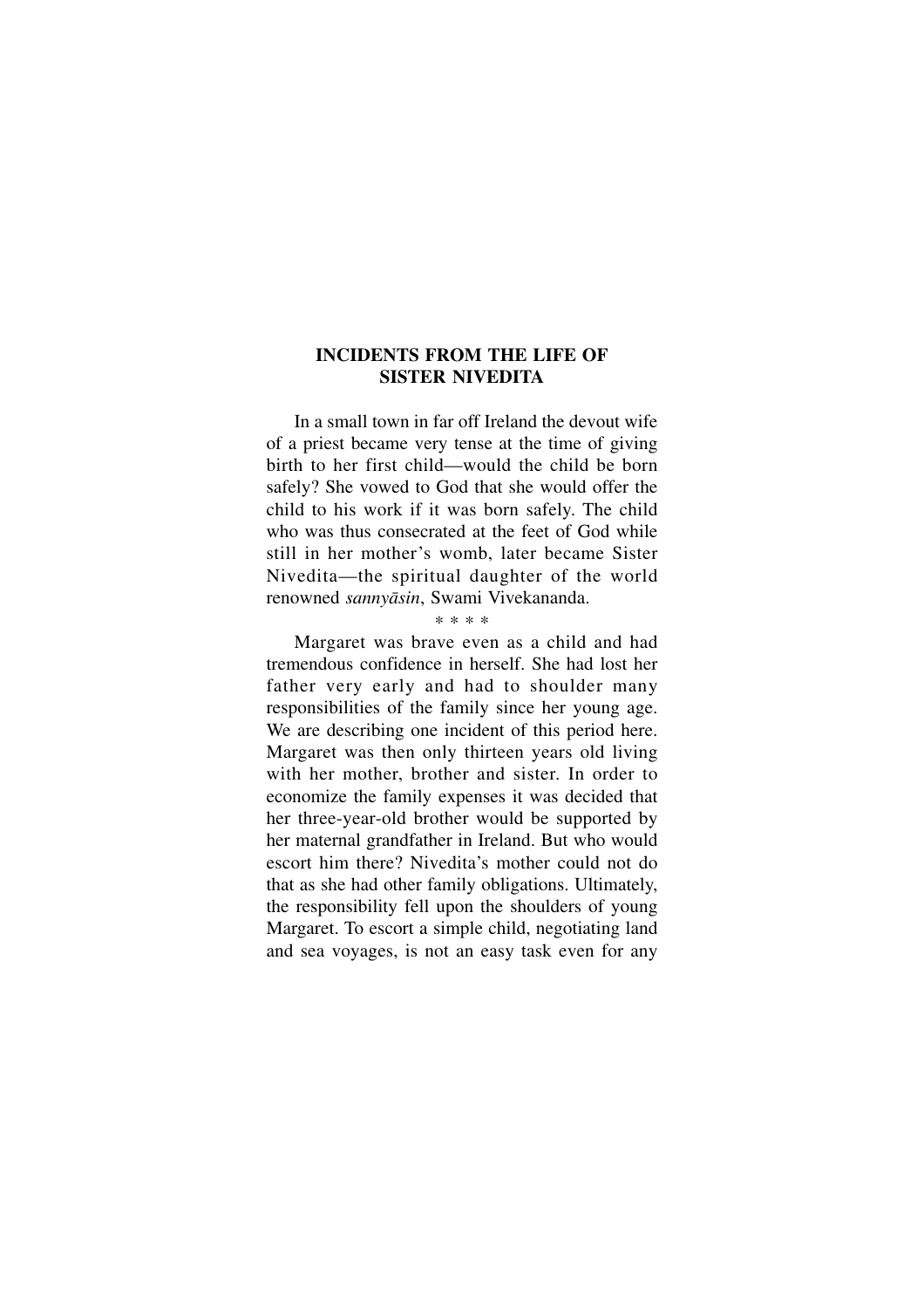grown-up person. But the thirteen-year-old school girl, without being the least disconcerted, kept the child in good humour throughout the long journey and safely escorted him to their grandfather's residence in Ireland. Perhaps, God puts those select persons, who are predestined to do something noble within a small period of time, to such tests in order to strengthen them. Margaret completed her formal education at the tender age of seventeen and chose the profession of a teacher. Very soon she established herself as an educationist and a writer of repute in London.

#### \* \* \* \*

It was November 1895. After preaching Vedanta in America, Swami Vivekananda had reached London only two months earlier. On a cold November afternoon, in the drawing room of an aristocratic lady (Lady Isabel Margesson) at the West End, a talk of Swamiji was organized. Margaret went there invited. The invitees, numbering about fifteen, sat in a semi-circle while Swamiji sat facing them. Margaret was charmed by the loftiness and child-like simplicity of the bright Indian sannyàsin at the very first sight. Swamiji explained in his deep sonorous voice the Vedanta philosophy. He also explained the Sanskrit verses from the *Gītā*, translating them into English. Margaret noticed that he laid greater emphasis on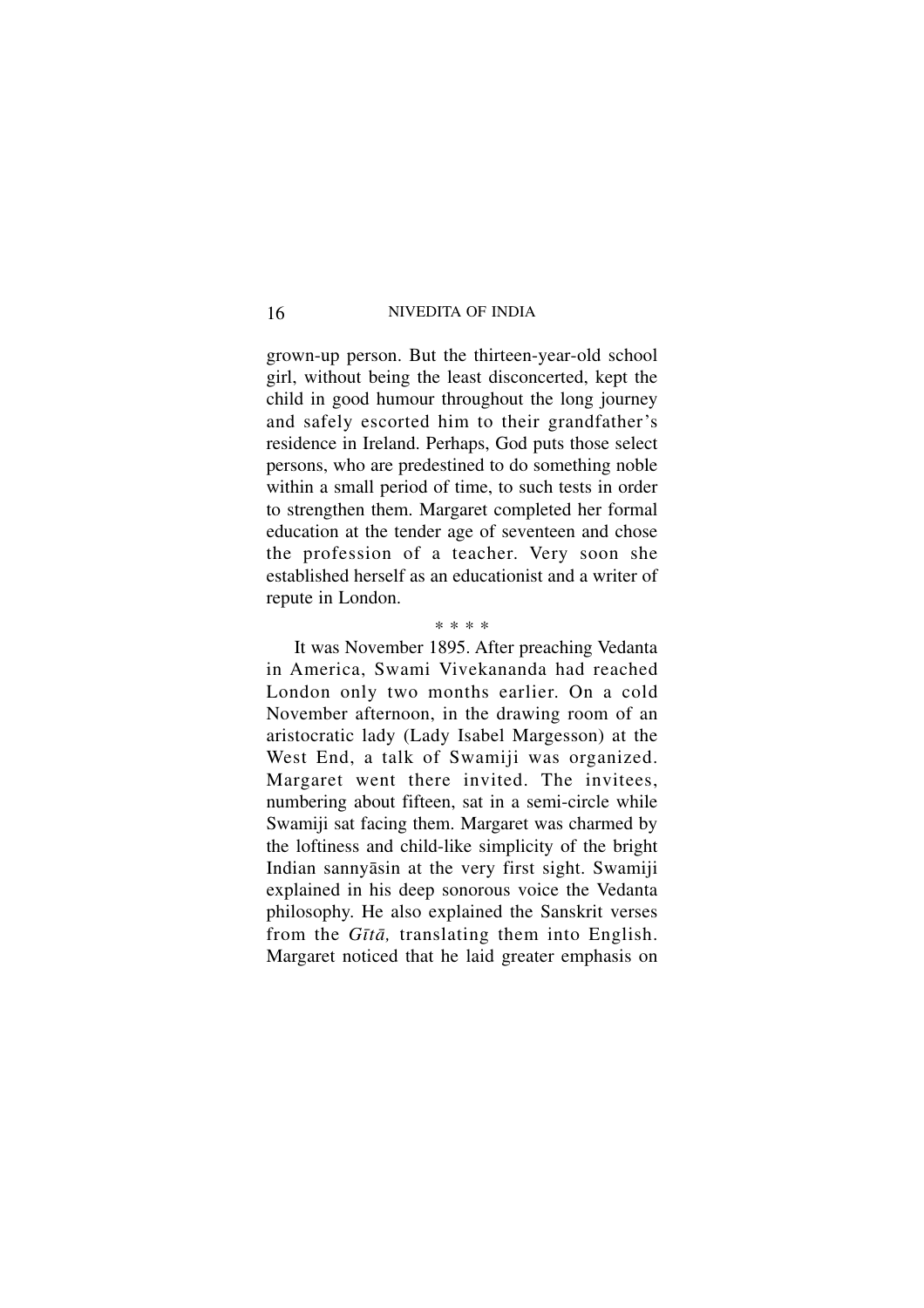the word 'realization' than 'faith', and now and again he was repeating the mantra—'Shiva', 'Shiva'.

Margaret could not understand all the words of Swamiji on that day. But she could sense that they were different from other commentaries on religion she had heard so far. Swamiji's words created a stir in her discerning mind; she started to think about the words. She did not know then that this event would bring about a complete change in her life, and the talented Margaret Noble, who was already established in the intelligentsia of London, would soon turn into *Brahmachārinī* Nivedita, dedicated to the service of India.

\* \* \* \*

Responding to the call of Swamiji, Margaret reached Calcutta on 28th January 1898. On 22nd February, Margaret visited for the first time the holy shrine at Dakshineshwar, the place of Sri Ramakrishna's *s*à*dhana*. Sri Ramakrishna's birthday anniversary was being celebrated there on that day. The entire temple-garden wore a festive look with the assembly of saints, monks and devotees. Being a European Christian lady she was not permitted to enter the temple. She and her companions alighted at Chandney ghat and moved around looking at things. They sat on the cemented embankment. People noticed that. They started to discuss about the right of admission of the foreign ladies. While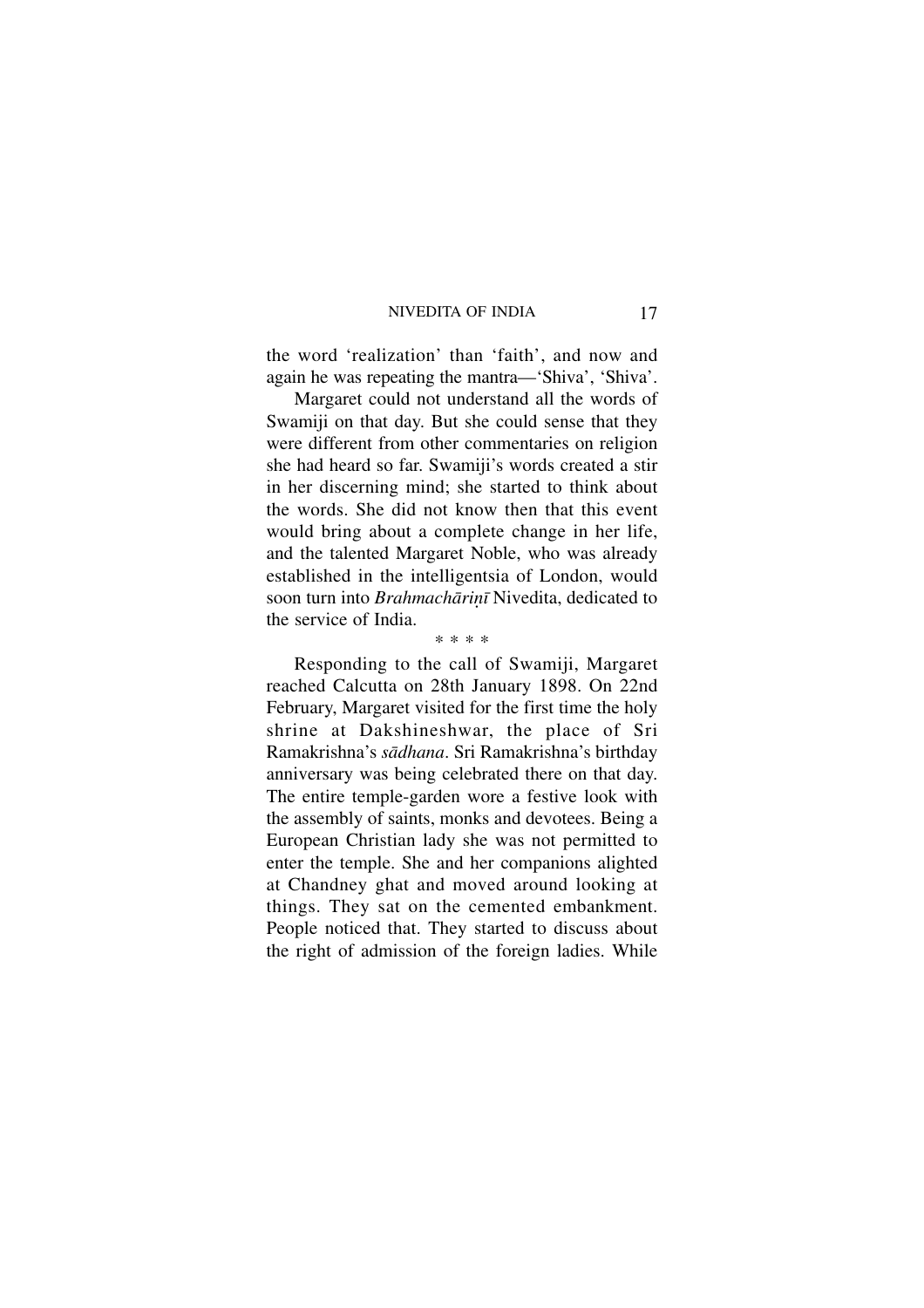some argued in favour, others said against it. Most of them appeared favourable. At last, the fences of rules and prohibitions fell apart before man's innate love and sympathy. The door of Sri Ramakrishna's room was opened and the foreign ladies were invited inside.

#### \* \* \* \*

11th March 1898. Swamiji arranged a public meeting at the Star Theatre to introduce Margaret to the people of Calcutta. In introducing Margaret to the people, Swamiji said: 'England has sent us another gift in Miss Margaret Noble.' In her wonderful speech she spoke at length about the influence of Swamiji in spreading India's religious thoughts, and on the newly founded Ramakrishna Mission. Then she expressed her desire to serve India, saying: 'Yours is the conservatism of a people who have through that long period been able to preserve the greatest treasures for the World, and it is for this that I have come to India to serve her with a burning passion for service.' Her lecture charmed everyone present there. Swamiji was also very much pleased. He said that Margaret's soul was indeed noble, her heart was pure and generous. She had really come to serve India and not to patronize. In a letter to a brotherdisciple he wrote : 'Miss Noble is really an acquisition.'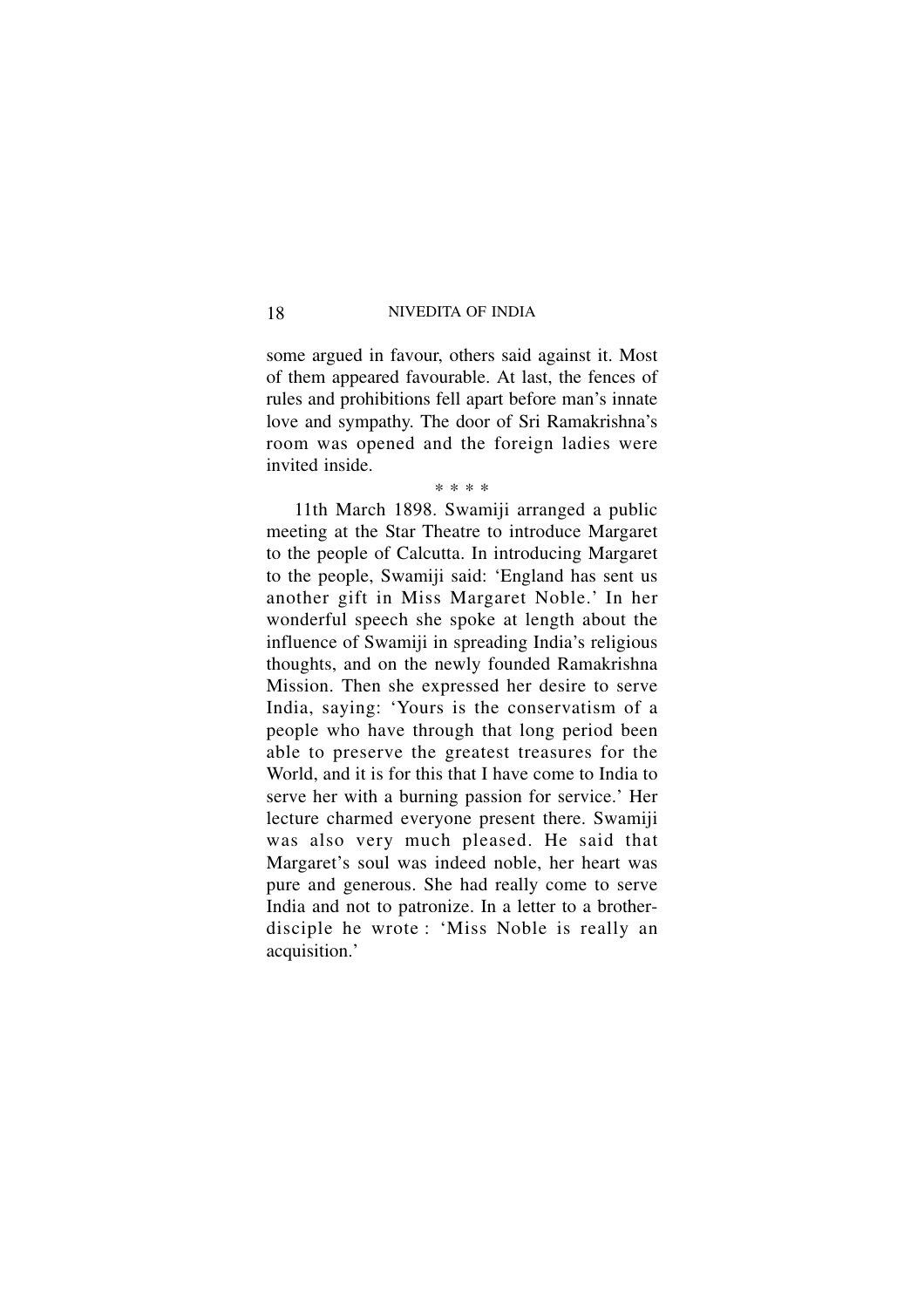#### \* \* \* \*

17th March 1898. It was one of the most memorable days in her life. She recorded this day in her diary as 'A day of days'. On this day Margaret met Sri Ma Sarada Devi for the first time. She went to see the Mother along with two other European lady devotees of Swamiji. The Holy Mother greeted Margaret affectionately as 'my daughter' and thus she became Mother's loving *Khooki* from that very day. She felt that with the Holy Mother accepting her as her daughter, she had already had entry into the Indian society.

#### \* \* \* \*

On 25th March 1898, Swamiji initiated Margaret into *brahmacharya*. Swamiji took her to the chapel of the Math and made her worship Shiva. Then she was initiated into brahmacharya and given the name 'NIVEDITA', the dedicated. Swamiji said to her : 'Go thou and follow Him, Who was born and gave His life for others five hundred times before He attained the vision of the Buddha.' Margaret felt that though addressed to her, these words were meant for all who had come to Swamiji and who would come to him in future. Nivedita recorded in her diary that it was the happiest morning in her life.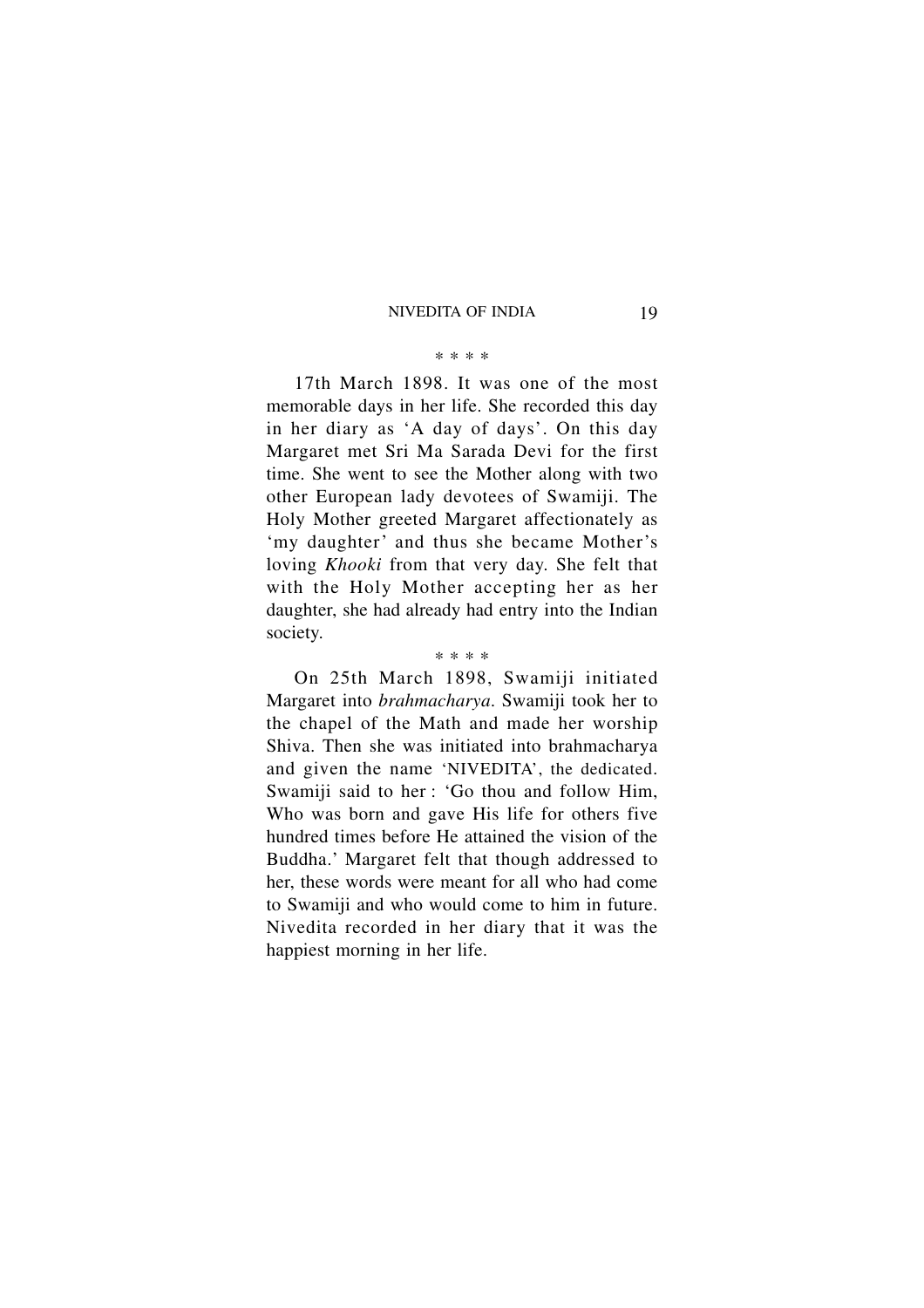#### \* \* \* \*

While living in England, like most of the English people, Nivedita thought that the British rule was beneficial to India. She thought that both England and India would be able to love each other, which would do good to both the countries. Even after her coming to India, she initially maintained that stand.

So, the day after her initiation when Swamiji asked Nivedita, 'To which nation do you belong?' Nivedita proudly declared her loyalty to the English flag. Swamiji realized how deeply the western tendencies and ideas had taken root in Nivedita's mind. He started to teach her so that she might be fit to serve India. He impressed upon Nivedita's mind the eternal image of India in her pristine glory; side by side he uprooted the die-hard western tendencies latent in her mind. But he did not forget to make her aware of the areas in which India was weak and where India would need to learn from the West.

#### \* \* \* \*

It was during this period that Nivedita one day told Swamiji in a context: 'It is necessary to beautify the city of London.' Swamiji sharply retorted : 'And you're buffeting the other cities into cremation grounds.' Nivedita could not realize the significance of Swamiji's words, and felt hurt. But the words used to ring in her ears for many days. Later when she witnessed the British exploitation of India in the name of administration, she came to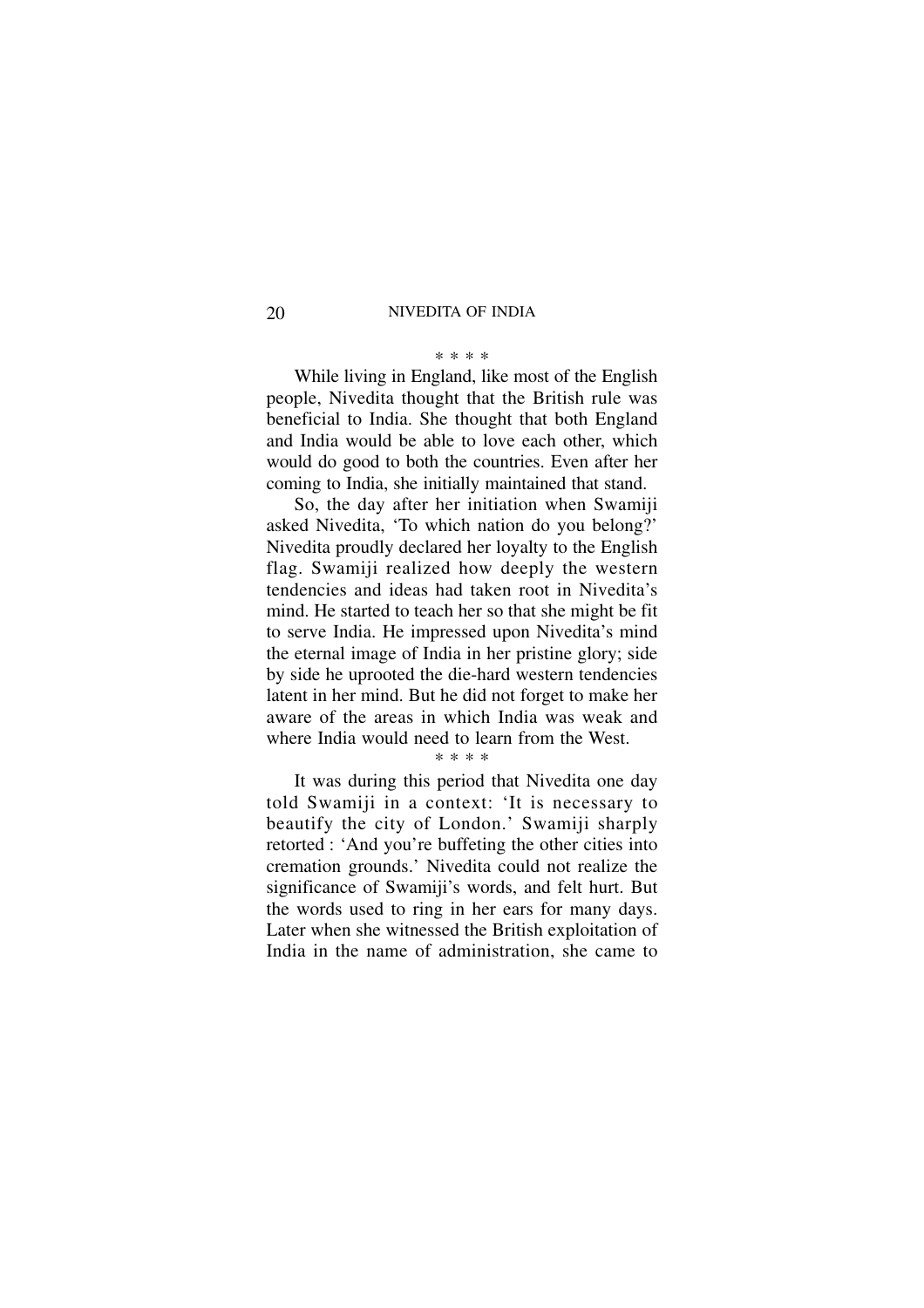realize the truth of Swamiji's words. She developed a deep bitterness for the British and at the same time a great respect and love for India.

### \* \* \* \*

The main reason why Swamiji invited Nivedita to India was to spread education to the women of the country. So when Nivedita was prepared to open the Girls' School at 16 Bosepara Lane, there was no end to Swamiji's enthusiasm. A meeting was organized at Balaram Bose's house on the issue of opening Nivedita's school. Many lay devotees of Sri Ramakrishna, including Mastermashay (Sri M., the chronicler of the Gospel of Sri Ramakrishna), Suresh Dutta, Haramohan, and a host of others, were present. In her lecture, Nivedita explained the plan of the proposed school and appealed to everybody to send their girls to study there. Nivedita did not notice that during her talk Swamiji entered the hall and took his seat behind everybody. Suddenly she saw that Swamiji was pushing others and prompting: 'Ye, get up, get up! It's not good enough to just become girls' fathers. All of you must cooperate in the matter of their education as per national ideals. Stand up and commit. Reply to her appeal. Say, "We all agree. We shall send our girls to you ." When no one really stood up, Swamiji forced Haramohan, saying: 'You must agree' and spoke on his behalf: 'Well, Miss Noble,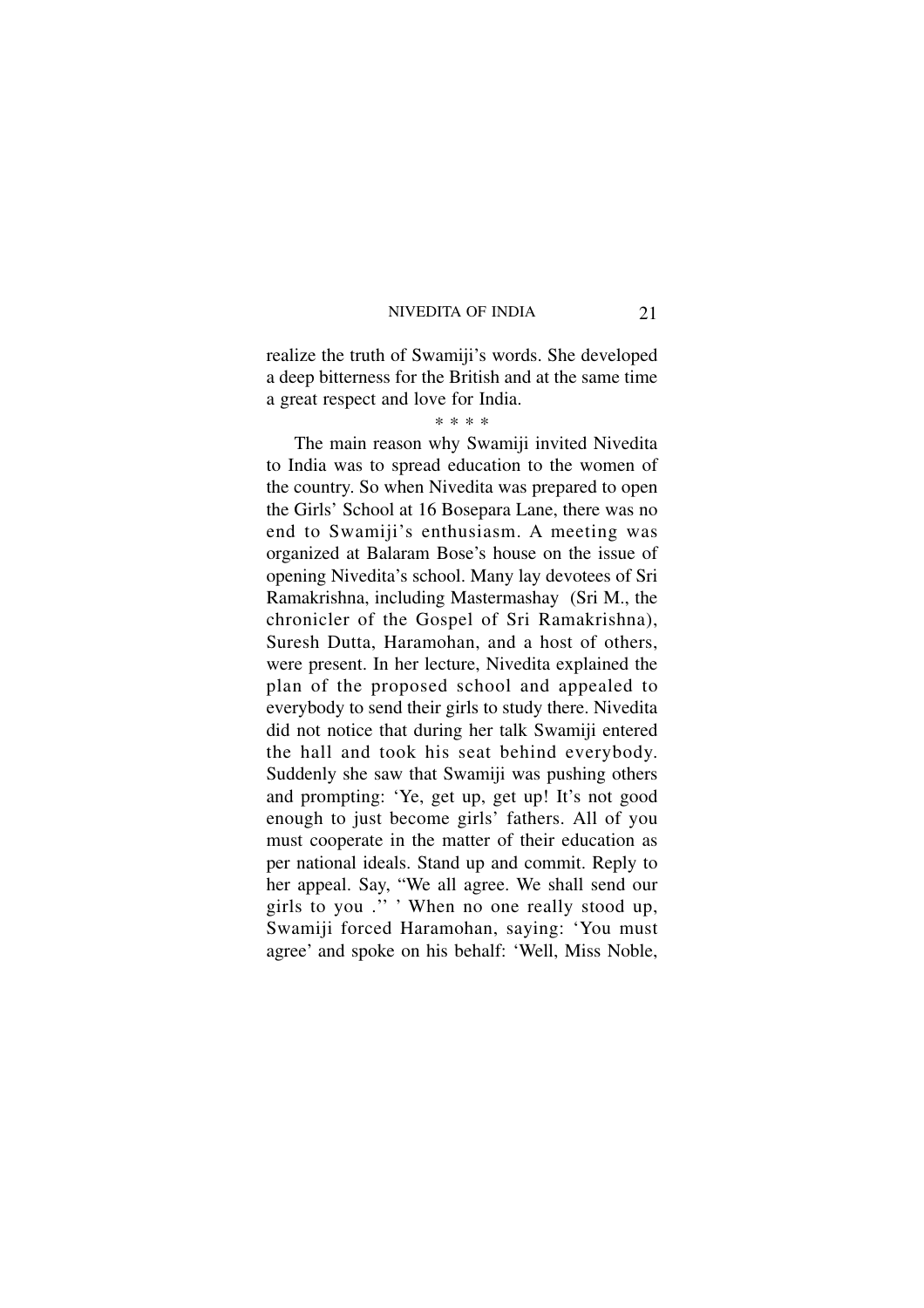this gentleman offers his girls to you.' Nivedita became exceedingly glad to see Swamiji and hear his words. She started to dance, clapping her hands joyfully, as if she were just a child.

\* \* \* \*

13th November 1898. The Holy Mother Sri Sarada Devi came to open the school of Nivedita. After worshipping Sri Ramakrishna she consecrated the school and blessed it, saying: 'I pray that the blessings of the Divine Mother may be upon the school and the girls; and the girls trained from the school may become ideal girls.' Nivedita became extremely delighted and recorded her feelings later as this : 'I cannot imagine a grander omen than her blessings, spoken over the educated Hindu womanhood of the future.'

#### \* \* \* \*

Nivedita placed the Holy Mother in the inmost core of her heart. She was Mother's dear 'Khooki'. She would be overwhelmed in joy whenever she would come in Mother's presence and behave like a child, basking in Mother's affection. One day Nivedita came to the Mother's house and sat beside her after saluting her respectfully. The Mother also, as usual, enquired of her welfare and then presenting to her a small piece of woolen fan, said, 'I have knit this for you.' Nivedita was beside herself with joy getting the fan. She at once put it on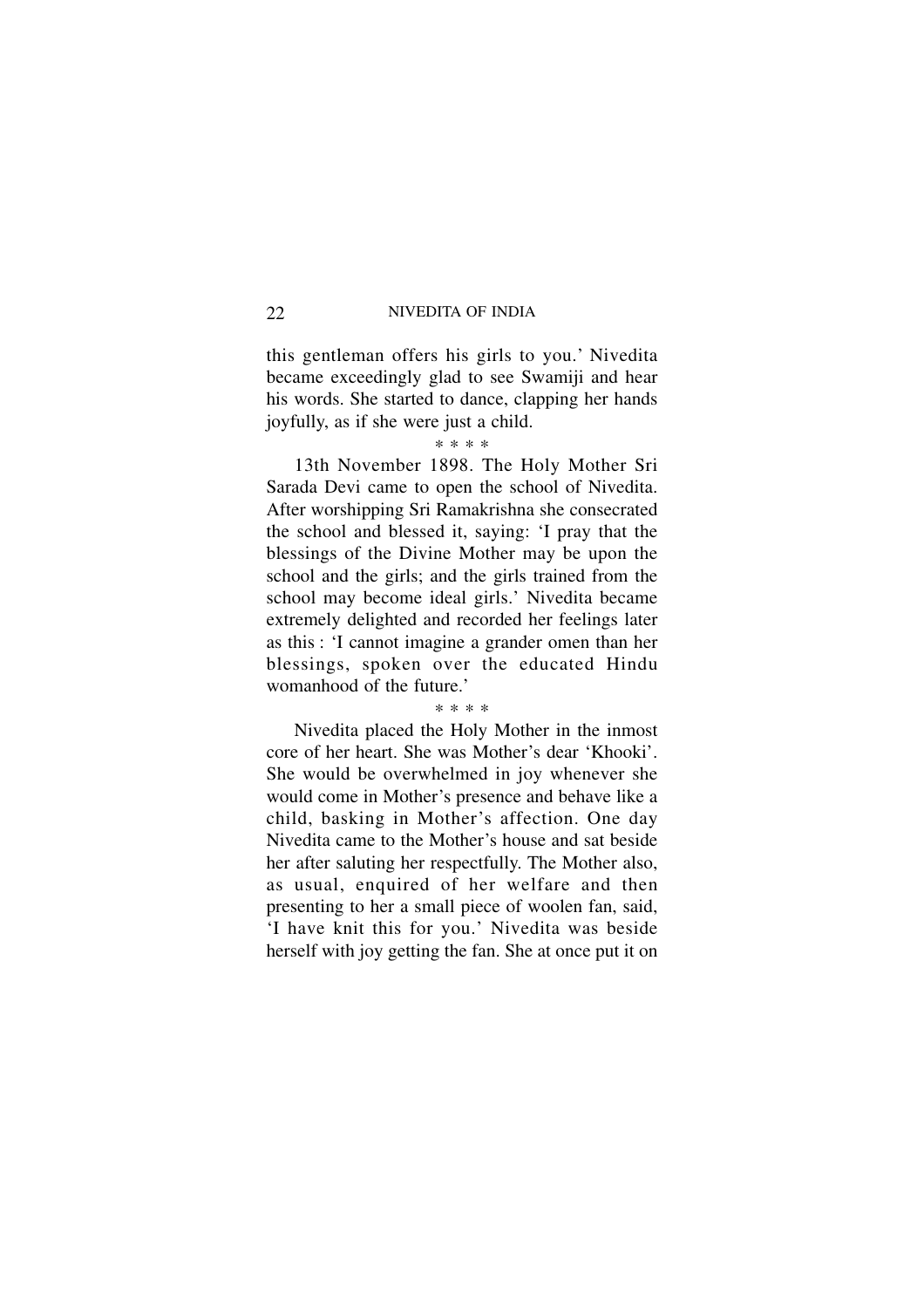her head, then touched it on her bosom and kept muttering: 'How beautiful! How splendid!' She showed it to all others saying, 'Look, how beautiful! The Mother has done it.' Observing her, the Mother said: 'Look, how she's delighted getting such an insignificant thing! Oh, how simple is her faith! As if, the image of a goddess! How devoted she is to Naren! Because he was born in this country, she left everything and came here to serve it, dedicating her own self. What a respect for her Guru! And how dearly she loves this country.'

#### \* \* \* \*

One day the Holy Mother sent word to Nivedita that she would visit her school after a few days. Getting the news, Nivedita's joy knew no bounds. Immediately she dusted and cleaned the entire school premises, decorated the rooms with flowers and tree leaves. She became restless over all the details : what the girls would offer as presents, what poems were to be recited and what songs were to be sung, how Mother would be received, and where she would sit and talk to the girls. Then came the day; from the morning Nivedita was beaming with joy, briskly moving around to see that everything was in order. Like a child she was now laughing and now hugging the girls and even the maidservants. The ever-sharp radiant personality that she was, was gone temporarily ! As if, she was turned into a little girl.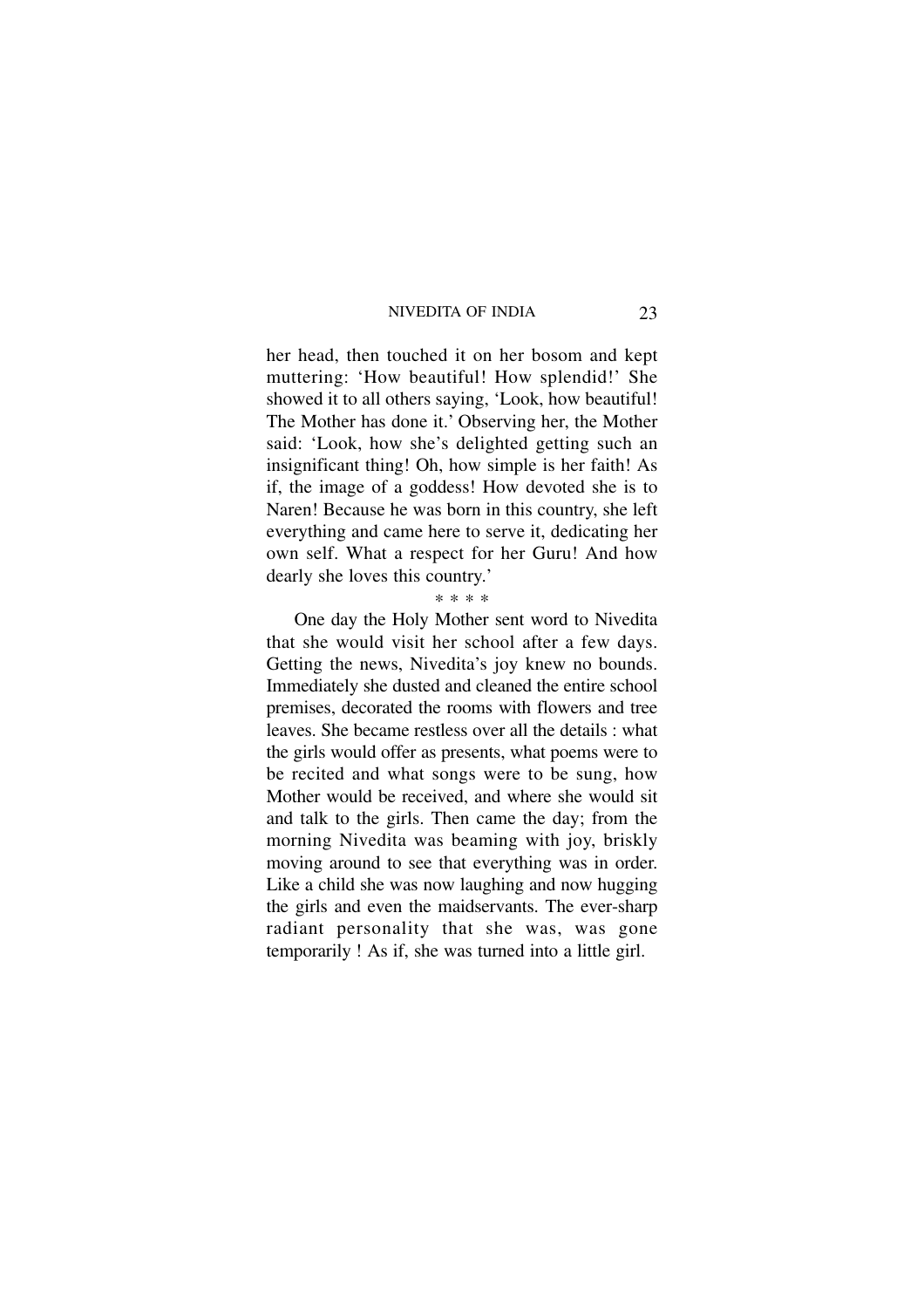### \* \* \* \*

The picture of the Holy Mother, which is now worshipped by her devotees, was taken at Nivedita's house. It was the first ever picture of the Holy Mother and was taken at her forty-fifth year. The photograph was made at the eagerness of Mrs Ole Bull and Sister Nivedita. Sri Sarada Devi, shy by nature, did not at first agree to be photographed. Later, when Mrs Ole Bull especially requested her, she finally agreed. Sri Sri Ma sat on an animal skin. Some tubs of plants were kept near her. An English photographer was arranged for the purpose. Before taking the photograph, Nivedita combed Mother's hair and adjusted her dress. Initially, Mother was feeling shy to sit before the photographer and did not agree to look towards the camera. With her look downcast she was lost in herself. The photographer took the first photograph in that posture. Mother thought the photo taking was over and looked towards the camera. Then the photographer took his second shot. This photograph of her is being worshipped everywhere along with the photo of Sri Ramakrishna. Mother's third photograph was taken along with Nivedita. Sri Sri Ma was looking softly towards Nivedita and she in turn was looking towards the Mother—her face shining with joy.

#### \* \* \* \*

It was March 1899. Nivedita had come to see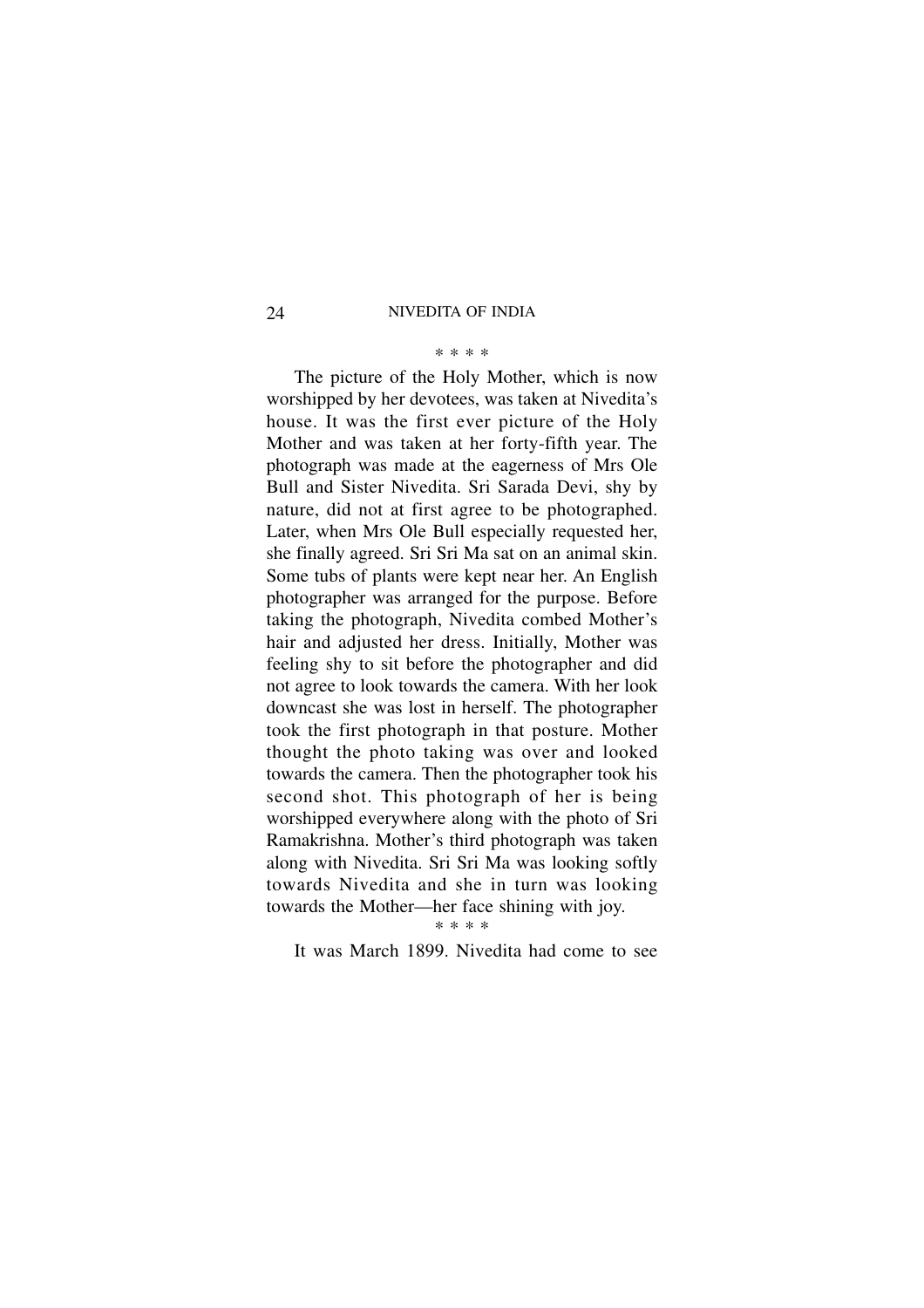Swamiji. While talking to her, Swamiji said, 'We are yet to know the real nature of man. When the real *manhood* shall emerge ... then everybody will be free to do great work. My mission is not Ramakrishna's nor Vedanta's nor anything, but simply to bring *manhood* to my people.' Nivedita said: 'I will help you, Swami.' Swamiji replied: 'I know it.' We also know that she kept her promise. In fact, she dedicated her life for the purpose.

\* \* \* \*

One day Nivedita, accompanied by some of the highly educated ladies like Sarala Ghoshal of the Tagore family and a few others, went to Belur Math to meet Swamiji. In the presence of the ladies, Swamiji asked Nivedita to prepare the hookah for him. Nivedita felt herself blessed by getting the chance to serve her Guru, no matter how small the task was. She immediately prepared the hookah and came back. Those present were surprised. They realized that Nivedita had indeed become a true Indian by totally surrendering herself to Swamiji and his ideals.

Another day Nivedita went to Belur Math to see Swamiji. Her inmost desire was to be initiated into *sanny*à*sa* by Swamiji. She inquired: 'Swami, what should I do to qualify myself for *sanny*à*sa* ?' Swamiji replied: 'Remain what you are.' She never again asked for *sanny*à*sa.* Keeping ever alive the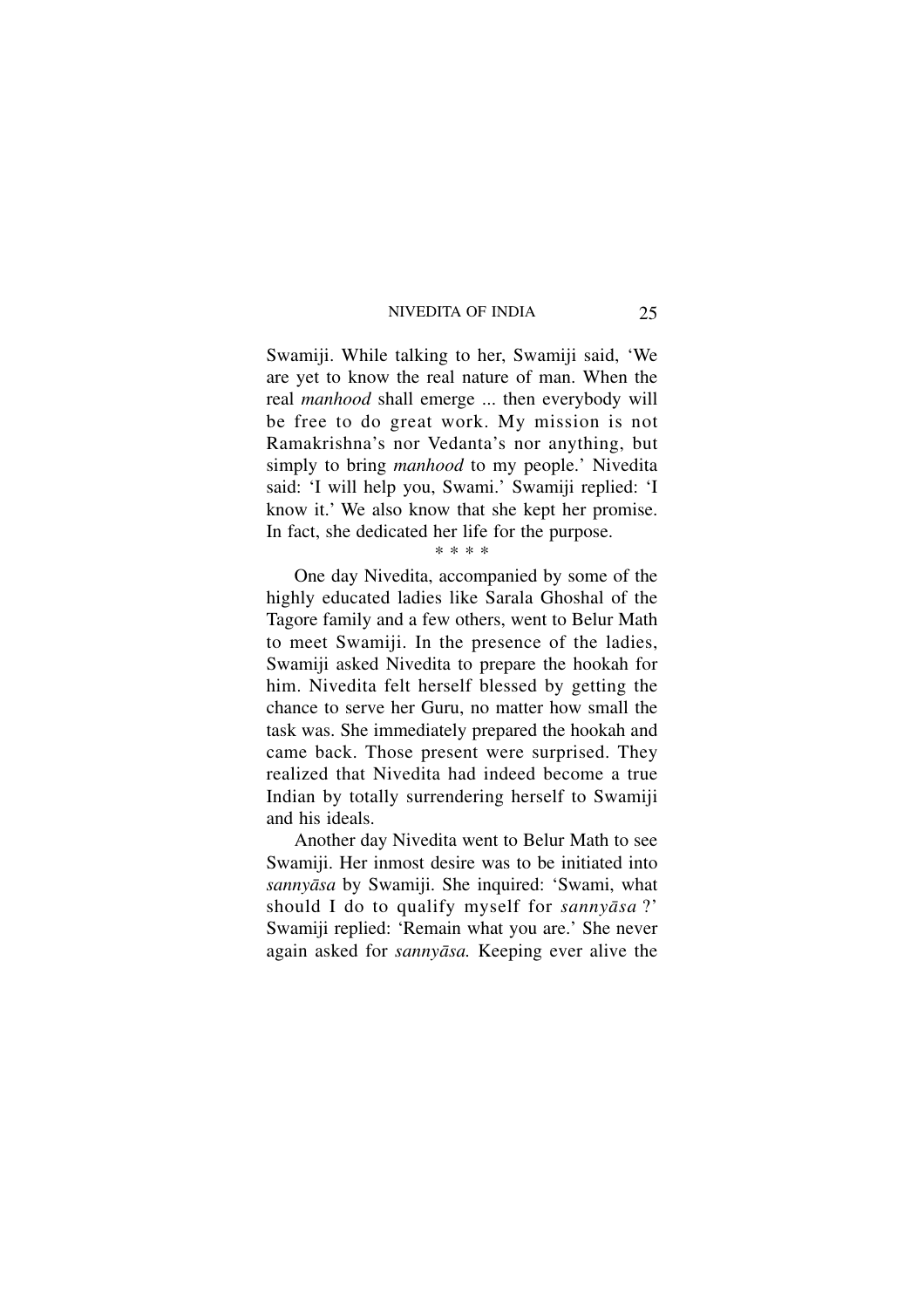vow of renunciation, she lived as a *Brahmachārinī* throughout her life.

\* \* \* \*

Shortly after Nivedita had landed in India, Rabindranath asked her to take charge of his younger daughter's education. Rabindranath felt that being a well-educated English lady, Nivedita was eminently suited to teach his daughter through the English medium, following the existing standards. But Nivedita said to him: 'What is the good in imposing foreign ideals and standards? I think the proper education is to draw out that which lies latent as one's individual potentiality, as also the national skill.' So she did not agree, because she had not come to this land to teach Indian women the English language and culture. Her field of activity was completely different. Later, Rabindranath Tagore founded an ashram at Santiniketan and actualized a system of education following the ancient Indian tradition.

\* \* \* \*

While living at Bosepara Lane, Nivedita had very cordial relationship with her neighbours. She always stood by their side in their hours of happiness and sorrow. The neighbours also accepted her as their own, convinced of her sincere love for them. But she duly accepted the social customs, including those of touching, etc. One night she was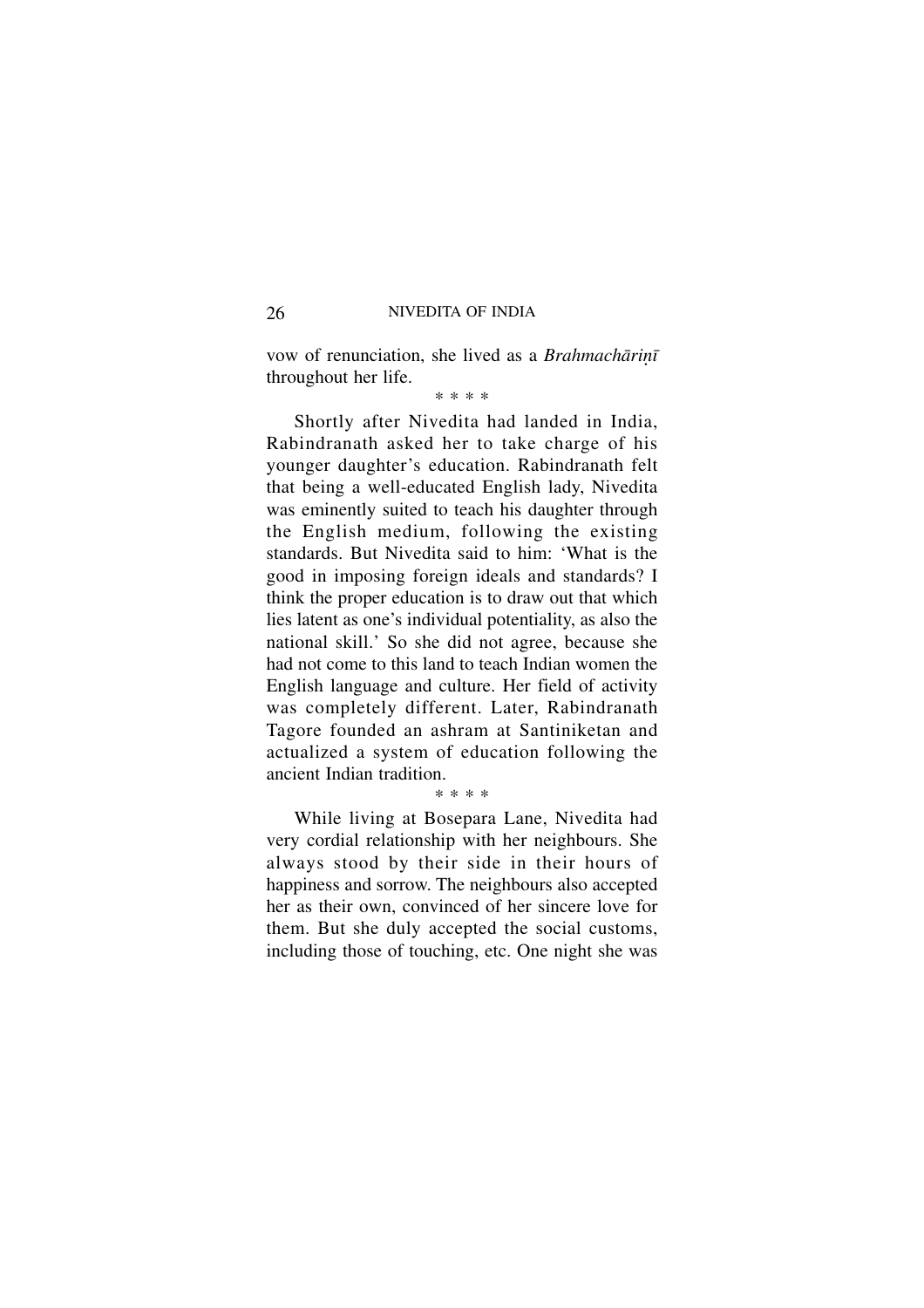about to take her dinner. Suddenly she heard the sound of wailing from a nearby mud-house. Leaving her dinner she rushed to the spot. Before her eyes the small child of the house died. Nivedita felt as if one of her dear relations had died. The child's mother was piteously weeping. Nivedita took her head on her lap and sat silently. After a long while the child's mother stopped crying. She asked feebly: 'Where has my child gone?' Nivedita said, 'Hush, Mother. She is now with the Mother Kalī' Perhaps, the bereaved mother got a little bit of consolation. She heaved a long sigh but did not cry any more. Nivedita felt that she had no difference with these people; she had become very much one of them.

#### \* \* \* \*

In 1899, the plague broke out in Calcutta for the second time. Swamiji entrusted the entire responsibility of fighting the disease to Nivedita. The Ramakrishna Mission formed a Committee of which Nivedita became the Secretary, and Swami Sadananda its Chief Executive. The services rendered by both Nivedita and Swami Sadananda in fighting the plague became memorable in the history of Calcutta. Swami Sadananda moved around with a group of sweeper-boys and took upon himself the responsibility of keeping clean the localities, including the slums of Baghbazar and Shyambazar. And endowed with some superhuman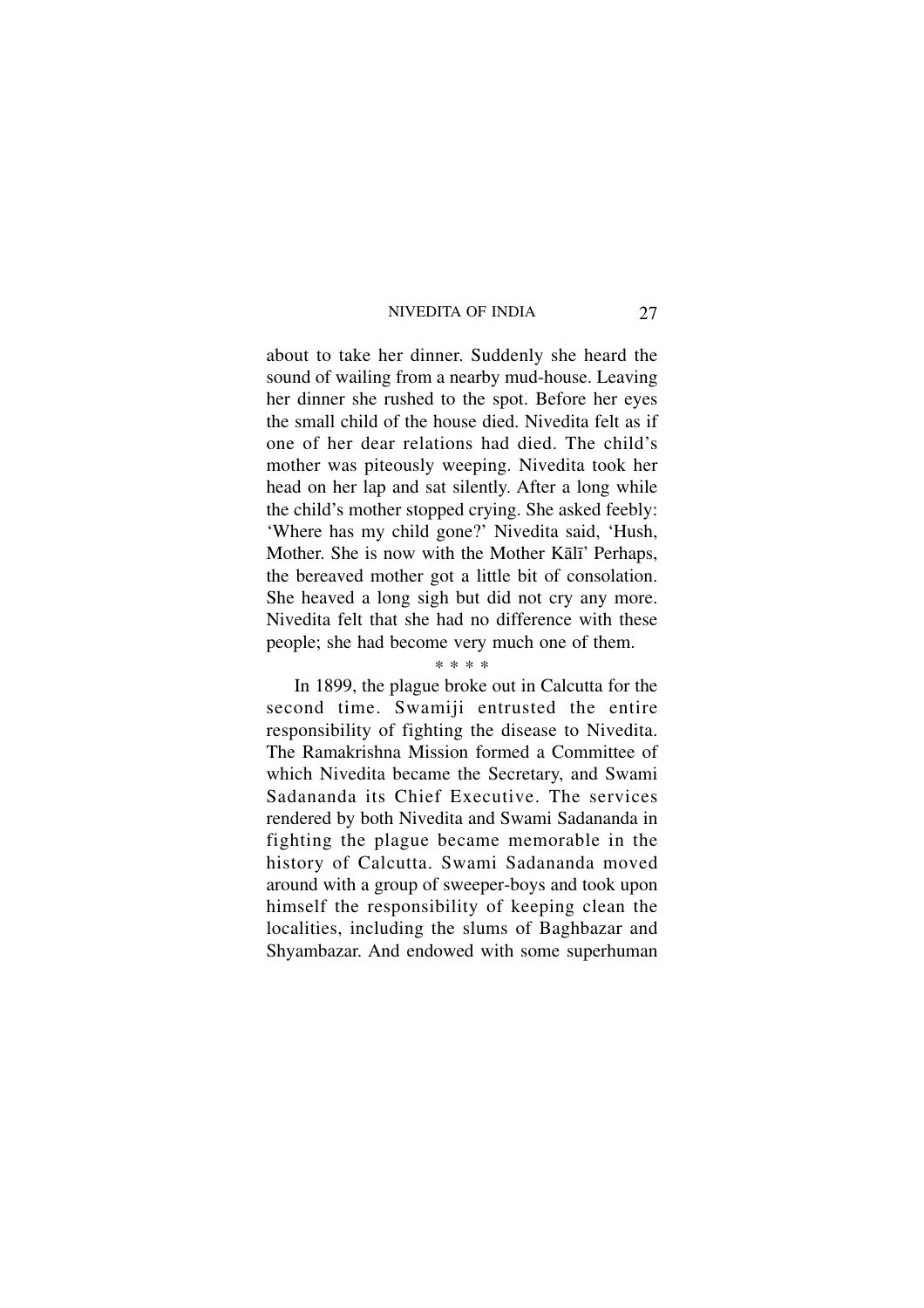power as it were, Nivedita coordinated and supervised the entire range of activities. She inserted appeals for help in the English newspapers. At the auditorium of the 'Classic Theatre', she, along with Swamiji, gave lectures on 'Plague and the Duty of the Students.' Hearing their lectures, ten students immediately joined the work of plagueservice. On every Sunday evening they would gather near Nivedita to report their activities, and leave after taking further instructions. People were astonished to observe her leadership and her organizing capacity during those days. She would personally inspect every bit of work and followed up if necessary. Moving around each and every locality she used to distribute the printed handbills containing the preventive measures on how to fight the plague. One day she observed that a pile of rubbish was heaped in a locality at Baghbazar. Whereas none appeared to be concerned about it, Nivedita personally arranged to secure a broomstick and basket and started to clean the rubbish. Seeing her, the young men of the locality felt ashamed and took away the broomstick from her hand and began to clean the rubbish and the pathway.

A wonderful and touching picture of Nivedita's service to fight the plague was recorded by Dr R. G. Kar, one of the eminent physicians of those days : 'One day, when I returned home at noon-time in the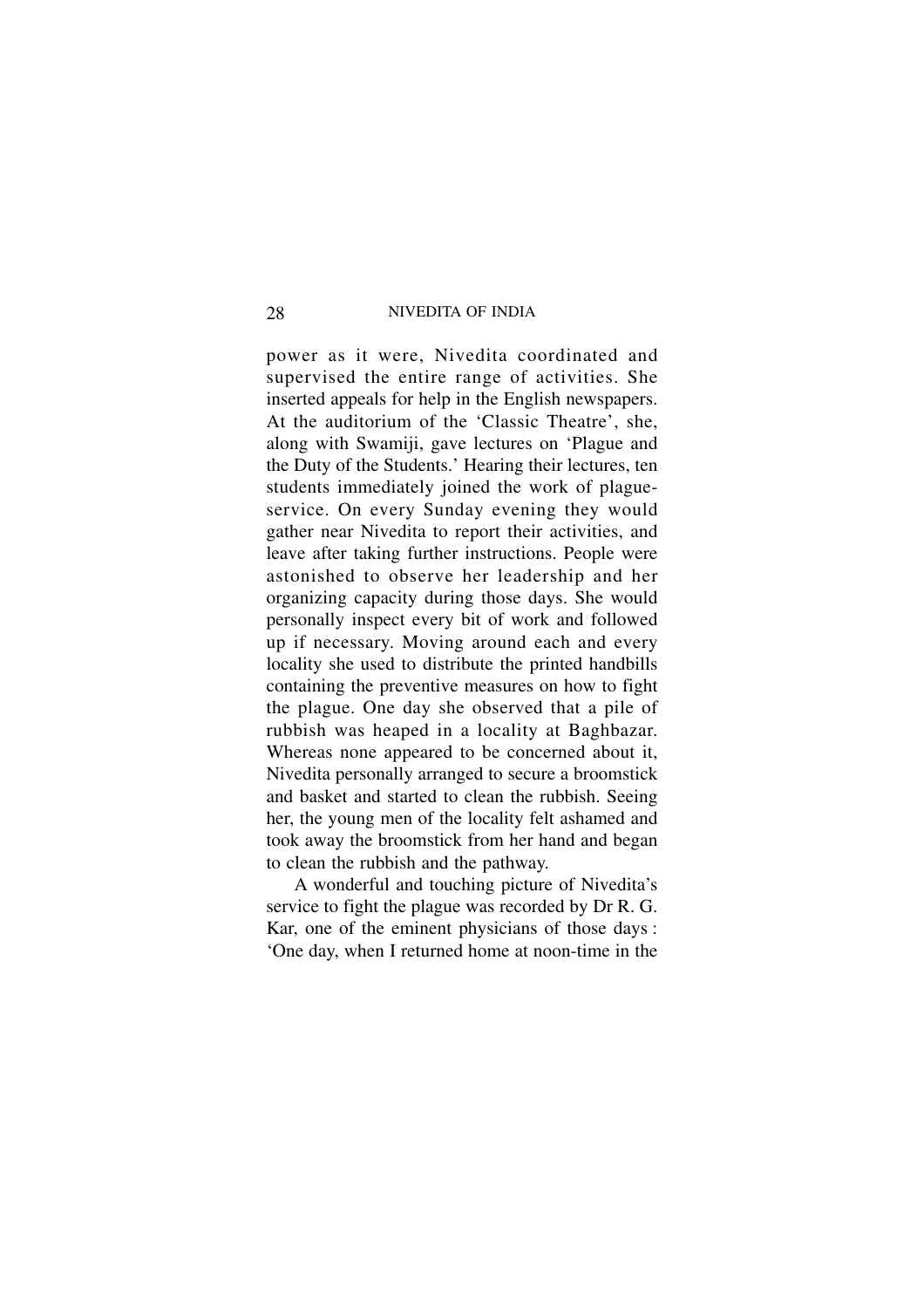month of *Chaitra ,* after seeing the patients, I saw a European lady sitting on a dusty chair near the door. She was Sister Nivedita. She had been waiting for me for a long time in order to get some information.' That morning Dr Kar had been to see a plague-stricken child in a slum at Baghbazar. Nivedita enquired about the arrangements that had been made for the child. Dr Kar informed her that the child's condition was critical. Not only that, he informed her about the dangers of the disease and asked her to take precautions. When he went to visit the patient in the afternoon, he was astonished to find that ignoring all words of precaution, Nivedita was sitting with the child in her lap in the damp and weather-beaten hut in that unhealthy locality. The child's mother had already died. Nivedita temporarily left her home and moved to this hut to take care of the child. Day after day, night after night, Nivedita remained engaged in nursing the child ignoring its possible danger. When the hut was to be disinfected she took a small ladder and whitewashed the walls herself. After two days, the child died in the lap of Nivedita. Before breathing its last, the child called her 'Ma Ma' taking her for its own mother.

Not only in the hut of that child, her merciful presence was a familiar sight in all the localities of Baghbazar, regardless of age, sex or creed. The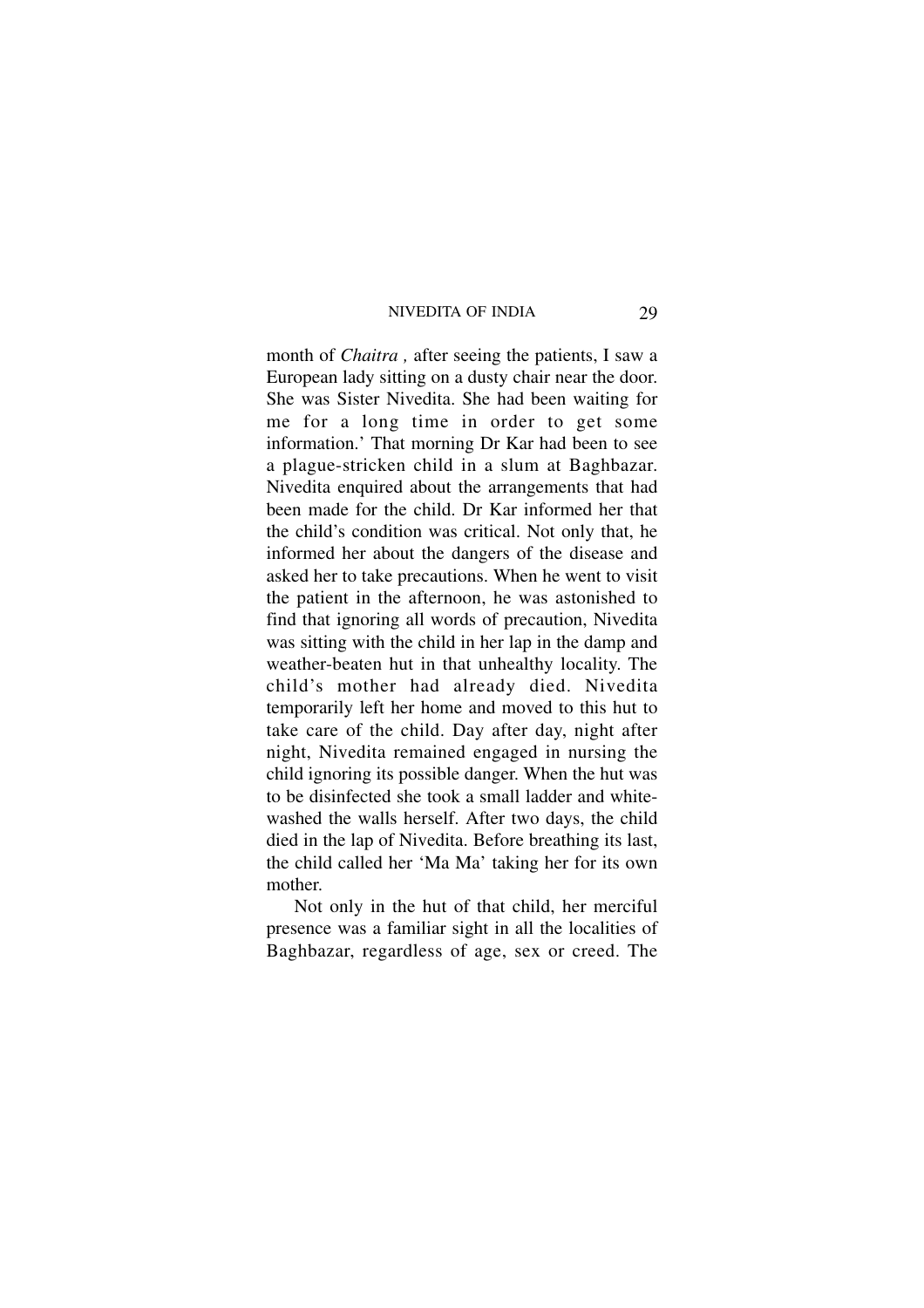services of Swami Sadananda and Nivedita in fighting the plague were so well organized that the then District Medical Officer and Chairman complimented them highly.

\* \* \* \*

1902, 4th July. Nivedita dreamed that night that Sri Ramakrishna was leaving his body a second time. Early in the morning a monk came from Belur Math carrying a letter from Swami Saradananda, conveying the message that Swamiji had passed away last night. Instantly the entire world became blank before Nivedita's eyes. She immediately rushed to the Math and reached the room of Swamiji. Swamiji's body was laid on the floor. Nivedita sat near Swamiji's head and started to fan him silently. Throughout the morning she sat like that.

 On 5th July in the afternoon, Swamiji's body was brought down from his room and carried a little to the south for cremation (where at present Swamiji's temple stands at Belur Math). Swamiji's body was wrapped in *geru*à cloth. Nivedita thought that if she could have that cloth, she would send it as a memento to Swamiji's very dear Josephine MacLeod. She asked Swami Saradananda if that piece of cloth would also be consigned to flame. Swami Saradananda could feel the mind of Nivedita and said she might take it if she desired. But she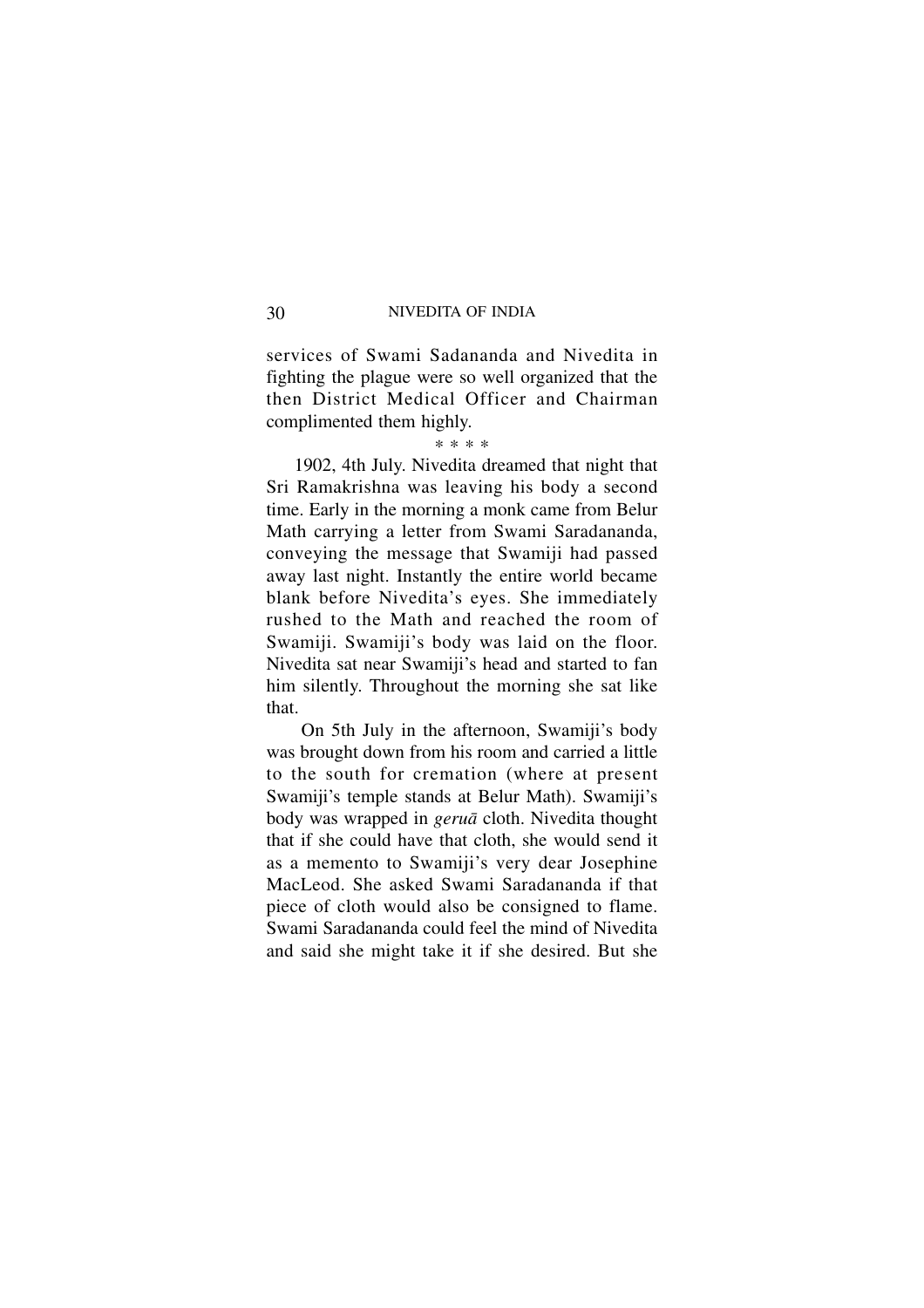was unsure whether the act (accepting the cloth) would be proper or not, and finally she decided not to take it. She sat all the while looking at the burning pyre. It was about six in the evening. The burning flame was about to go out. Suddenly she felt that somebody had pulled her sleeve. Nivedita turned around and found a piece of that cloth lay near her feet. She lifted it with great care.

\* \* \* \*

Nivedita used to say that her task was nation building. After the passing away of Swamiji she realized that patriotism, in line with Swamiji's thoughts, had to be awakened in the hearts of the Indians. She felt that Swamiji had left this task for herself alone. She began lecture tours throughout the country.

In the month of October 1902, Nivedita reached Nagpur. There, at the local Morris College, she was invited to preside over a meeting, and was made to give away prizes to the participants in the cricket game. After the prize-giving ceremony she took the students to serious task in her lecture. That was the time of the *Dusser*à*h* festival. Nivedita said that it was indeed a matter of great shame for the students to enjoy joyously a foreign game during the days of *Dusser*à*h* when they should instead worship war weapons, and invoke strength from the Goddess Durgà by worshipping her. Had she known this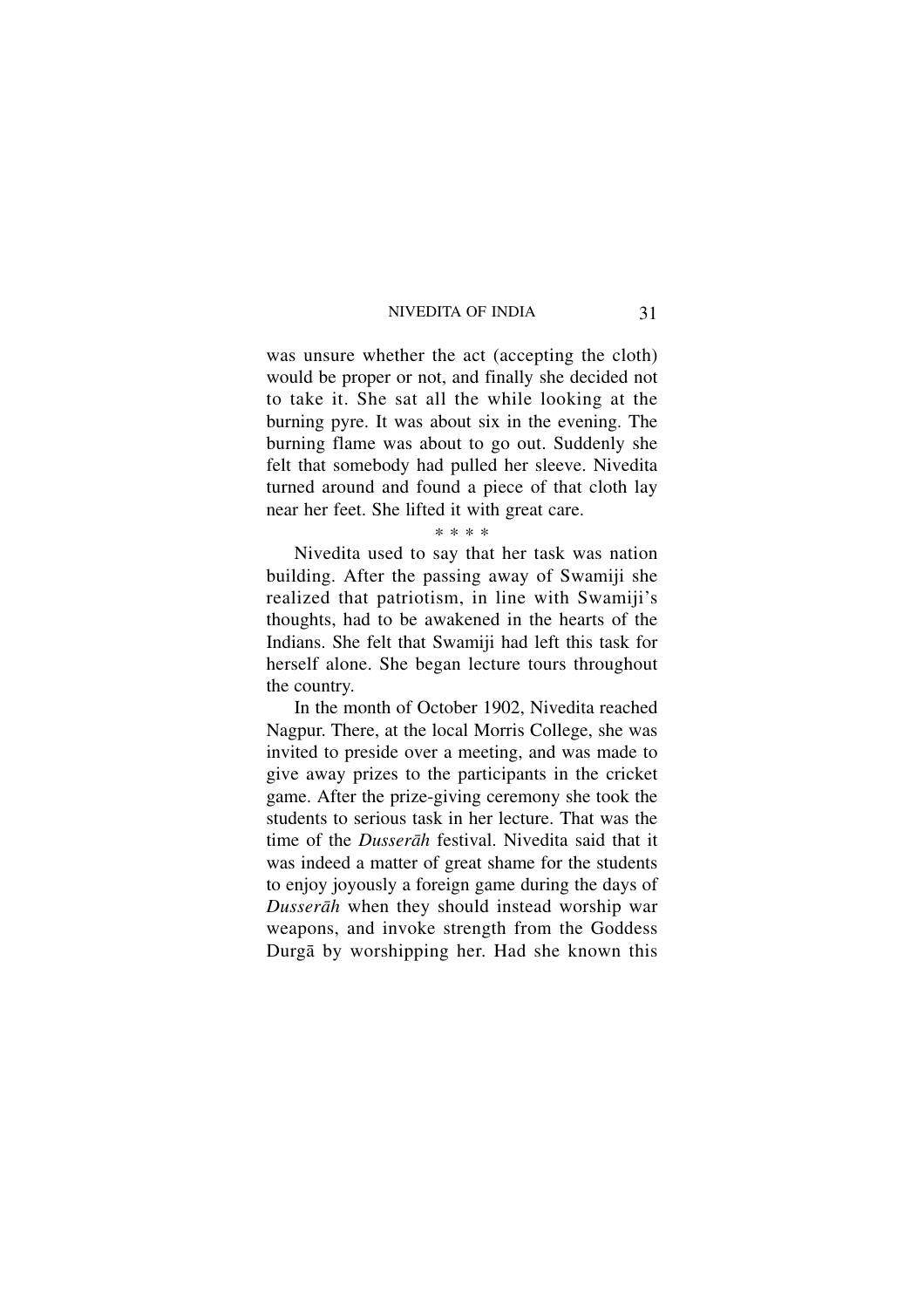before, she certainly would not have agreed to preside over the meeting. She hoped that in the capital of the great 'Bhonslé' kings, she would see some demonstration of heroic feats of the Marathas. She was indeed sad not being able to see that. Nivedita demanded from the students that on the next day they must demonstrate before her swordfighting, wrestling and other exercises on martial arts. Most of the college students did not know any such exercise. Somehow a few boys from outside and only one college student were made ready for this; they showed her the exercises as desired by her. She then said to the students that they were lately getting more higher studies, more than the required number of graduates were being turned out from the universities, who with their broken health could hardly protect themselves, not to speak of protecting the dignity of their mothers and sisters. The society would not derive any benefit from these heaps of debris. The country demanded true patriots, powerful in body and mind. The country had no need of those people who would serve their foreign masters while hounding their fellow countrymen. Only powerful patriots could raise the country.

### \* \* \* \*

Two years thereafter in the month of January 1904 she lectured before the students in the same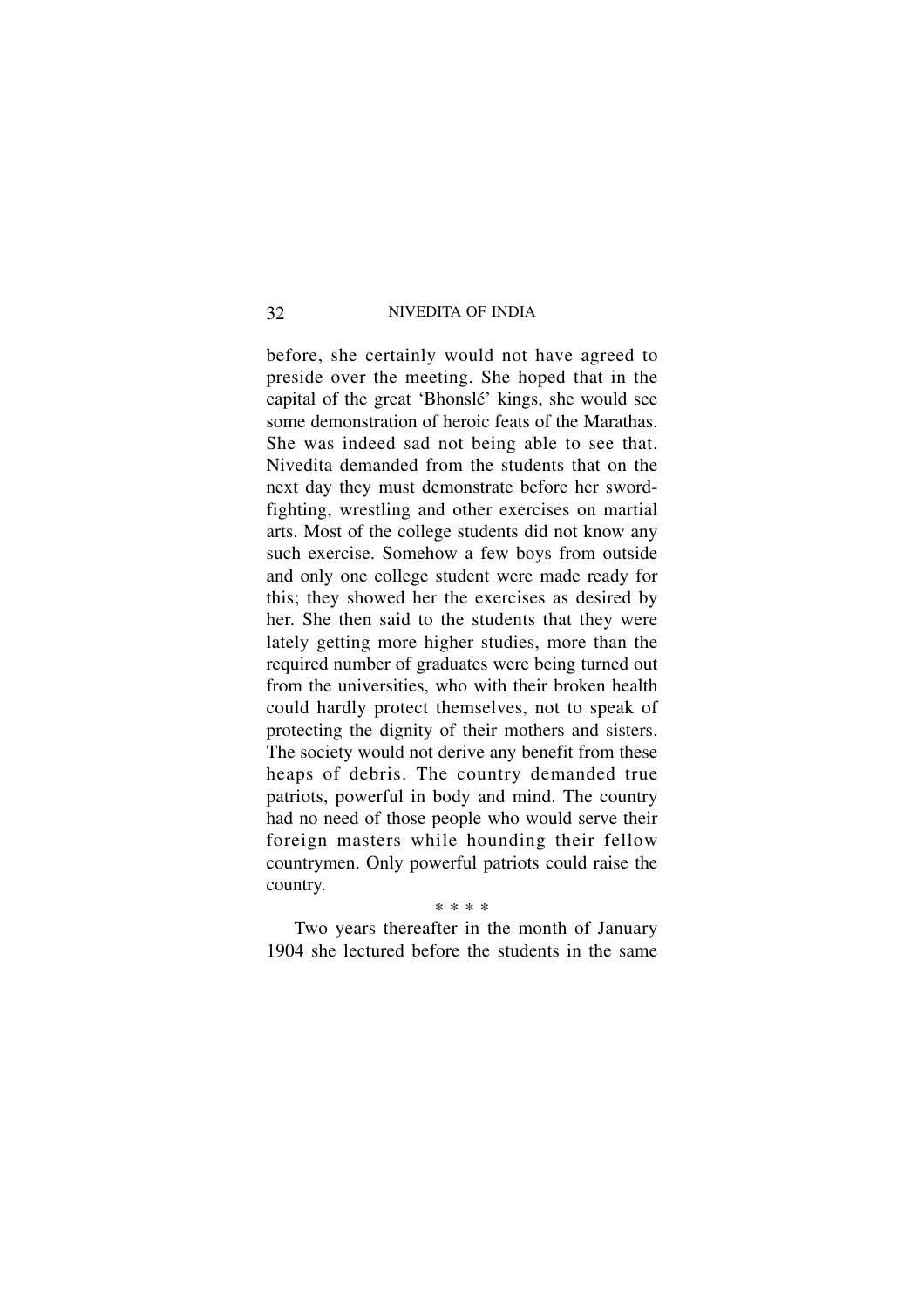spirit at Patna. She said, '... I shall be sorry to see immeasurable calm on the face of the boys. ... I should like to see you wrestling, boxing, fencing with each other rather than to see you calm. We want strong men.'

'The hero is one who fights, loves fighting and his supreme joy is to be beaten by one who is his superior after fighting his best. Fight, fight and fight again but not with meanness and not with rancour. ... But by no means be found sleeping when the cry comes for battle.'

\* \* \* \*

 It was during the summer days of 1903. Nivedita was coming to Medinipur. Many people assembled at the railway station to greet her. The moment she alighted from the train, the crowd shouted, 'Hip, Hip, Hooray'. They thought that the white-skinned English lady should better be greeted in that fashion. But Nivedita looked utterly schocked. Waving her hand she asked them to stop. Then she explained that 'Hip, Hip, Hooray' was the victory shout of the English people, and the Indians should by no means use that. She raised her hand and shouted three times: *W*à*h Guruki Fateh, Bol B*à*bujiko Kh*à*ls*à*.* The entire crowd joined her in shouting.

 It was noon and so it was extremely hot, as it was the summer session. On reaching her room, she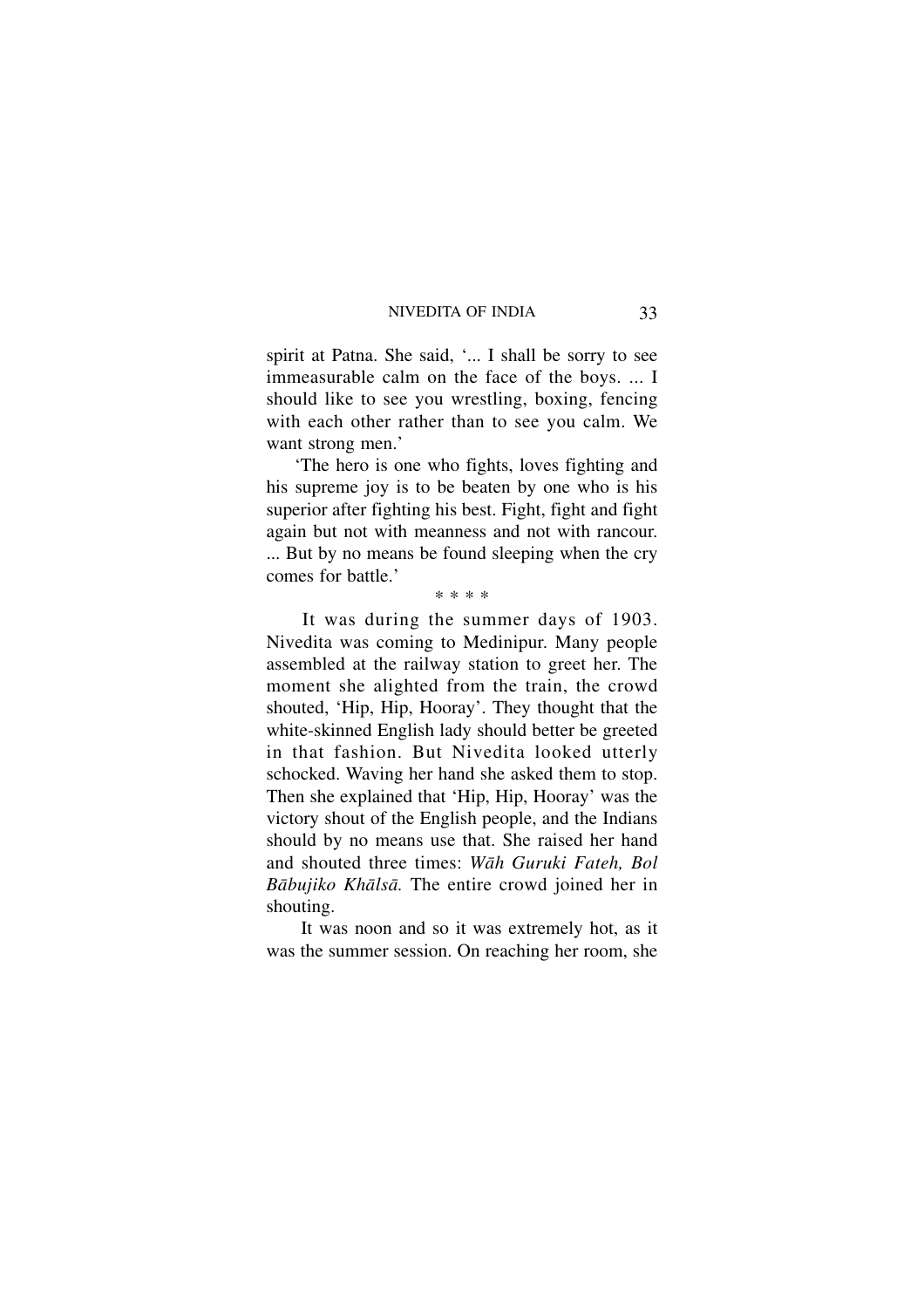immediately opened all the doors and windows. Waves of hot air filled the room, but she didn't bother at all. She removed the mattress laid on the cot and unrolled her own small mat and a thin *k*à*nth*à (bed spread) over that. As everybody was struck with wonder, she said, 'I am practising austerity. And I want you to practise it because of the nature of the task you're set upon to perform. No luxury befits those who want to free their country.'

A huge crowd attended her lecture on the first day, but hearing her politically charged words, many people, out of fear, left the meeting before it came to an end. One retired Government employee informed her of the happening. He also expressed his apprehensions that in subsequent meetings not many people might attend. Nivedita replied: 'Don't try to frighten me. My veins still carry the blood of an independent nation. My lectures are not meant for those who feel scared.' Thereafter the attendance really became thin. But, undaunted, Nivedita gave her lectures on all the five days with equal zeal. She opened a gymnasium for the local youths to practise martial arts. She encouraged the youths by herself fencing with the sword, rounding the mace and club and in other exercises. She also taught a girl how to fire a gun.

#### \* \* \* \*

11th February 1905. Lord Curzon, while giving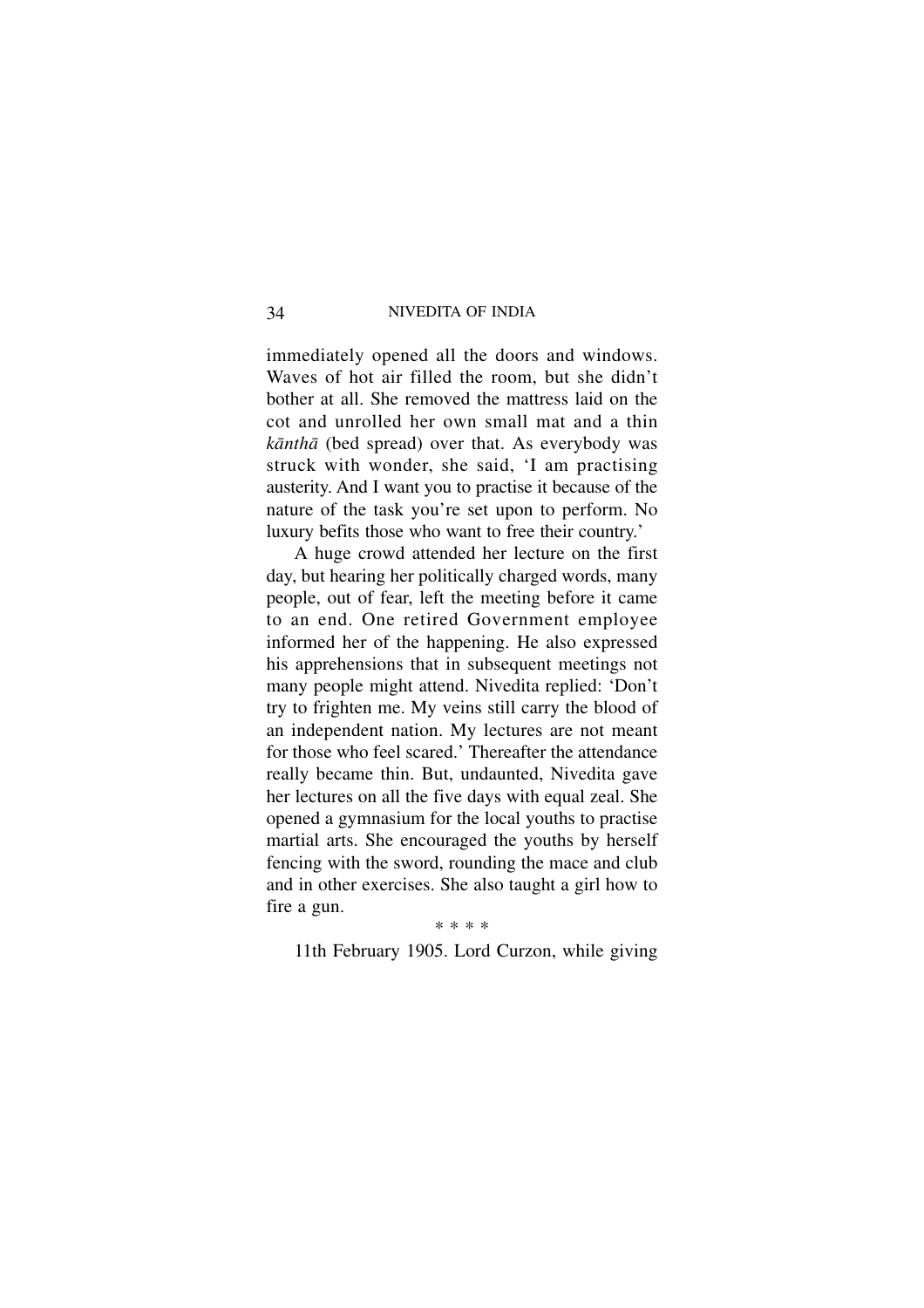the convocation address at the University of Calcutta, said that truth was given a higher place in the moral codes of the West before it had been similarly honoured in the East. The educated Indians attending the meeting were hurt, but no one raised a single word in protest. Nivedita was present at the meeting. She became furious at the insult. She just could not silently endure the indignity caused to this country. At the end of the meeting, she forcibly took Sir Gurudas Bannerjee to the Imperial Library. She drew out the book, *Problems of The Far East* by Lord Curzon, and showed him the pages l55-56 of the book where Curzon had proudly described how he had given false statements about his age and marriage to the President of the Korean Foreign Office to win his favour. On 13th February, *Amrita Bazar Patrika,* published the excerpts from Lord Curzon's convocation address together with the relevant portion from the book proving his indulgence in untruth. The next day that news item (published in the *Amrita Bazar Patrika)* was reproduced in *The Statesman* with comments. It triggered a serious movement throughout the country over Lord Curzon's false statements and his unfair allegations against Indians. On 14th February, Nivedita addressed another letter to the editor of *The Statesman,* which was published with a caption 'The Highest Ideal of Truth'. In the letter she quoted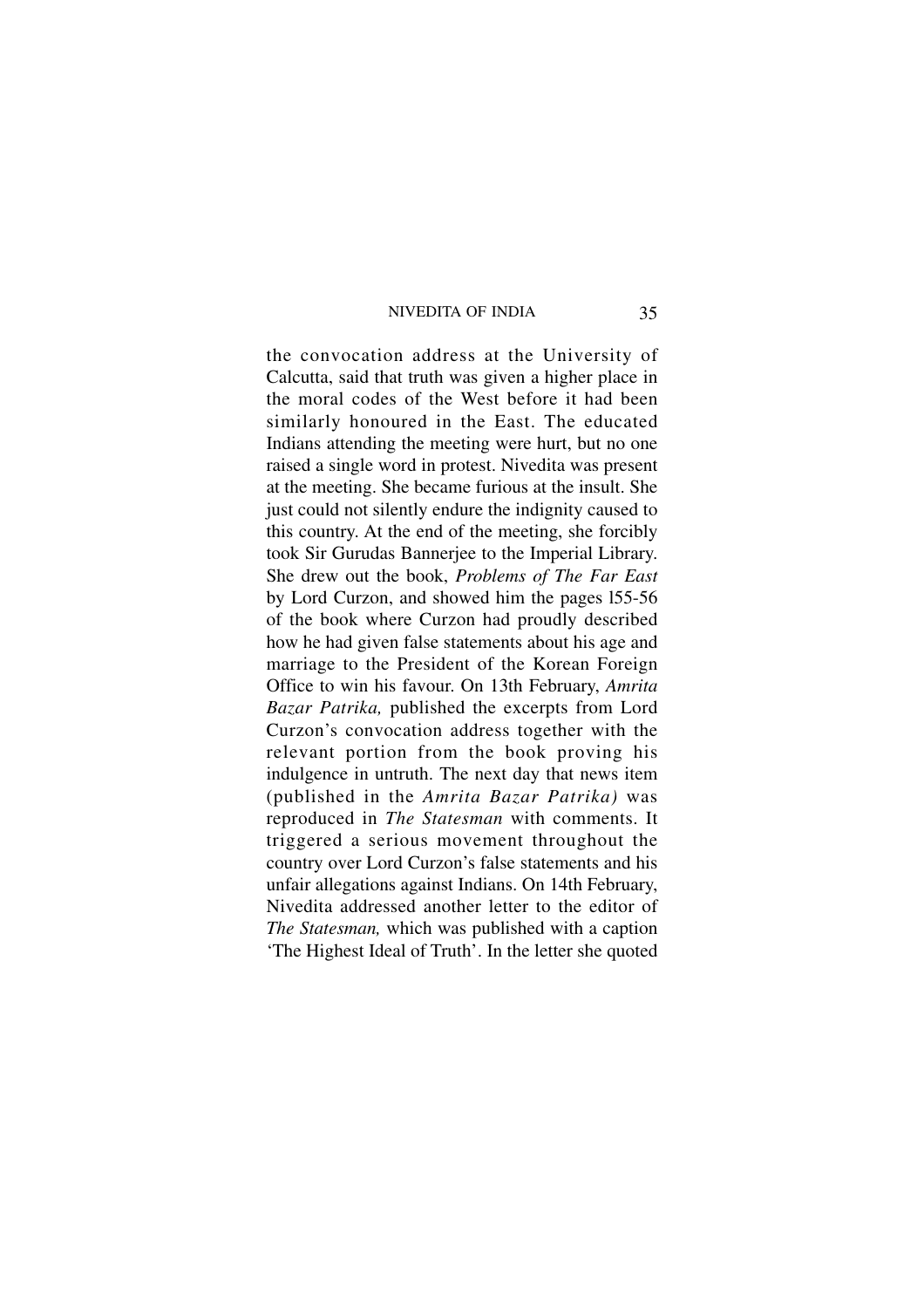copiously from the *R*à*m*à*ya*õ*a,* the *Mah*à*bh*à*rata*, and the Purānas to show how truth was held in an exalted position in this country. She was more pained to see the cowardly silence of the students present at the meeting who did not say a single word in protest. In the letter, Nivedita censured them also : 'The students to whom these statements were addressed, received them in ''a faultless silence''. They did well. Less well, however, must we think it, if they stepped into manhood, remembering charges so levelled at their dead ancestors and their national codes, with never a word offered in defence!'

\* \* \* \*

Litterateur Dinesh Chandra Sen was Nivedita's neighbour. He developed a beautiful friendly relationship with Nivedita. Nivedita believed in extremism in politics, whereas Dinesh Babu was rather of a simple and timid type. Nivedita admired Dinesh Babu for his literary quality and goodness but did not approve of his cowardly behaviour. Sometimes she would rebuke Dinesh Babu for this . Dinesh Babu respected Nivedita very much and would always endure her reproaches quietly, for he knew well that her reproaches were not unjust. One day Nivedita, Dinesh Babu and Brahmachari Ganen Maharaj were walking down Baghbazar road towards the bank of the Ganges. Dinesh Sen was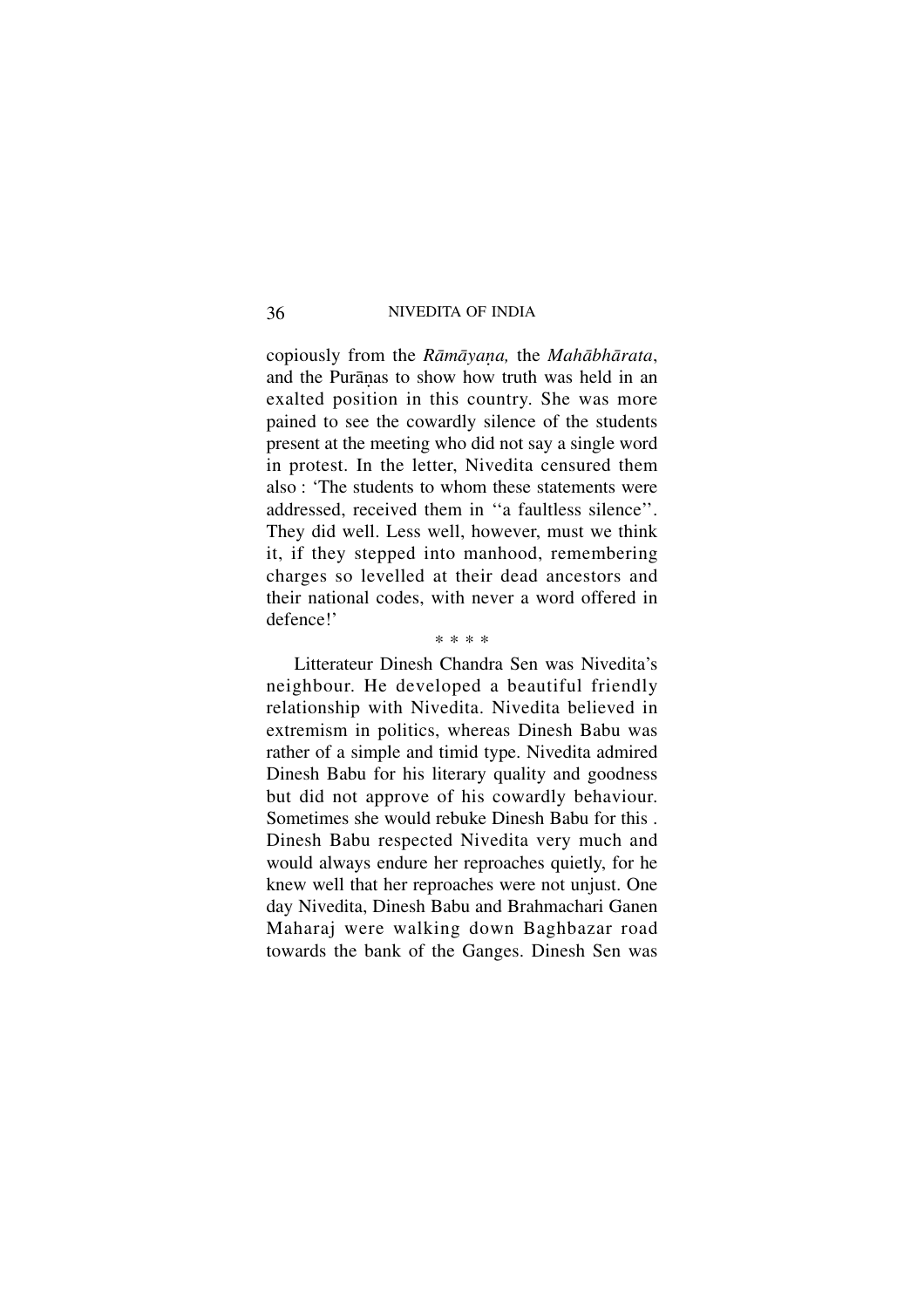ahead of all, followed by Nivedita and at the end was Brahmachari Ganen Maharaj. Suddenly a crazy bull came rushing towards them. Dinesh Sen immediately took to his heels, fearing for his dear life. Nivedita was left just in front of the bull. Brahmachari Ganen Maharaj quickly stepped in and drove away the bull. When all three of them gathered again, Nivedita laughed and said to Dinesh Sen: 'Dinesh Babu, today you've brightened the image of the masculine rank. Your act of the day should stand as an exploit-memorial.' Immediately her smile vanished from her face. She rebuked Dinesh Sen: 'Dinesh Babu, are you not ashamed of yourself ?' What could Dinesh Babu do? Truly, he did not act befitting a man. So he silently gulped down everything.

But at heart Nivedita was very fond of Dinesh Babu. Nivedita used to say that she respected Dinesh Babu because she found true patriotism in him. She helped him much in the publication of Dinesh Babu's book on the history of Bengal in English. For one year she worked on this, going through the entire manuscript minutely and editing it. Sometimes they worked on it from morning till 10 o'clock at night with hardly an interval of a few minutes. Dinesh Sen wrote that if Nivedita would take over any responsibility, she worked thoroughly, involving herself as though it were her own task.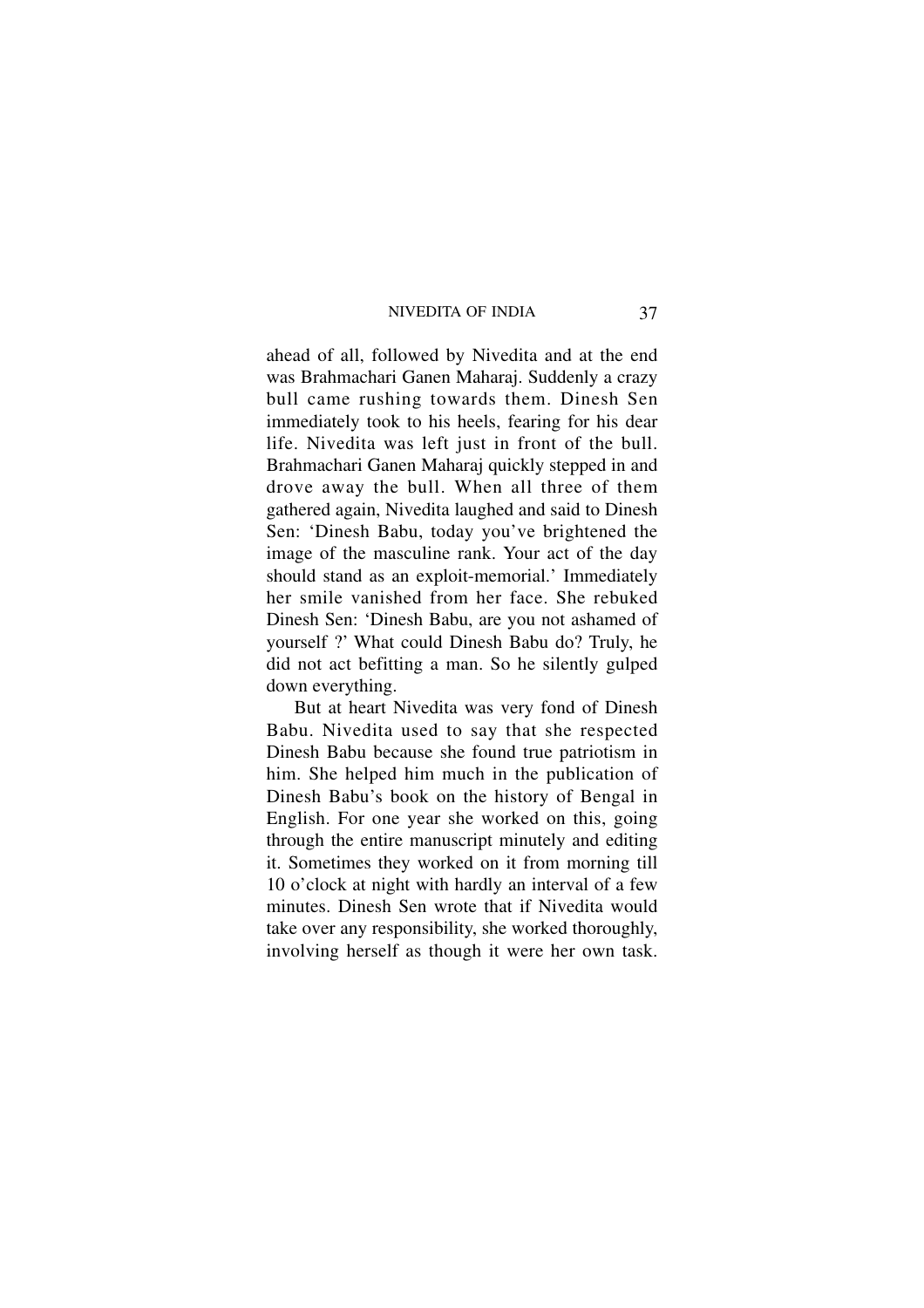She helped Jagadish Chandra Bose in a similar way with his scientific writing.

\* \* \* \*

Nivedita wrote these words about Swamiji's patriotism : 'India was Swamiji's greatest passion.... India throbbed in his breast, India beat in his pulses, India was his day-dream, India was his nightmare.'

Such patriotism had manifested in Nivedita also. She used to recite every moment, like a sacred mantra: 'Bhàratvarsha, Bhàratvarsha'. And she would become ecstatic while doing this. She held everything in India as sacred, deserving worship. She would hold a specific practice in high esteem, even if it might have lately fallen into disuse, only because it must have been beneficent for India in the past. Before boarding a boat from a ghat on the river Ganga, she would touch its water to her head like any other Hindu woman. She would always keep her hands folded in the gesture of *pra*õà*ma* whenever she approached any temple or a deity.

One day Nivedita and Christine were invited by Sisir Kumar Ghosh to come to the office of the *Amrita Bazar Patrika.* Some Indian ladies were also present there. Sisir Babu introduced Nivedita and Christine to the ladies. Nivedita instantly became one of them, as though known to the Indian ladies for so many days. In the corner of the room an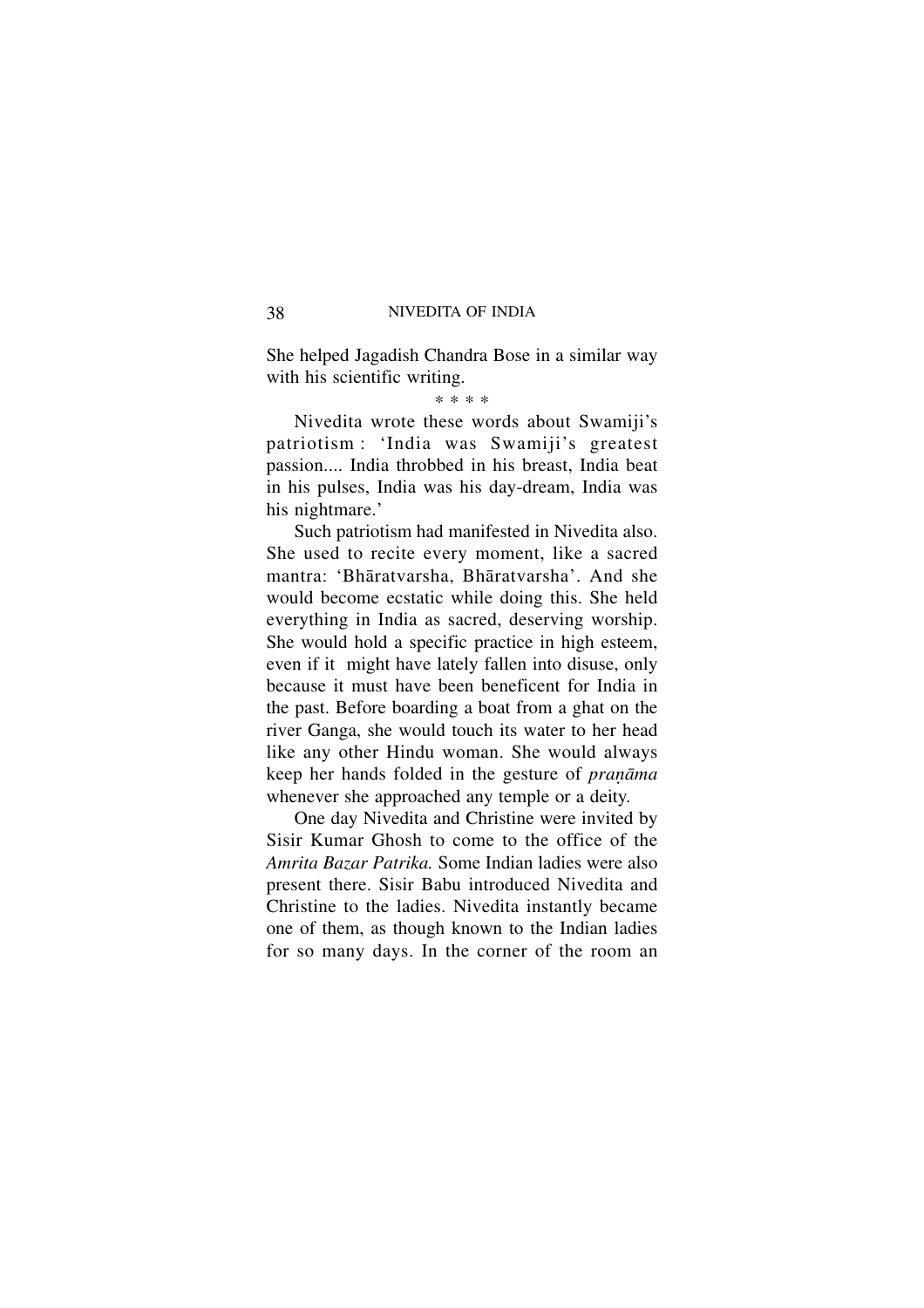earthen lamp was burning on a bell-metal lampstand : there was no electricity during those days. Both Nivedita and Christine were totally charmed to see the bell-metal lamp-stand and the earthen lamp. They were intently looking at the objects, after a while they uttered the word à*r*a*ti* and made *pra*õà*ma* with their folded hands. All who were present there, ladies especially, were surprised to observe their mood. They were seeing these things since their childhood, but on that day they could feel for the first time how sacred the earthen lamp and the lamp-stand were.

#### \* \* \* \*

Giribala Ghosh was a student at the Nivedita School. She was widowed at an early age and was left with a daughter. She lived at her maternal uncle's house. After attending the school just for one year, her daughter was married. On the day of *bāsibiye*, *i.e.*, the day following the marriage, Nivedita went there to bless the newly-wed couple. The thoughts of *HaraGour*ã arose in her mind while looking at the bride and the groom. She became ecstatic and kept repeating: 'ShivaDurgà, ShivaDurgà*'.* Completely oblivious of the surroundings, she sat cross-legged on the ground of the bridal room and kept swaying with her hands stretched out, and repeating continuously, 'ShivaDurgà, ShivaDurgà*'.* She remained in that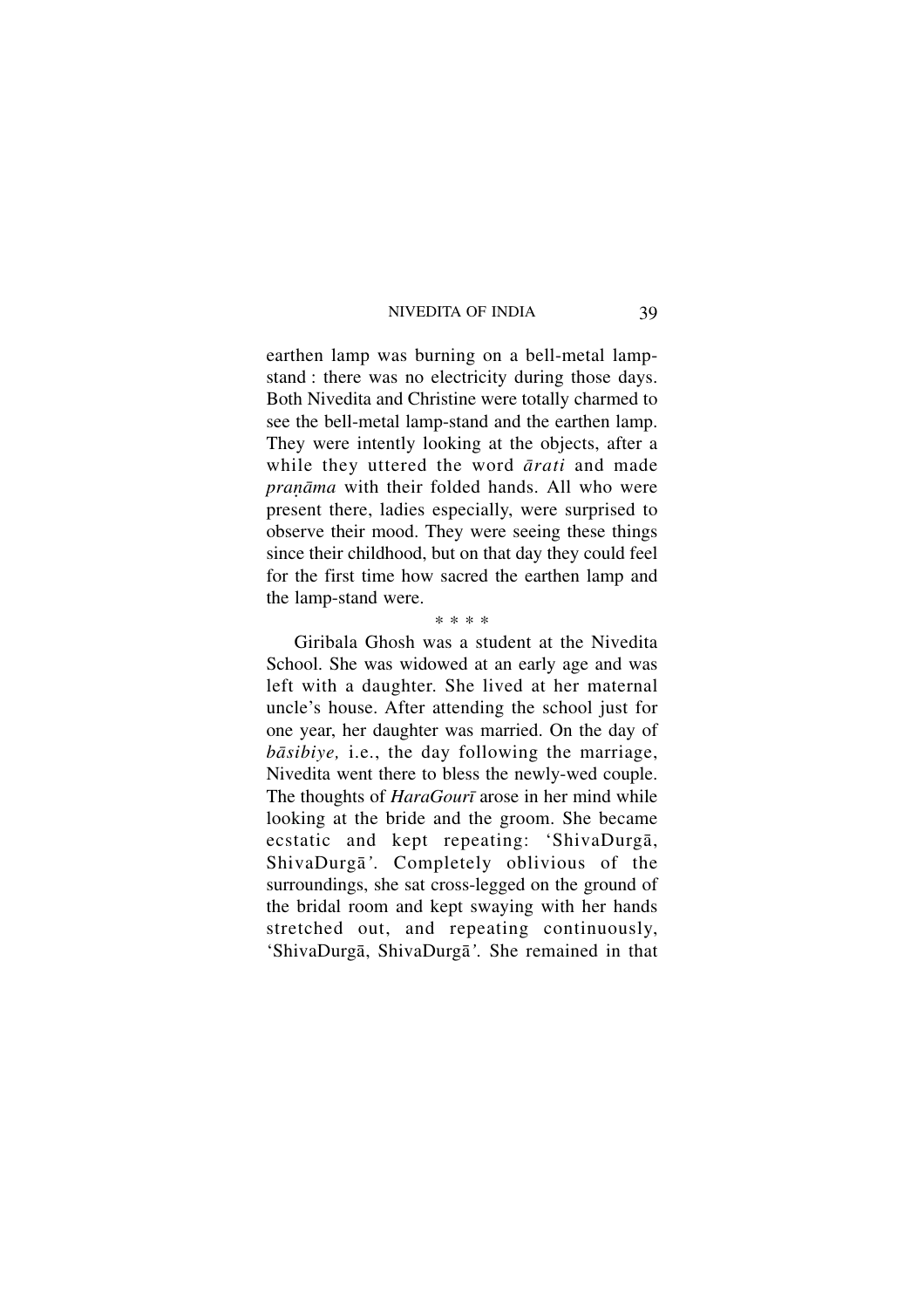position for a while and then left suddenly engrossed in that mood.

\* \* \* \*

One day Dinesh Sen pointed out to Nivedita a verse on Shiva, as narrated in *Sh*å*nyapur*àõ*a.* It ran like this: 'Oh Shiva, why do you live by begging? Begging is a very heinous profession. Someday you may get something while on another day you return with empty bowl. If only you till the ground and raise paddy, your hardship will be over. Oh my Lord, how long will you live naked or wrapped up in a clumsy tiger-skin? If you cultivate cotton and spin yarn, you will get the comfort of wearing woven clothes and be happy!' It never occurred to the mind of Dinesh Babu that this out and out rural verse could contain any extraordinary Indian thought in it. But while reading it, Nivedita became profoundly excited and kept muttering, 'How wonderful! How wonderful!' Dinesh Babu asked: 'Sister, what have you seen in it that makes you wild with joy like a pauper suddenly getting a kingdom?' But Nivedita did not shift her eyes from the verse, as she clasped both of her hands. With her eyes glistening with profound delight and pride she only kept repeating: 'Oh Dinesh Babu, it's a wonderful thing!' A speechless Dinesh Babu thought what could have happened to that crazy girl! Next day he approached one of Nivedita's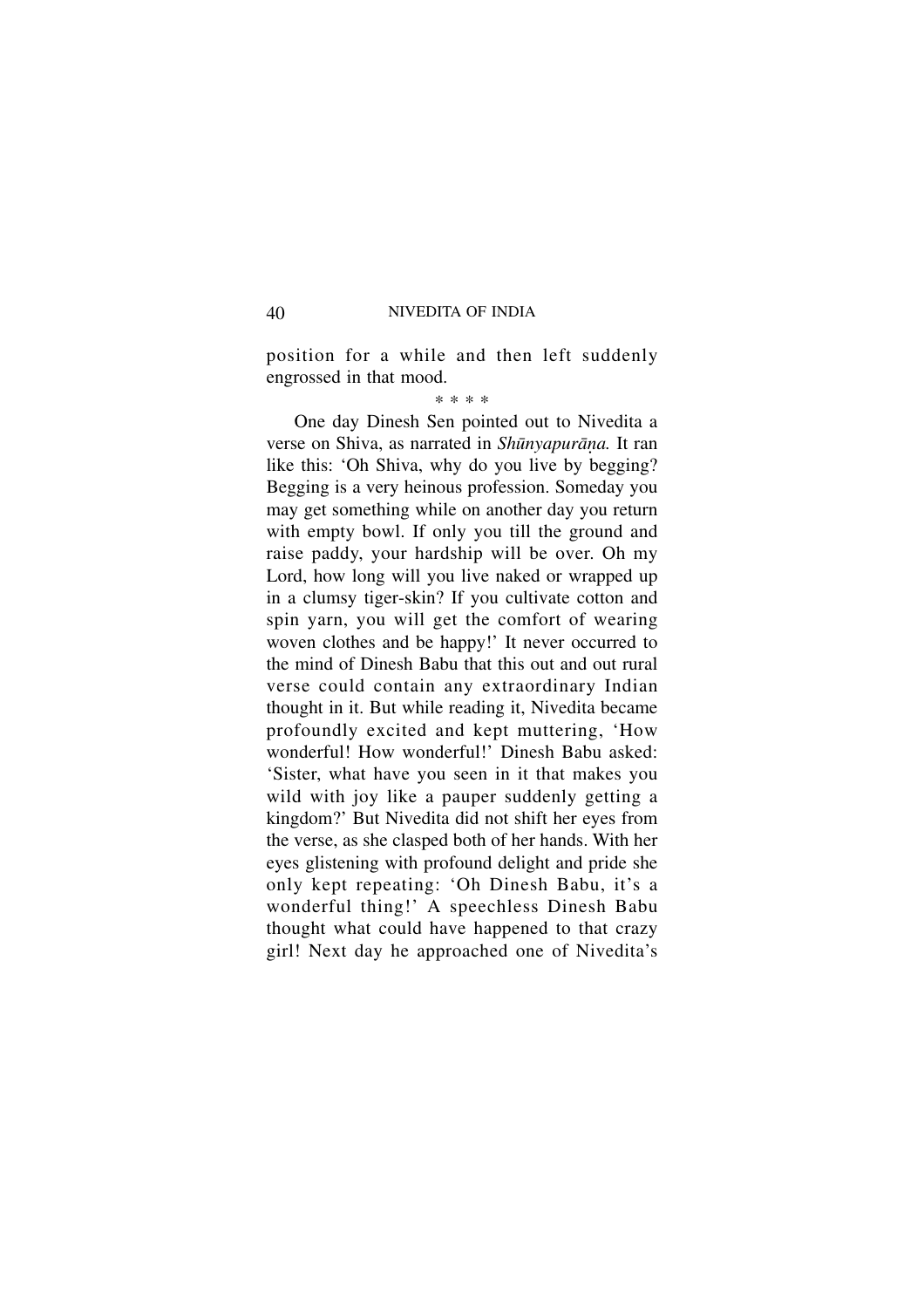friends (perhaps, Sister Christine) and inquired : 'I couldn't quite follow what Nivedita got from that verse? Have you any idea?' She said: 'Yes, I've heard about it from her. Ordinary devotees or worshippers pray for help from their worshipped deities—Oh my Lord, be gracious and grant me wealth, name, fame, grant me good health and a host of other things. But in that verse the devotee, out of his love for the worshipped deity, completely forgot himself, the thoughts of his personal sorrows are totally lost in his mind. The sufferings of his worshipped deity have softened his mind, now his only concern is to see how to remove the sufferings of his deity.' Dinesh Babu then came to understand why Nivedita was overwhelmed on reading the verse. In fact, Nivedita herself was very much the image of such an idea!

\* \* \* \*

Nivedita tried to imprint nationalist ideas in the minds of her girl students through all their activities and behaviour including language, dress, education, music, and everything. She introduced everyday singing of the song *Vande M*à*taram* in her school. Any national object, no matter how insignificant it might be, was dear to her like a worshipped deity. She tried to infuse this reverence into her students also so that they could view any national object in such depth.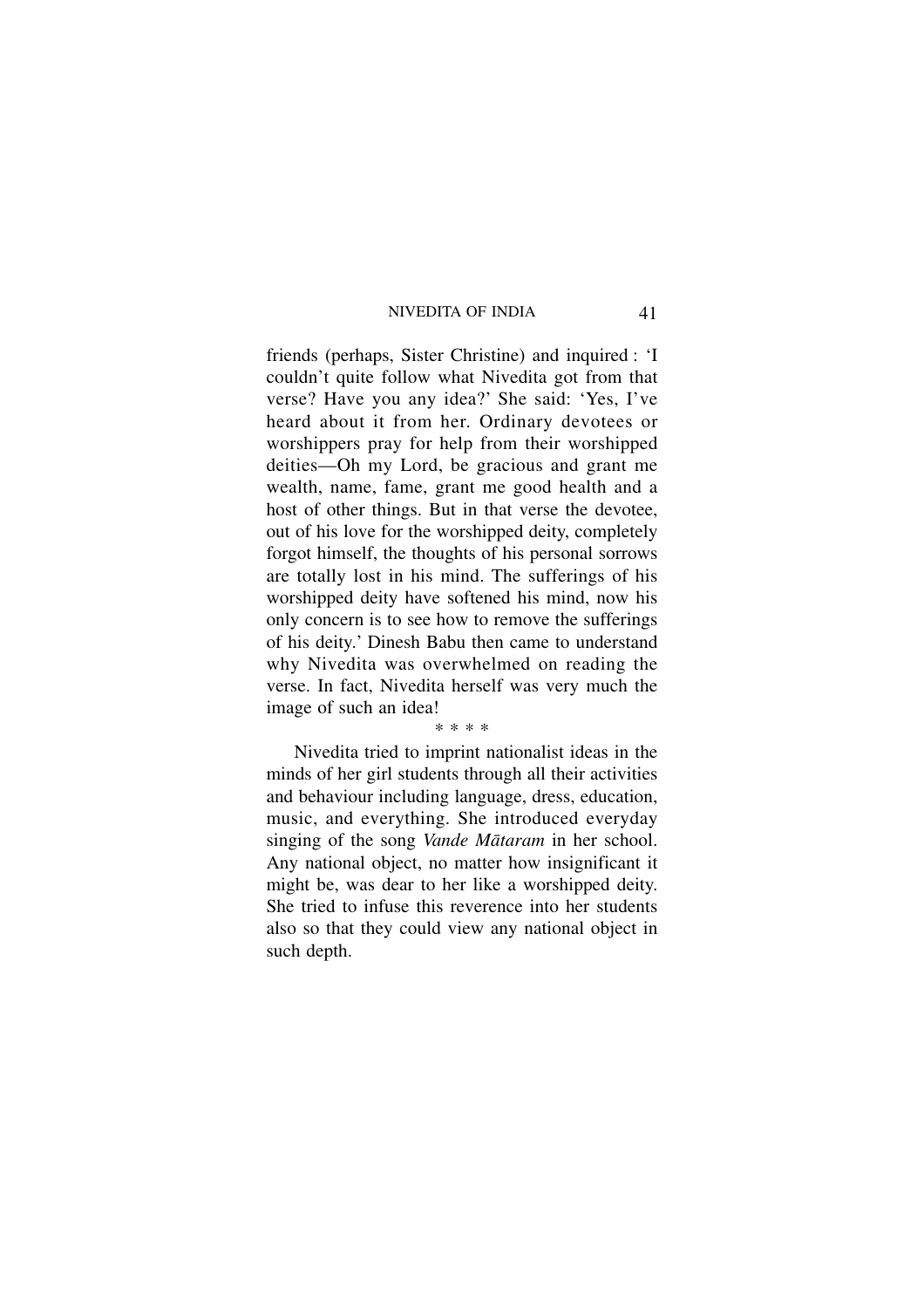Once the British Government set some political prisoners free from the Andaman jails. Nivedita declared a school holiday to commemorate the event and decorated her school premises, placing *ma*ï*gal ghats* (earthen pitchers with swastika inscribed on their bodies, symbolic of beneficence) supported by plantain saplings at the entrance.

In order to hear the lectures of Surendra Nath Banerjee, she used to take the senior girl students in a carriage to the Brahmo School. Surendra Nath gave lectures on nationalist issues in a park and the students heard him standing on the verandah of the Brahmo School situated adjacent to it.

One day Lady Abala Bose, wife of Acharya Jagadish Chandra Bose, came to her school. Nivedita became very happy and made her students sing the song *'Ba*ï*ga* â*m*à*r Janan*ã â*m*à*r'* (My Bengal, My Mother). When the girls were singing, her delight knew no bounds, tears of joy rolled down her cheeks.

# \* \* \* \*

Many of Nivedita's students would not take food from her hand, because she was a foreigner. But, such an attitude shown by the very students who were to her dearer than her own life could not hurt Nivedita. Rather, she respected their firmness to abide by social norms. She never wanted to hurt people's sentiments or give injury to traditional social practices and rituals of Indians.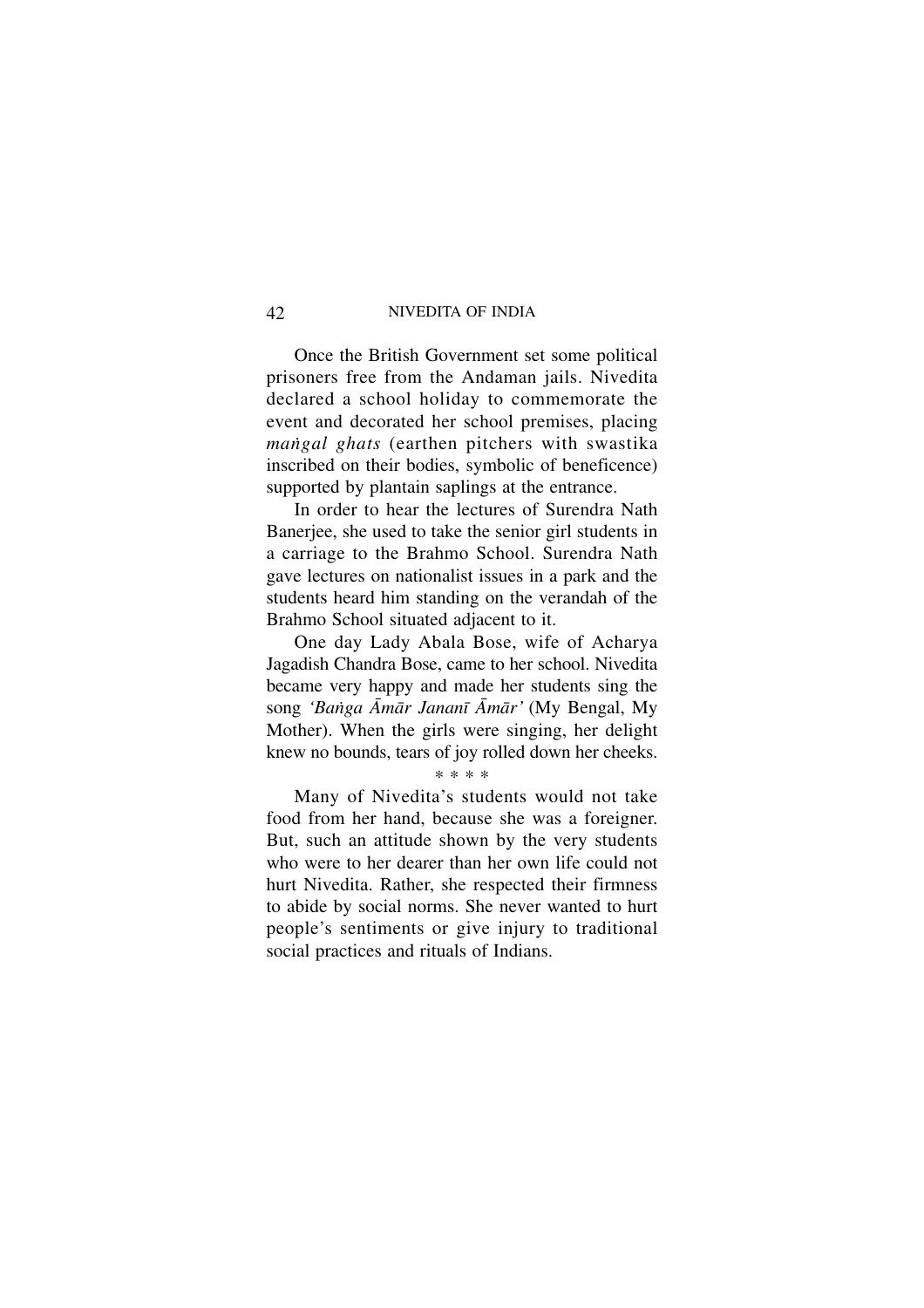One day Nivedita took her students in a joyous outing to the Museum. The girls moved around for a long time and felt tired and thirsty. She quickly took out the glass she had brought with her, washed it under a water tap, filled it with water and held it out to one of the girls. The girl was acutely thirsty, nonetheless she could not take the glass touched by a foreigner. Another girl sharply took away the glass from her hand and drank the water herself lest Nivedita was hurt. But Nivedita was neither annoyed with the first girl nor felt hurt.

#### \* \* \* \*

One day Nivedita hired a boat and took her students to visit Dakshineshwar temple. Alighting from the boat she first reached Sri Ramakrishna's room and spent a long time in meditation with others. Then she took the girls to see *Bhavat*à*ri*õã*.* All the girls entered the temple and saluted the Mother Kàlã. But Nivedita had no right of admission inside the temple. So she reached the end part of the *n*à*tmandir,* negotiating her way through the *ch*à*ndn*i by the side of the river Ganga. Standing over there she saw the Mother Kàlã. The girls were very sorry that Nivedita had to take a look at the Mother Kālī that way. But Nivedita was not disturbed—she was overwhelmed with joy having had the vision of the Mother even from there.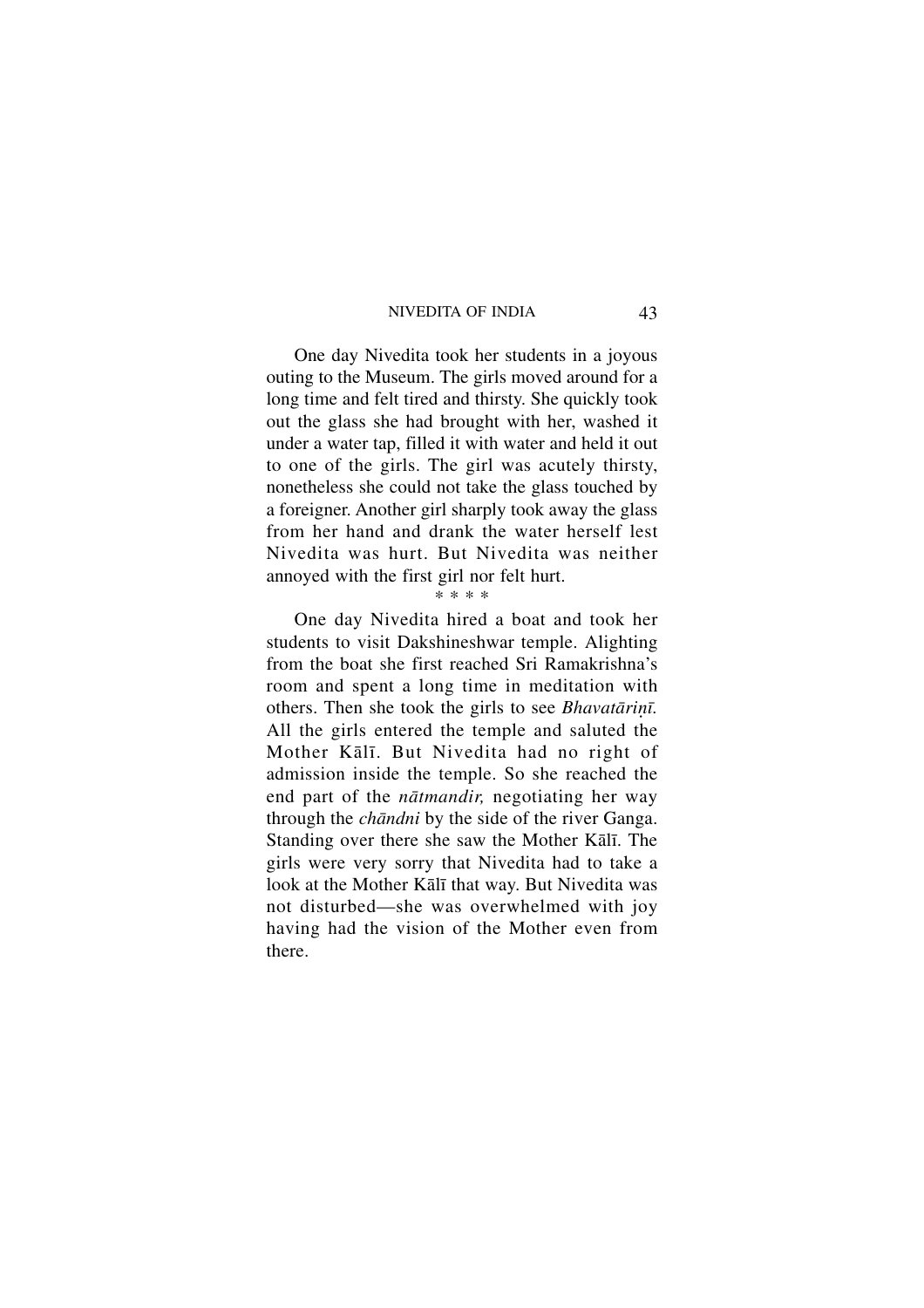# \* \* \* \*

When the goddess Sarasvatã was worshipped at Nivedita's school for the first time, She was offered uncut fruits like grapes, date-palms, sweets and not any cooked food items in order to take care of the sentiments of the girls. After the floral offerings, the students carried those fruits to their homes — they did not have the courage to take *pras*à*da* within the precincts of the school. But Nivedita's love had the power to sweep away these social restrictions to a great extent and a different scene was observed on the next year's *Sarasvat*ã *puja*. The initiative this time was taken by the students themselves. They offered the goddess with fried *luchi* and cooked curry, etc., at the seat of the goddess in the ground floor. However, to maintain the sanctity of the latent tendencies of the Hindu-widow girls, neither Nivedita nor Christine came down to the ground floor even once. But when the puja was over, some of the girls went up and forced them down. Now greatly delighted, all of them sat together and shared *pras*à*da.*

# \* \* \* \*

In the days of the blind rush for imitating the English, a nationalist education for Indian girls was initiated, ironically enough, through the benign hand of an 'English woman'. We simply do not know the enormity of social obstacles, the physical hardship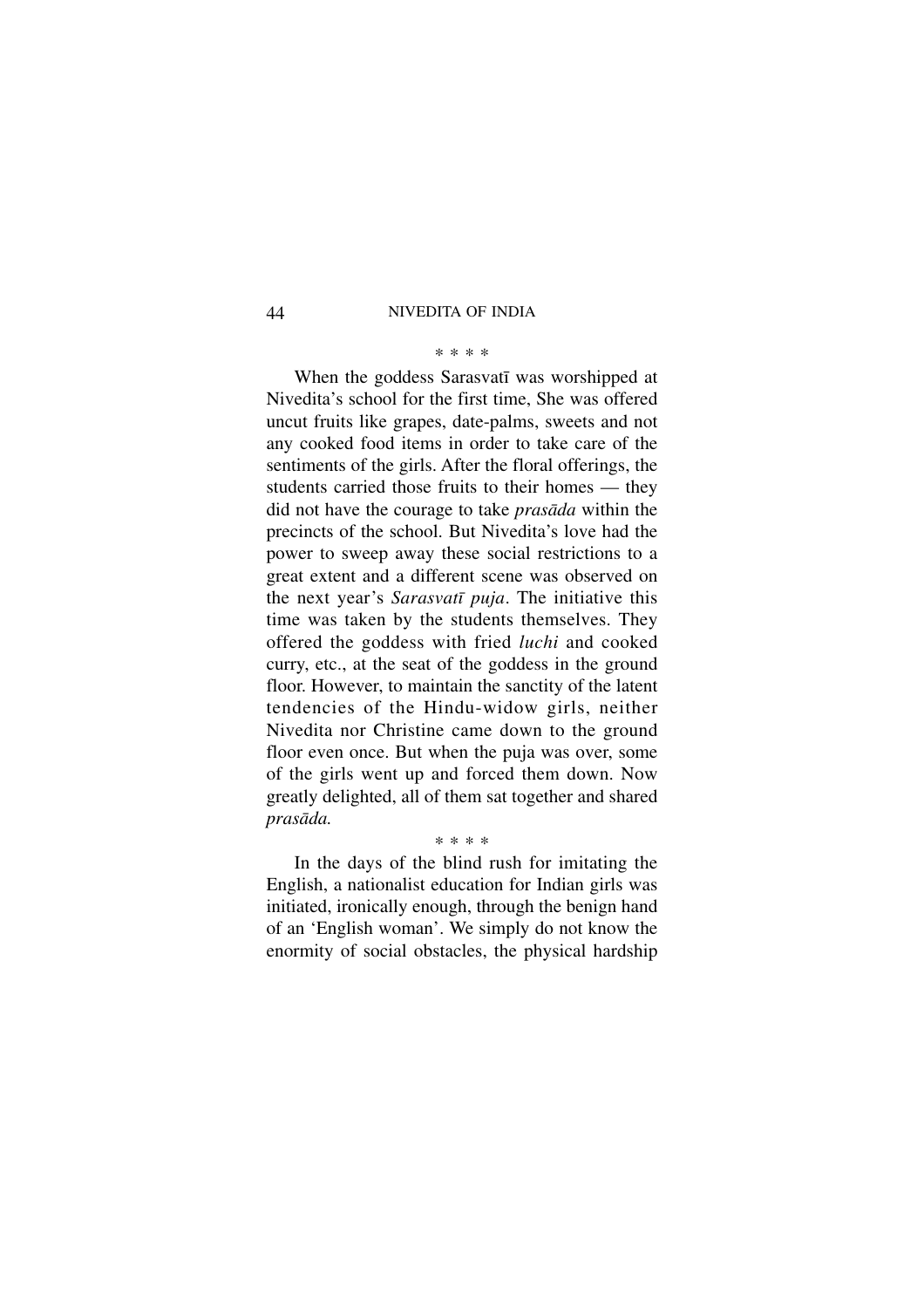and severe poverty that Nivedita had to endure to run her school. Perhaps, we shall never come to know that, because so easily did she involve herself in other people's sorrows and sufferings as equally she was unmindful of her own pains and privations. But truly she had to spend many days unfed and under-fed in order to run the school. Initially no Hindu maid would agree to work in her household because she was a *mlechchha* (foreigner). Even if they would, they would not agree to touch utensils and other household goods used by her. So during those days she had to help herself in this regard. Because of difficulty in cooking food she mostly lived on fruits and milk. As the days passed, her kind behaviour made the womenfolk of Baghbazar locality accept Nivedita as one of their own. Even the natural tendencies of an otherwise illiterate maid-servant were wiped out by the quality of her love. Nivedita's self-sacrifice for the cause of India was so evident that even she thought that indeed Nivedita belonged to India, no matter if she was a *Memsahib*. So, later on, the maid never objected to washing her used utensils. But the utensils used by any other Memsahib who might have called on her had to be washed by Nivedita herself.

The premises of 16, Bosepara Lane was her school as well as residence. The house was not at all healthy. Over and above, as Nivedita was born and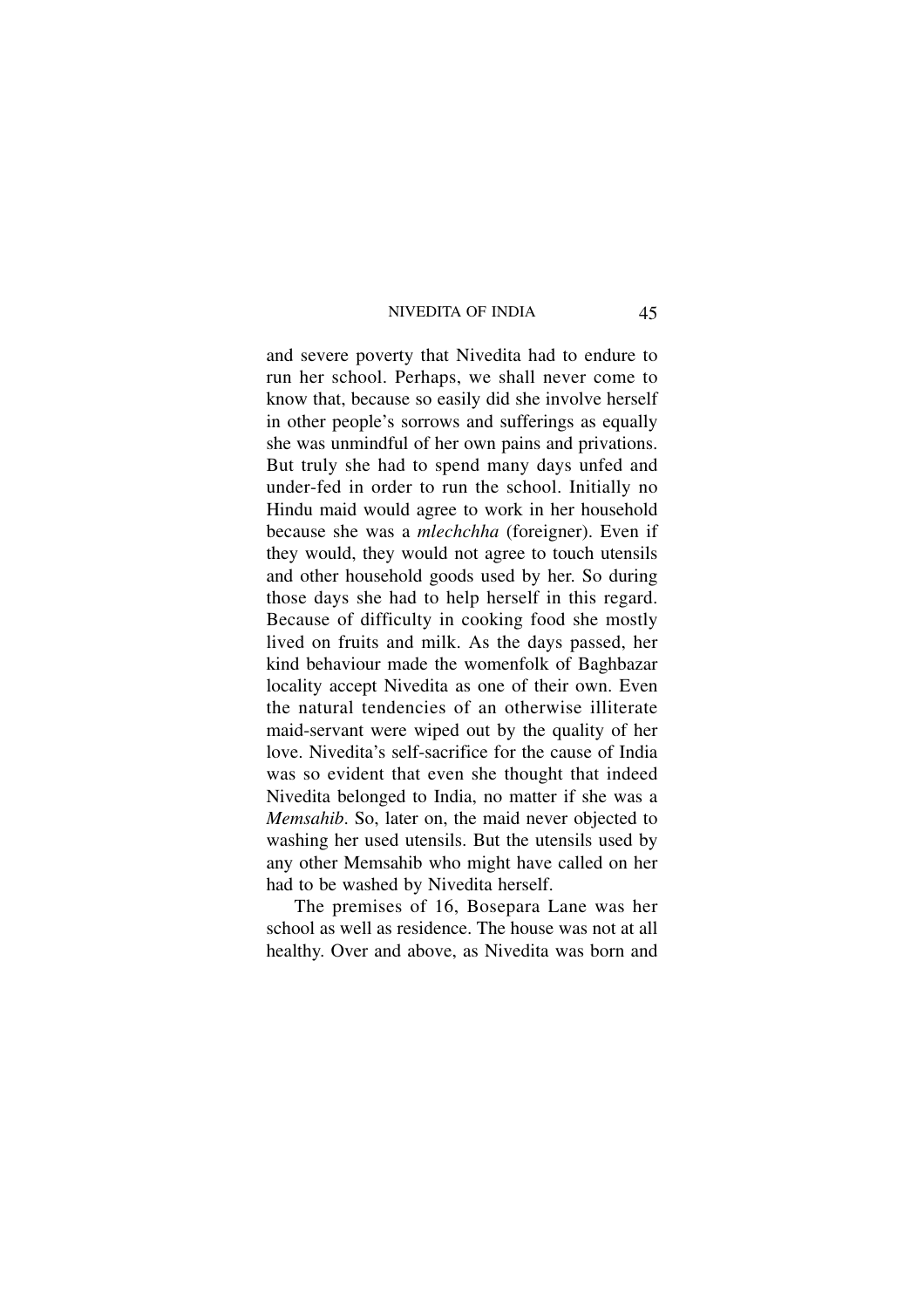brought up in a cold country, she used to suffer greatly during the summer days. The ceiling of the house was low, and during the summer days the rooms would become so hot that anyone staying at the room for a while would develop headache. In those days there was no electric lamp or fan. She had only a small hand fan. During the hot summer days in that room she would keep on writing books with singular attention, her head downcast. Needless to say that during the hours of writing it was not possible to use the hand fan. Perhaps, as she remained singularly absorbed in writing, it made her insensitive to the heat. At times she would come out of the room after writing, to look at things that the students might have been doing. At that time she would be seen with her face reddened with heat. One day while she was supervising the work of the girls, suddenly she took her seat rubbing her forehead with fingers. When somebody inquired, she said: 'It's greatly painful.'After a while she was again absorbed in her writing. Due to living in that home, Nivedita frequently fell ill and suffered from malaria on a number of occasions. In fact the whole locality was unhealthy. But in spite of all requests and entreaties from her well-wishers, she did not agree to leave the house and change over to some healthier place within the town. How could she leave the place that gave her first refuge in India, no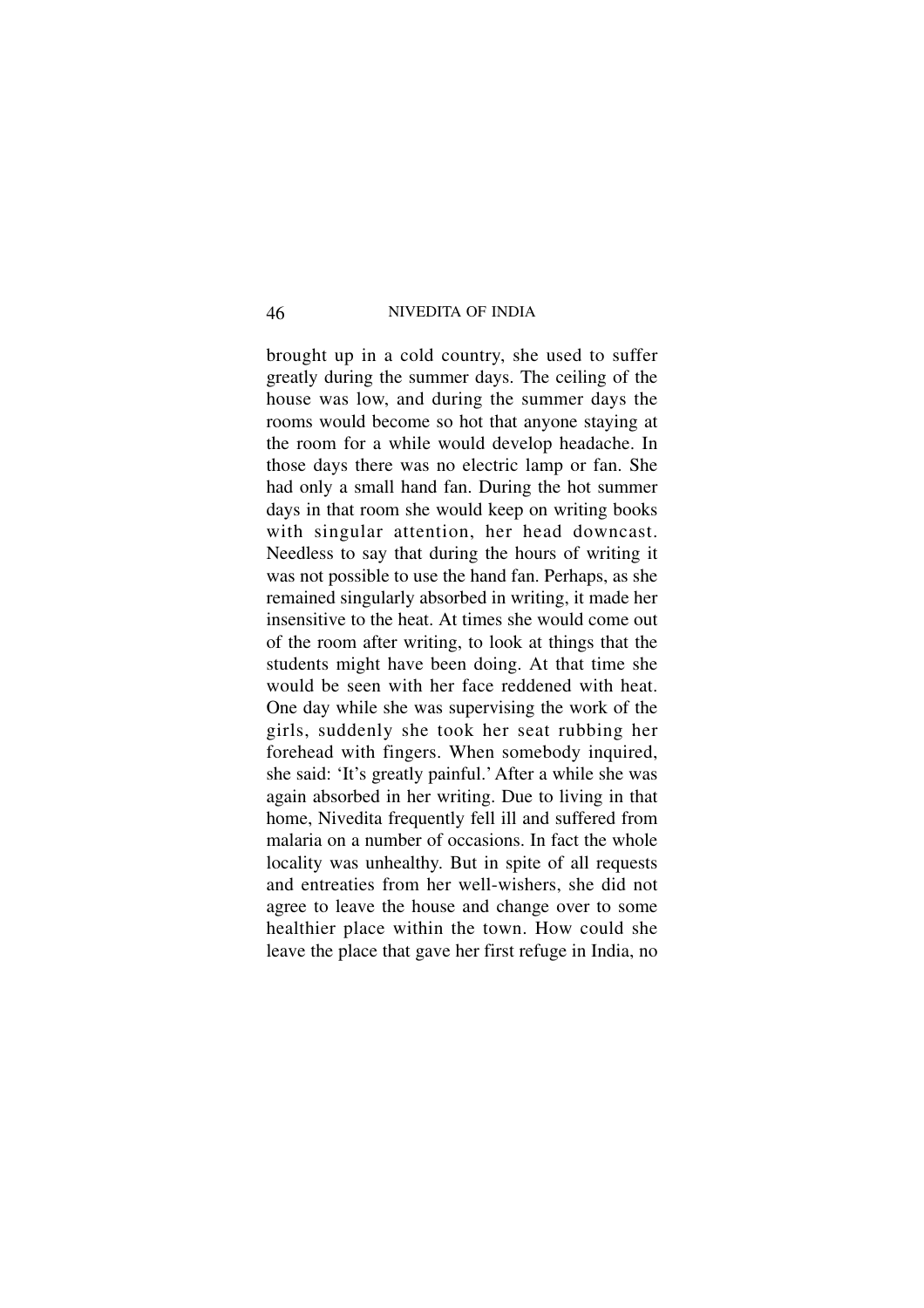matter how unhealthy it might be? She used to say: 'The place has adopted me, leaving it I will not go anywhere.'

To cap it all, there was financial hardship. She had to meet all the expenses of running the school and maintaining herself out of the earnings from her writings and the monetary help that Mrs Ole Bull used to provide. When she would face financial hardship even after so much of labour, she would first curtail her own personal expenses. Lady Abala Bose (wife of Jagadish Chandra Bose, and who was very intimate with Nivedita and closely observed her over a long period) said: 'Her neighbours knew how the lion share of her income was used to meet the sorrows of the poor, to provide food for the hungry. For this she would sacrifice even her basic needs.' Rabindranath Tagore while reminiscing said the same thing: 'It was not out of donations, not even from the surplus that Nivedita met the expenses of the school. It was out and out part of sharing her food. This is the truth.'

\* \* \* \*

The twenty-two year old widow, Giribala Ghosh, lived at her maternal uncle's place at Baghbazar with her daughter. She keenly wished to study at Nivedita's school. She enrolled herself there, but had to discontinue due to criticism of the neighbours. One day, on her way to the Ganga for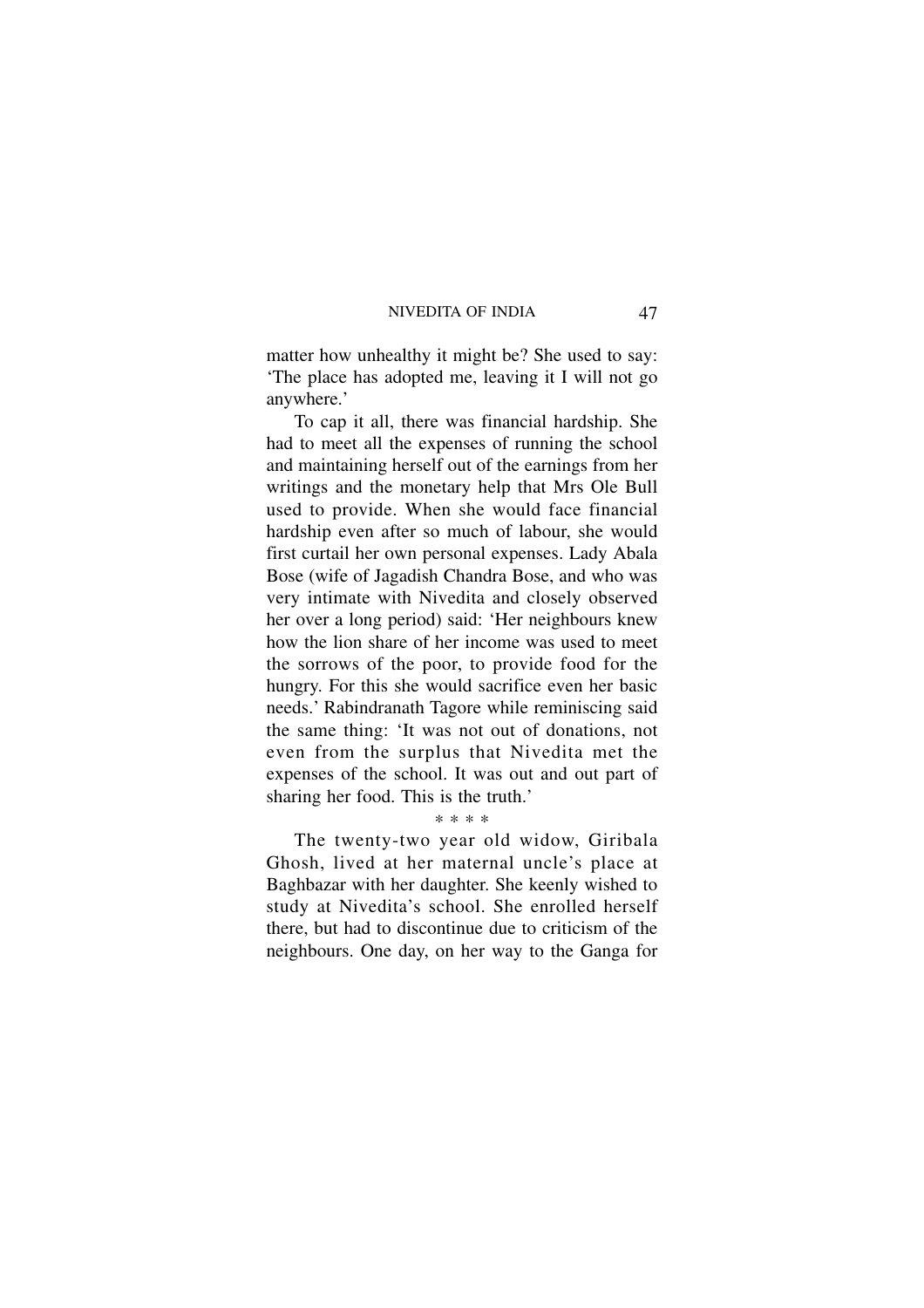bathing, her grandmother heard Sanskrit verses in chorus being sung by the students of the school. She liked it so much that she made Giribala rejoin the school. But on the slightest pretext she was not allowed to go to school. Most of the days the school carriage coming to take her would return without her. The driver of the school carriage, fearing damage to it, would not enter the lane leading to her residence and her guardians would object to her walking down the lane to reach the carriage. When Nivedita heard about this, she instructed the carriage driver to pick Giribala up from her house. But one day the carriage dashed against the corner of a house and was badly damaged. Nivedita very much disliked if any loss or damage was caused to anything. So she herself went to Giribala's house. She talked to her maternal uncle for a long time and finally said: 'You may be displeased with me. Call me in whatever terms you may like to, but I beg of you to allow this girl from 11 a.m. to 4 p.m. to go to my school. The women members of your family go to the Ganga for bath or to Kalighat. Why can you not send this girl for a few hours even?' While saying this, Nivedita knelt down before that gentleman. The gentleman became embarrassed. Raising Nivedita, he immediately called for Giribala from inside the house and handed her over to Nivedita. She hugged the girl with both hands and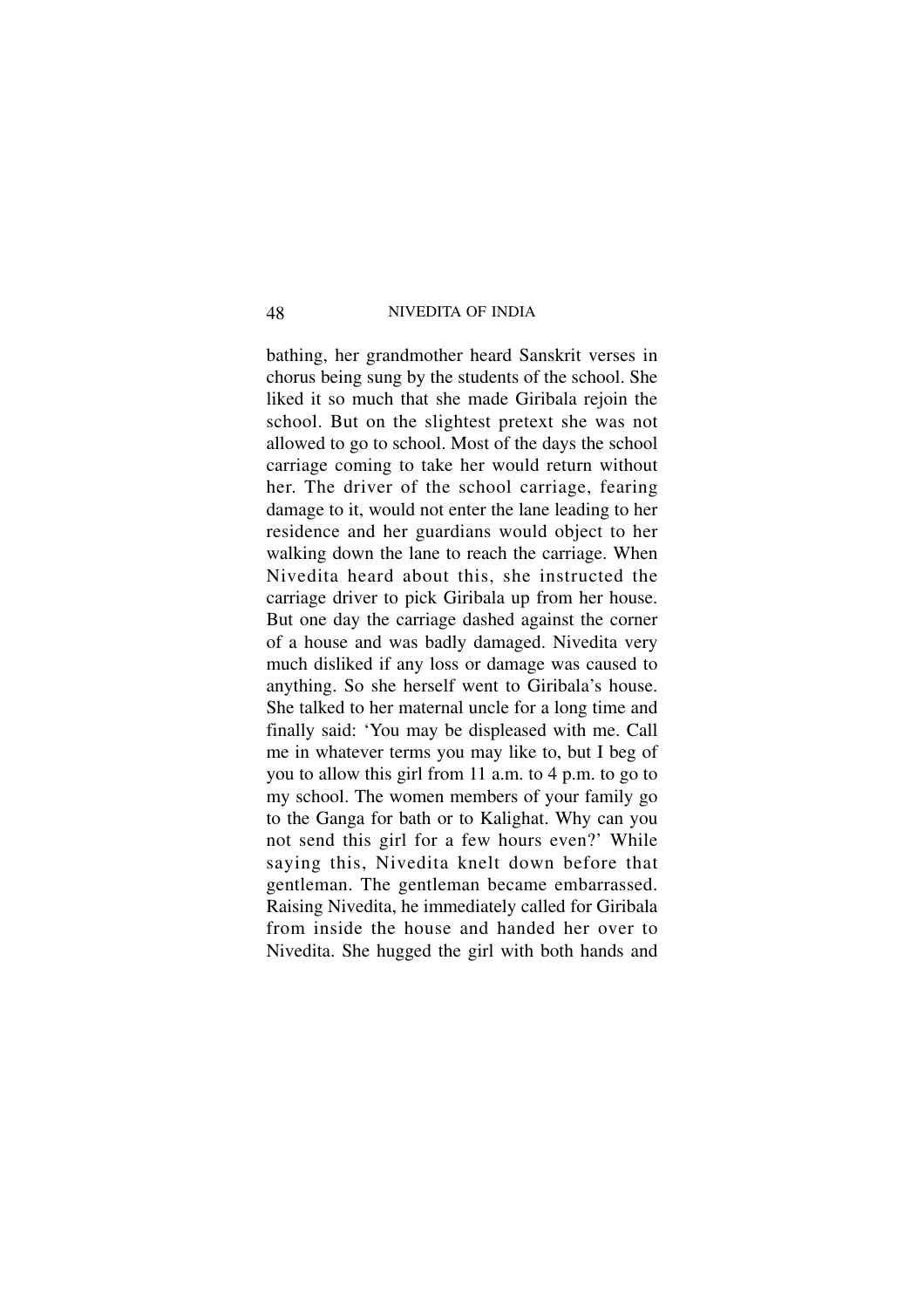began to say: 'My child, from now onwards you will be able to go to school everyday.' On that day she herself took the girl to the school in her carriage. On reaching her own room she affectionately wrapped the girl with a shawl and said: 'My child, take this and come to the school everyday, covering yourself thus.'

## \* \* \* \*

Before beginning of the summer vacation or any other long vacation, Nivedita used to feed her students. The number of students was not small and she was poor. So it was not possible for her to arrange for good food. She would count the heads of her students well ahead and buy fruits and sweets according to her means. Then she would wrap them in small packets made of *sh*à*l*-leaves and distribute them from a basket, approaching each of her beloved students. Thereafter she would stand in a corner with an empty basket. After taking the food the girls would drop the empty packets in the basket, and with a smiling face Nivedita would watch the entire proceedings. In this way Nivedita would serve her small 'goddesses'.

Nivedita was a mother to her students in the true sense of the term. Hindu widows were required to maintain many restrictions with regard to their food. So on many occasions they would reach school

\* \* \* \*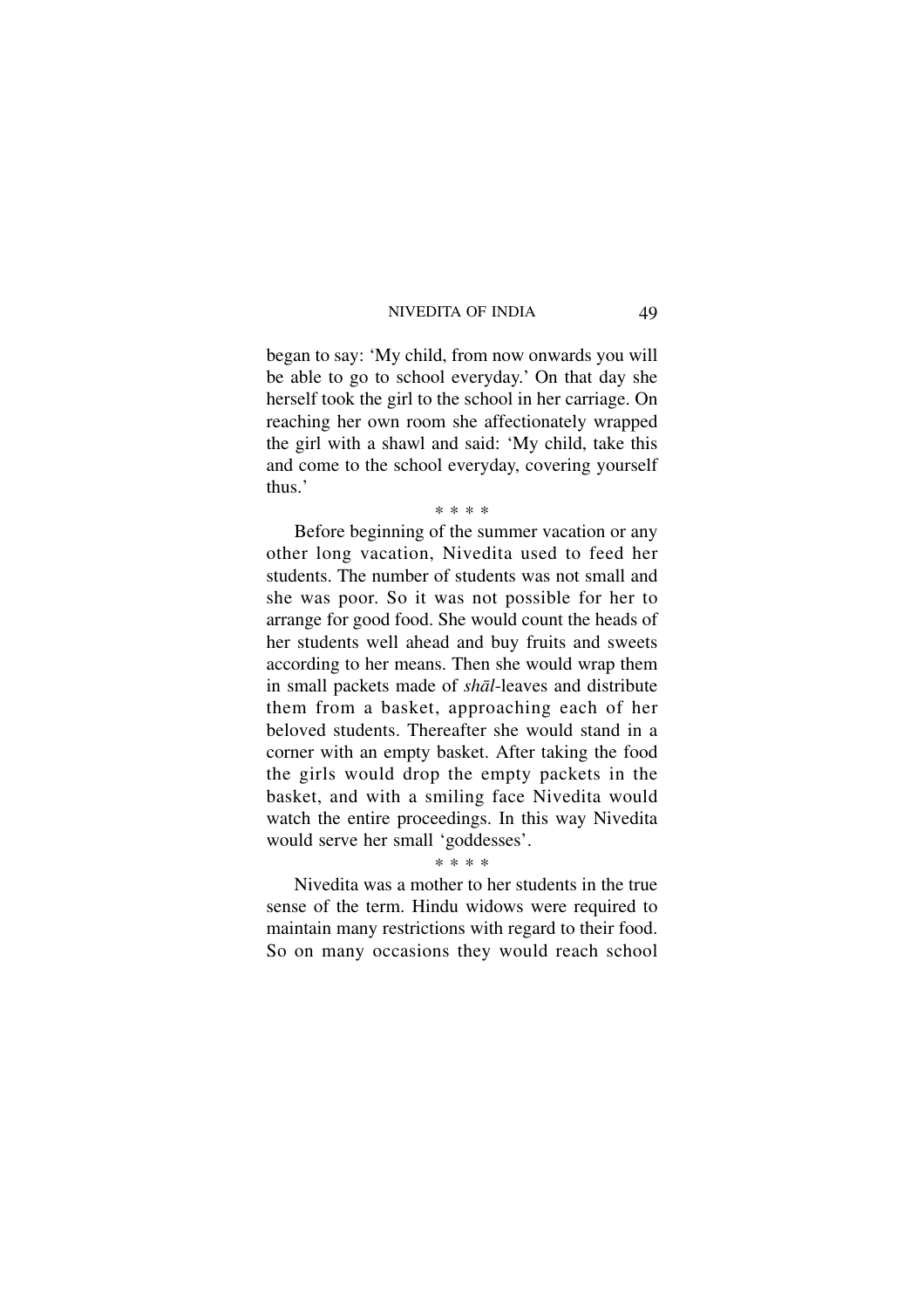without taking any food. Nivedita could tell by seeing their faces who of them had not taken their meal and would be anxious to feed them. She had one young widow student, named Prafulla Devi, who was her neighbour. On every *ek*à*dash*ã (the eleventh day after the full moon or new moon, which one spends in full or partial fasting, prayer and worship), she would make this student sit before her, then taking due care to avoid being touched, she would feed her sweets and syrup. On one ekadashi day she had to go to Jagadish Chandra Bose's house on an urgent piece of work. Suddenly she remembered that it was ekadashi and she had not fed Prafulla. She immediately rushed back to her house and called Prafulla and repeatedly apologised, saying: 'My child, I've forgot, what a wrong! I haven't fed you while I took my meal. What a wrong!'

#### \* \* \* \*

Nivedita used to lay great emphasis on obedience to rules as a part of education. She closely watched her students to make sure that they performed their duties in proper manner. Besides this, she also taught them with great care the basic rules of hygiene. She observed that her simple, naive students might have other good qualities, but lacked in the basic sense of hygiene. So she laid great stress on it. She strictly watched that each of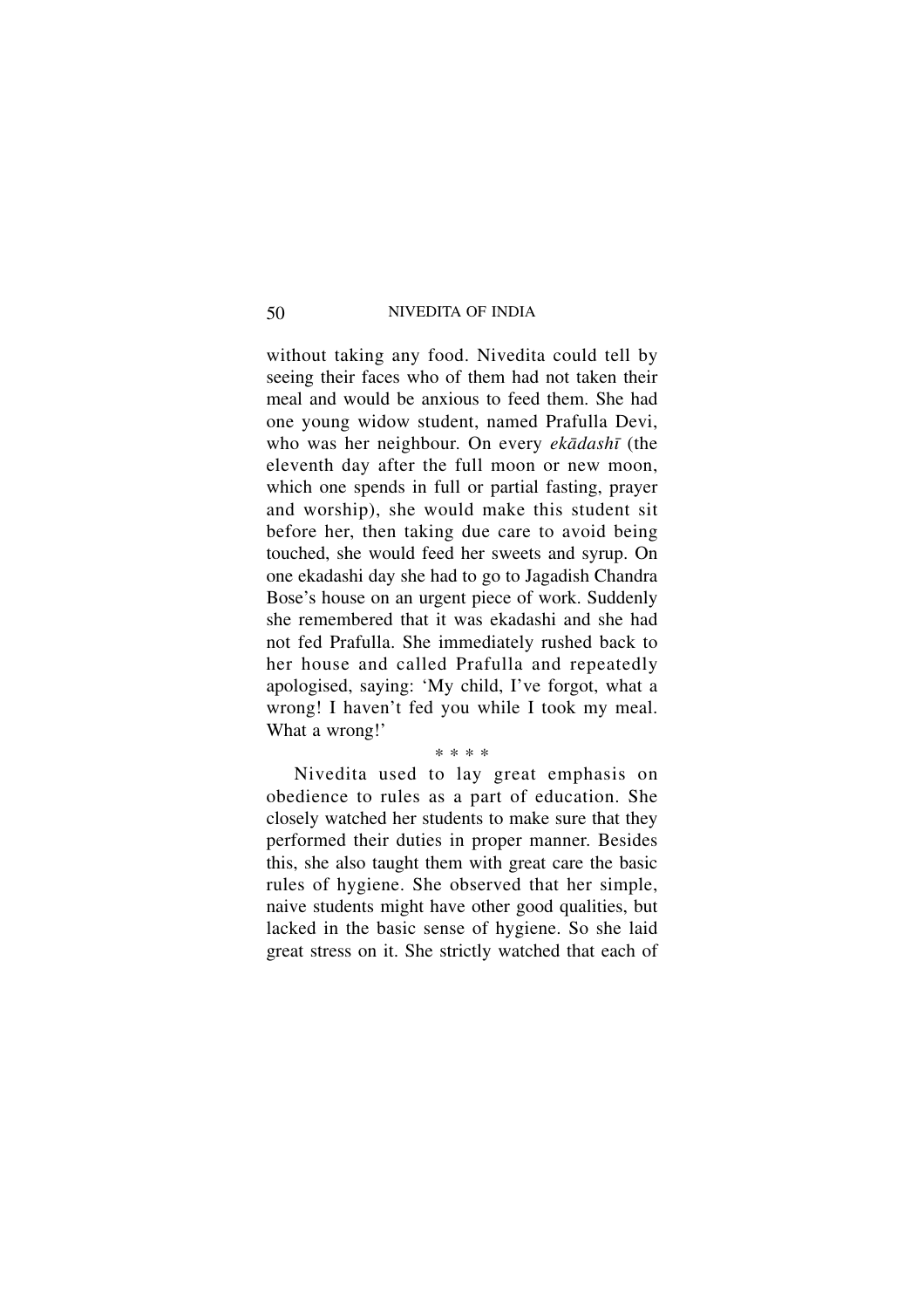them should use their own clothing and bedding separately.

In her room a bed was always kept laid. When she felt extremely tired she would take rest there for a couple of minutes. One day as she entered her room for taking a little rest she found that one of her students (because of her home at Dacca she used to be called as 'Dhakai Ma') was lying asleep on the bed. Nivedita stealthily walked out of the room lest her sleep was broken. But coming out of the room she asked one of her students: 'Look, Dhakai Ma is very much tired today. Please tell her to resume the school after taking a few days of rest.' Everybody got the message that Nivedita was displeased with the girl. On the one hand, she did not like anyone using another's bed, on the other, such sleeping while the school was on, was the cause of her serious annoyance.

But she would not hesitate in the least to break the rule when necessary. A student named Mahamaya was ailing for a number of days and became extremely weak. However, she continued to come to school even in such physical condition. One day she suddenly fell seriously ill during school and started vomiting blood. No sooner had Nivedita seen this than she took the girl on her lap like her own child, and placed her in her bed. She nursed her with delicate care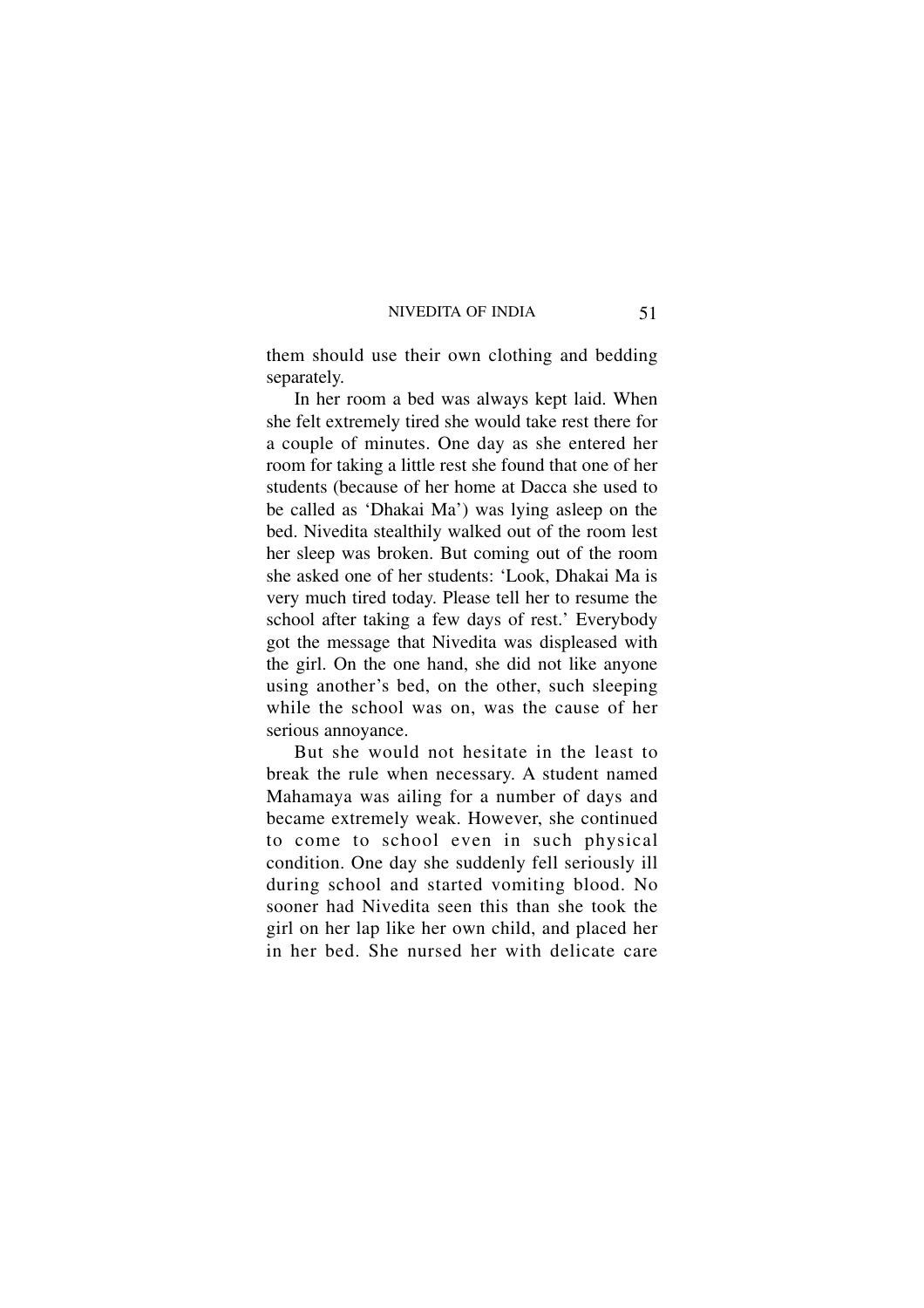throughout the school hours and sent her back home cautiously.

Later, it came to be known that Mahamaya was suffering from consumption. Nivedita and Christine tried their best to bring her round by arranging for her medical treatment. An accommodation was arranged at Puri where she rested along with her brother and mother. Both Nivedita and Christine stayed with her and nursed her. But she could not be saved.

## \* \* \* \*

Nivedita's affection for her students knew no bounds. At the same time she never hesitated to take them to task. If any student did anything wrong she would only glare at her with a hard look, which itself amounted to adequate punishment. Shortly after, she would resume her talks in the same affectionate tone. She made a rule that in her classes only the girl who was asked would be permitted to answer the question. One day while teaching in a class she asked a question to a particular student. Another student named Nirjharini Sarkar promptly answered the question. Nivedita glared at her only once. That itself made the girl afraid. To punish the student still harder, Nivedita did not ask her any question for the following few days. The severity of the punishment made the girl weep. A few days later, finding Nivedita in a house performing puja,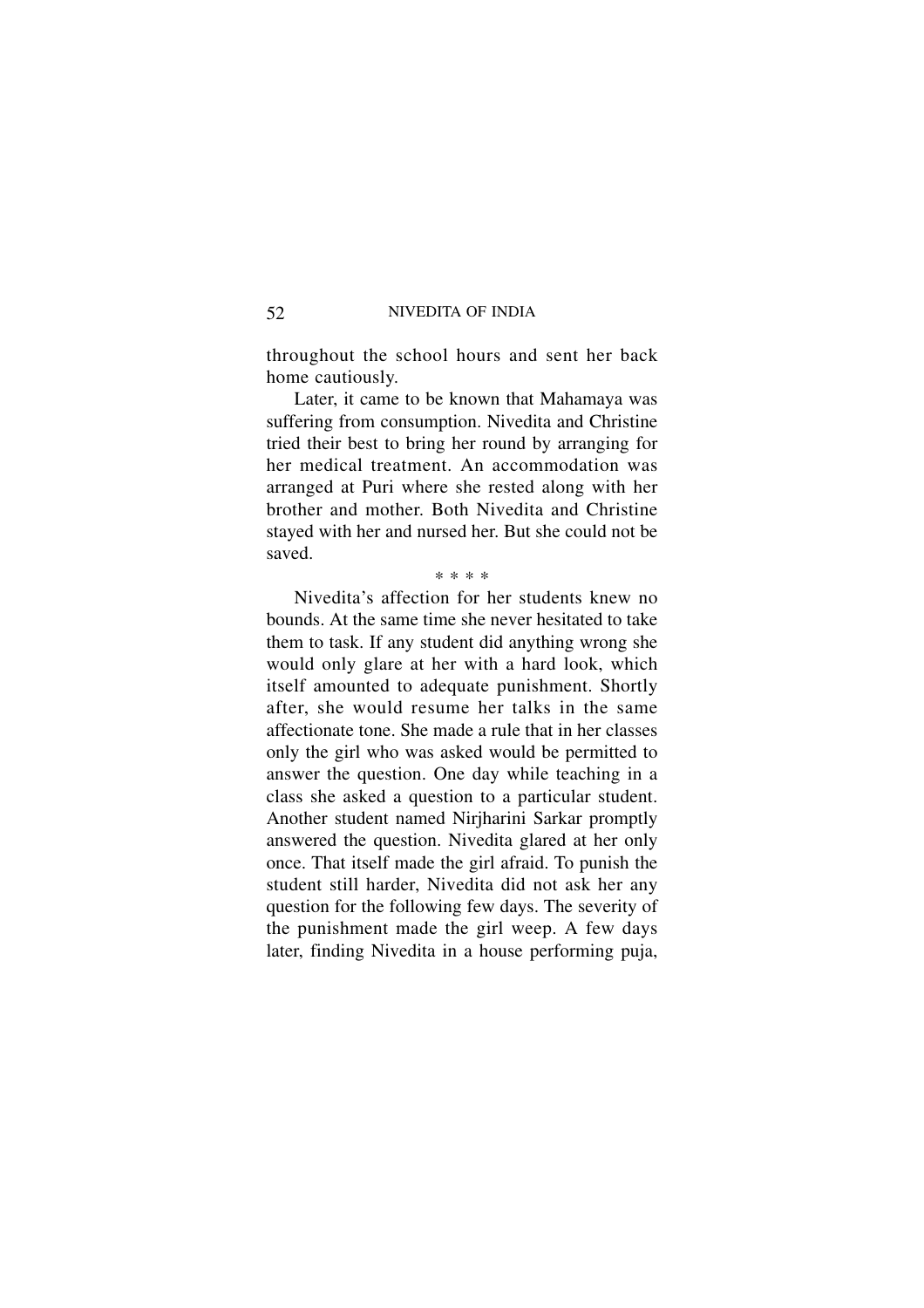the girl ran up to her crying joyfully, 'Sister'. Nivedita took her fondly in her arms, greeting: 'Hello, my child!' The girl happily returned home and told her mother: 'Mother, today Sister looked so beautiful! She smiled while looking at me. I didn't feel the least afraid to see her. Why then, do I at times feel afraid of her at school, mother? Then she is changed into another one.'

\* \* \* \*

Nivedita was all love and kindness. Her compassion would swell up particularly when she used to come across someone whom nobody loved. On her maiden voyage to India she met a young Englishman on board. The young man was immodest and licentious. That was why he always faced troubles and problems. Therefore his parents wanted to get rid of him by sending him away to India. The fellow passengers on the ship became annoyed with him in no time. No one cared to mix with him. Nivedita's mind was filled with sympathy for him. She one day invited the unfortunate, discarded young man and talked to him in a quiet place. She presented her golden watch to him saying that she hoped he would be able to begin a new life for himself. She presented the watch, the only valuable possession she had with her, as a token of her faith in him. Her mother had presented that watch. Indeed, the young man began a new life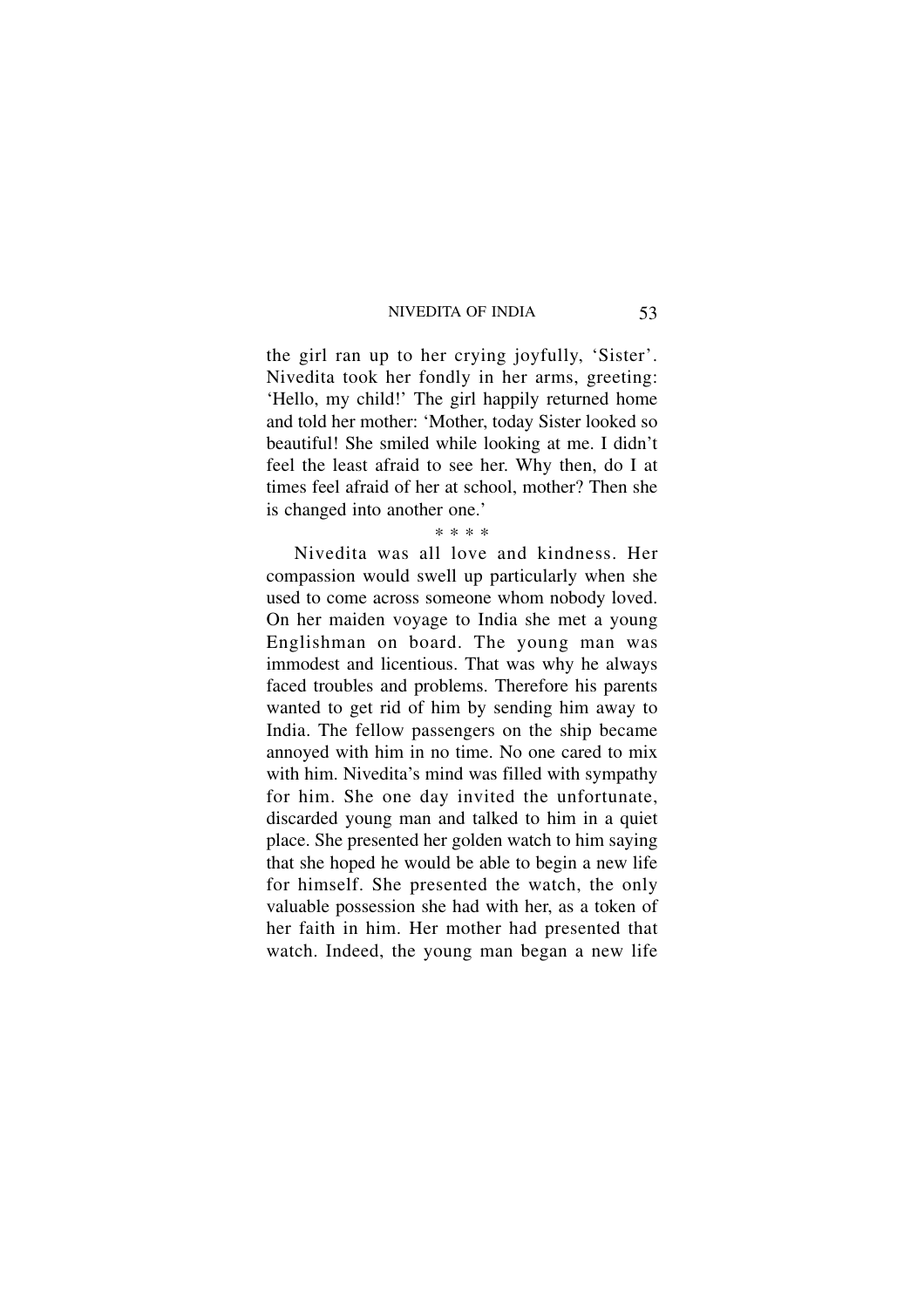thereafter. One year before Nivedita left the mortal plane, she could know from a letter from the boy's mother that before dying in far off South Africa, the boy remembered her with a deep sense of respect.

Not only human beings, but there was no dearth of her love for the animals also. Normally she would not like to ride in the school's horse-driven carriage. When asked, she would say: 'The horses will be hurt.' Ramananda Chattopadhyaya, the editor of *Pr*a*v*à*s*ã and *The Modern Review,* came to meet Nivedita for the first time in a horse-drawn carriage. Getting the news of his arrival, she came out of her house. After an exchange of pleasantries, she advised the coachman to let off the horses and to feed them. She also inquired if the coachman had taken his meal.

Once at the Udbodhan House, a cat was making a nuisance of itself, and an annoyed Golap-Ma took it by its neck with the intention of throwing it out. As Nivedita saw this she cried out, 'Golap Ma, *mrityu* (death), *mrityu* (death)!' She was so highly excited, and coupled with her difficulty to speak Bengali fluently, she somehow managed to convey that the cat would die if thrown out.

#### \* \* \* \*

In mid-July 1906, a famine broke out in East Bengal. Immediately a few sannyàsins and brahmachàrins from Belur Math were sent there to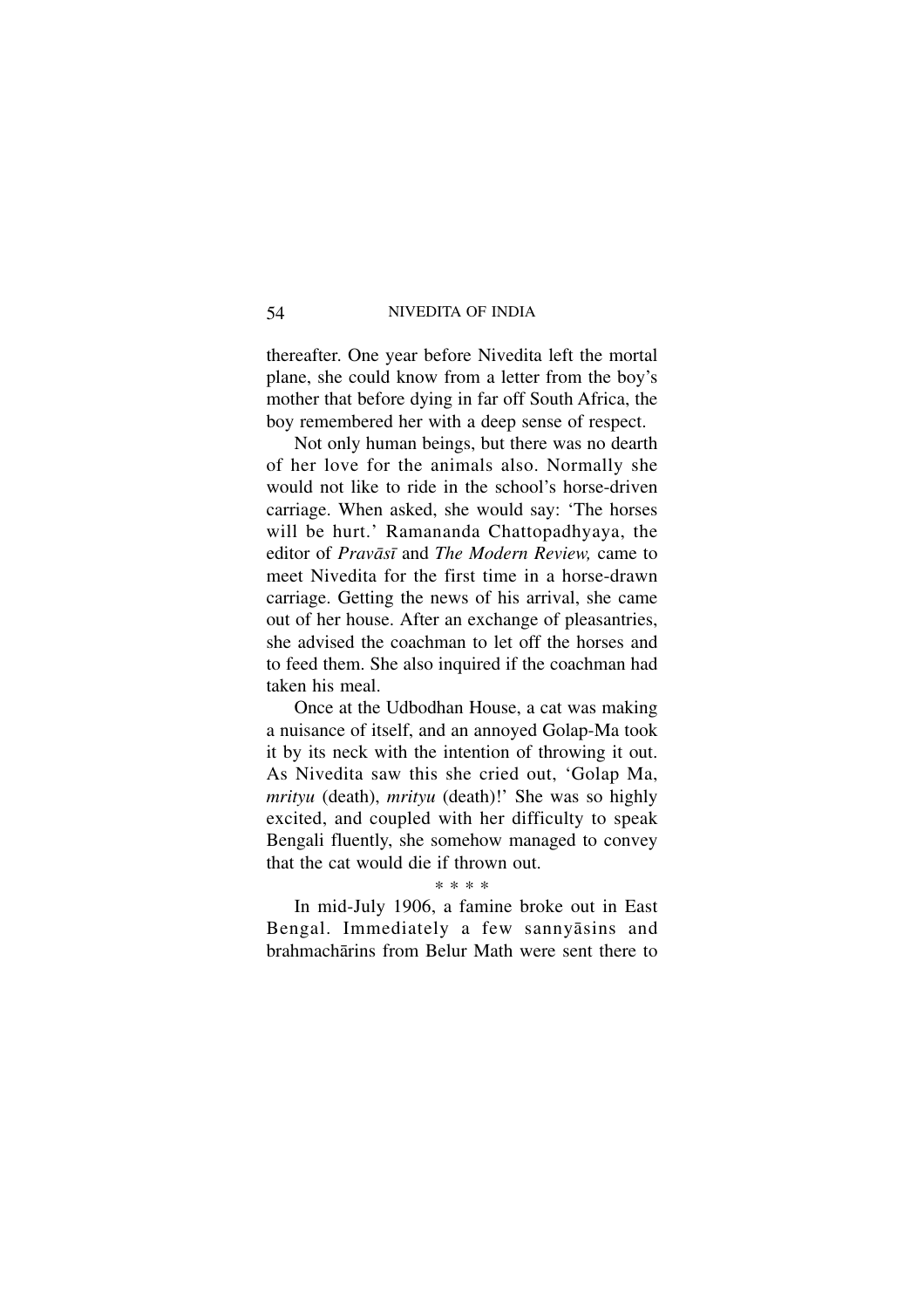begin relief operations. Gradually, very alarming reports of the famine reached Calcutta, and Nivedita became restless to go there. Only recently she had suffered from brain-fever and therefore, was not keeping in good health then. In spite of that, disregarding everybody's requests, she reached the famine-ravaged areas and joined the relief work already initiated by the sannyàsins, brahmachàrins and volunteers. She lived there many days and served the people. She became one with them, particularly with the rural women folk of those areas. They also took her as their own and shared with her their tales of distress and woes, fully opening their hearts. They did not fail to identify her as a true well-wisher. Nivedita moved from house to house to inquire about their welfare. This helped her to update her knowledge of the disaster. But at the same time she was charmed to find glimpses of nobility in those hapless people. When she was leaving a particular village, the entire women folk of the village walked down to the bank of the river to bid her farewell. The boat had sailed past for quite a distance and Nivedita found that they were still standing in the pose of praying. There was no end to their own distress, still they were praying for her ! Tears filled Nivedita's eyes.

The terrible face of the famine cast a deep influence on Nivedita's mind, which she described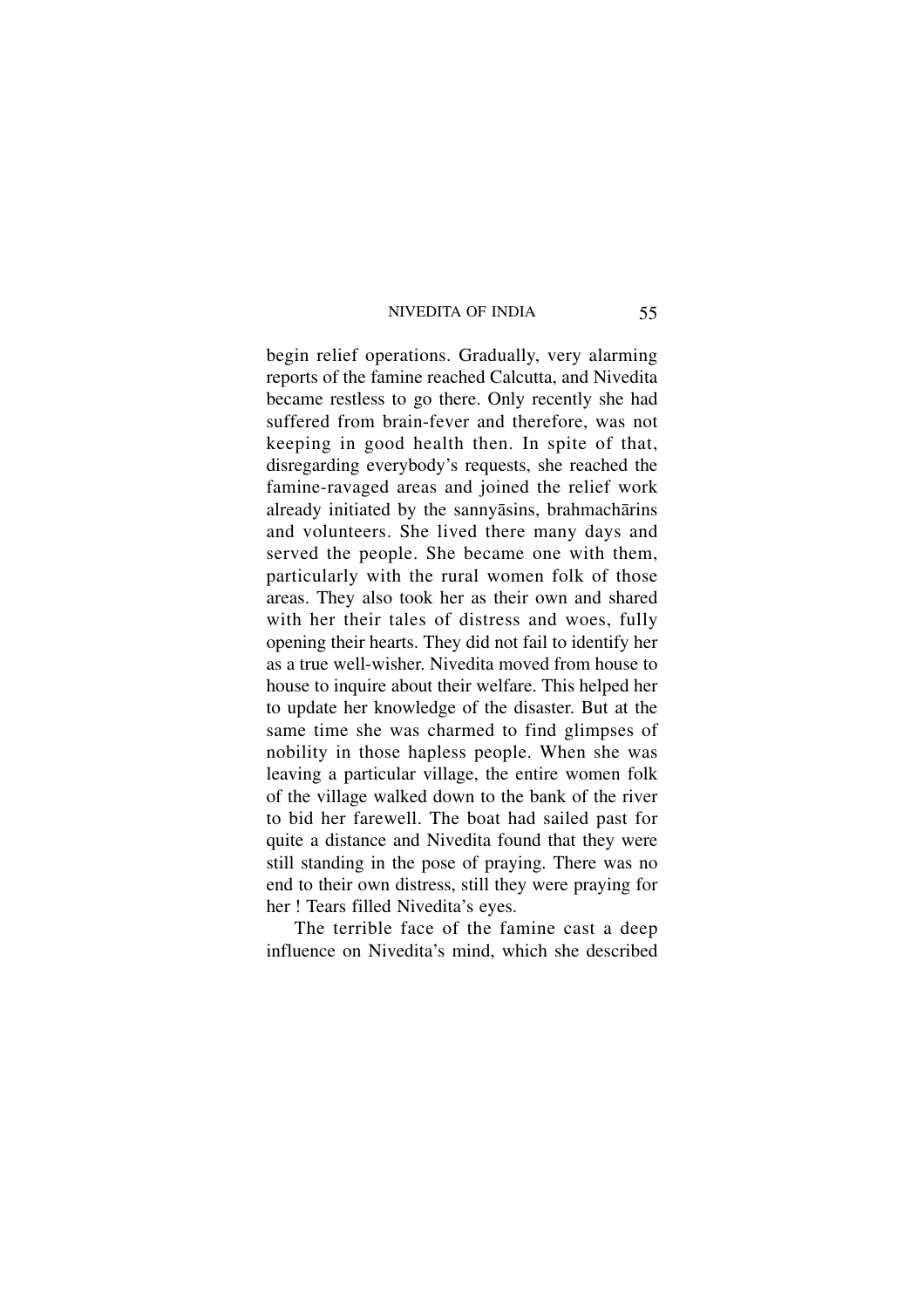in a series of essays in her book named *Famine and Flood.* Immediately after her return from the famine relief work she fell seriously ill. She suffered from malaria for a long period which totally broke down her health.

\* \* \* \*

One day Nivedita took her students for a visit to the Museum. Moving from one room to another in the Museum she reached a room with her students, which was being repaired and white-washed. A number of coolies were working there and one among them had fallen asleep on the floor upon a piece of cloth. With extreme care Nivedita walked past him and signalled to her students, putting her finger to her lip, not to make any sound. The students tip-toed across the room so that the coolie was not aroused. In spite of so much of caution, the coolie got up and finding Nivedita just in front of him, stood up and saluted her. He was visibly scared to see a 'Memsa'ab' before him. Nivedita became very sorry and repeatedly asked him to sleep once again. The more she persuaded the coolie to sleep, the more he felt scared. He had never in his life met with such behaviour from any 'Memsa'ab' and he could hardly imagine that any 'Memsa'ab' could make a request in such a manner to an insignificant man like him. He only thought he must have committed some serious crime. It was a wonderful scene indeed!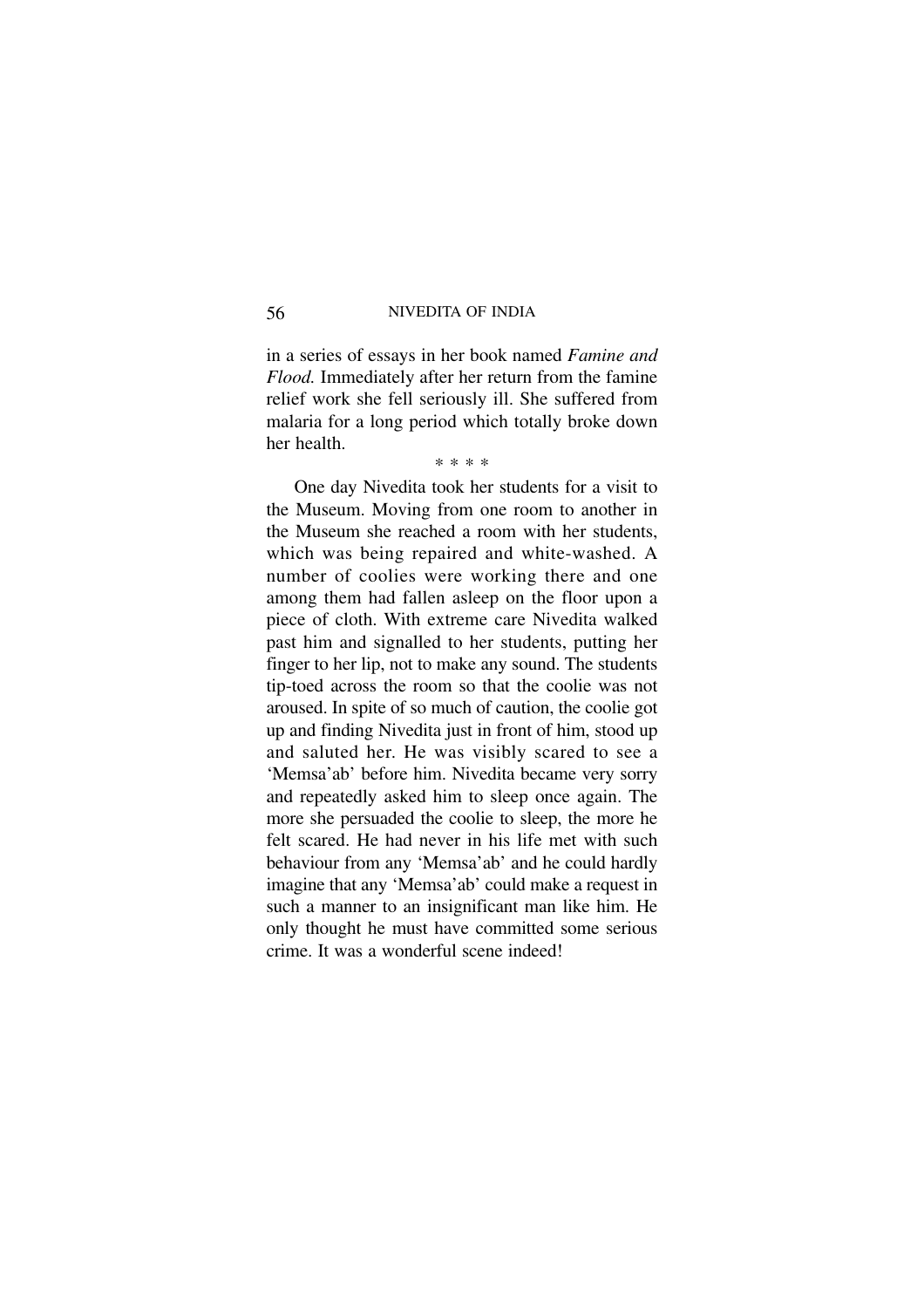# \* \* \* \*

She was soft-hearted no doubt, but when circumstances so required she knew how to be firm. She wanted that her students also should learn to become hard when needed, as softness was very much innate with them. One day she brought down some books for dusting. The white ants had already attacked those books. As the books were being beaten and dusted, the white ants dropped down and began to flee away. She was quick to crush them. While crushing the white ants, she said: 'Indians were extremely kind as a nation. When the enemy, King Alexander, invaded the land near the river Indus, the Indian kings welcomed him because a guest was considered *N*à*r*à*ya*õ*a* (God). Only one of the kings, named Puru, stood to give him a fight. In the same way, Arjuna being a great hero did not want to fight at Kurukshetra initially. But God advised him to shed imbecility. This is indeed what your scriptures teach you. Don't ever be soft while on duty. The insects are fleeing for their dear life. But if they remain alive they will again eat up the books. So these are to be killed. That which is evil should be destroyed without becoming soft in the least.'

# \* \* \* \*

One day Nivedita asked her students: 'Who is the queen of India?' The girls replied: 'Her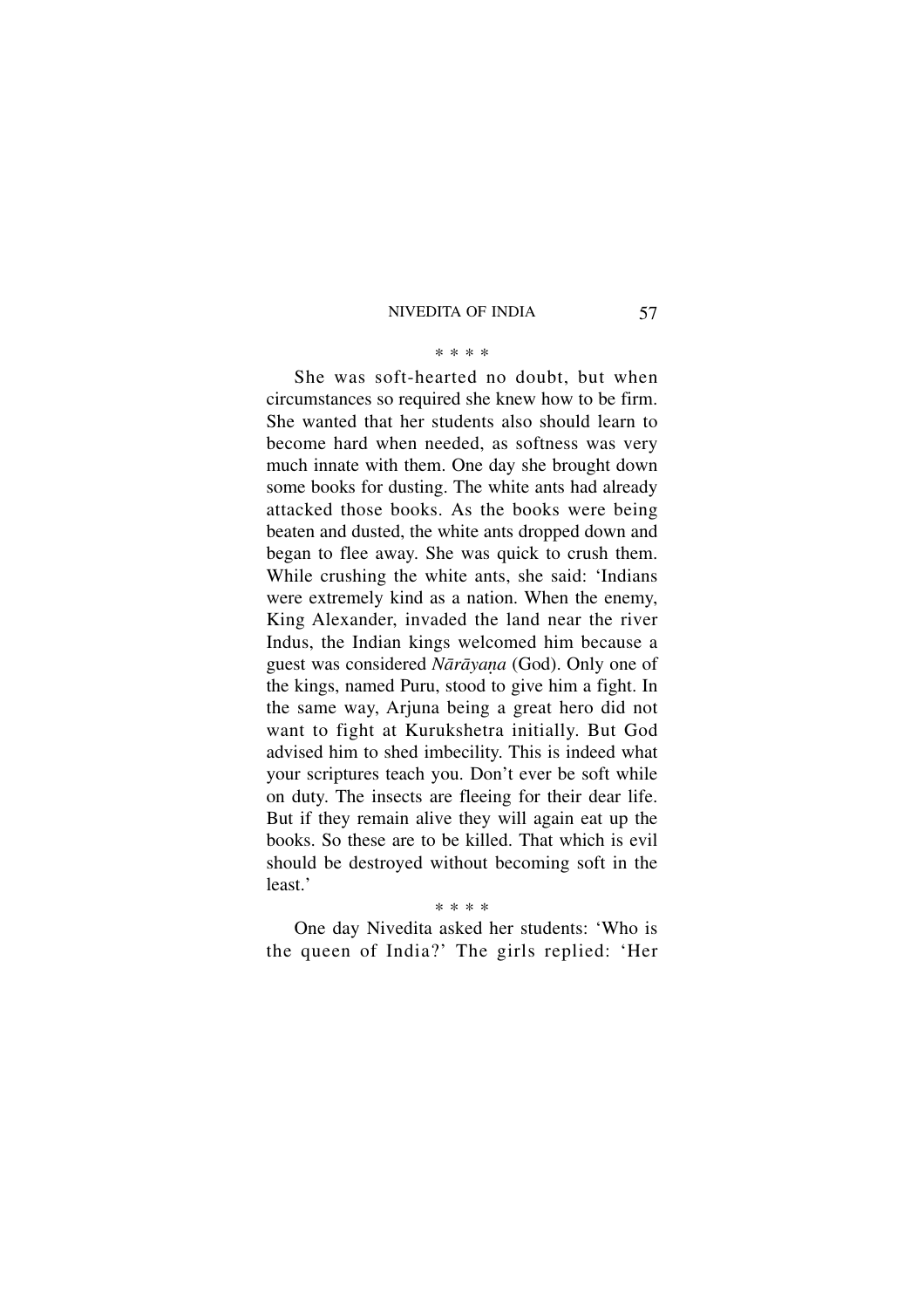Majesty the Queen Victoria.' It naturally occurred to them that in the England-ruled India, their queen was Queen Victoria. Nivedita was visibly upset to hear this reply. She was both angry and grieved. She cried out : 'You don't even appear to know who is the queen of India!' Then she explained: 'Look, the Empress of England, Queen Victoria, can never be the queen of India. Your queen is Queen Sītā. Sītā is the eternal queen of India.' Swamiji had advised Nivedita that in the matter of women's education one must not deviate from the traditional spiritual ideal of renunciation and service. The need for education of the Indian women was certainly important, but the spiritual ideal of renunciation and service must be given the top place above everything. Nivedita tried heart and soul to follow these instructions of Swamiji.

#### \* \* \* \*

Another day Nivedita asked her students: 'Of all the women characters narrated in the *Mah*à*bh*à*rata*, who is the most heroic?' The girls replied according to their own perception and judgement. Most of them named 'Draupadã', some said 'Subhadrà', yet some others named 'Kuntī'. Not satisfied with their answers, Nivedita kept looking at the girls inquisitively if any one could give the correct answer. At last she herself explained: She was Gàndhàrã Devã, the consort of King Dhritaràshtra.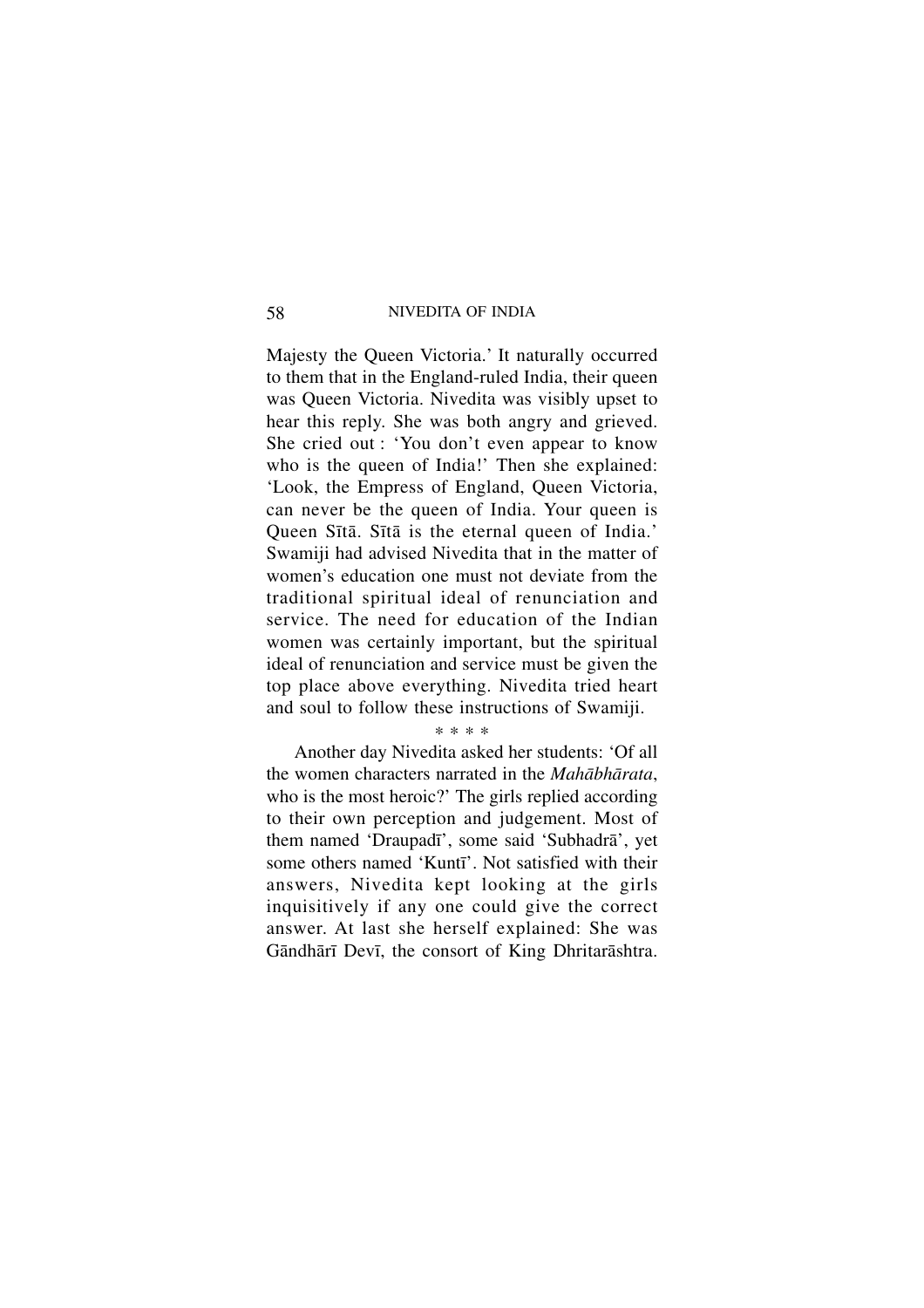Incomparable was her devotion to her husband. Her husband was blind, so out of her own volition she denied herself the light of the world throughout her life. But she did not tolerate any of her husband's unjust acts. She was extremely fond of her own son, still when Duryodhana asked for her blessings before the beginning of the great war, she did not bless him to be victorious. She said: 'Let victory be there where there is righteousness.' Even when she knew that death was certain to her dear sons, she could not take the side of unrighteousness.

#### \* \* \* \*

The artist Nandalal Bose was then a student of the Art School. One day he and another promising student of the school, Surendranath Gangopadhyaya, went to meet Nivedita at her Bosepara Lane residence. They took their seat on the sofa in the drawing room. A carpet was laid on the floor. Nivedita asked them to sit on the floor. They did take their seats on the floor but were offended, as they thought that the European lady had insulted them by advising so. But how wrong they were, they realized a little after. Nivedita looked at them intently for a while, then said: 'You belong to the land of the Buddha. I do not feel happy to see you seated on a sofa. Now as you sit like Buddha, I find it so good to look at you.' Then in her happy mood she called Sister Christine and introduced her to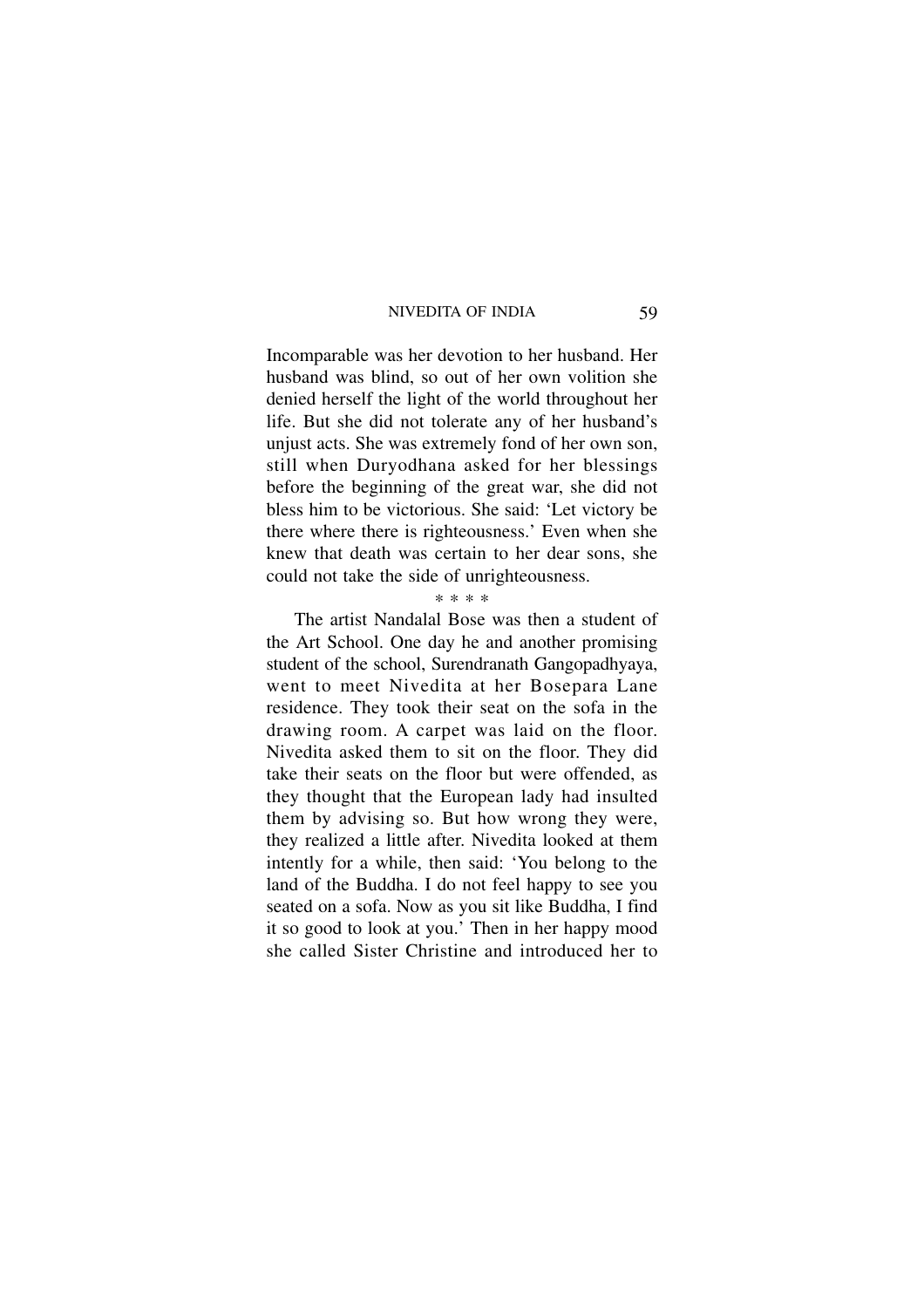them, and then they discussed pictures and drawings.

\* \* \* \*

In one of the class rooms of her school a picture of Sri Ramakrishna was hung up. On the opposite wall a world map was hanging. One day Nivedita took away the world map and fixed it under the picture of Sri Ramakrishna and smilingly said to the girls. 'Sri Ramakrishna is the *Jagatguru* (the Preceptor of the World), so the World map should remain at his feet.'

#### \* \* \* \*

One day Nivedita, accompanied by litterateur Dinesh Sen, was travelling in a tram car. An Englishman, noticing her to be white-skinned, was about to sit beside her. Nivedita looked at him with great annoyance. The Englishman, with his head downcast, left to find another seat. Then Nivedita rather wilfully came closer to Dinesh Sen and began to discuss things, smilingly. She made it clear that not the English but the brown Indians were her own people.

Nivedita detested the English people so deeply that she would be angry with anyone who showed undue devotion towards them. One day Jadunath Sarkar was praising one such historian. Nivedita sharply retorted: 'Oh, don't speak of him, he is a flatterer of the English.'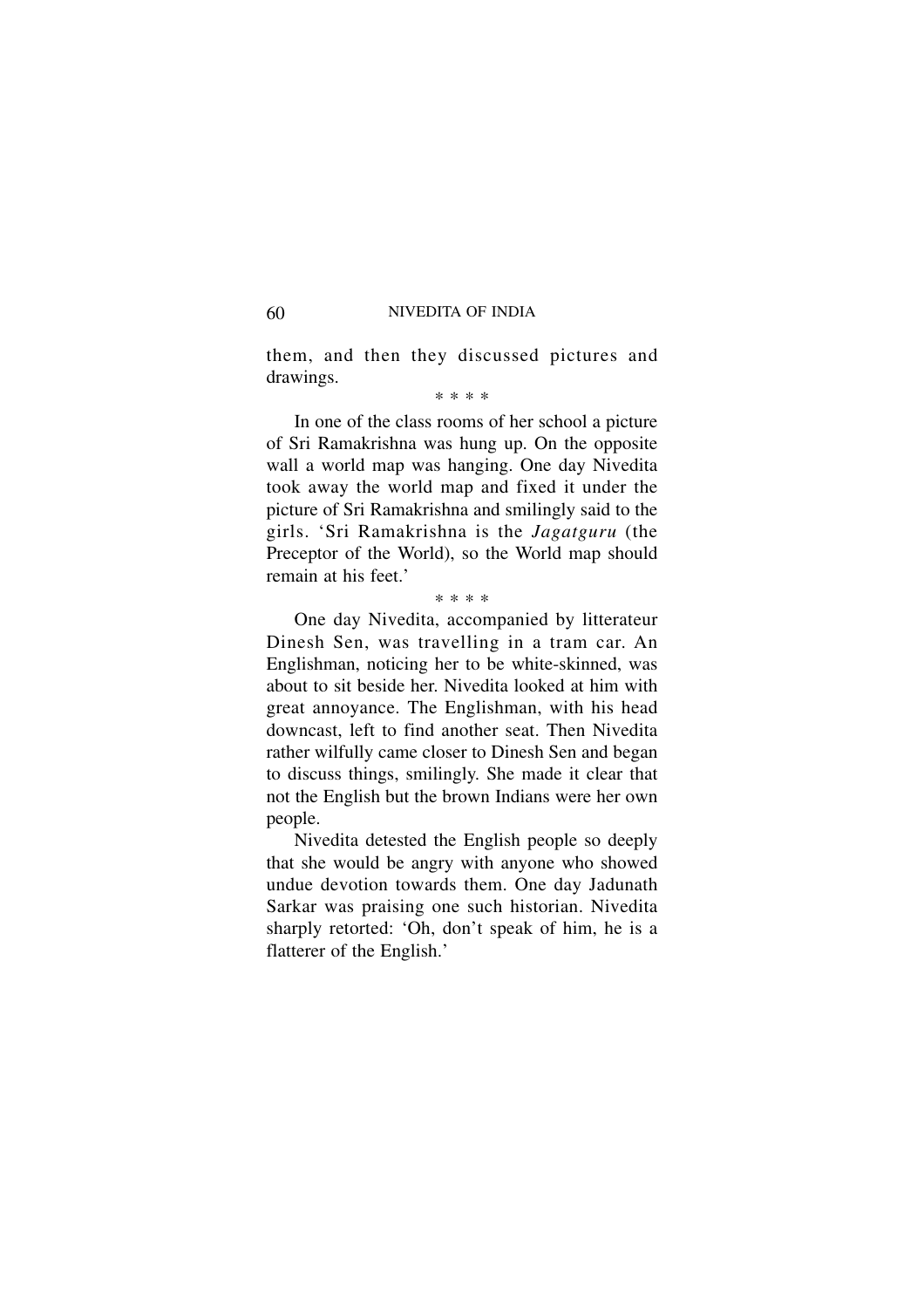# \* \* \* \*

Nivedita was returning from Bodh Gaya. The party included Jagadish Chandra Bose, his wife and others. From Gaya station Nivedita would go another direction while the Boses would go to Calcutta by another train. The Boses' train arrived first. They ran from here to there but finding no seat elsewhere they tried to board a first class compartment. Two Englishmen were travelling in that compartment and as the Boses were Indians they did not agree to let them in. The Boses' companions rushed to the Station Master who was unwilling to do anything in the matter. As they returned disappointed they found that Nivedita was blasting those two Englishmen, and finally they were made to open the door. Somehow at the last moment they could make their way inside the train. The train left the station, but Nivedita could hardly restrain her anger. Meanwhile her train reached the station. In that train there were only two first class compartments—one was occupied by an English lady, and another by an Indian gentleman. Her companions wanted to lodge her in the compartment occupied by the English lady, but Nivedita strongly objected and boarded the compartment occupied by the Indian. As they opened the door and entered inside, the Indian gentleman received them cordially. He pushed aside his hubble-bubble and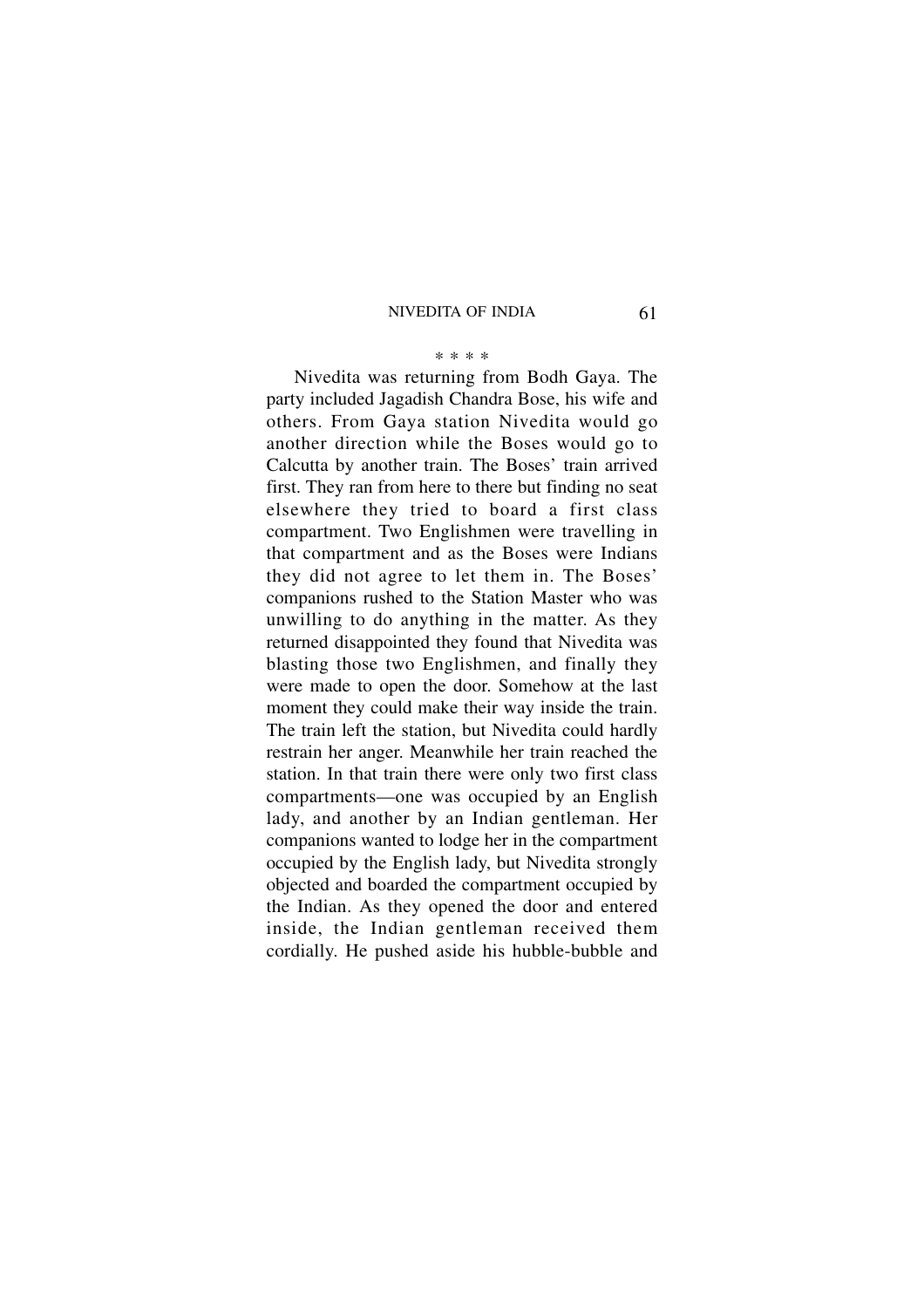made the seat for Nivedita. While the train was about to leave, Nivedita called her companions and said: 'Now you see the difference between the barbarous Englishmen and the civilized Indians.'

\* \* \* \*

Nivedita believed that the awakening of India would not remain restricted to the fields of politics and religion alone. It would be a total awakening, covering all the fields—science, education, literature, history and arts; and Nivedita directed all her energy to achieve this goal. Especially, she considered that the revival of arts was absolutely necessary for national awakening. She arranged for cultivation of arts for her own students.

The Bengal School of Art began its movement in the first part of the twentieth century, which in no time snowballed to take the shape of an all-India art movement. The movement was initiated by Havell, Abanindranath and Coomaraswamy, whereas Nivedita remained the vibrant centre of this art movement faithful to Indian national traditions. Nivedita learned from Vivekananda the inmost and intricate specialities of Indian art. Indian artists and art critics of the time were hardly aware of those specialities. Directly, and at times indirectly, Nivedita made Havell, Abanindranath and Coomaraswamy understand her special vision of Indian aesthetics and the philosophy of art which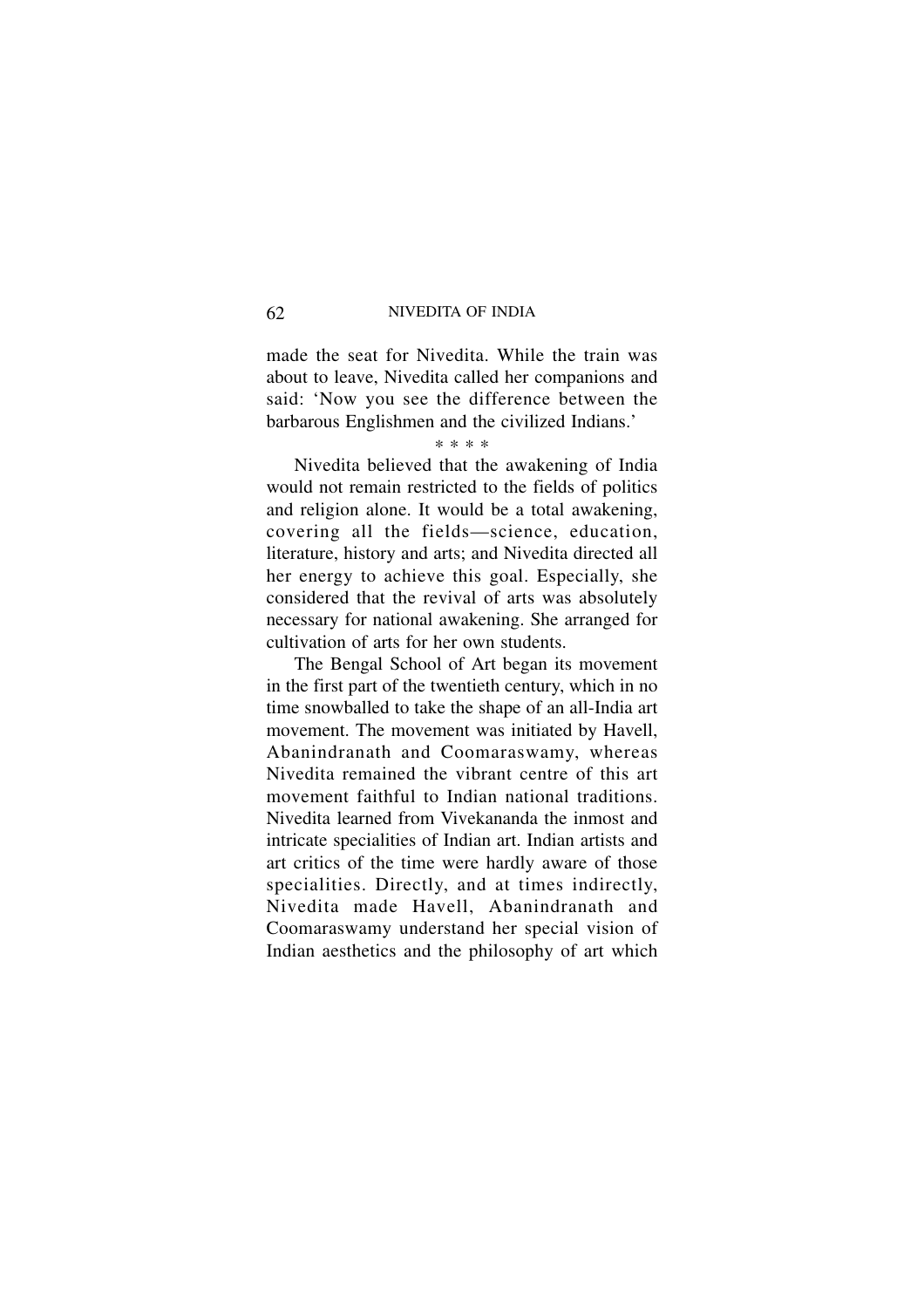she had received from her Guru. She did not stop there. She always inspired and guided the talented students of the Calcutta Art School to move along the forgotten tracks of ancient Indian art. Nandalal Bose, Asit Kumar Haldar and Surendranath Gangopadhyaya were among them.

Mrs Herringham, an artist, once came to India with the idea of copying the frescoes in the caves of Ajanta. She was in search of Indian artists for the act of copying. Nivedita arranged the services of Nandalal Bose and Asit Kumar Haldar for the task, through the mediation of Abanindranath. She was eager because the student-artists would get the chance to see the real forms of Indian art if they went to Ajanta. She personally met their entire expenses of board and lodging, and travelling. Thereafter, as the artists were still working at Ajanta, she reached them along with the Bose family. Her presence greatly increased the enthusiasm of the student-artists. Later in their professional careers the artists were immensely benefited by this experience. Their experiences at Ajanta gave them the clear idea of what the true forms and contents of Indian national art should be.

Her tremendous strength lay in her pen. So she was not content by providing encouragement only, she contributed several essays to different magazines and periodicals on these artists and their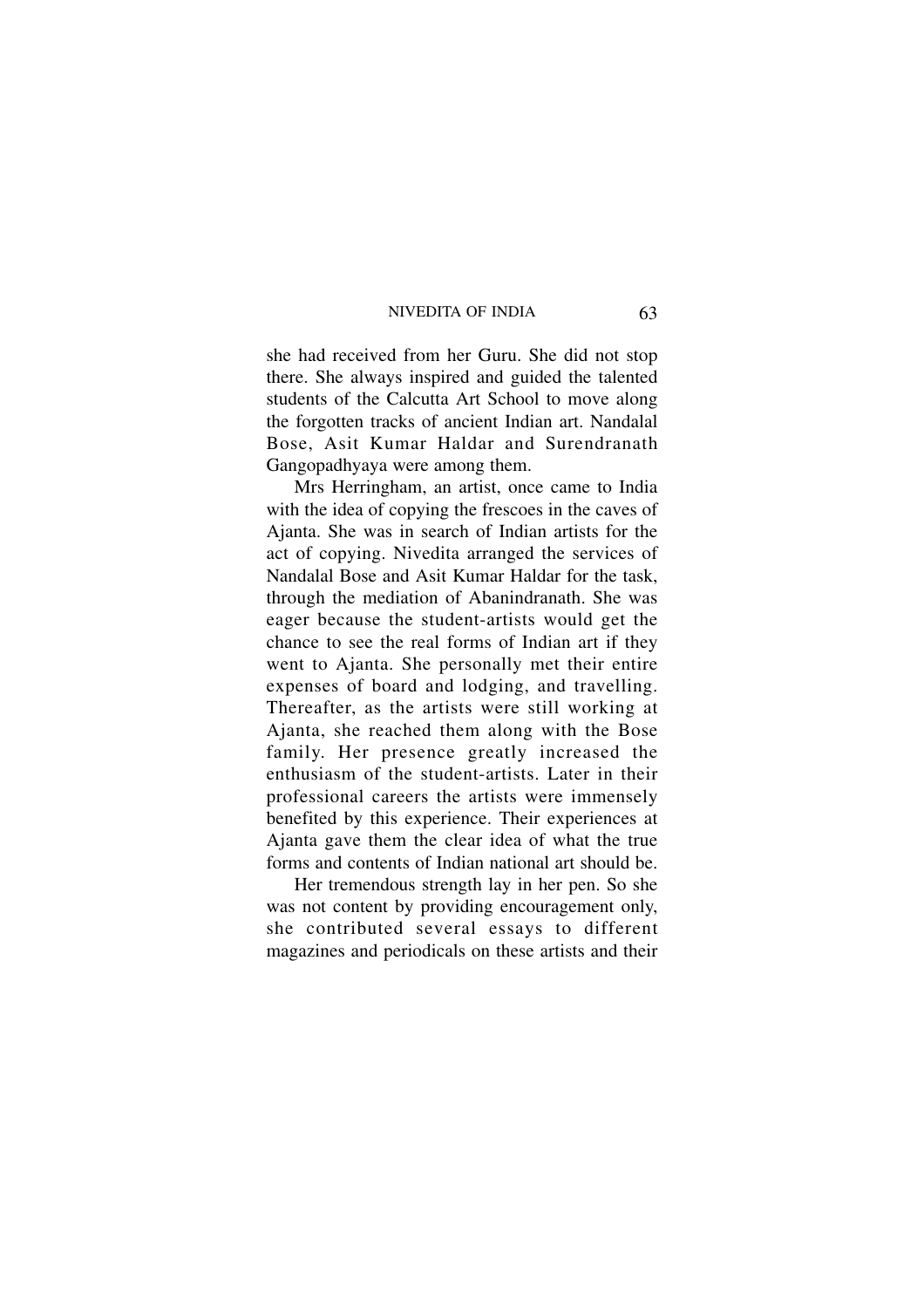art works. Sri Ramananda Chattopadhyaya, the editor of *The Modern Review*, became the chief exponent of the art movement that developed following the Indian traditions. It was Nivedita who first instilled in the mind of Sri Ramananda Chattopadhyaya a respect for the national art. And Sri Chattopadhyay himself acknowledged it.

Nivedita placed such importance on the regeneration of the national art movement that she wrote to Mrs Ole Bull that her fondest dream was the regeneration of the national arts and crafts. She thought that when there would be regeneration of the ancient arts and crafts in India then only would India emerge as a powerful nation. The great historian Jadunath Sarkar also reminisced: 'Nivedita was a great champion of Indian art. She always appreciated and encouraged any original contribution (in this regard) of any Indian. She would criticise the art works of the young artists and make them aware of their lapses. An excellent art connoisseur, she had extensively studied the Western arts. Bengali artists who followed the national traditions, were greatly benefited by her expert counselling. The frescoes of Ajanta would overwhelm her. She also said that she had found the finest expression of true Indian art in the frescoes of Ajanta, and the philosophy of integration of the Hindu religion in the carved image of *Trim*å*rti* in the Elephanta caves.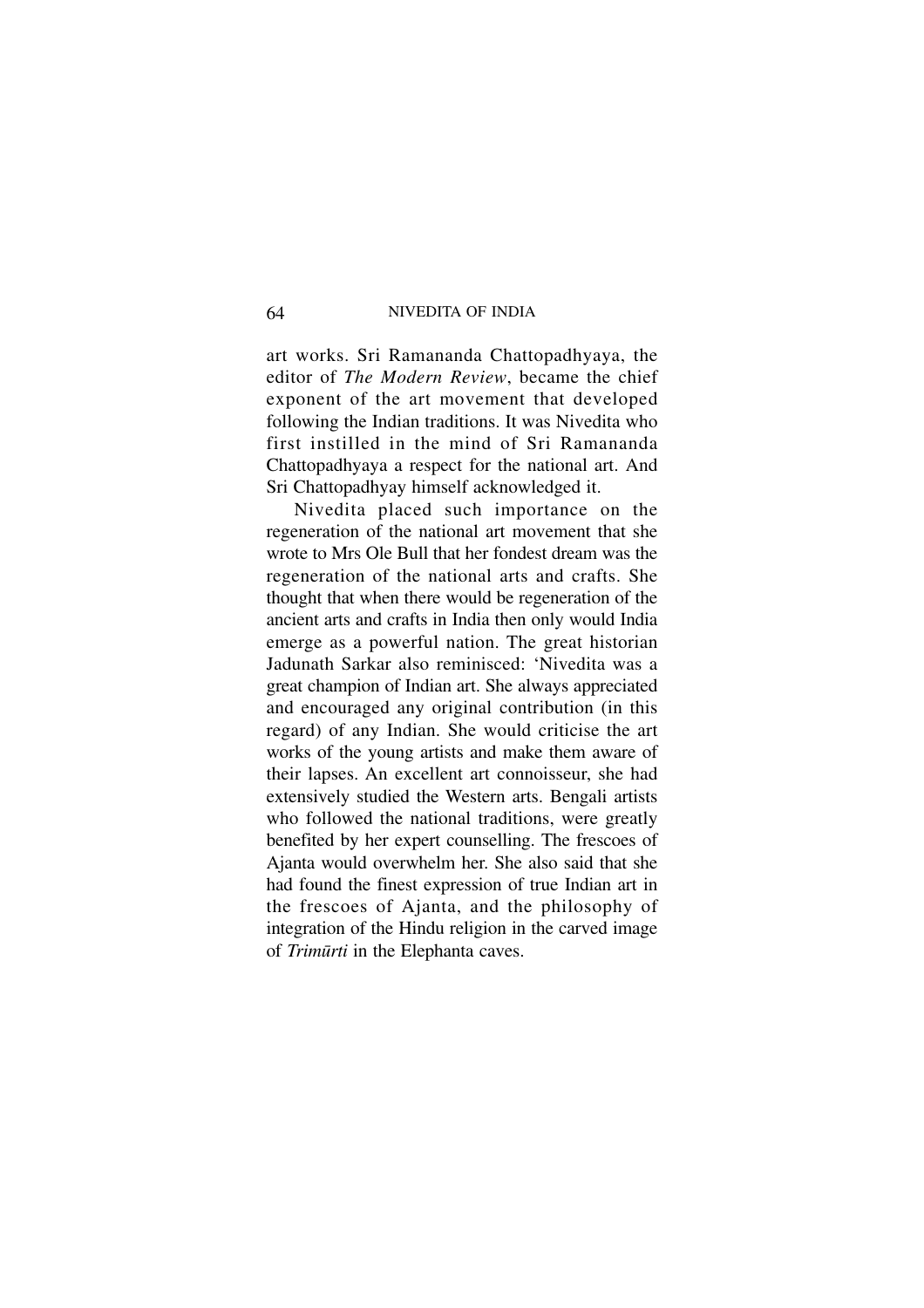## \* \* \* \*

 Nivedita exerted tremendous influence on the life of the famous Tamil poet, Subrahmanya Bharati. Bharati met Nivedita only once. In that single meeting, she inflamed the spirit of patriotism in him that lasted for ever. When Subrahmanya Bharati came to attend the Calcutta Congress in 1906, he met Nivedita. In that first meeting with her, he felt that she was the centre of a great power. In the course of discussions she learned that Bharati was married. She asked: 'Why haven't you come with your wife?' Bharati replied: 'In our society there is no tradition to take out one's wife openly to attend any meeting.' Hearing this, Nivedita flew into a rage and said: 'I am greatly pained to find yet another Indian who doesn't think his wife any better than a slave. What is the value of your education if you cannot raise your women kind to your own level? How can one part of the country achieve independence if the other part keeps it enslaved? From now on do not consider yourself separate from her. As you raise your own hand so also you raise her with the same care, and adore her like a celestial messenger.' Bharati was overwhelmed. He begged to be pardoned by Nivedita and promised that he would follow each word of her advice in letter and spirit. At the time of taking leave, Nivedita said, blessing him: 'My child, drive away all the barriers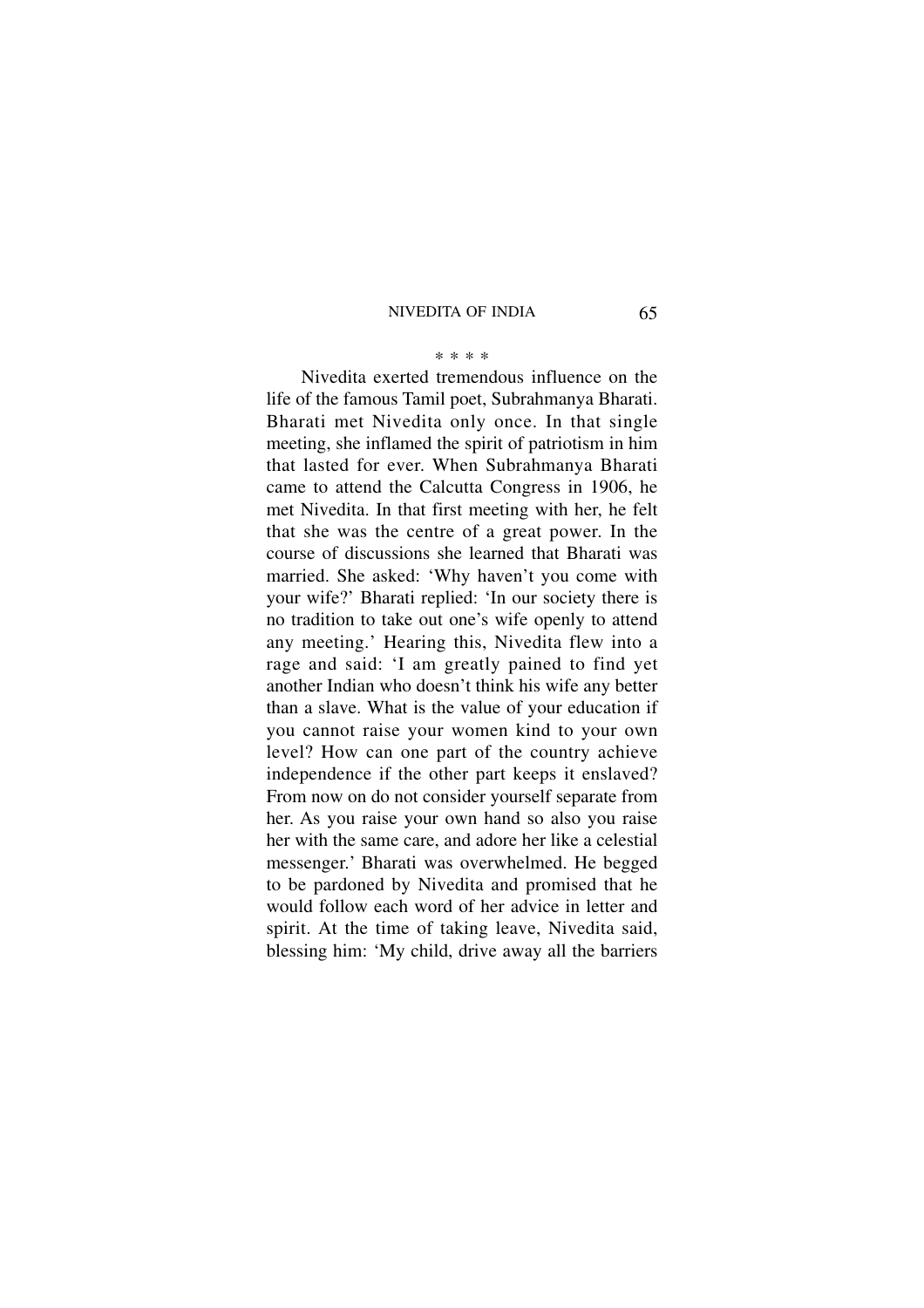from your mind. Get rid of the barbarous separatist tendencies of religion, caste and creed. Fill your heart with love, and one day you'll find your name has made a bright place in the pages of history.' Just one audience! It infused true patriotism in Bharati's heart, and wiped away for ever the sense of caste and sex differentiation. Bharati returned to Madras a completely changed man. Thereafter he appeared as an explosive poet of patriotism. Never thereafter did he admit any caste differentiation. Throwing all the rules and prohibitions of the society to the winds he, being a Brahmin himself, used to dine with everybody. He held the women kind in high esteem and used to involve his wife in all activities, and even walked along the road holding her hand. He would not care for anyone's frowning or criticism. Bharati used to regard Nivedita as his Guru, and dedicated his two poetry selections to her name. In the preface of one of the books he wrote : 'I offer this little book at the feet of my Provider of Learning who, by unfolding the spiritual vision of Mother India, infused in me the love for the Motherland, just as Sri Krishna by showing His Cosmic form to Arjuna conferred on him true Selfknowledge.' The second one he dedicated with the words: 'I humbly offer this book to Devi Nivedita, the spiritual daughter of Bhagavan Vivekananda. Without uttering a single word and within a fraction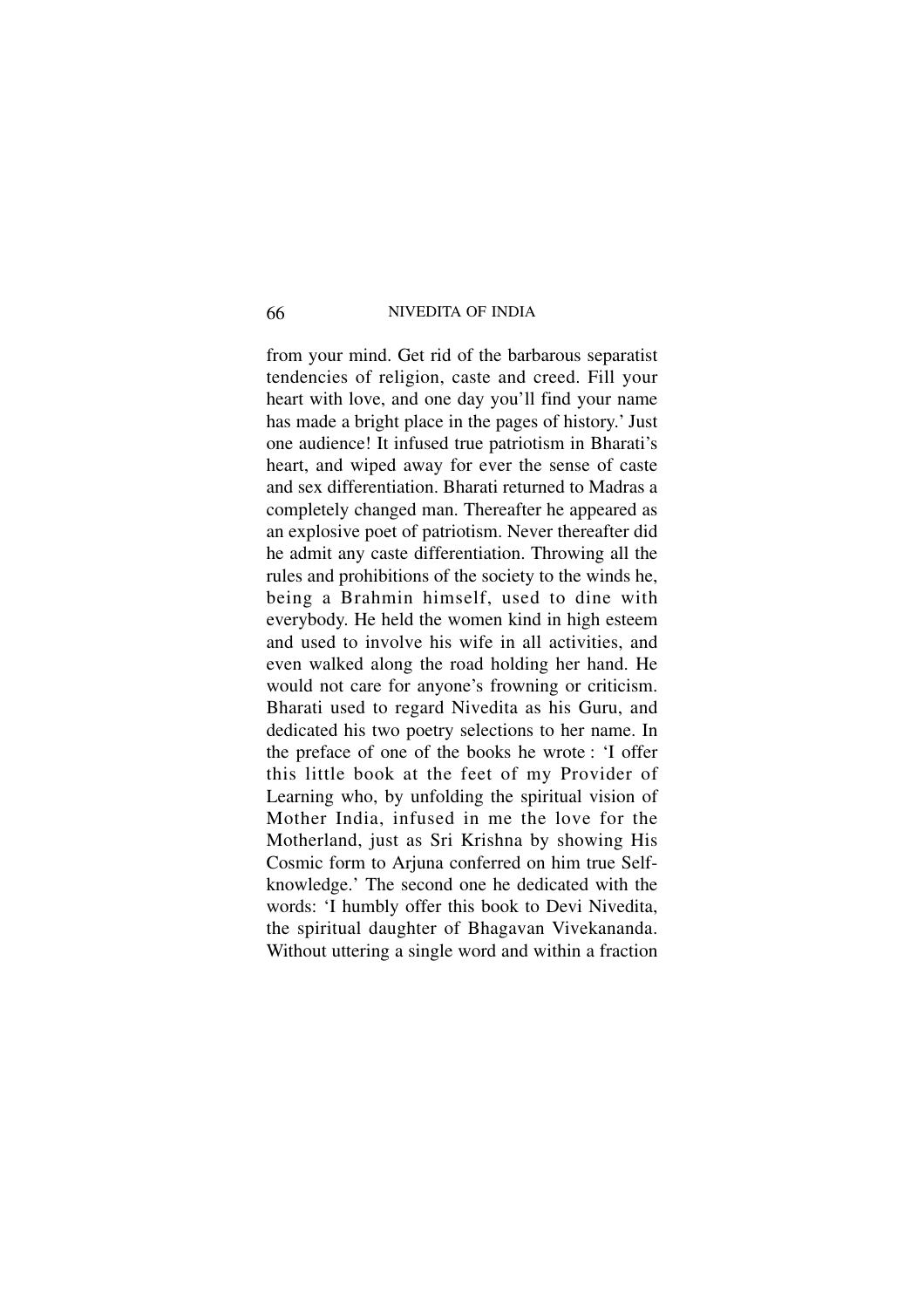of a moment she made me realize the true form of service to the Motherland and the glory of self sacrifice.' \* \* \* \*

Scientist Jagadish Chandra Bose was acquainted with Nivedita in the year 1898. Before that he had already earned the name of a scientist and secured D.Sc. degree from London. His research work was appreciated by eminent scientists like Lord Kelvin, and many others. But such a world-renowned genius had to suffer much indignities and harassment at every step because he was one from a dependent country! Nivedita was deeply pained to observe that. She thought it was a sacred national duty to stand by his side. This science-eccentric personality became her friend and child. Though he was ten years senior in age to Nivedita, we find from many of her letters that Dr Bose was referred to as 'Khoka' (child). When Dr Bose would become mentally exhausted having had to fight with a thousand and one obstacles, Nivedita would inspire him with motherly affection. She exerted her influence in many quarters of the Government bureaucracy to remove difficulties standing in the way of his scientific research work. She openly advocated the case of Jagadish Chandra Bose before Miss MacLeod and Mrs Ole Bull and successfully brought them to his side. And she did all these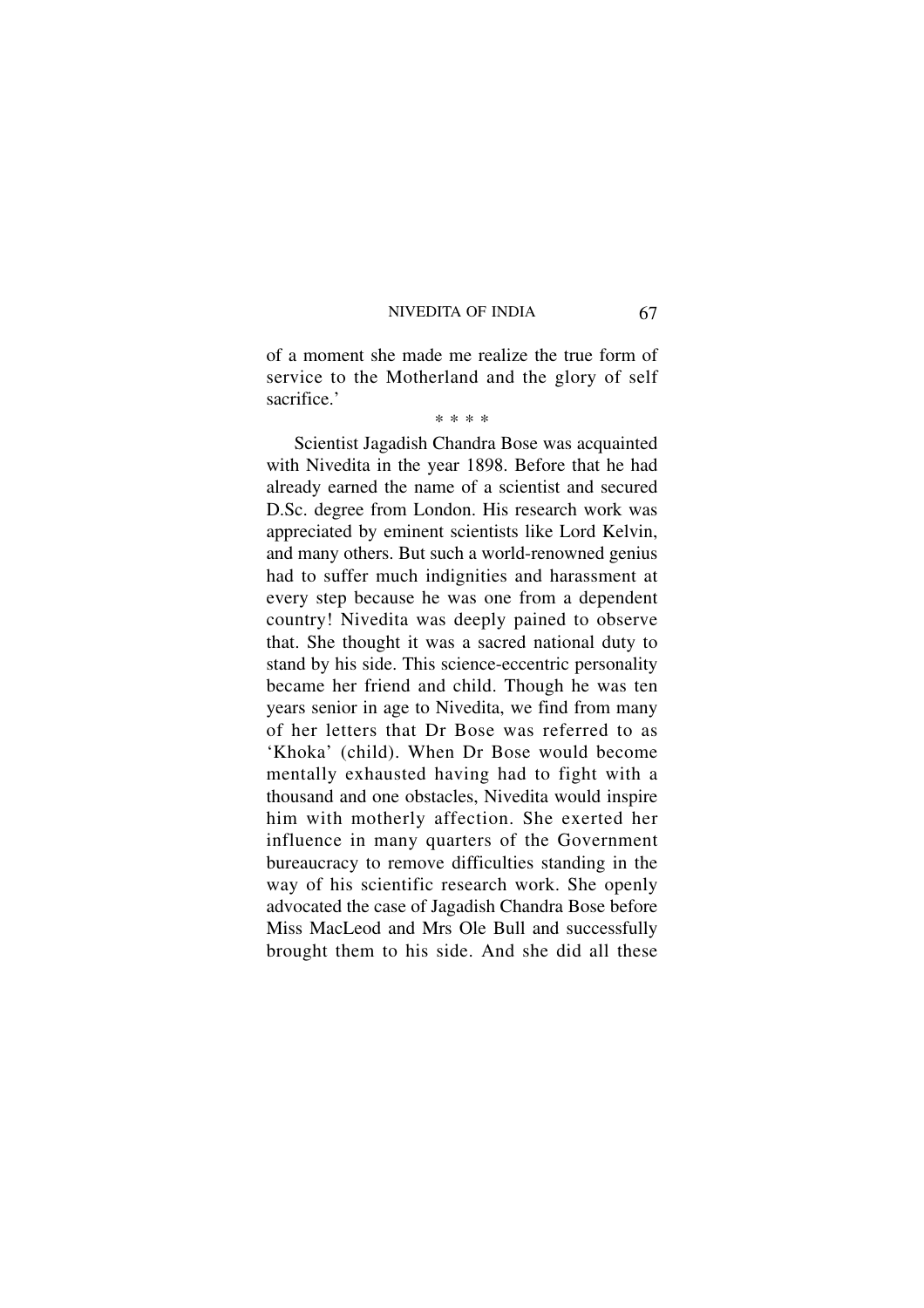things as Vivekananda's task. She knew how much importance Swamiji attached to science for the regeneration of India.

In the year 1901, the Royal Society of London stopped publishing Jagadish Chandra's scientific research papers and dissertations. He then decided to publish the findings of his scientific research work in the form of books. From then till 1907, the famous three books that Jagadish Chandra published were not only edited by Nivedita, but also the language was mostly hers. The same is true for most of his other essays. After the publication of those books, Nivedita also contributed essays and articles about Jagadish Chandra to many magazines and periodicals in India and abroad. She also lectured on 'Jagadish Chandra' at many places. Nivedita used to regard Jagadish Chandra as a 'national asset'*.* Keeping in view Nivedita's contribution to the scientific research work of Jagadish Chandra, Rabindranath Tagore said: 'In the day of his success, Jagadish gained an invaluable energiser and helper in Sister Nivedita, and in any record of his life's work her name must be given a place of honour.'

\* \* \* \*

It was one of the earnest desires of Nivedita to establish a *Vijn*à*n Mandir* (School of Science) by the Indians, funded by Indians themselves, where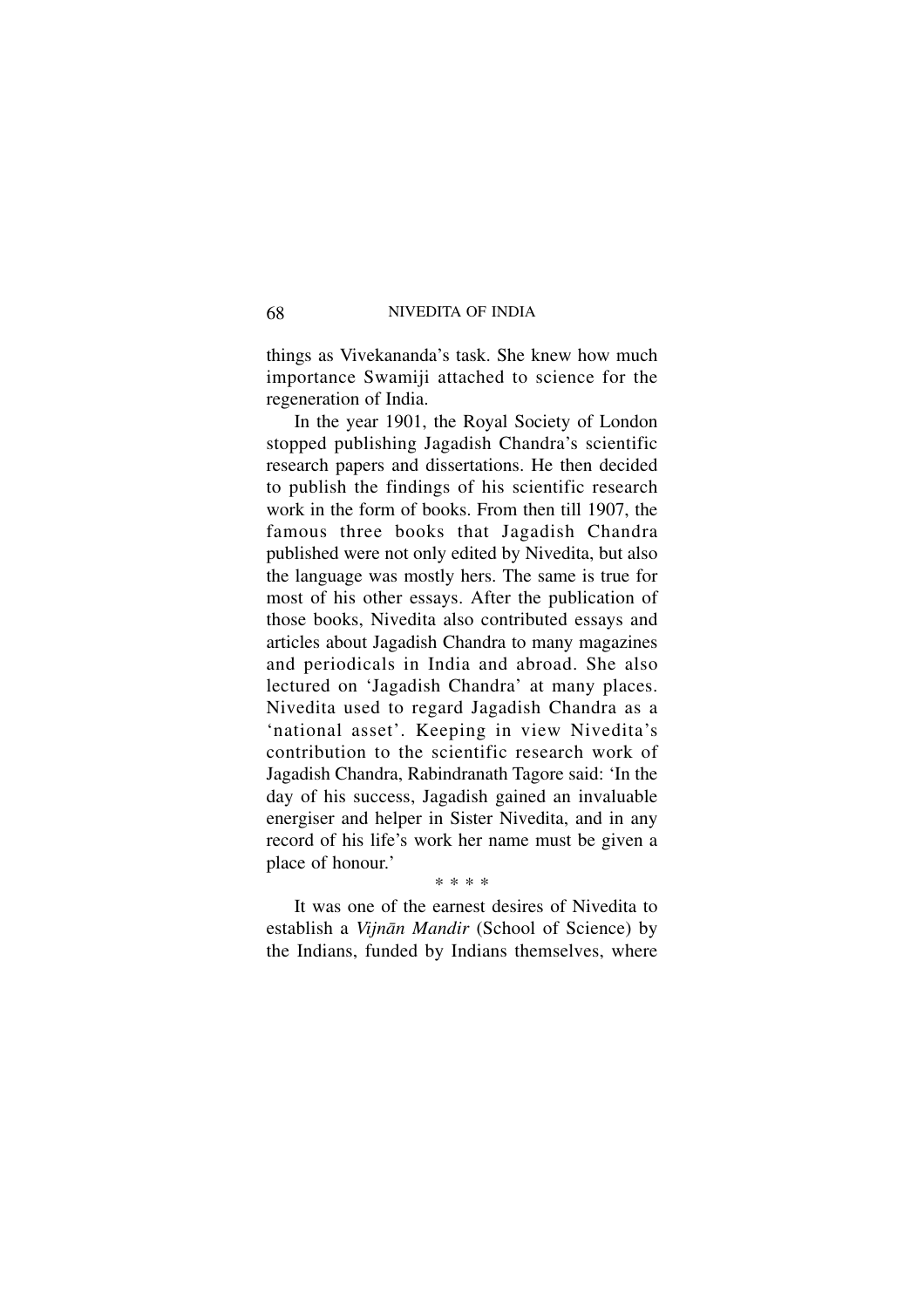Indian students would get unfettered opportunity to pursue scientific studies. She often used to have discussions with Jagadish Chandra on this issue. That was why, when founding the 'Basu Vijnan Mandir', Jagadish Chandra paid his respectful homage to Nivedita by installing a plaque on the wall displaying a relief model of Nivedita engraved therein. Jagadish Chandra declared that it was Nivedita's dream that was actualized in his 'Vijnan Mandir.' It is known from the reminiscences of Dr Vashishwar Sen that, in accordance with Jagadish Chandra's wish, a small portion of Nivedita's boneashes was buried under that relief plaque.

#### \* \* \* \*

Though Nivedita's attitude was truly like a warrior, she had a childlike simplicity in her. Sometimes she would be inflamed at the slightest pretext, only to be calm at the next moment. One day she was arguing with the editor of the *Amrita Bazar Patrika,* Sri Matilal Ghosh, on some issue. She became very excited while arguing, and left the office in a huff. Next day she again came to the *Patrik*à office and laughing like a child, said sweetly in broken Bengali : 'Mati Babu, yesterday I became very *dushtu* (naughty).' Her touching simplicity brought tears to the eyes of Mati Babu.

#### \* \* \* \*

In the Ramakrishna Order, he who occupies the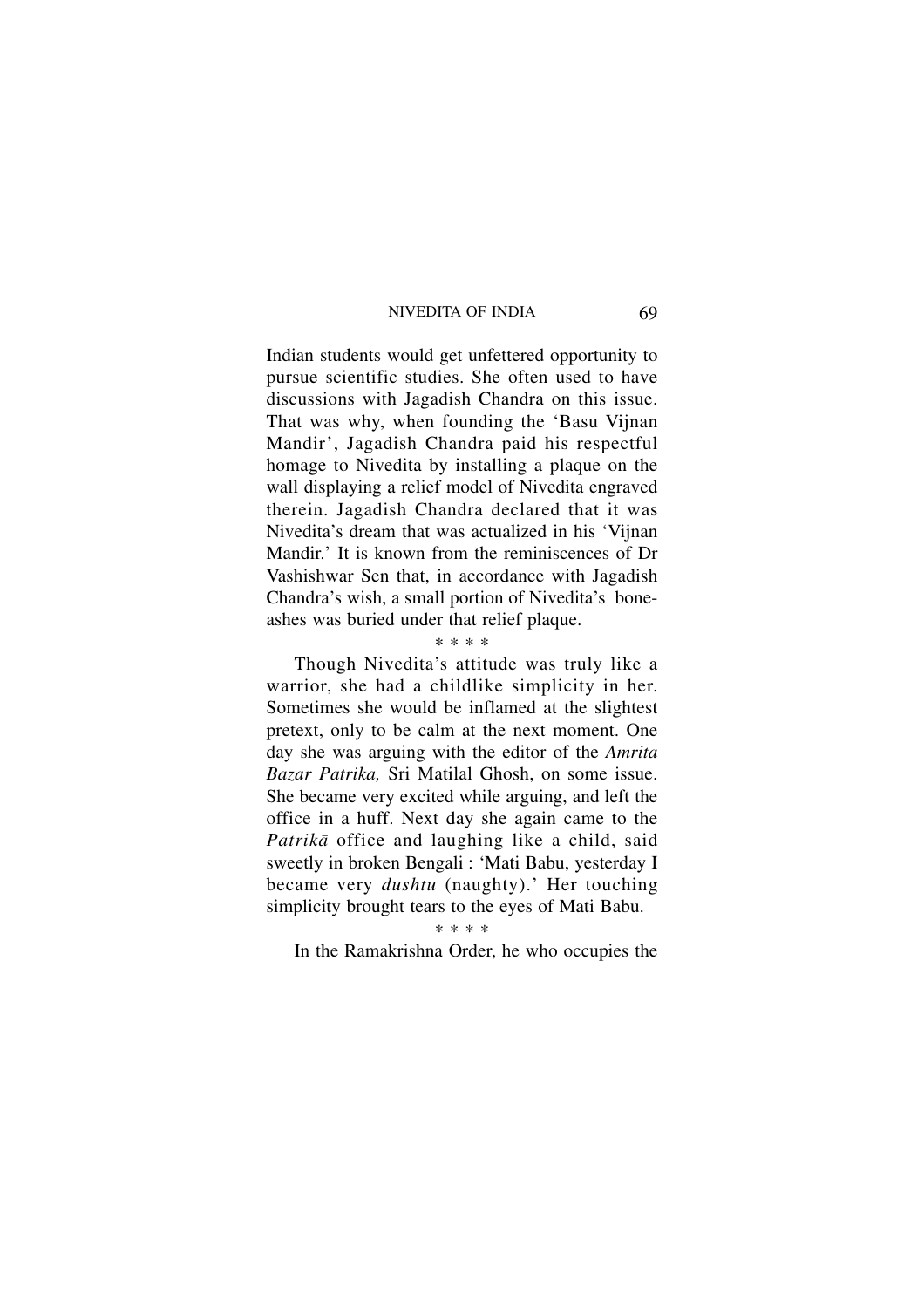position immediately after Sri Ramakrishna, Sri Sri Sarada Devi and Swami Vivekananda, is Swami Brahmananda. He was the first President of the Ramakrishna Order. Sri Ramakrishna called him his spiritual child. Sarada Devi said: 'Rakhal (Swami Brahmananda) is *Nārāyana* himself.', while Swami Vivekananda said: 'In spirituality, Rakhal is superior to me.' In the Ramakrishna Order, as 'Swamiji' necessarily means Swami Vivekananda, 'Maharaj' or 'Raja Maharaj' stands for Swami Brahmananda. 'Raja Maharaj' was all praise for Nivedita. When Nivedita used to call on 'Maharaj', they would not talk much orally. Both of them would sit in meditation. Thus they would come to know each other's mind. 'Raja Maharaj' used to say that whenever he would come close to Nivedita, his mind would soar high up and dive deep inside.

#### \* \* \* \*

Nivedita was an intimate friend of Sri Ramananda Chattopadhyaya, the editor of the periodical *Prav*à*s*ã *.* At that time she said that the lustre of Ramananda's genius would not limit itself to Bengali language alone, it would find its expression in English language as well, and that he would some day become renowned in whole India. During later days she was a regular contributor to *The Modern Review*, edited by Ramananda Babu.

One day Nivedita went to see the ailing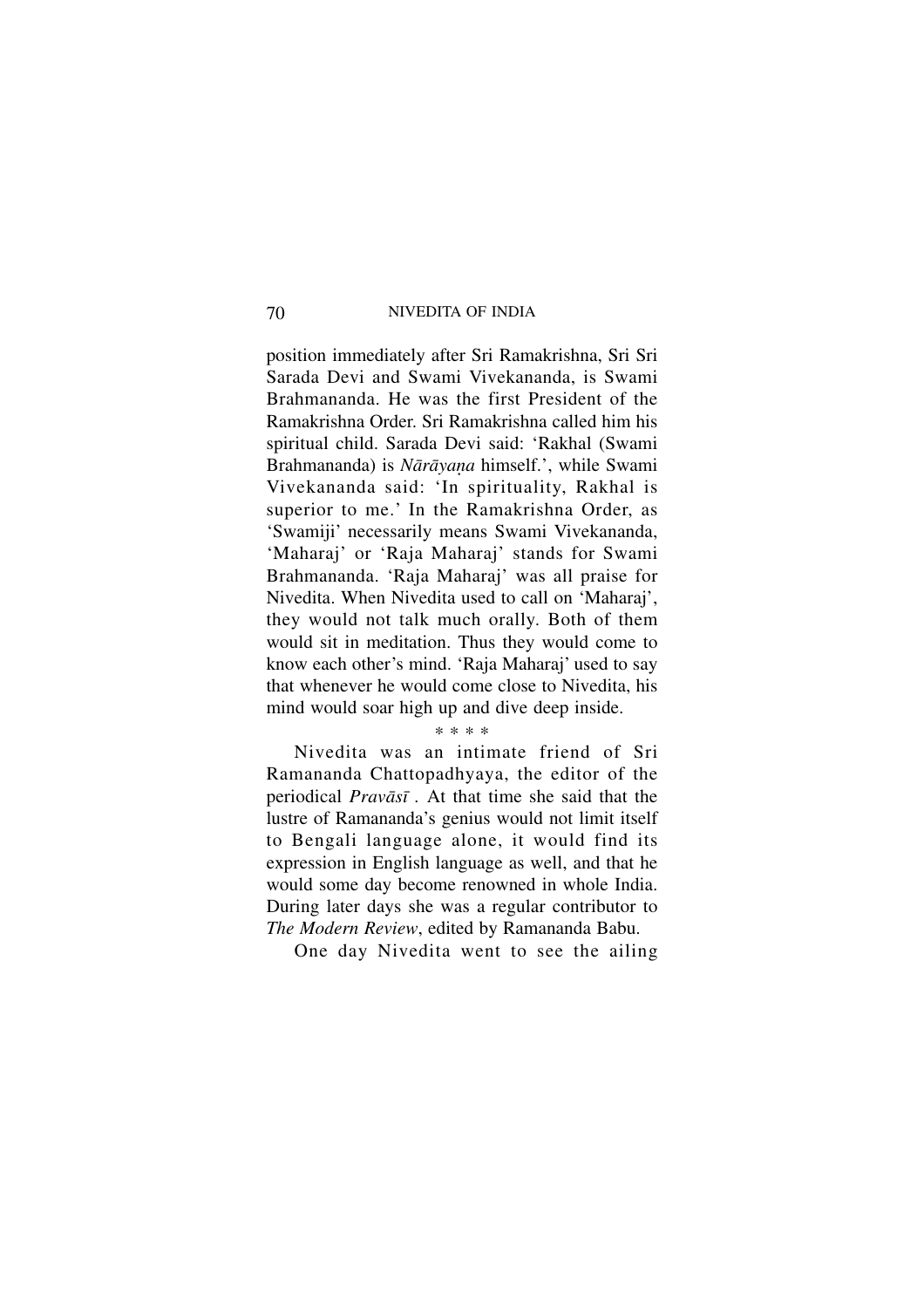Ramananda Babu at his residence. She wore a long white gown and a pair of foreign shoes. Before entering the patient's room she unfastened her shoes. All those who were present became astonished to see a European lady unfastening her shoes. Some of them also said that she need not do it. But Nivedita said: 'I know, one has to leave the shoes'.

## \* \* \* \*

The history of India used to come alive in the imagination of Nivedita. One day she was talking to her students about her visit to Chitor. Nivedita said: 'I went up the hill and sat down on my knees. I closed my eyes and thought of Padmini Devi with her folded hands standing before the burning pyre. I closed my eyes and tried to think of the last thought that might have crossed Padmini's mind....' As she spoke, she became quiet and for a while sat lost in her thoughts. Truly, she appeared to have reached Chitor of the time of Padmini Devi. She completely forgot that she was teaching the girls.

#### \* \* \* \*

Once Nivedita and her companions entered a deep forest to have a look at an ancient temple. By the time they reached there, it became dark and there was no scope for return. It was decided to spend the night at the temple yard. With great interest she observed throughout the night the life of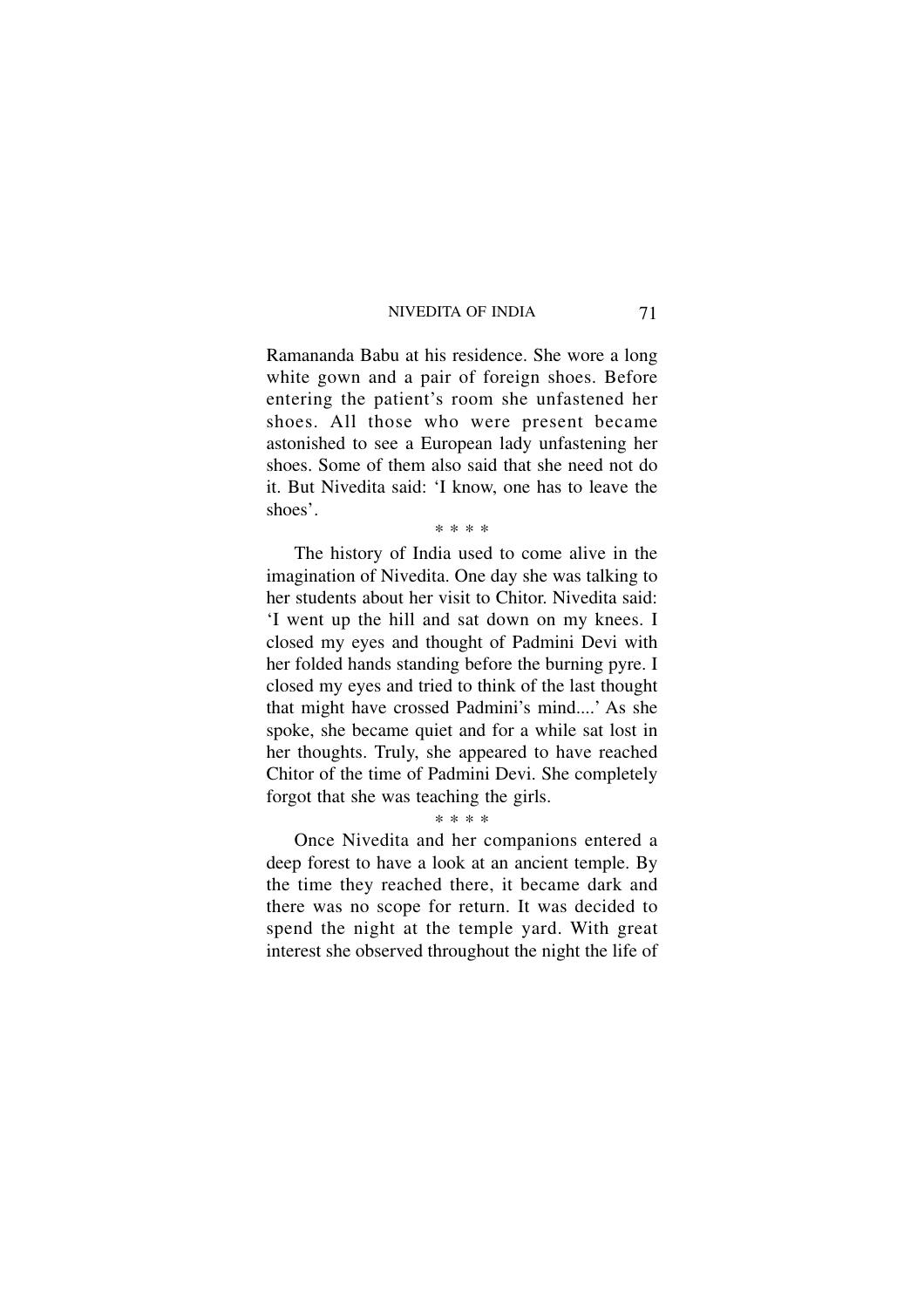the wild animals. Very early, before daybreak, she took her bath like a pious devotee in the pond near the temple. The soft sun-rays were touching the temple and its precincts, making their way through the leaves and branches of the trees, and a charmed Nivedita looked on its beauty.

## \* \* \* \*

India was a holy land to Nivedita. Each and every person of India was sacred in her perception. One day the milkman who regularly supplied her with milk, asked her to speak something about religion. But Nivedita felt diffident, rather at fault. She saluted him repeatedly and said: 'You are an Indian. What advice do you seek from me? What is that which you do not already know? You belong to the dynasty of Sri Krishna. I salute you once again.'

## \* \* \* \*

Nivedita was very fond of the Bengali language. Whenever she found it convenient she would pick up small Bengali words. On occasion, she would learn Bengali words from her small girl students also and at that time she would behave like the most obedient student. One day a girl, while drawing a line on her slate, said: 'Drawing the line.' The word 'line' struck the ears of Nivedita who approached the girl and said to her: 'Line is an English word. Speak in your own language.' But none of the girls could say the Bengali word for 'line'. All of them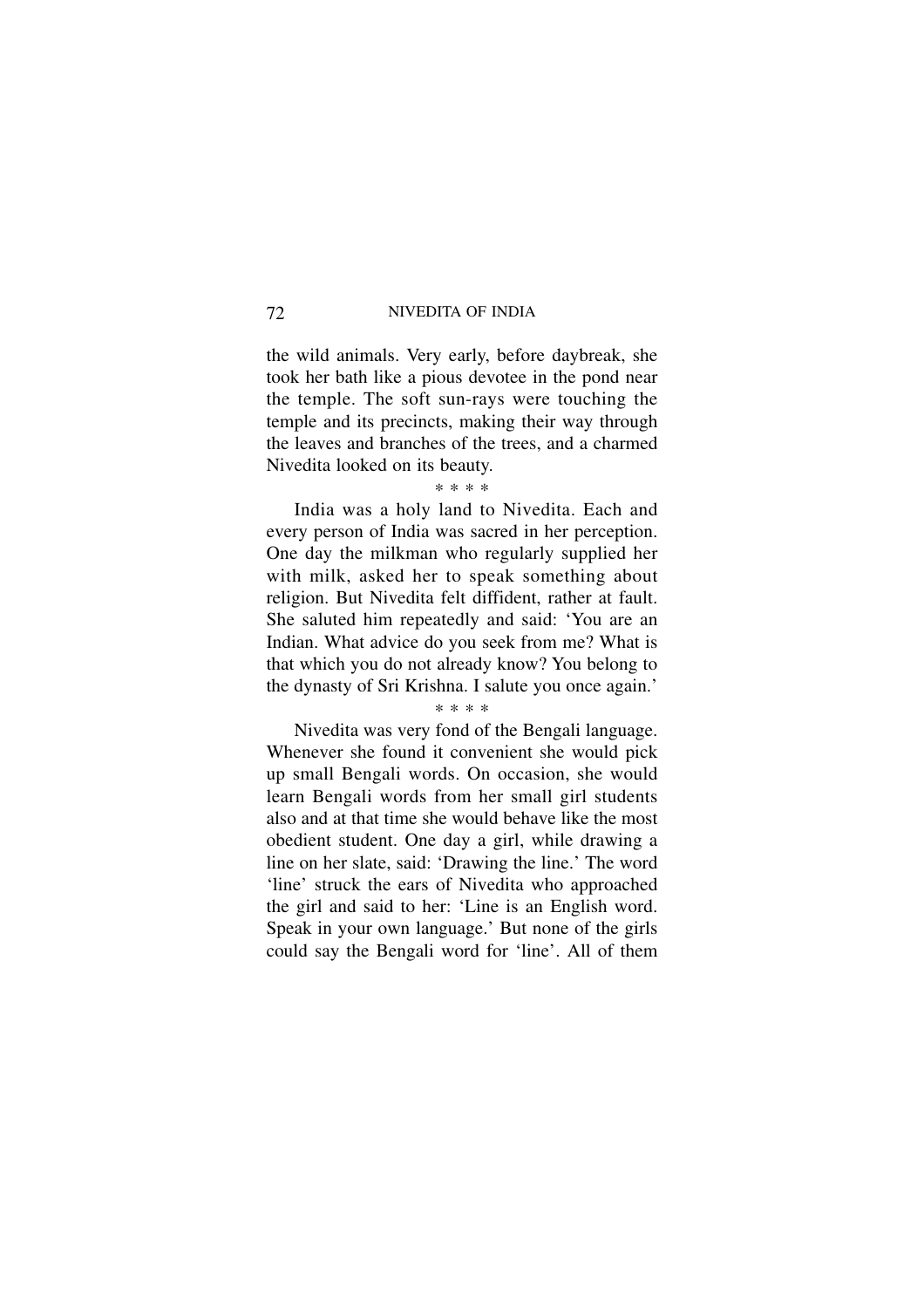kept saying: 'Sister, we always use the word "line".' Nivedita's face turned red out of disgust and sadness and she said: 'What a pity ! You've forgotten even your own language!' Suddenly a girl remembered the word and shouted: 'The Bengali word for "line" is *rekh*à .' Then Nivedita's joy knew no bounds. She appeared to have found one of her dearest treasures which she had lost, and kept muttering : 'rekha, rekha, rekha.'

#### \* \* \* \*

During the summer days of 1910, Nivedita, along with others, went on pilgrimage to Kedarnath and Badri Narayan. She used to narrate the tales of her pilgrimage to the students. She fondly wished to take her students to the historical and pilgrim centres of India so that the true image of India could be embedded in their minds. But, due to financial hardship, that was not to be. Therefore whenever she visited any place she would narrate her experiences to her students with such minute and lively details that her students could almost visualize the places described. Once she saw an old lady at the bank of the river Alakànandà at Badri Narayan. She was narrating the story to her students: 'An old lady, her hair all turned grey, just got up from a dip into the cold waters of Alakànandà, but she did not mind the cold. Her clothes were still wet, and she stood there and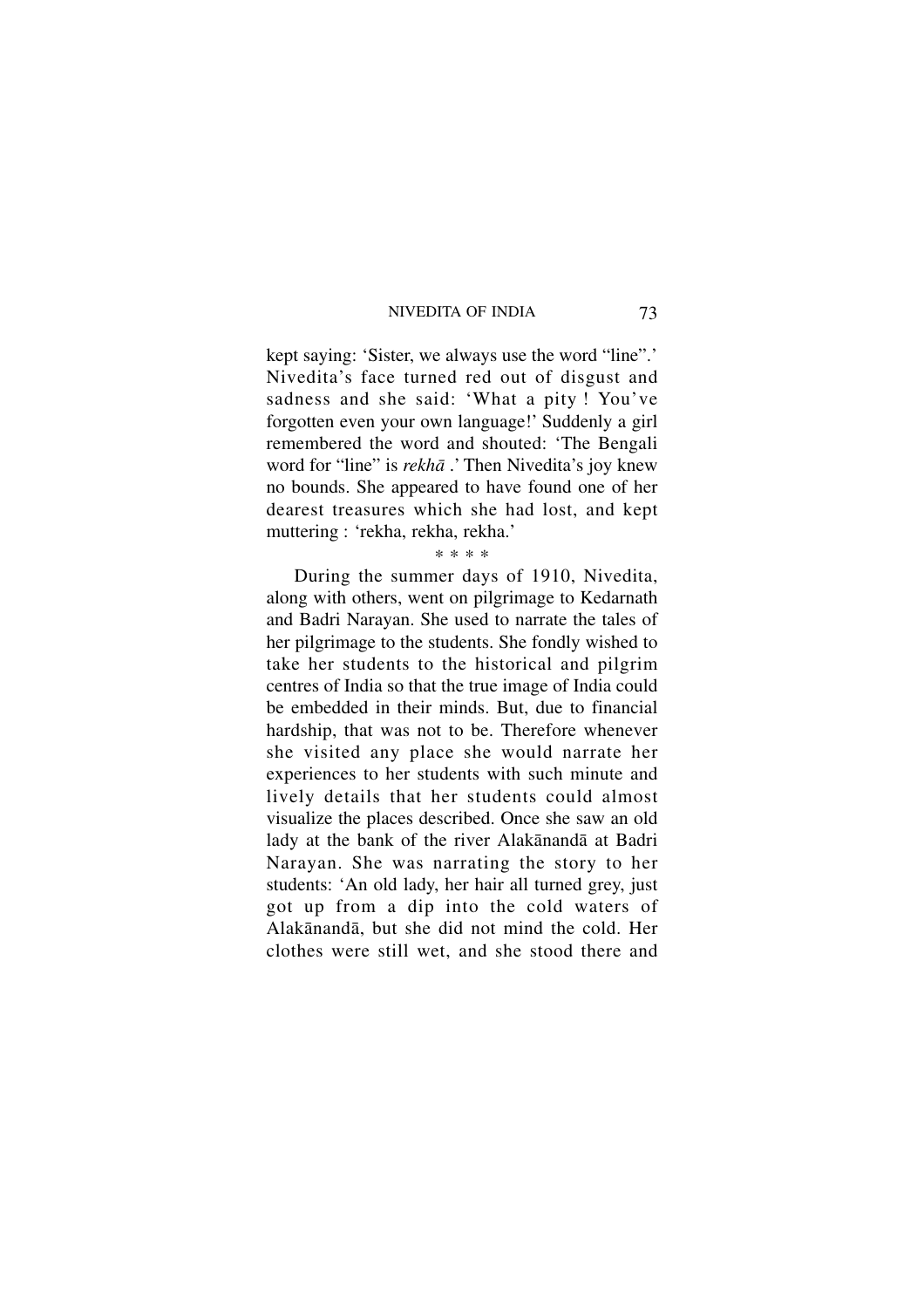offered salutations to the Sun-God with folded hands (saying this she would herself fold her hands). How beautiful! Oh! How beautiful she looked! Astonished, I kept staring at her face from a distance.'

\* \* \* \*

As Nivedita was walking along the path at Badri Narayan, she met two elderly ladies who were returning from Badri Narayan. They were almost blind and doubled up with age and infirmity. As they were climbing over some difficult boulders, one of them stumbled. Running up to her, Nivedita raised the old lady and showed her concern for her fall, and they replied smilingly: 'What! Is not Nārāyana guiding us in our path ? Since He has graciously given His *darshan* what does this matter?'

Yet at another place on the way to Badri Narayan, an elderly lady was moving ahead of Nivedita over the icy path. The ice had already begun to melt, and often the woman was slipping in her steps. Nivedita was afraid that the old woman might fall; so she softly asked her whether she would accept help and allow her to take her hand. A sweet smile beamed on the woman's face as she looked at Nivedita and she slowly walked past, tapping her stick. Irrespective of caste, creed or religion, pilgrims were moving group after group,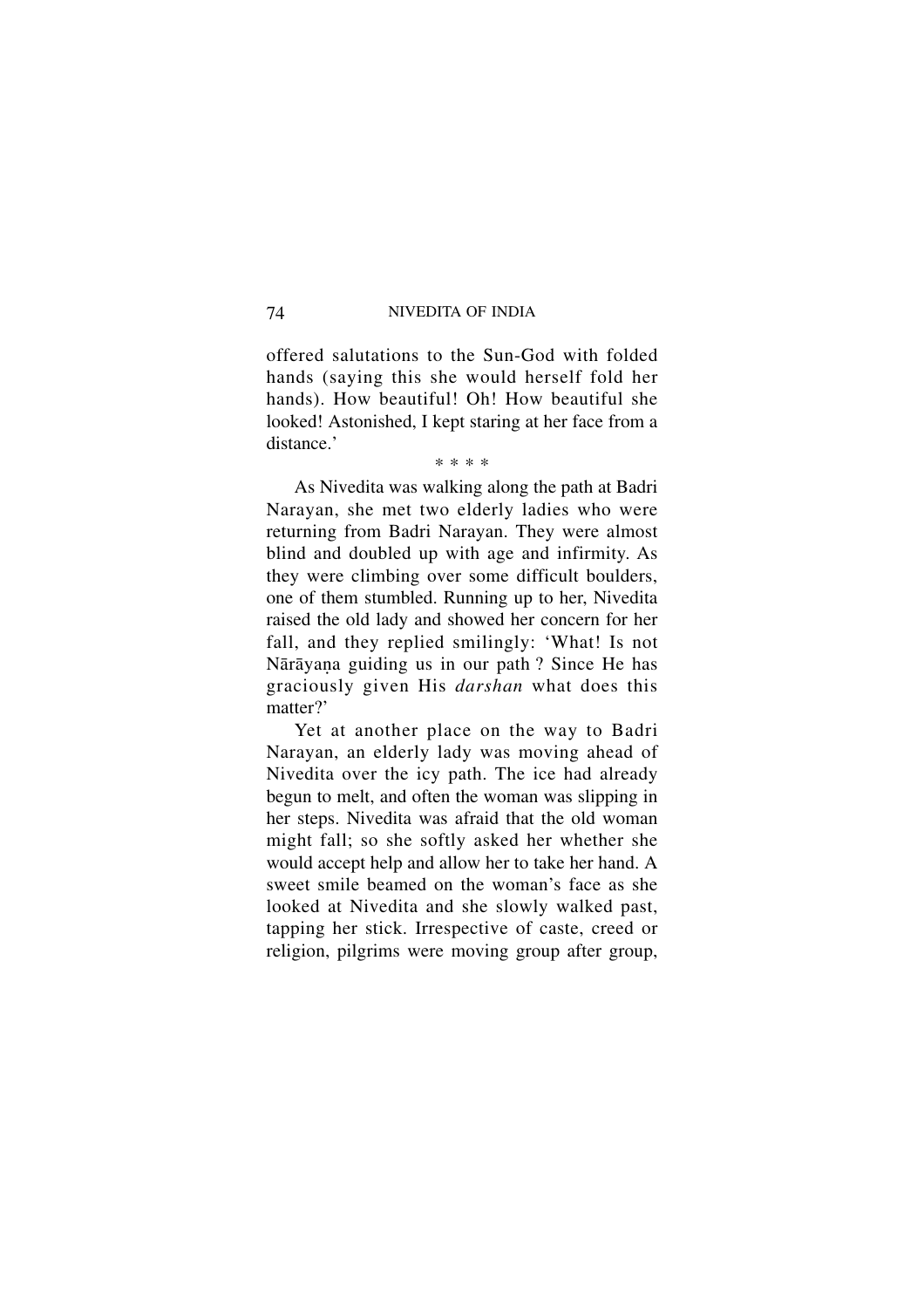some by themselves, telling beads or lost in thoughts. Nivedita was charmed to observe their total devotion and surrender to God. She realized that this was indeed the real image of eternal India.

## \* \* \* \*

Living in Bengal, Nivedita developed a deep sense of respect and devotion for ceremonial worships, festivals and folk rituals. We have already described how she used to worship Devī Sarasvatī in her school every year. Putting the sacred mark of *Homa* (ceremonial fire) on her forehead, she would be joyously moving around on bare feet. Utterance of the word 'påjà' itself would overwhelm her with emotion.

Once she was invited to the office of the *Amrita Bazar Patrika* on the occasion of the birth anniversary of Mahaprabhu Sri Chaitanya. She reached there walking all the way from her school on bare feet. While climbing the staircase she kept asking everybody with eagerness and simple childlike devotion: 'Where's the puja? Where's the puja?*'* Everybody then, perhaps, came to realize the true significance of the puja*.*

#### \* \* \* \*

Nivedita would be charmed by observing in the Indian women their characteristic sweetness, magnanimity, selflessness, the motherly feeling and the natural attitude of self-denial. While Nivedita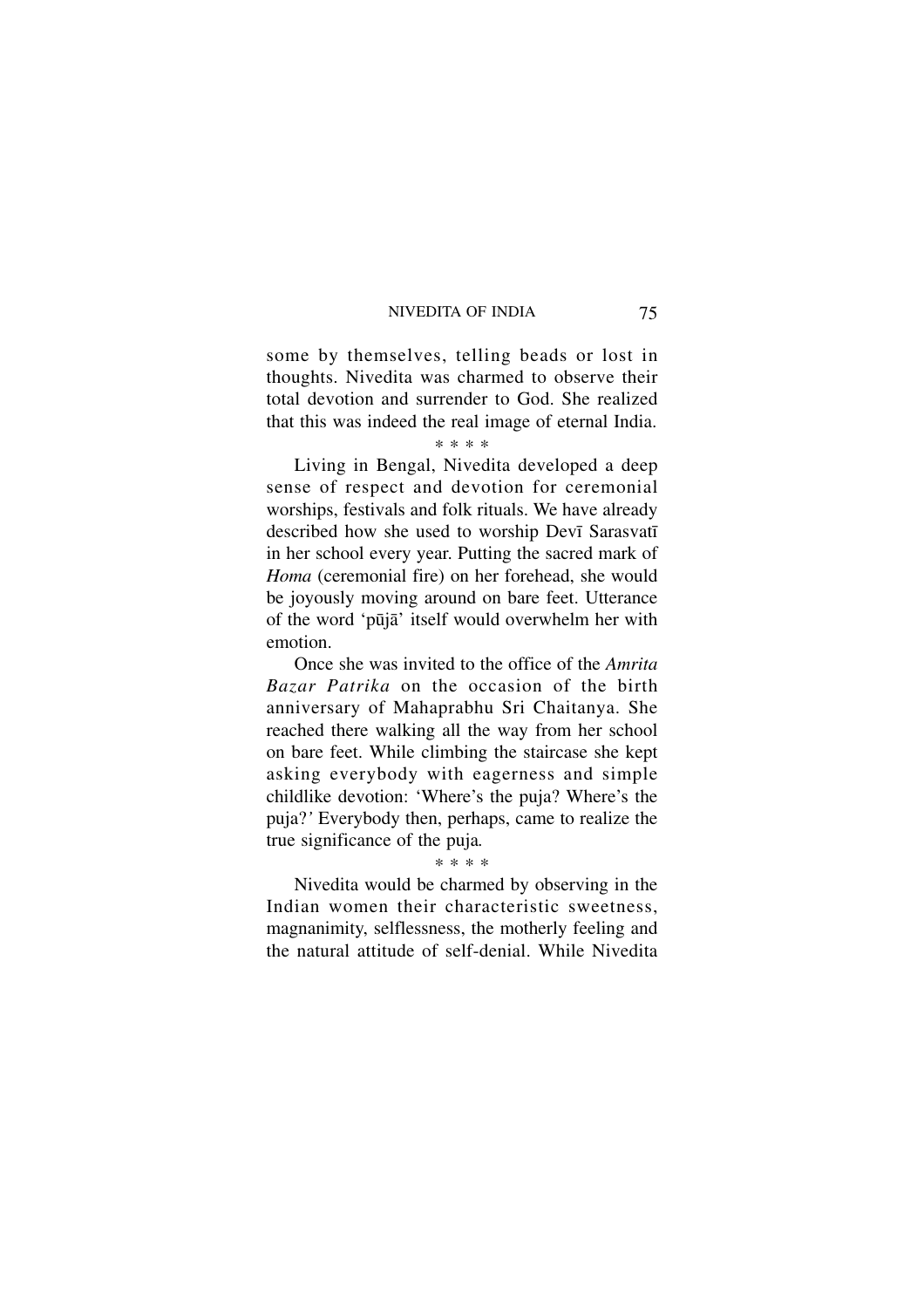went to the West along with Swamiji—this was Swamiji's second trip to the West—she said in a lecture in London (February 1901) that perhaps there was nothing on earth more fair than a Hindu household. The ideal of Indian womanhood was essentially self-denial and selflessness. She wished to provide the Hindu women with the secular education of the modern West, but she knew that this must not be done at the cost of their traditional ideals.

She could form this high notion about Indian women due to her intimate association with the inner household at Baghbazar locality, and above everything, by observing the Holy Mother, Sri Sri Sarada Devi. One day Swami Saradananda said rather casually in some context: 'Our women folk are but ignorant....' But Nivedita did not give him the chance to complete his statement. She said rather loudly: 'Indian women are never ignorant. Has any one ever heard such words of knowledge from the lips of the women of those countries (she used to refer to the West as 'those countries')?'

Whenever she lectured, she spoke about Indian women, and held high the banner of Indian ideals of womanhood. She did this specially because of the fantastic stories fabricated and told by the Christian missionaries about the ignorance and oppression of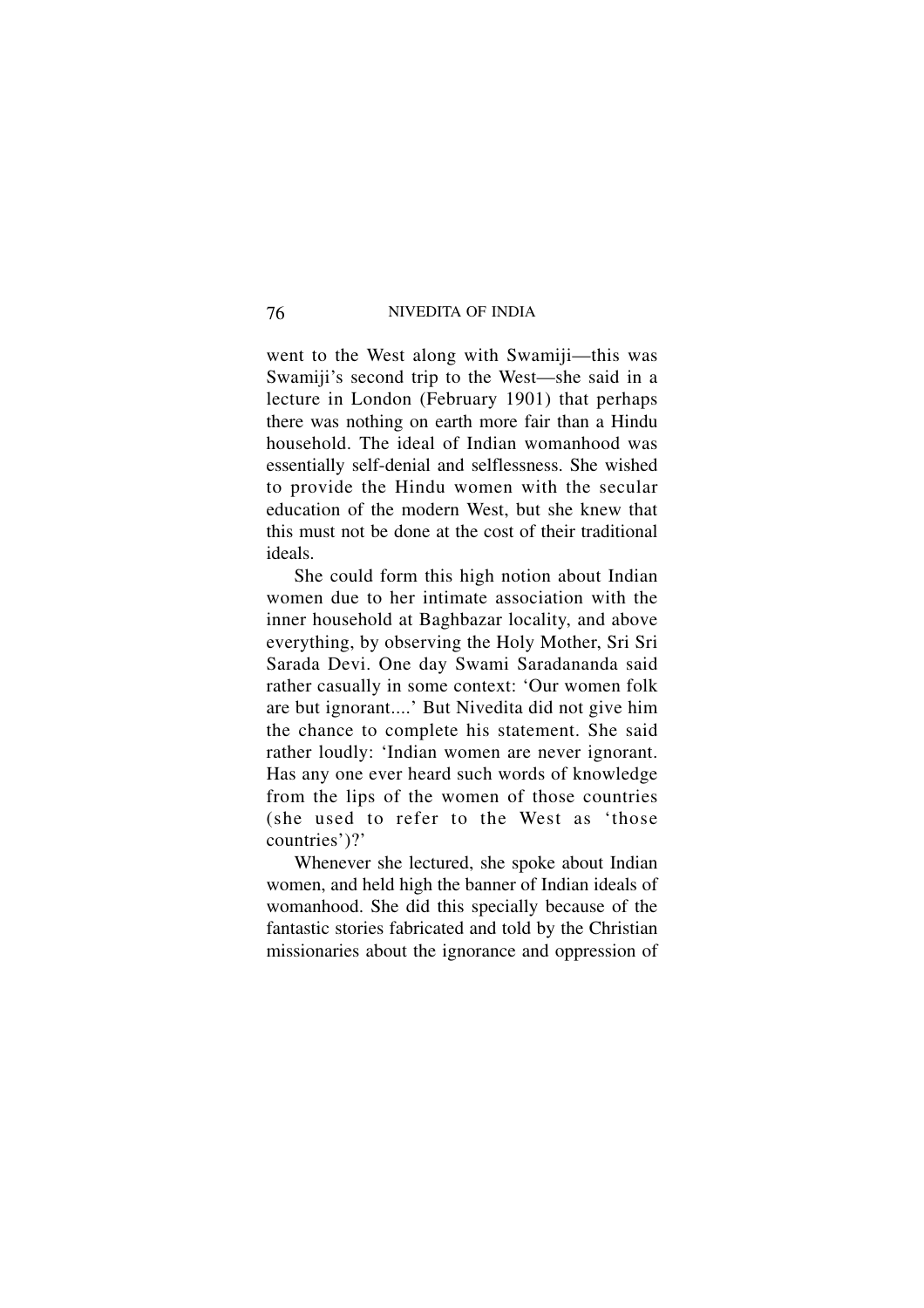the women of India. On her return from the West in 1902, she said in her first speech at Madras:

'....To all who make this statement, we may answer that Indian women are certainly not oppressed. The crime of ill-treating women is less common and less brutal in form here than in other countries. And the happiness, the social importance, and I may say, the lofty character of Indian women are amongst the grandest possessions of the national life.

'When we come to the charge that Indian women are ignorant, we meet with a far deeper fallacy. They are ignorant in the modern form, that is to say, few can write, and not very many can read. Are they then illiterate? If so, the *Mah*à*bh*à*rata* and *R*à*m*à*ya*õ*a* and the Purāna stories every mother and every grandmother tell to the babies, are not literature. But European novels and the Strand Magazine by the same token are. Can anyone accept this paradox?

'The fact is, writing is not culture, though it is an occasional result of culture.... To those who know Indian life, it is easy to see that an Indian woman who has the education of an Indian home—the dignity, the gentleness, the cleanliness, the thrift, the religious training, the culture of mind and heart which that home-life entails—though she cannot sign her name, may be infinitely better educated in every true sense, and in a literary sense also, than her glib critic.'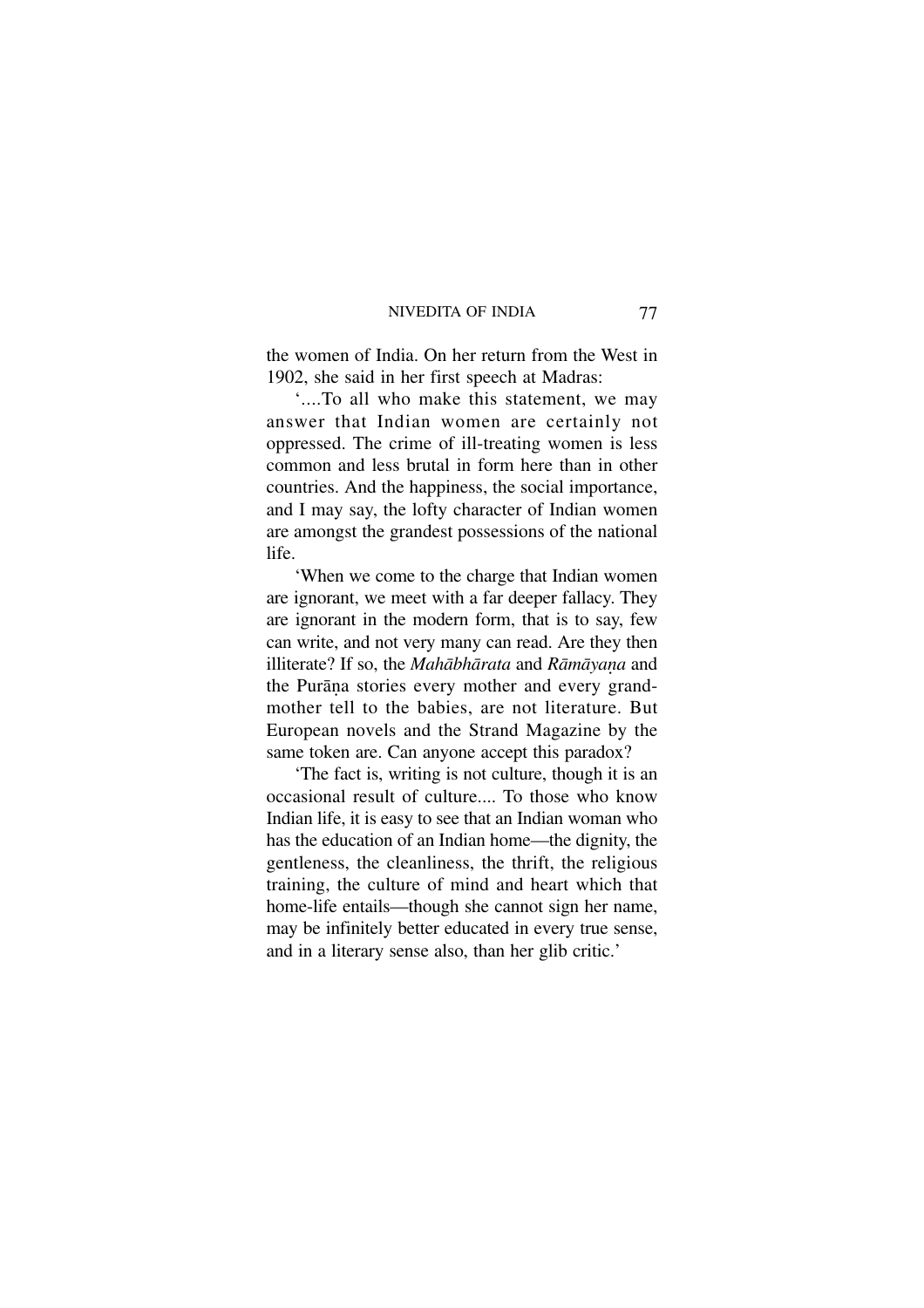## \* \* \* \*

Nivedita, Christine, Rabindranath, Jagadish Chandra Bose, Abala Bose and others once went to Bodh Gaya in a group. Every evening Nivedita would meditate sitting under the *Bodhivriksha*. A little away from the *Bo'tree*, there lay a stone-slab with an image of a thunderbolt engraved on it. Looking at that image of a thunderbolt, Nivedita said that this should be admitted as the national emblem. When everybody asked her the reasons for her saying this, she explained: 'When someone renounces all his possessions for the good of mankind, he becomes as powerful as a thunderbolt, and performs divinely ordained tasks. The supreme ideal of India is renunciation, so the thunderbolt should be the national emblem of India.'

The thunderbolt reminded Nivedita of Dadhīchi's tale of self-sacrifice. Dadhīchi voluntarily cast off his body for the need of the gods. The gods killed their enemy—the demon Vritràsura, using the thunderbolt made of his bone. Nivedita designed the national flag of India with the thunderbolt as the emblem. Later, to honour the desire of Nivedita, Jagadish Chandra Bose engraved the image of thunderbolt on the top of 'Basu Vijnan Mandir.'

## \* \* \* \*

Uruvillà, where Sujàtà lived, was situated near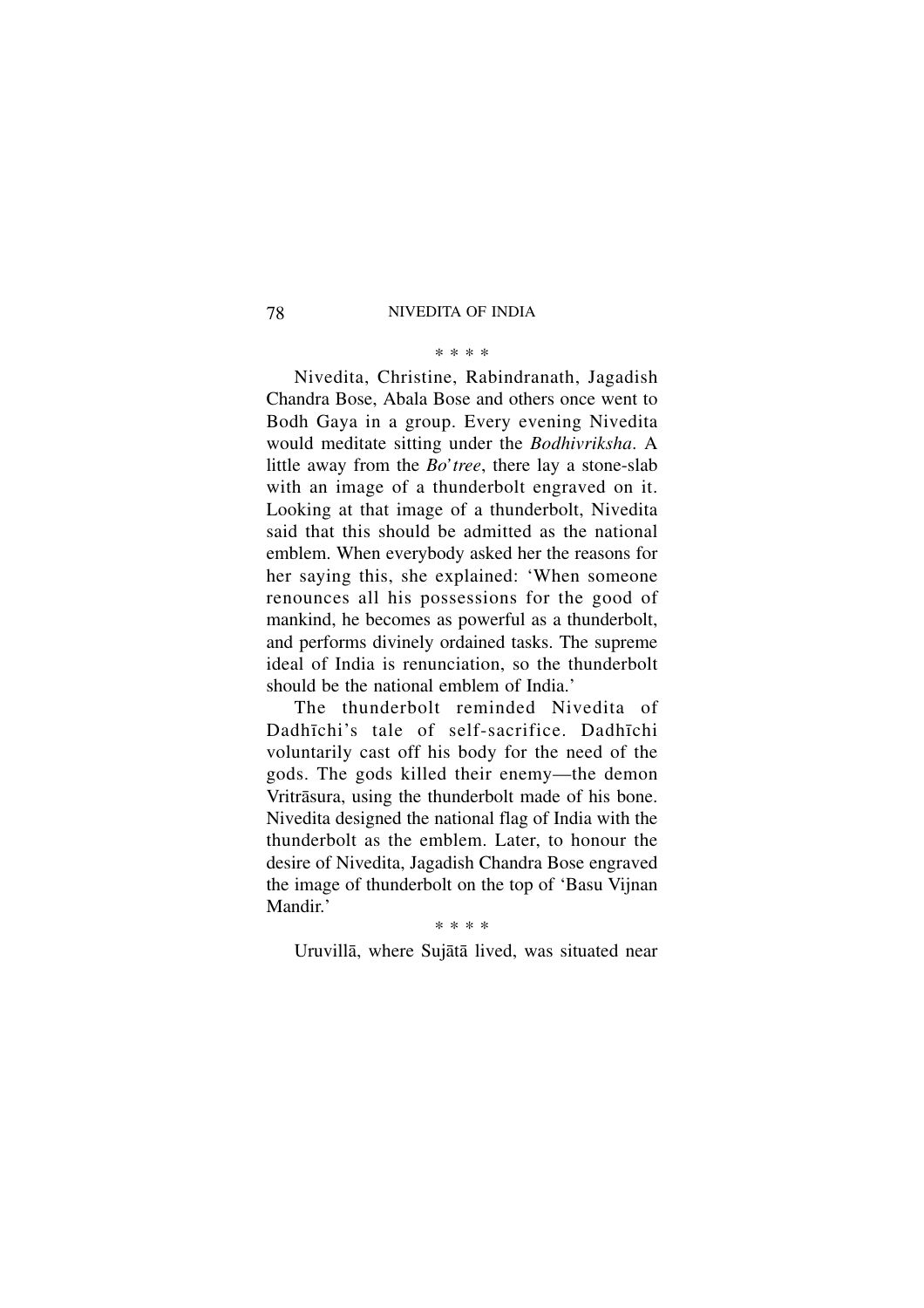Bodh Gaya. Buddha attained his illumination after he had sat in meditation here, after taking *p*à*yasam* served by Sujàtà. One day Nivedita, with the entire party, visited the village. The village no longer had any sign of Sujàtà's house, but Nivedita became wild with joy. She raised a piece of clay from the ground and touched it on her bosom, respectfully saying: 'The entire village is holy.'

Nivedita wept throughout the night before the day on which they were to leave Bodh Gaya. She was remembering the glorious days of the Buddhist age, and simultaneously she was remembering the ignoble position of modern India. When again would come that great awakening that had once made India the pride of the world and the centre of Asia ? When would that strength and enthusiasm arouse the Indians? All these thoughts tormented her throughout the night.

\* \* \* \*

The best of Nivedita's books on Indian national life, a masterpiece, was *The Web of Indian Life.* As soon as the book came out it created quite a stir in India and abroad. The book is a respectful commentary on Indian culture. Through this book Nivedita tried to give a fitting reply to all the slander and vile representations so far made by the Western scholars of Indian culture and civilization.

But Nivedita did not think that she had authored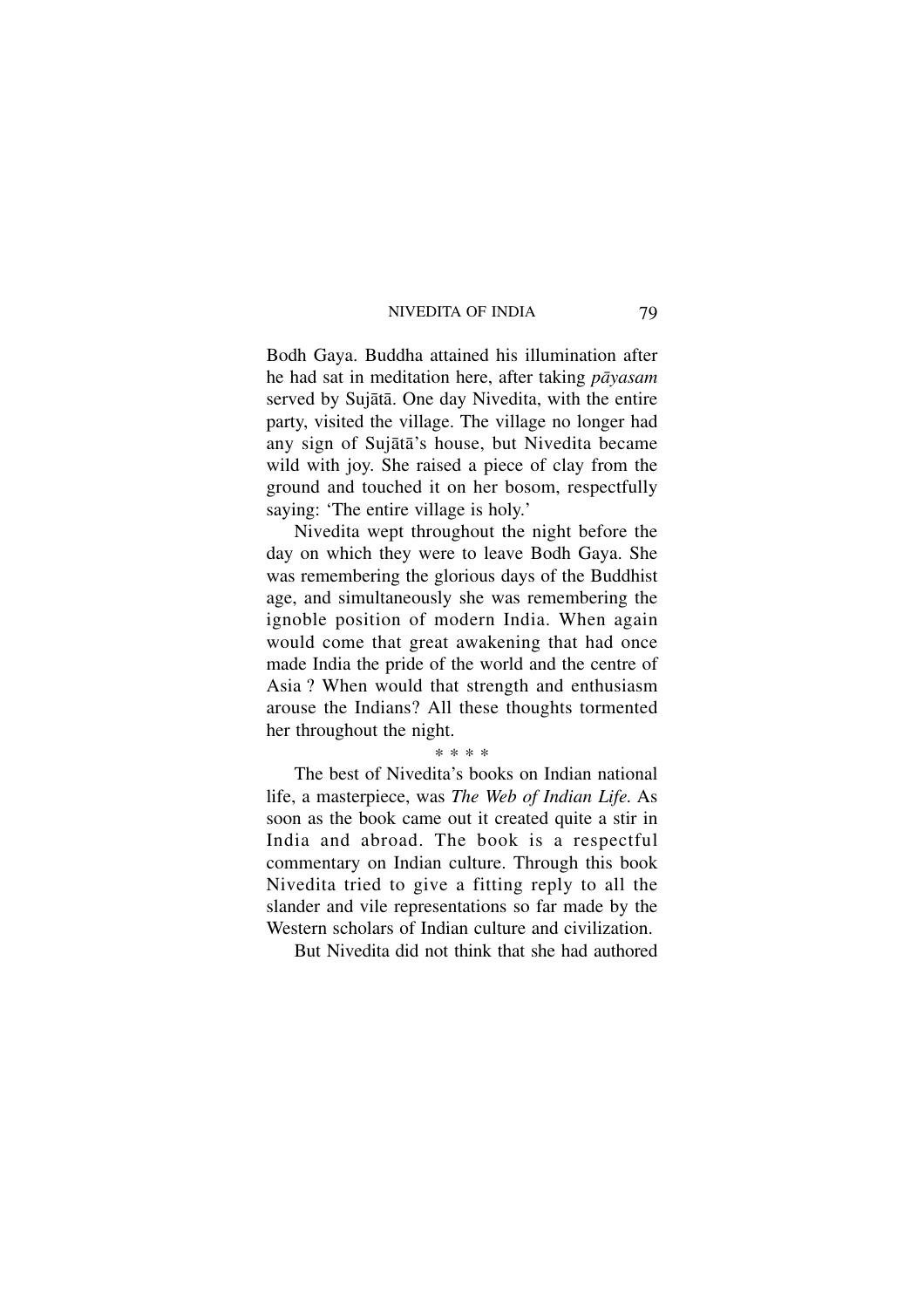the book. She thought it was Swamiji's book. She only recorded the image of India that Swamiji had laid open before her. Dedicating the book, she inscribed the following words, which were favourites of Swamiji—*W*à*h Guruki Fateh!* Victory to the Guru! It is not difficult to understand whose victory was thus invoked by Nivedita. Rabindranath Tagore wrote the introduction to its 1918 edition. Immediately after its publication, Nivedita wrote to Miss Josephine MacLeod, her intimate friend and the great admirer and friend of Vivekananda: 'You know that my book is out. I trust you really feel that it was written by Swami, I suppose it is.' In another letter to Miss Macleod she wrote: 'Suppose he had not come to London that time. Life would have been like a headless torso— for I always knew, I always said that a call would come. And it did.... Now I look at the book, and say: "If he had not come!" —for always I had that burning voice within, but nothing to utter. How often and often I have sat down, pen in hand, to speak, and there was no speech. And now, there is no end to it! As surely as I am fitted for my world, so surely is my world in need of me, waiting....'

## \* \* \* \*

About Swamiji Nivedita said that she had observed ever since she reached India till the last day of her Guru's life, that he always suffered from an excruciating pain. That pain was for his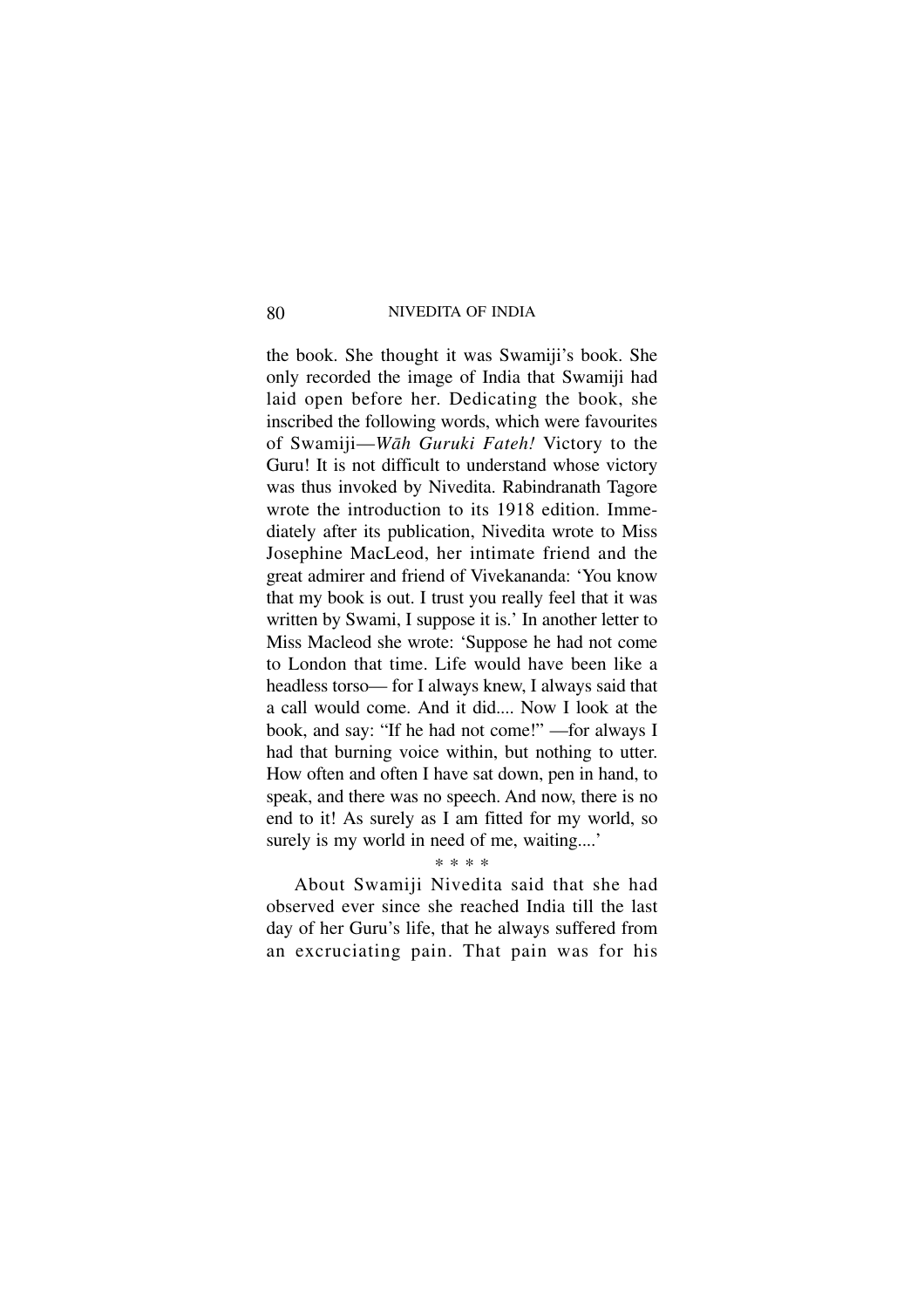motherland—India. This intense love of Swamiji for India, with all his pride, suffering and hope, was transmitted to his 'spiritual daughter' also. And to her, India became synonymous with Ramakrishna-Vivekananda. Her entire being became India, and she had no separate existence other than India. She considered India's pride and shame to be her personal pride and shame. Her Guru wanted her to become '...to India's son, the mistress, servant and friend in one.' She became all and much more. No other foreign lady could accept India's religion, culture, sufferings and dreams as her own as Nivedita did. No other foreign lady could realize the hopes and aspirations of the Indian people so truly, or recognize the eternal, unblemished image of India's soul so in-depth as she did. In fact, her sacrifice for the cause of India was so total, intense and sincere that we feel guilty to call her a foreign lady. Never did she utter 'India's need', 'India's women', she always said 'Our need' and 'Our women'. Any reference to India would overwhelm her with emotion. She called India *Edesh* (this land), and called England *Odesh* (that land). Therefore, Nivedita *truly* belongs to India. Indeed that was how the Holy Mother Sarada Devi used to feel. She said : 'Nivedita belongs to this land; she was born there in that country (West) only to propagate his (Sri Ramakrishna's) ideas and messages.'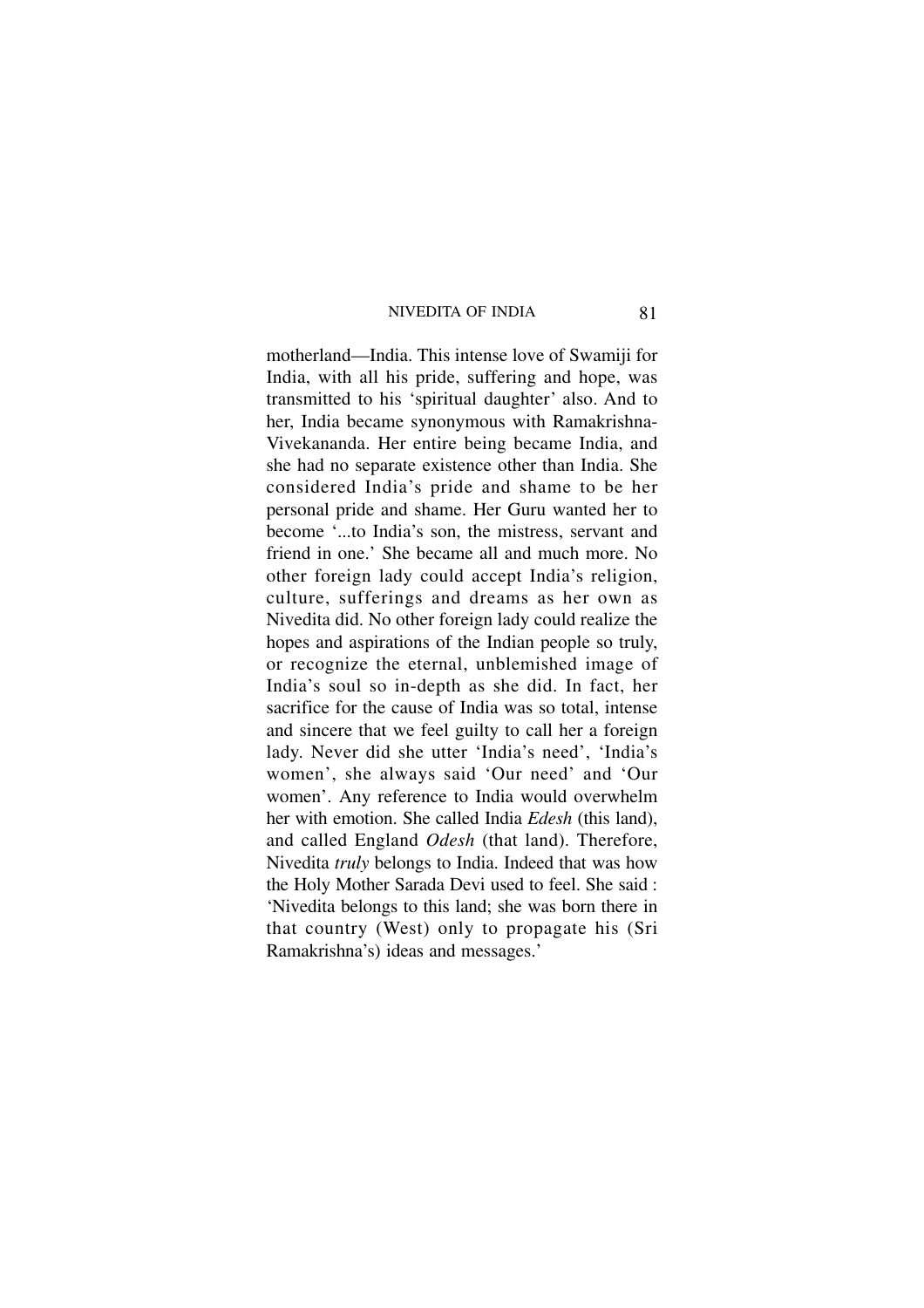## **SAYINGS OF SISTER NIVEDITA**

\* Ramakrishna-Vivekananda—these two lives are the unity of India. All that is necessary is that India should keep them in her heart.

\* I believe that India is one, indissoluble, indivisible.

National unity is built on the common home, the common interest and common love.

\* I believe that the present of India is deeprooted in her past, and that before her shines a glorious future.

\* ...Our whole past shall be made a part of the world's life. That is what is called the realization of the national idea. But it must be realised everywhere, *in the world idea.* In order to attain a larger power of giving, we may break through any barrier of custom. But it is written inexorably in the very nature of things, that if we sacrifice custom merely for some mean and selfish motive, fine men and women everywhere will refuse to admit us to their fellowship.

... *Selfless Man is the Thunderbolt*. Let us strive only for selflessness, and we become the weapon in the hands of the gods. Not for us to ask how. Not for us to plan methods. For us, it is only to lay ourselves down at the altar-foot.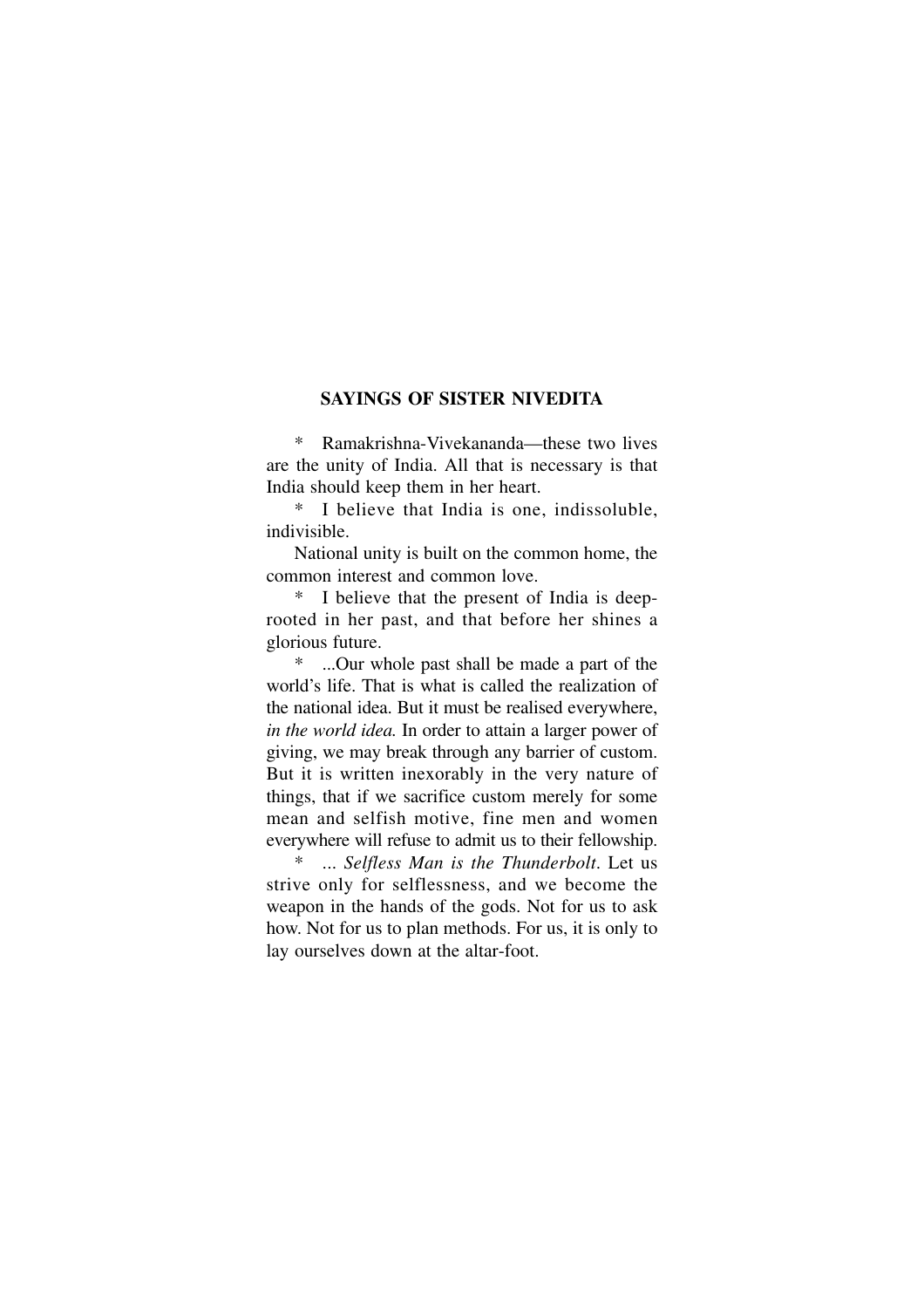\* My object is to make you think and think.... It is for you to determine the aims and functions of education.

\* I love the sorrow and the struggle and the divine self-sacrifice that may be ours.

\* Each man and woman, that is to say, when perfectly educated, becomes an epitome of the history either of his or her own race, or of Humanity as a whole.

\* The hero is one who fights, loves fighting and his supreme joy is to be beaten by one who is superior, after fighting his best.... Fight, fight, fight again, but not with meanness and not with rancour.... By no means be found sleeping when the cry comes for battle.

\* The idea of safety and repose, usually associated with spirituality, is the most false of all the notions. You, young men, must always guard yourselves against that sham spirituality that dreads trouble and hankers after safety. The spiritual ideal that the Rishis set forth in their lives and in their work was never an ideal of ignoble ease of safety, obtained by a cowardly retreat from the battle-field of life.

\* Can we not cultivate in our children and ourselves a vast compassion? This compassion will make us eager to know the sorrows of all men, the griefs of our land and the dangers to which in these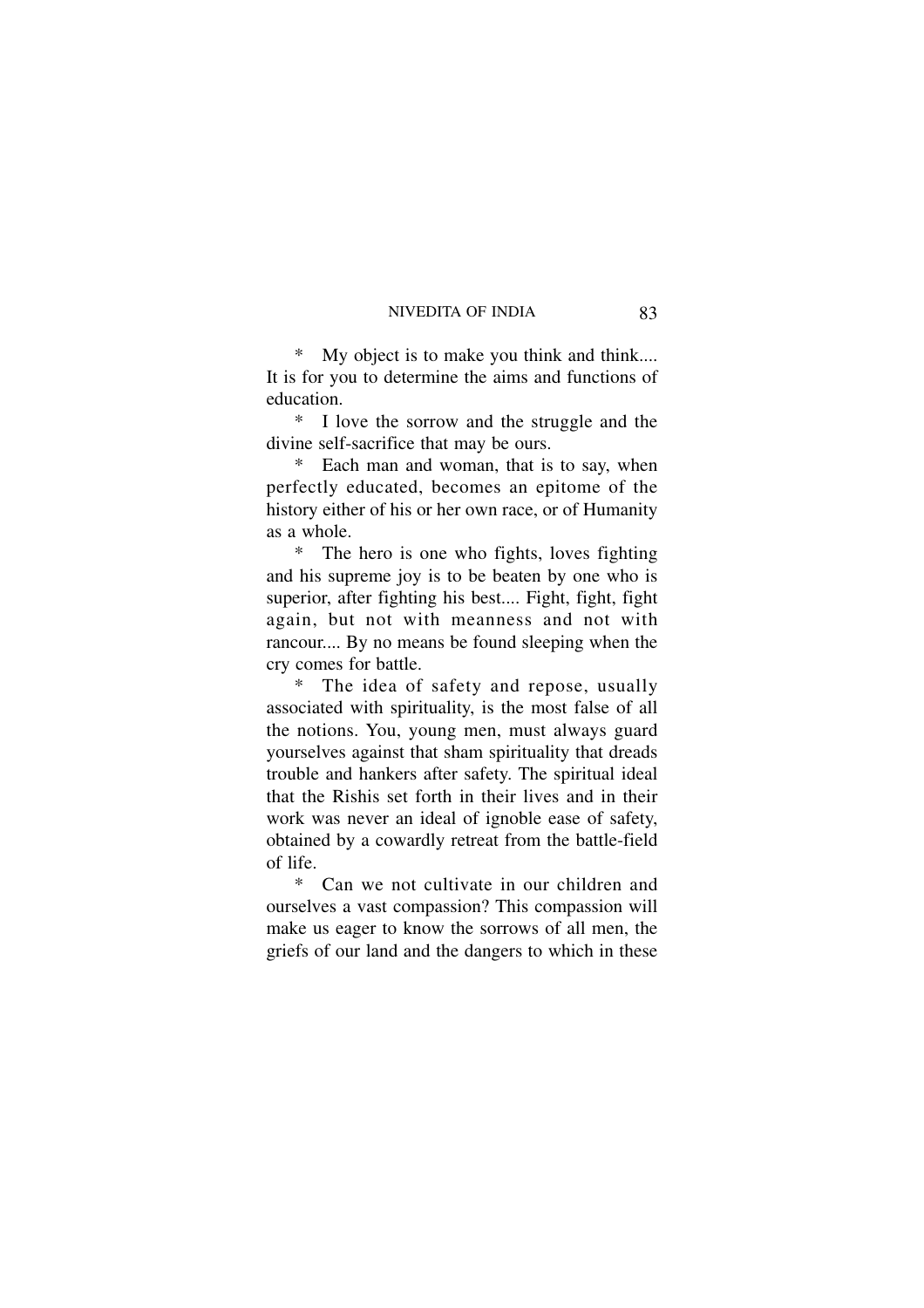modern days the religion is exposed; and this growing knowledge will produce strong workers, working for work's sake, ready to die, if only they may serve their country and fellow-men.

Throughout the world the women are the guardians of humanity's ethical ideals.

\* Yet again shall come the great re-establishment of Dharma, when the whole of this nation shall be united together, not in a common weakness, not in a common misfortune or grievance, but in a great, overflowing, complex, actual, ever-strong, ever-living consciousness of the common nationality, the common heritage, the common struggle, aye! the common destiny and the common hope.

## *Education*

\* Education! Ay, that is the problem of India. How to give true education, national education; how to make you full men, true sons of Bhàratvarsha, and not poor copies of Europe? Your education should be an education of the heart and the spirit, and of the spirit as much of the brain; it should be a living connection between yourselves and your past as well as the modern world!

## *Women's Education*

\* Have the Hindu women of the past been a source of shame to us that we should hasten to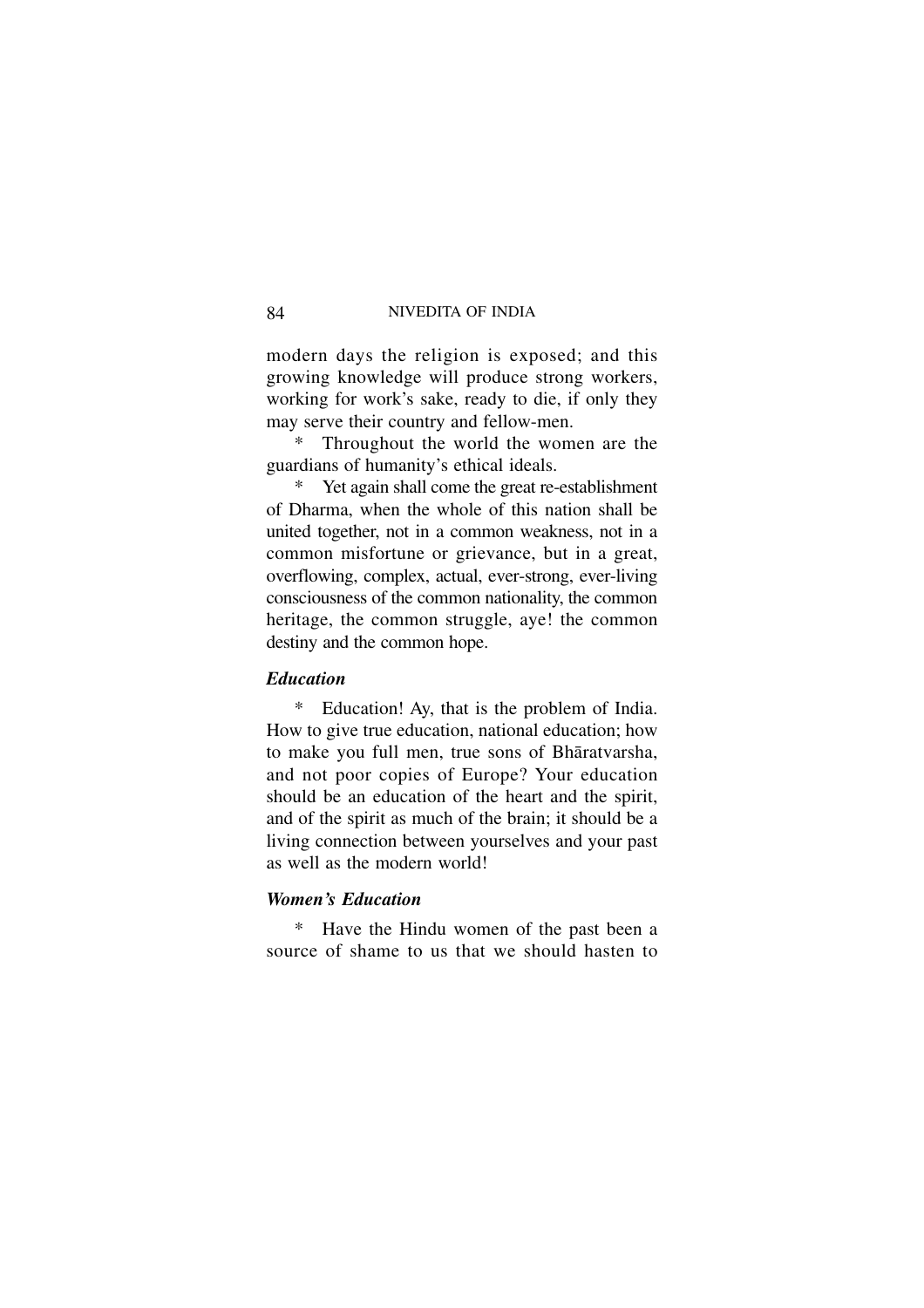discard their old-time grace and sweetness, their gentleness and piety, their tolerance and childlike depth of love and pity, in favour of the first crude product of Western information and social aggressiveness?... An education of the brain that uprooted humility and took away tenderness, would be no true education at all.

The question that has to be solved for Indian women, therefore, is a form of education that might attain this end of developing the faculties of soul and mind in harmony with one another.

\* And in this particular respect there is perhaps no other country in the world so fortunately placed as India. She is, above all others, the land of great women. Whenever we turn, whether to history or literature, we are met on every hand by those figures whose strength she mothered and recognised, while she their memory eternally held sacred.

... There can never be any sound education of the Indian woman which does not begin and end in exaltation of the national ideals of womanhood, as embodied in her own history and heroic literature.

## *Nationality*

\* The whole task now is to give the word 'nationality' to India, in all its breadth and meaning. The rest will do itself. India must be obsessed by this great conception. ...It means new views of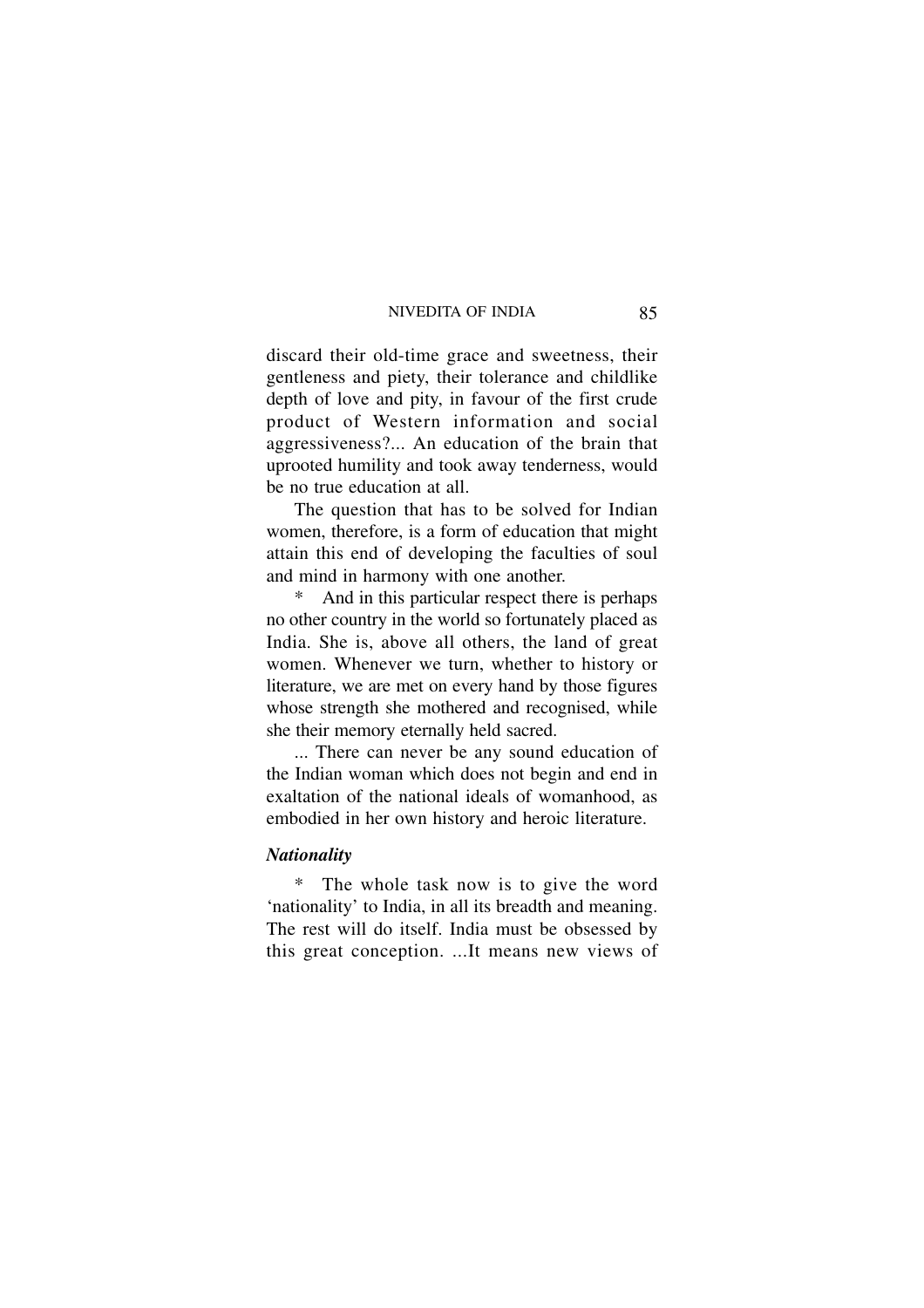history, of customs, and it means the assimilation of the whole Ramakrishna idea in religion, the syntheses of all religious ideas. It means a final understanding of the fact that the political process and economic disaster are only side issues — that the one essential fact is realisation of its own nationality by the Nation.

\* Throw yourselves, children of India, into the worship of these (the ancient chronicles) and your whole past. Strive passionately for knowledge. Yours are the spades and mattocks of this excavation. For with you and not with the foreigner are the thought and language that will make it easy to unearth the old significance. India's whole hope lies in a deeper research, a more rigid investigation of facts. With her, encouragement and not despair, is on the side of truth!

\* Great literatures have to be created in each of the vernaculars. These literatures must voice the past, translate the present, forecast the future.

\* No matter what may be the particular line of action adopted by a person, we must honour as a national hero, if only he shows his earnest devotion by real work, by actual sacrifice to the cause of the country.

\* O Nationality, come thou to me as joy or sorrow, as honour or as shame! Make me thine own!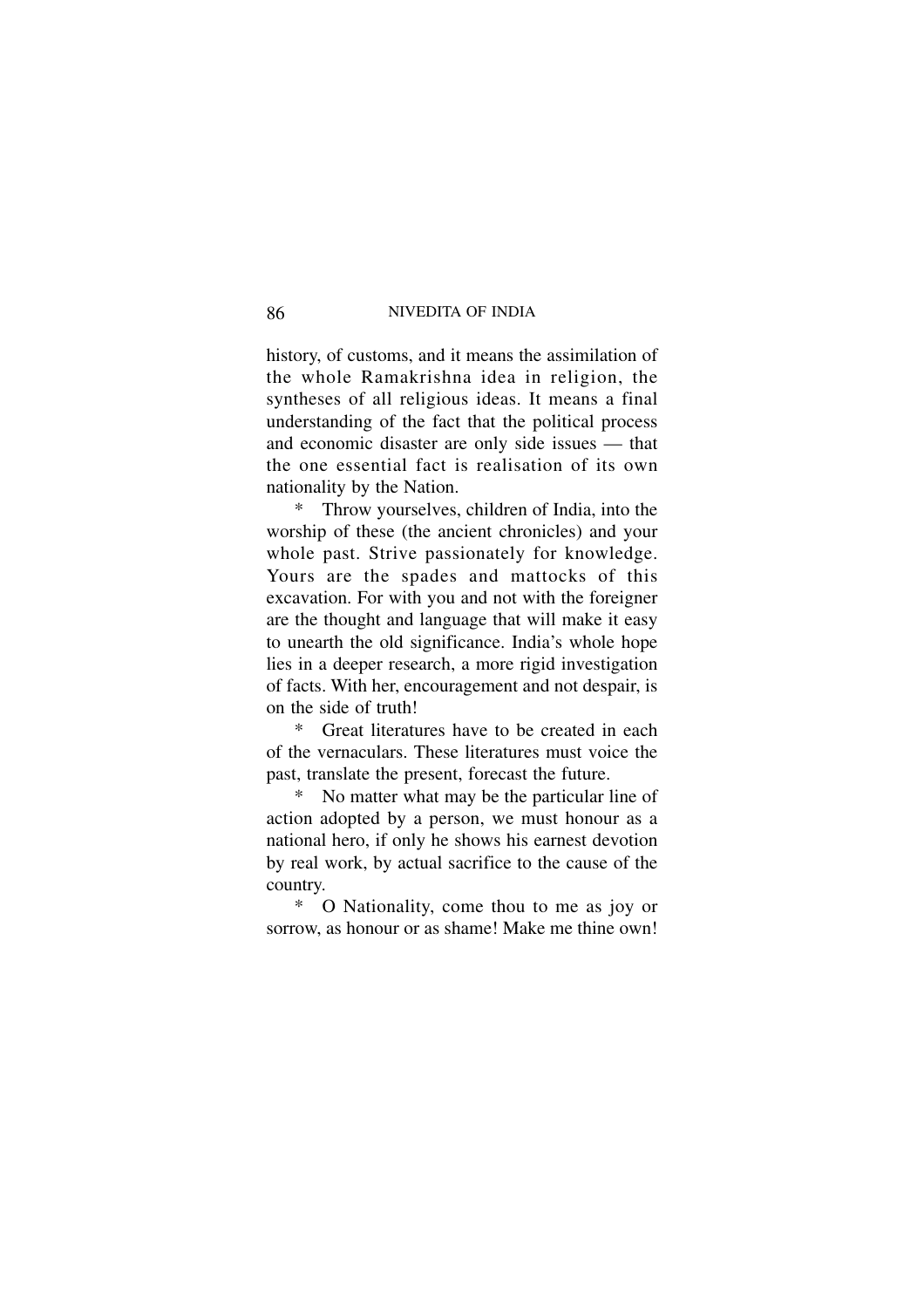## **TRIBUTES TO SISTER NIVEDITA**

• '... It is noticed that other Europeans who had accepted work in India as their own life-mission, tried to put themselves above others. They failed to offer with a respectful mind, it was rather marked with a taint of mercy on us.... The life Sister Nivedita gave for us was a very great life. There was no defrauding of us on her part — that is, she gave herself up fully for the service of India; she did not keep anything back for her own use. We learnt from her how noble it was to dedicate one's heart to the people. Sister Nivedita used to know the people as a living entity like a mother would know her child. She loved this living entity as a special person. She covered this ''People'', the entire mass of common people with the pensive feeling of her heart. Were the entity a child, she could have brought it up by her own life, nursing it in the refuge of her lap.

She was in fact a Mother of the People. We had not seen before, an embodiment of the spirit of motherhood which, passing beyond the limits of the family, can spread itself over the whole country. We have had some idea of the sense of duty of man in this respect, but had not witnessed wholehearted mother-love of women. When she uttered the word ''Our People'' the tone of absolute kinship which struck the ear was not heard from any other among us.' —*Rabindranath Tagore*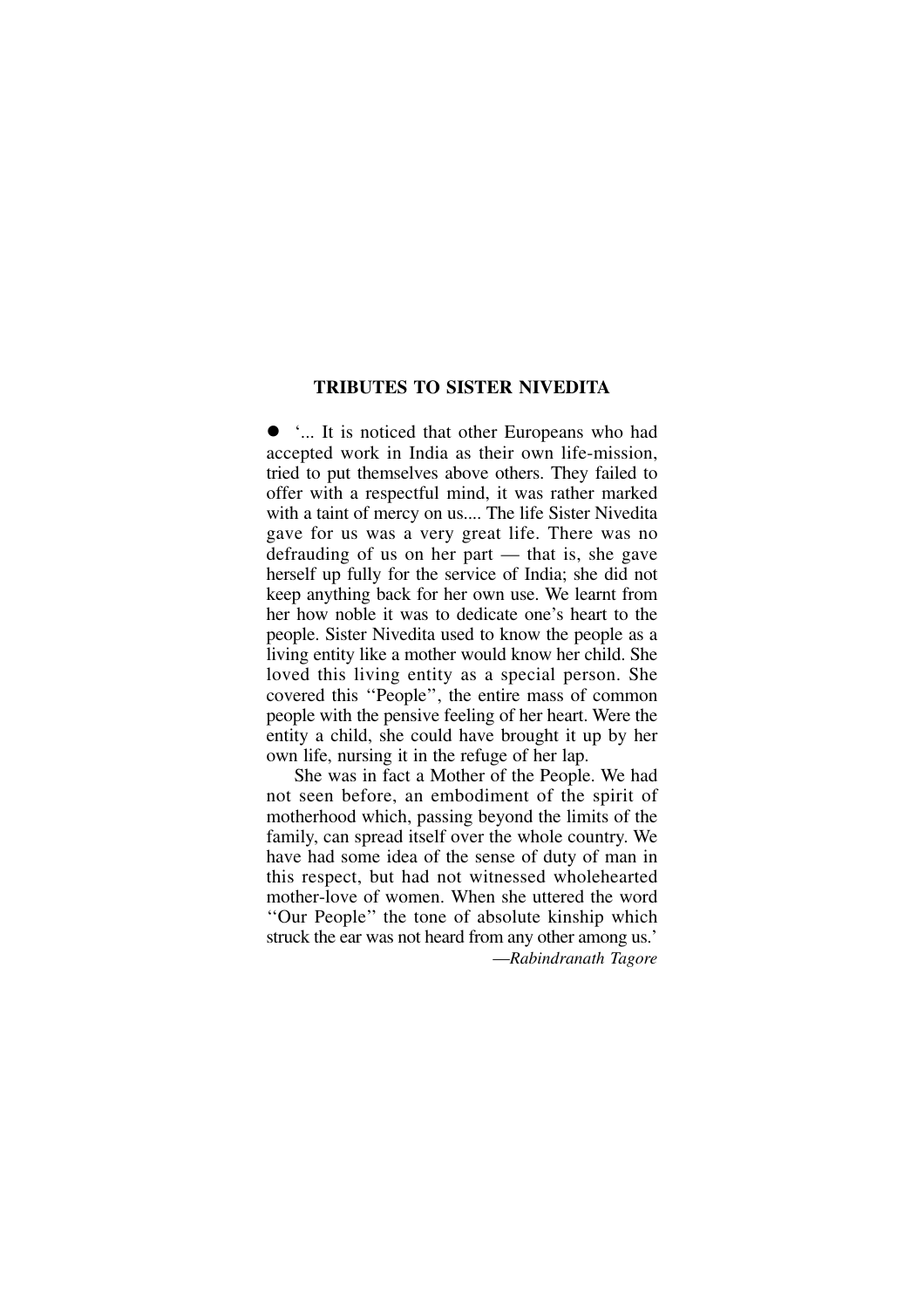• 'Nivedita's every action, her every thought, all her emotions veered round India's hopes, aspirations and ideals.... It seemed as if the liberated soul of some Rishi of the olden days was reincarnated in her (western) body, so that vitalized by the life of the West, she might once again, amid familiar environments, serve the people of her ancient love. India's dream was Nivedita's dream, India's thinking found its expression in Nivedita.... Each and every letter of her writings display what a wonderful capacity of hers to accept and assimilate the Indian mind!... Her love for India conferred on her the wonderful insight about India.'

— *Surendra Nath Banerjee*

l 'I doubt whether any Indian loved India the way Nivedita loved her.'

— *Bipin Chandra Pal*

• 'I learnt to love India by reading Vivekananda and I came to understand Vivekananda through Nivedita's writings.'

—*Netaji Subhash Chandra Bose* [He told this to Hemchandra Ghosh, the great revolutionary leader of Bengal. Quoted in *Chint*à*n*à*yak Vivekananda*, p.939, (1988), published by Ramakrishna Mission Institute of Culture.]

• 'Among all the foreigners who loved India, Nivedita occupies the highest position.'

— *Abanindra Nath Tagore*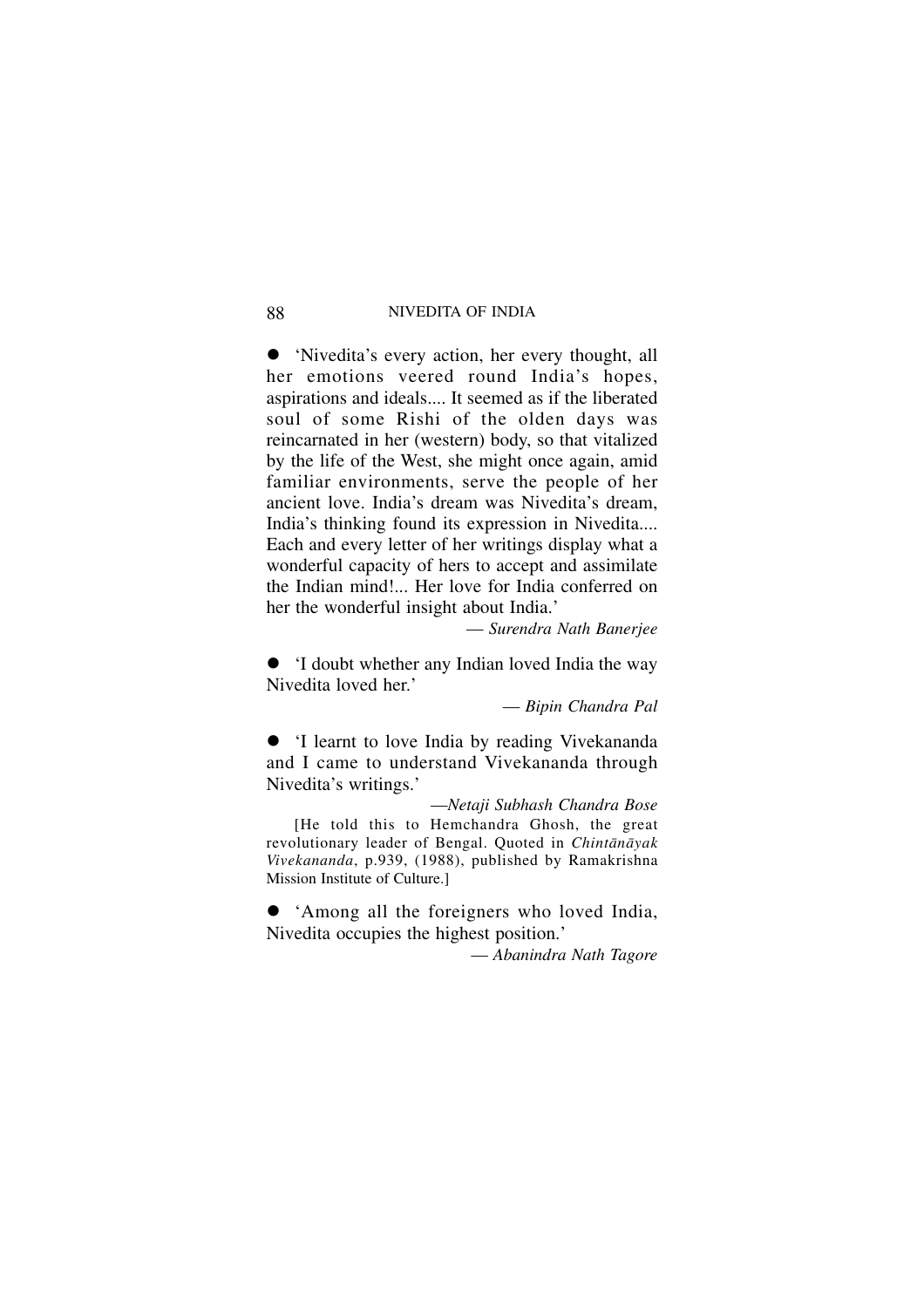l 'I have only read in the *G*ã*t*à about selfless work, but have hardly come across anyone with detachment like hers. I recognised in her the ideal worker, working without expecting any kind of return.'

— *Dinesh Chandra Sen*

• 'Nivedita was a humanist and a public worker in every field—patriotism, education, politics, nationalism, industry, history, moral reforms, social service, feminism and what not. During the glorious Bengali revolution (1905-10), Nivedita was a name to conjure with in young Bengalis. She was a colleague of almost everybody who was anybody in the movement of those days in Calcutta.... If Vivekananda had not done anything but import Nivedita into the Indian sphere of activity, his lifework would have still remained exceedingly epochmaking and fruitful. She was his miraculous discovery for India, and grew into one of the profoundest treasures of the Indian people.'

 — *Prof. Benoy Kumar Sarkar* (An eminent social scientist and intellectual)

• It will be difficult to find out any movement initiated in modern Bengal, be it literary, artistic, archeological or research work on the ancient history, which is not influenced by the writings of Nivedita.'

— *O. C. Ganguly*

(A young artist in the days of Nivedita, later a distinguished Artist and Art Critic)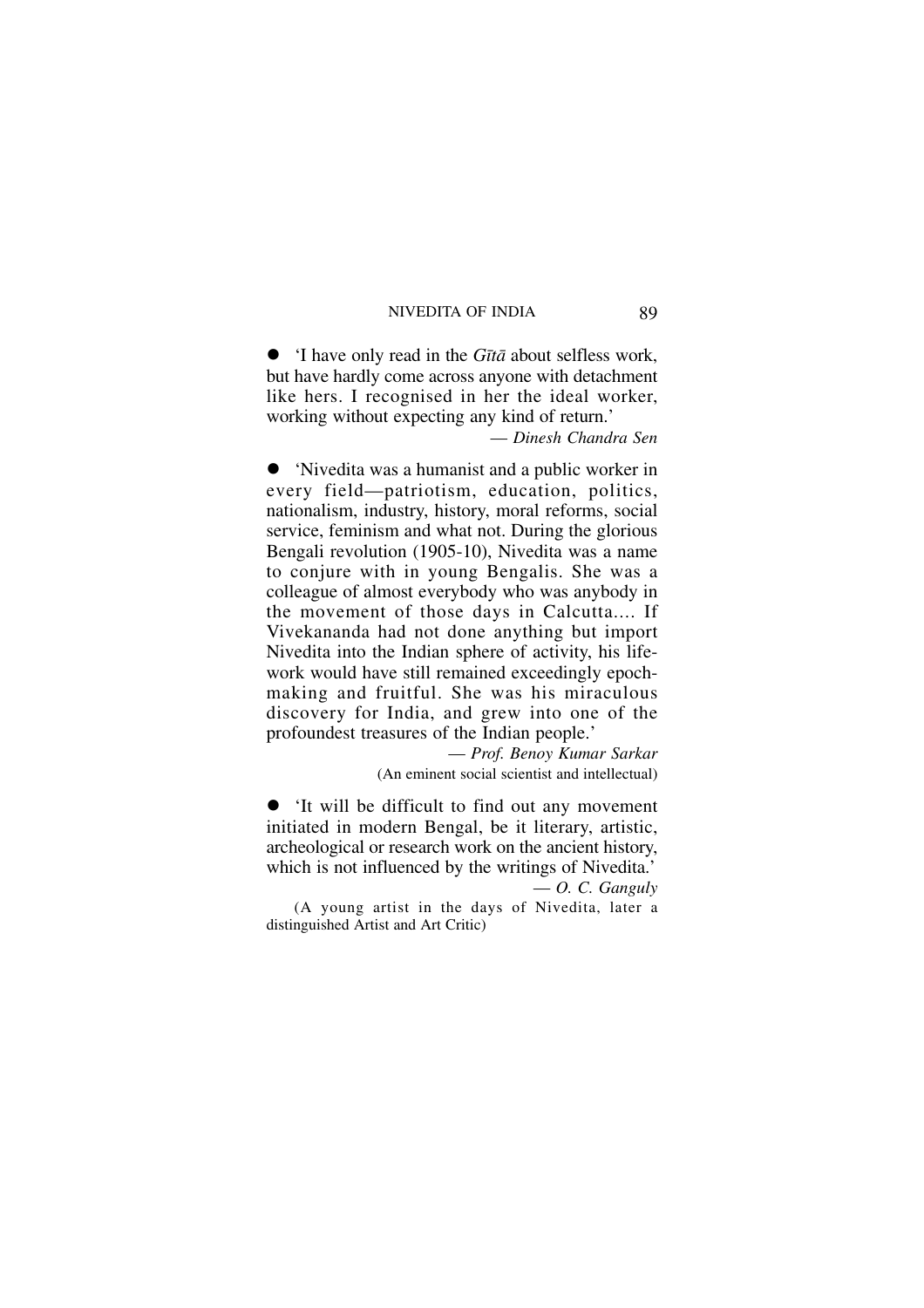# **CHRONOLOGY**

|                  | 1867, 28 October : Born in the small town of Dungannon,<br>Tyrone Province, North Ireland.                    |
|------------------|---------------------------------------------------------------------------------------------------------------|
| 1877             | : Death of father, Reverend Samuel<br>Richmond Noble.                                                         |
| 1884             | : Successfully completed the last<br>examination of the University and took<br>up teaching at Keswick.        |
| 1895, November   | : First meeting with Swami Vivekananda.                                                                       |
| 1898, 28 January | : Landed on the soil of India (Calcutta).                                                                     |
| 22 February      | : First visit to Dakshineshwar and<br>attended Belur Math for the birth<br>anniversary of Sri Ramakrishna.    |
| 11 March         | : First public speech in India at the Star<br>Theatre                                                         |
| 17 March         | : First <i>darshan</i> (sight) of the Holy Mother<br>Sri Sarada Devi.                                         |
| 25 March         | : Margaret Noble formally initiated in the<br>vow of Brahmacharya by Swami<br>Vivekananda and named NIVEDITA. |
| 11 May           | : Went to North India with Swamiji and<br>others.                                                             |
| 2 August         | : Visited Amarnath with Swamiji.                                                                              |
| 13 November      | : Opening of Nivedita's school at 16<br>Bosepara Lane by the Holy Mother Sri<br>Sarada Devi.                  |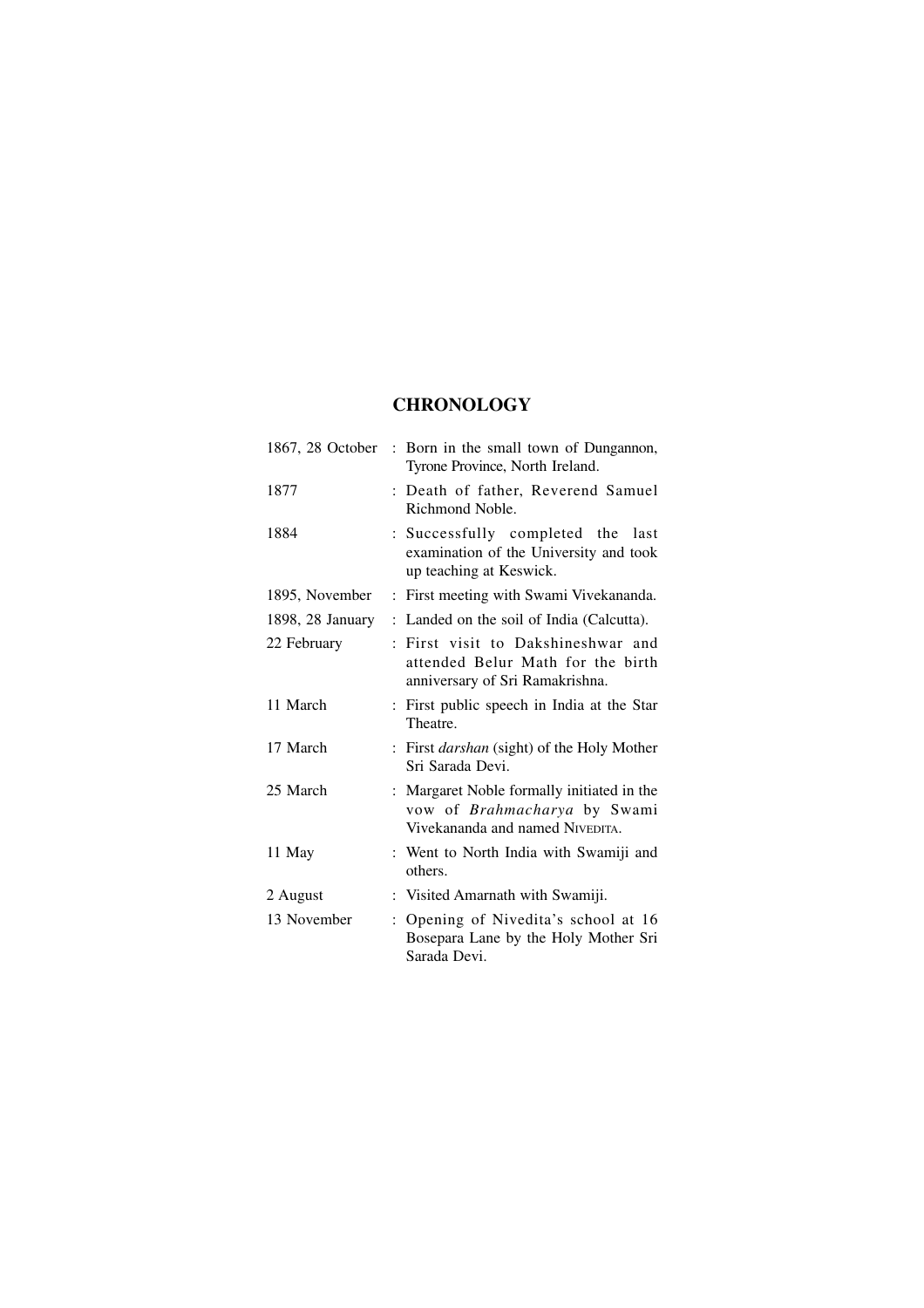| 1899             | : Plague broke out in epidemic form in<br>Calcutta. Under advice of Swami<br>Vivekananda, Nivedita engaged herself<br>in fighting it with full dedication. |
|------------------|------------------------------------------------------------------------------------------------------------------------------------------------------------|
| 20 June          | : With Swamiji and others left for the<br>West.                                                                                                            |
| 1902 February    | : Return to India.                                                                                                                                         |
| 2 July           | Nivedita's last meeting with Swamiji (at<br>Belur Math).                                                                                                   |
| 4 July           | : Swamiji left his mortal body in<br>Mahāsamādhiyoga.                                                                                                      |
| 21 September     | : Taking the theme of 'Nation Making',<br>started touring India, giving lectures.                                                                          |
| 1903 September   | : The book, <i>The Web of Indian Life</i> , was<br>published.                                                                                              |
| 1904             | : Journey to Bodh Gaya.                                                                                                                                    |
| 1905             | In Bengal, Swadeshi Movement started.                                                                                                                      |
|                  | : Participated in Kashi Congress.                                                                                                                          |
| 1906             | : Death of 'Gopaler Ma', Went to East<br>Bengal ravaged by flood<br>and<br>famine for relief work. Became<br>seriously ill on account of brain-fever.      |
| 1907 September   | : Revisited the West.                                                                                                                                      |
| 1909 July        | : Return to India.                                                                                                                                         |
| 1910, 1 February | : Her famous book on Swamiji,<br><i>The</i><br>Master as I saw Him, was published.                                                                         |
| June             | : Pilgrimage to Kedar Badri and other<br>shrines with the J.C. Bose family.                                                                                |
| 1911, 13 October | : Left the mortal plane at Darjeeling.                                                                                                                     |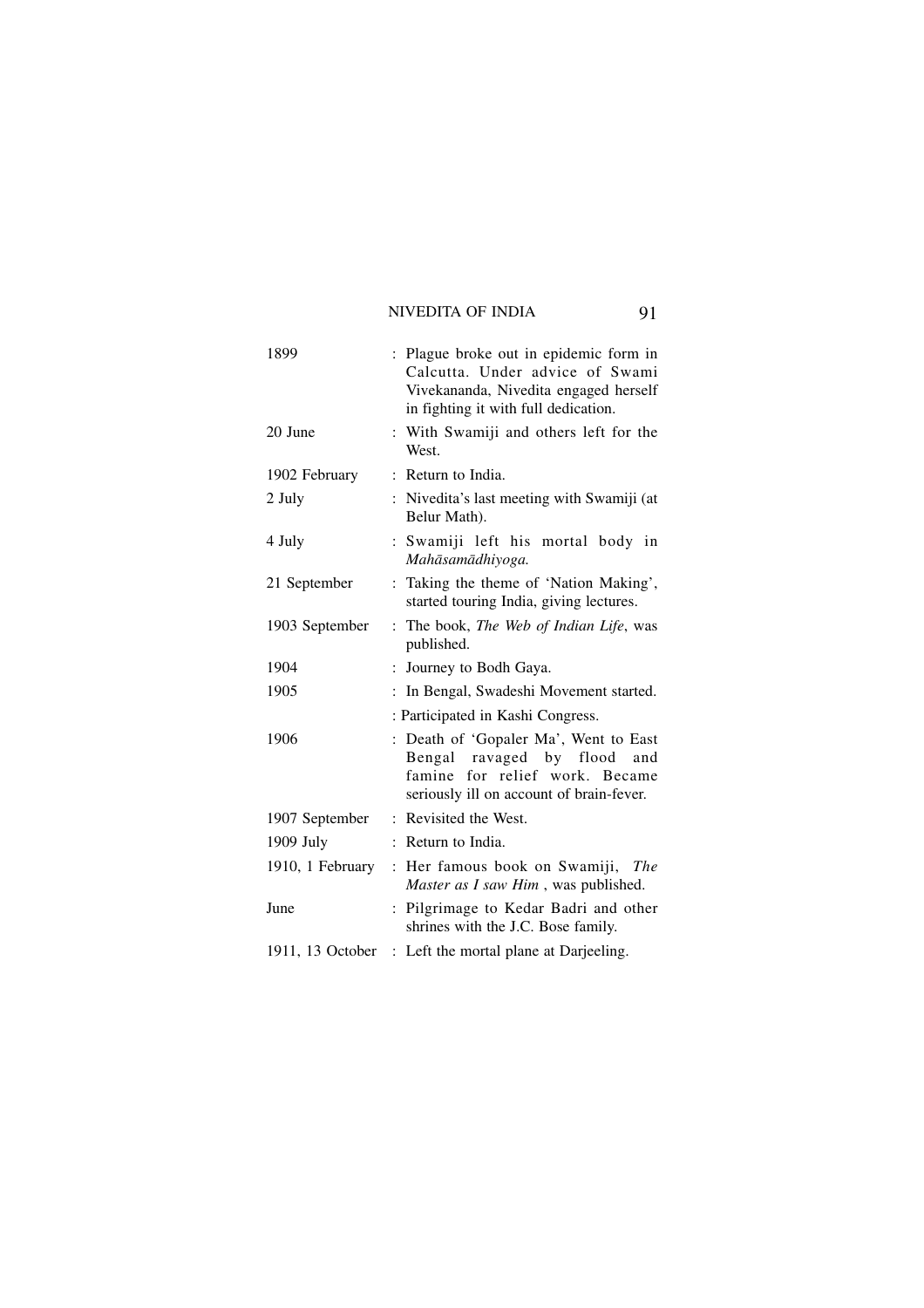## **APPENDIX**

Some of the noteworthy books by Nivedita are : **The Web of Indian Life, The Master as I Saw Him, Notes of Some Wanderings with the Swami Vivekananda, The Cradle Tales of Hinduism, Studies from an Eastern Home, Civil Ideal and Indian Nationality, Hints on National Education in India, Glimpses of Famine and Flood in East Bengal—1906.**

Besides, she wrote innumerable essays and articles on Religion, Education, Economics, Politics, Sociology, History, Arts and Literature and gave lectures extensively. Advaita Ashram (5, Dehi Entally Road, Kolkata 700014) have published *The Complete works of Sister Nivedita* in 5 volumes, incorporating her books, essays and some of her lectures. It includes also the essays she had written (as Miss Margaret Noble) before her coming to India. Her 'Complete Works' has more than 2500 pages, which include a large number of her letters, rich in thoughts and ideas. Besides, a little more than 800 letters of hers have been brought out by M/s Nababharat Publishers in two volumes entitled *Letters of Sister Nivedita* and edited by Sri Sankari Prasad Basu.

Notable biographies of Nivedita are: *Bhagin*ã *Nivedita* by Pravrajika Muktiprana in Bengali, and *Sister Nivedita* by Pravrajika Atmaprana in English. These two books have been published by Sarada Mission and are available at different centres of Sarada Mission and Ramakrishna Mission. This apart, M/S Rider & Company, London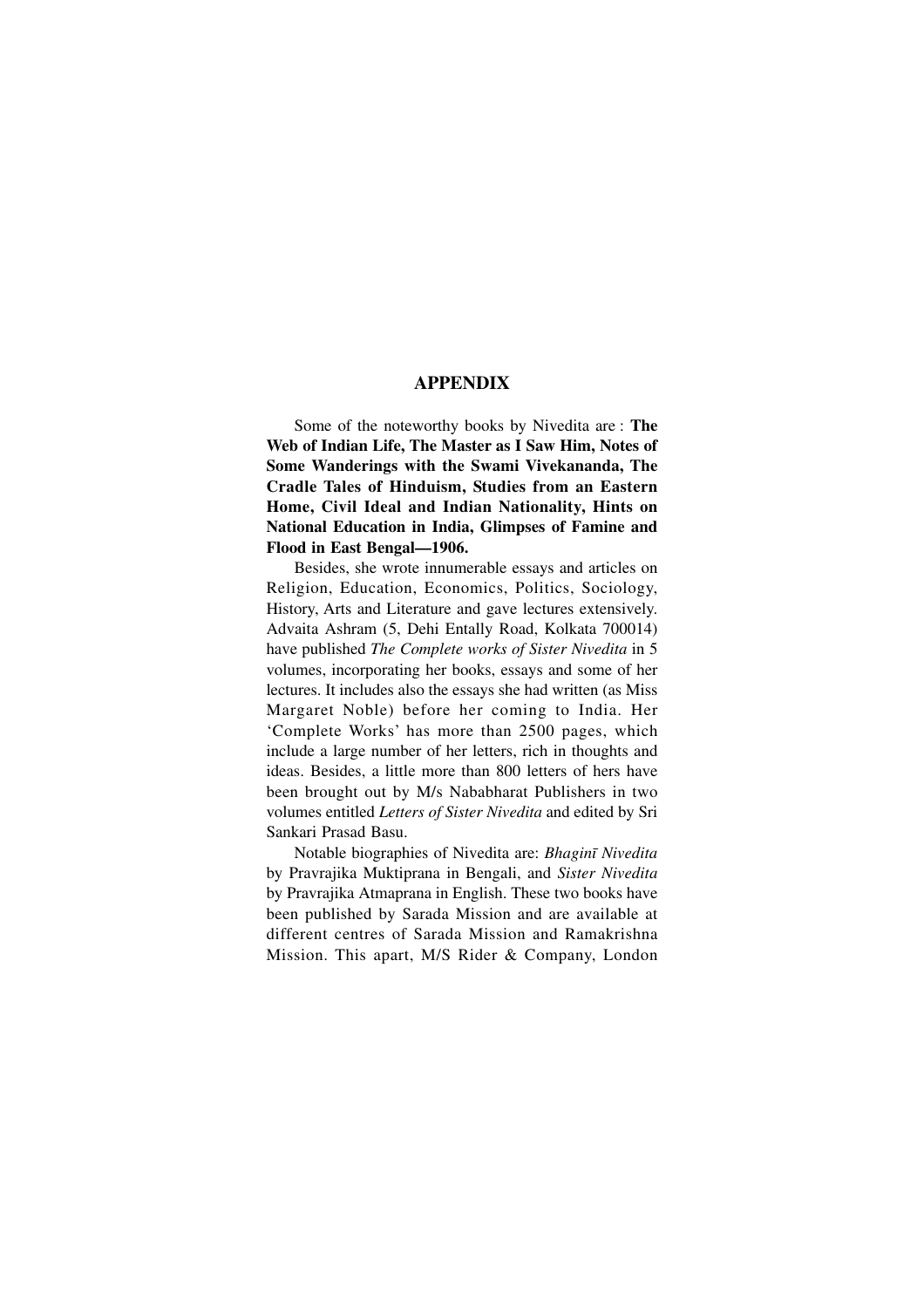published a beautiful book entitled, 'Long Journey Home', written by Barbara Foxe.

The best book that has so far been published on the life and activities of Sister Nivedita is *Lokam*à*t*à *Nivedita***,** written by Sri Sankari Prasad Basu in Bengali. The book has 4 volumes. First volume has two parts, and both the parts are independent volumes by themselves. Nobody can comprehend the enormity and variety of her life, activities and contributions to the cause of India unless the named book is read.

The first volume of *Lokam*à*t*à *Nivedita* contains: Nivedita's life before she met Swami Vivekananda, and the reminiscences of her brother and sisters; transformation of Margaret into Nivedita; after transformation, her life with Swami Vivekananda and the Holy Mother as also in the circle of lay and monastic disciples and admirers of Ramakrishna-Vivekananda, both Indian and foreign; detailed exposition on all the aspects relating to her contribution behind the scientific pursuits of Jagadish Chandra Bose and building 'Basu Vijnan Mandir'. Divided into two parts, the first volume contains 800 pages.

The second and third volumes of *Lokam*à*t*à *Nivedita* contain a detailed study on the Indian socio-political scene and the enormity of Nivedita's role of involvement. The author took as many as 620 pages in both the volumes to complete his study. Some of the subtitles of the books are: Role of Nivedita in the awakening of India; Nivedita's philosophy of nationality; Role of Nivedita in exposing the imperialist Lord Curzon; Swadeshi Movement; Revolutionary links and activities of Nivedita; Nivedita-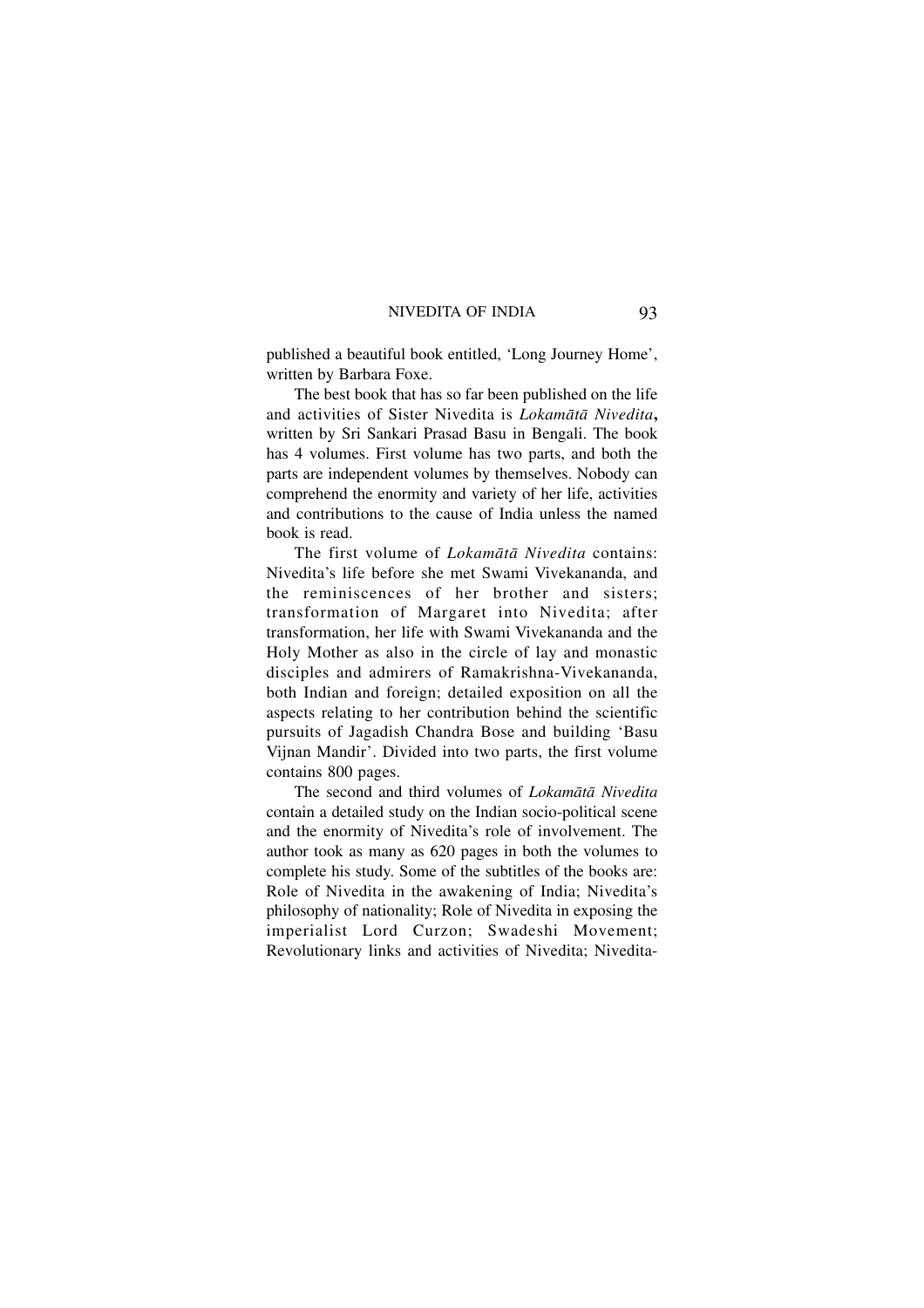Aurobindo relations and Nivedita on International Politics, Imperialism, Socialism and Freedom Movement.

The fourth volume of *Lokam*à*t*à *Nivedita* deals with Nivedita and the Art Movement in India, which runs to 260 pages. The remarkable chapters are: Nivedita's education of Indian art from Swamiji; Nivedita's theory of art expounded in her lecture on Kali; Nivedita and Okakura in the Art Movement and Vivekananda's inspiration; Nivedita and Havell; Nivedita and Abanindranath; Nivedita and Coomarswamy; Nivedita and Nandalal; and Nivedita and the chief propagator of the Art Movement, Ramananda Chattopadhyaya.

In addition, on the occasion of Nivedita's centenary birthday celebration, a Memorial Souvenir in two volumes was brought out under the joint editorship of Sankari Prasad Basu and Sunil Behari Ghosh. The book is a valuable anthology of essays, reminiscences and poems, written in both English and Bengali. At present this publication is not available, nonetheless the libraries of the Sarada Mission and the Ramakrishna Mission have copies.

Nivedita Vrati Sangha [W/2A(R)IC/4, phase IVB, Golf Green, Kolkata 700095] brought out two valuable anthologies on the 125th birthday anniversary of Nivedita—*Shikh*à*moy*ã *Nivedita* and *A Soldier with a flaming Sword.*

Apart from the above listed books there are still a few large and small books on Nivedita, such as *Bh*à*rata Chetan*à and *Bh*à*rata V*àõã, being collections of some of the writings of Nivedita brought out by the Sarada Mission.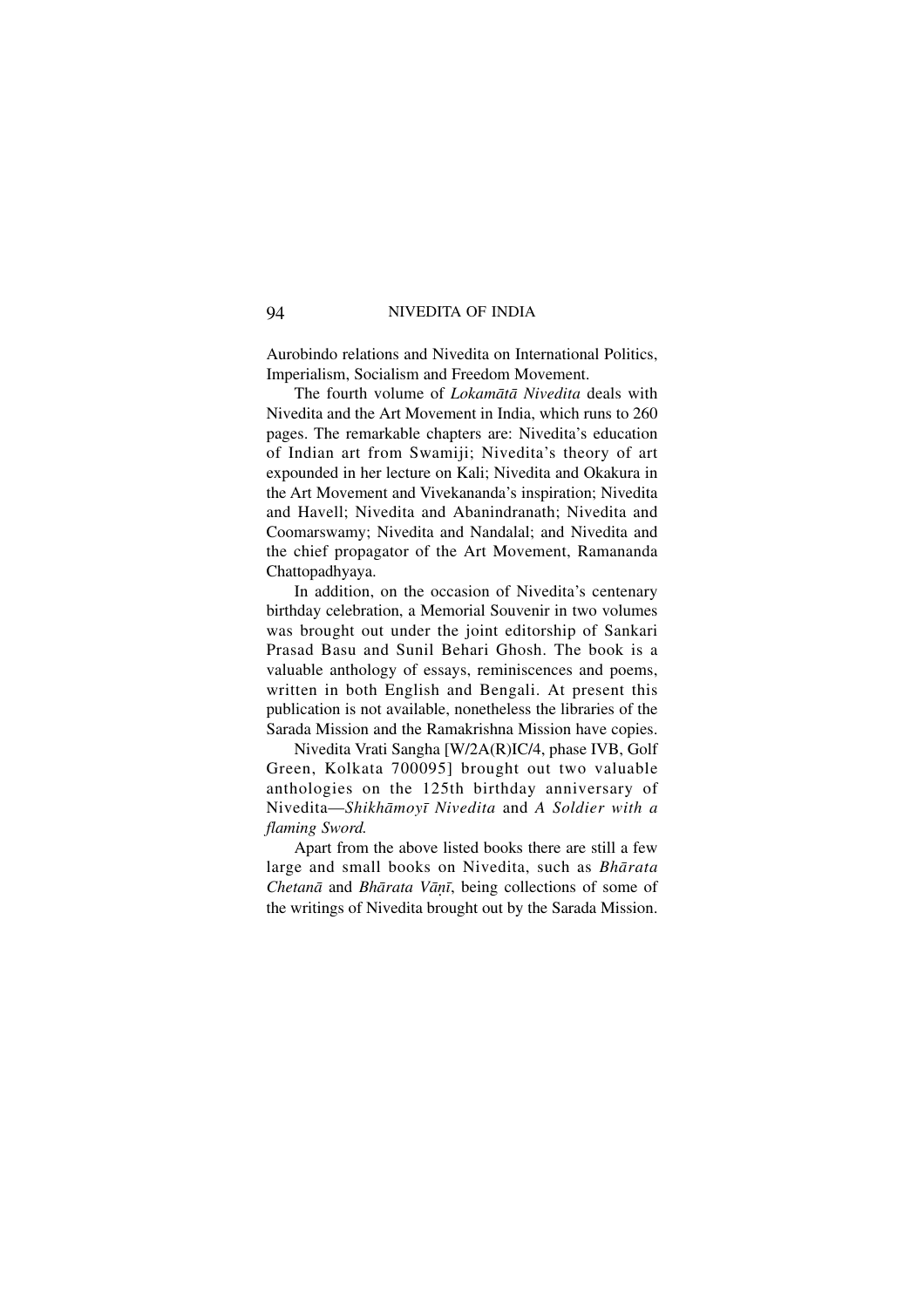## **TWO LETTERS\***

## 63, ST. GEORGE'S ROAD, LONDON, *7th June, 1896.*

DEAR MISS NOBLE,

My ideal indeed can be put into a few words and that is : to preach unto mankind their divinity, and how to make it manifest in every movement of life.

This world is in chains of superstition. I pity the oppressed, whether man or woman, and I pity more the oppressors.

One idea that I see clear as daylight is that misery is caused by *ignorance* and nothing else. Who will give the world light ? Sacrifice in the past has been the Law, it will be, alas, for ages to come. The earth's bravest and best will have to sacrifice themselves for the good of many, for the welfare of all. Buddhas by the hundred are necessary with eternal love and pity.

Religions of the world have become lifeless

<sup>\*</sup> Before her arrival in India in January 1898, Swamiji wrote a number of letters to Sister Nivedita (then Margaret Noble) apprising her of his mission, the task that was waiting for her in India and how she was to prepare herself for it. We are here giving two of these letters, one in full and the relevent portions of the other.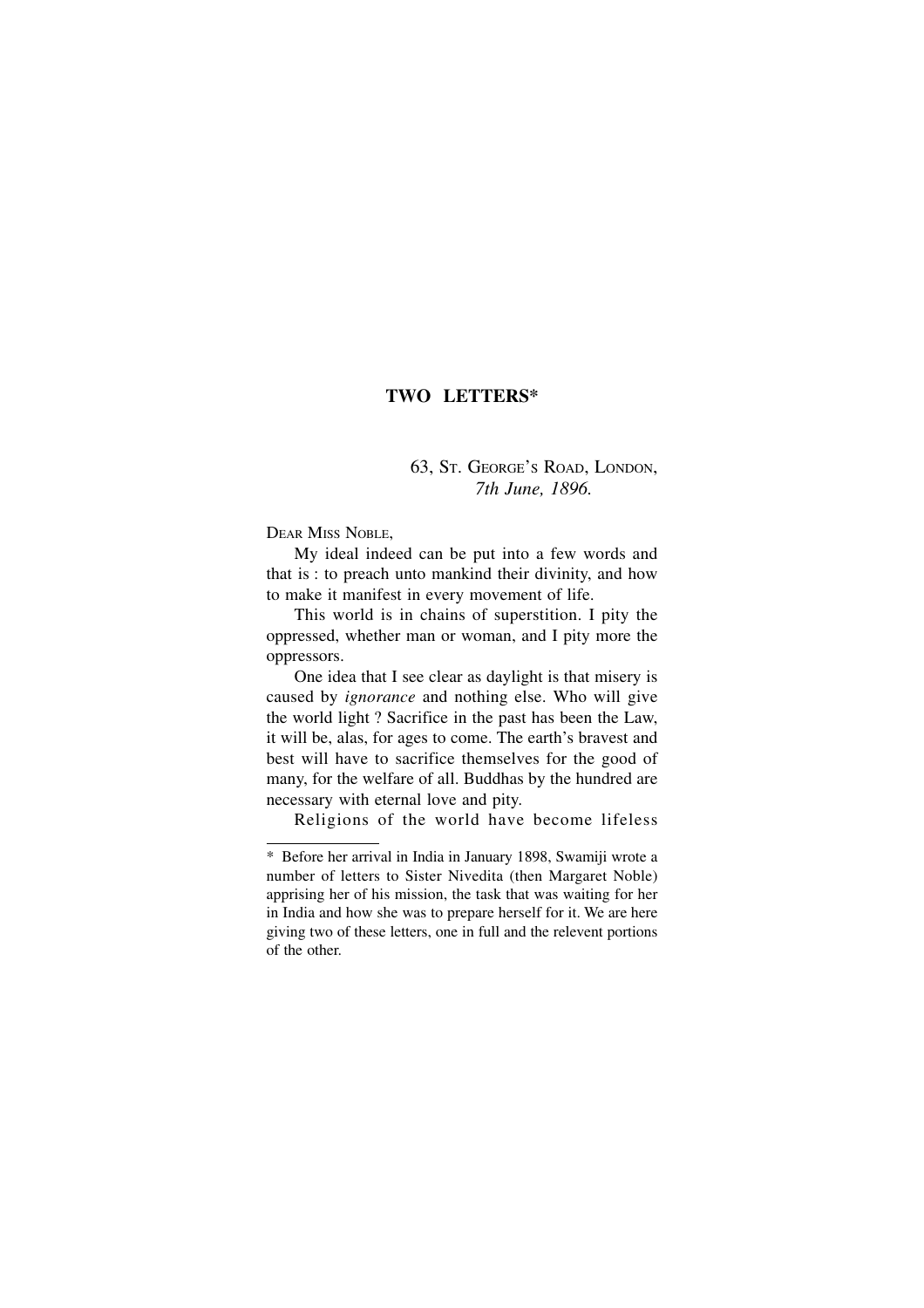mockeries. What the world wants is character. The world is in need for those whose life is one burning love, selfless. That love will make every word tell like thunderbolt.

It is no supersition with you, I am sure, you have the making in you of a world-mover, and others will also come. Bold words and bolder deeds are what we want. Awake, awake, great ones ! The world is burning with misery. Can you sleep ? Let us call and call till the sleeping gods awake, till the god within answers to the call. What more is in life ? What greater work ? The details come to me as I go. I never make plans. Plans grow and work themselves. I only say, awake, awake !

May all blessings attend you for ever !

Yours affectionately, VIVEKANANDA.\*

> ALMORA, *29th July, 1897.*

M<sup>Y</sup> DEAR MISS NOBLE,

Let me tell you frankly that I am now convinced that you have a great future in the work for India. What was wanted was not a man, but a woman; a real lioness, to work for the Indians, women specially.

India cannot yet produce great women, she must borrow them from other nations. Your education,

<sup>\*</sup> *Letters of Swami Vivekananda*, Advaita Ashrama, 1995, pp. 294-95.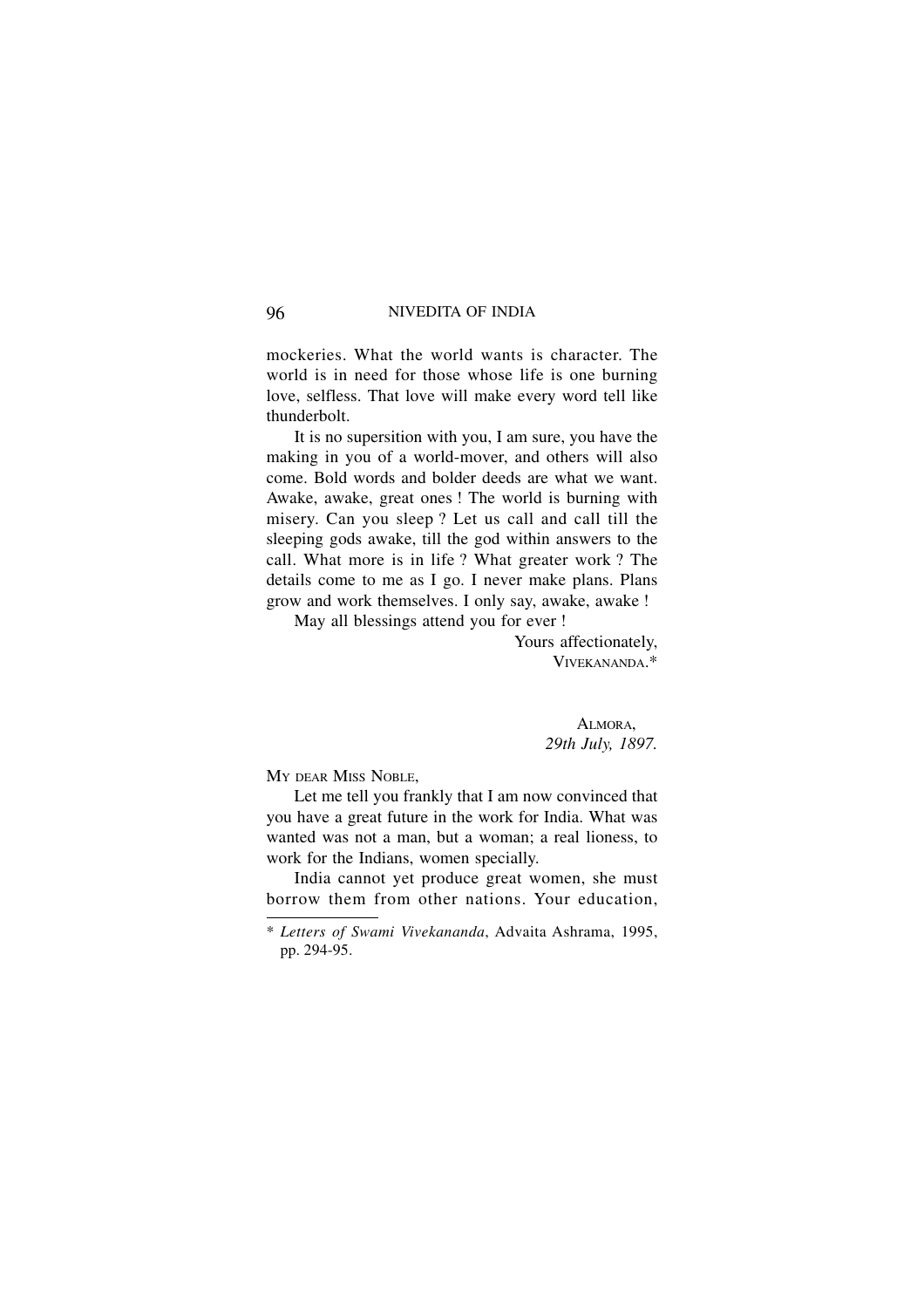sincerity, purity, immense love, determination, and above all, the Celtic blood make you just the woman wanted.

Yet the difficulties are many. You cannot form any idea of the misery, the superstition, and the slavery that are here. You will be in the midst of a mass of halfnaked men and women with quaint ideas of caste and isolation, shunning the white skin through fear or hatred and hated by them intensely. On the other hand, you will be looked upon by the white as a crank, and every one of your movements will be watched with suspicion.

Then the climate is fearfully hot; our winter in most places being like your summer, and in the south it is always blazing.

Not one European comfort is to be had in places out of the cities. If, in spite of all this, you dare venture into the work, you are welcome, a hundred times welcome. As for me, I am nobody here as elsewhere, but what little influence I have, shall be devoted to your service.

You must think well before you plunge in, and after work, if you fail in this or get disgusted, on my part I promise you, *I will stand by you unto death* whether you work for India or not, whether you give up Vedanta or remain in it. 'The tusks of the elephant come out, but never go back'; so are the words of a man never retracted. I promise you that. Again, I must give you a bit of warning. You must stand on your own feet and not be under the wings of Miss Müller or anybody else. Miss Müller is a good lady in her own way, but unfortunately it got into her head, when she was a girl,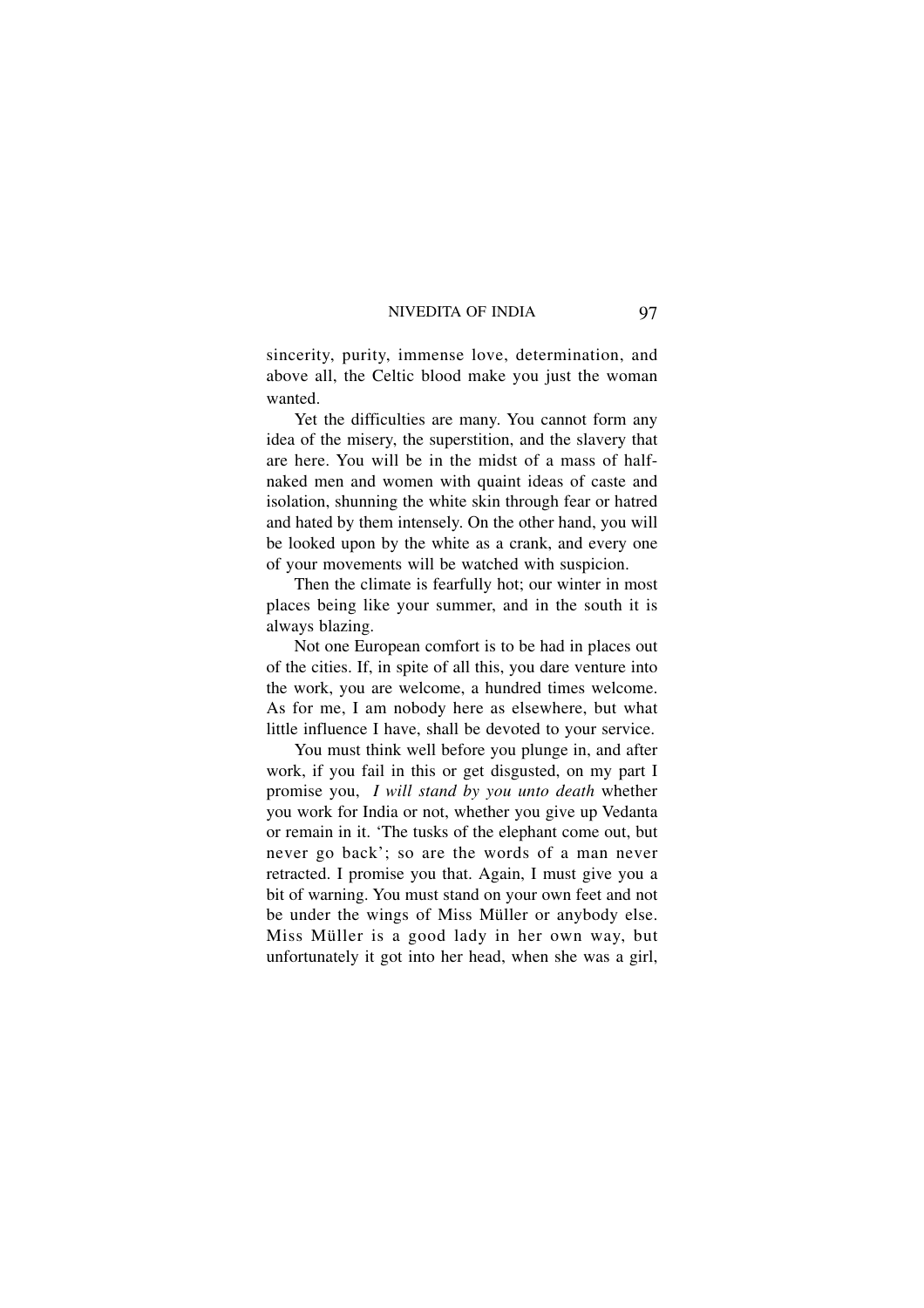that she was a born leader and that no other qualifications were necessary to move the world but money !...

Mrs. Sevier is a jewel of a lady, so good, so kind. The Seviers are the *only* English people who do not hate the natives, Sturdy not excepted. Mr. and Mrs. Sevier are the only persons who *did not come* to patronise us, but they have no fixed plans yet. When you come, you may get them to work with you, and that will be really helpful to them and to you. But after all, it is absolutely necessary to stand on one's own feet....

> Yours ever in the Lord, VIVEKANANDA.\*

<sup>\*</sup> *Letters of Swami Vivekananda*, Advaita Ashrama, 1995, pp. 362-64.